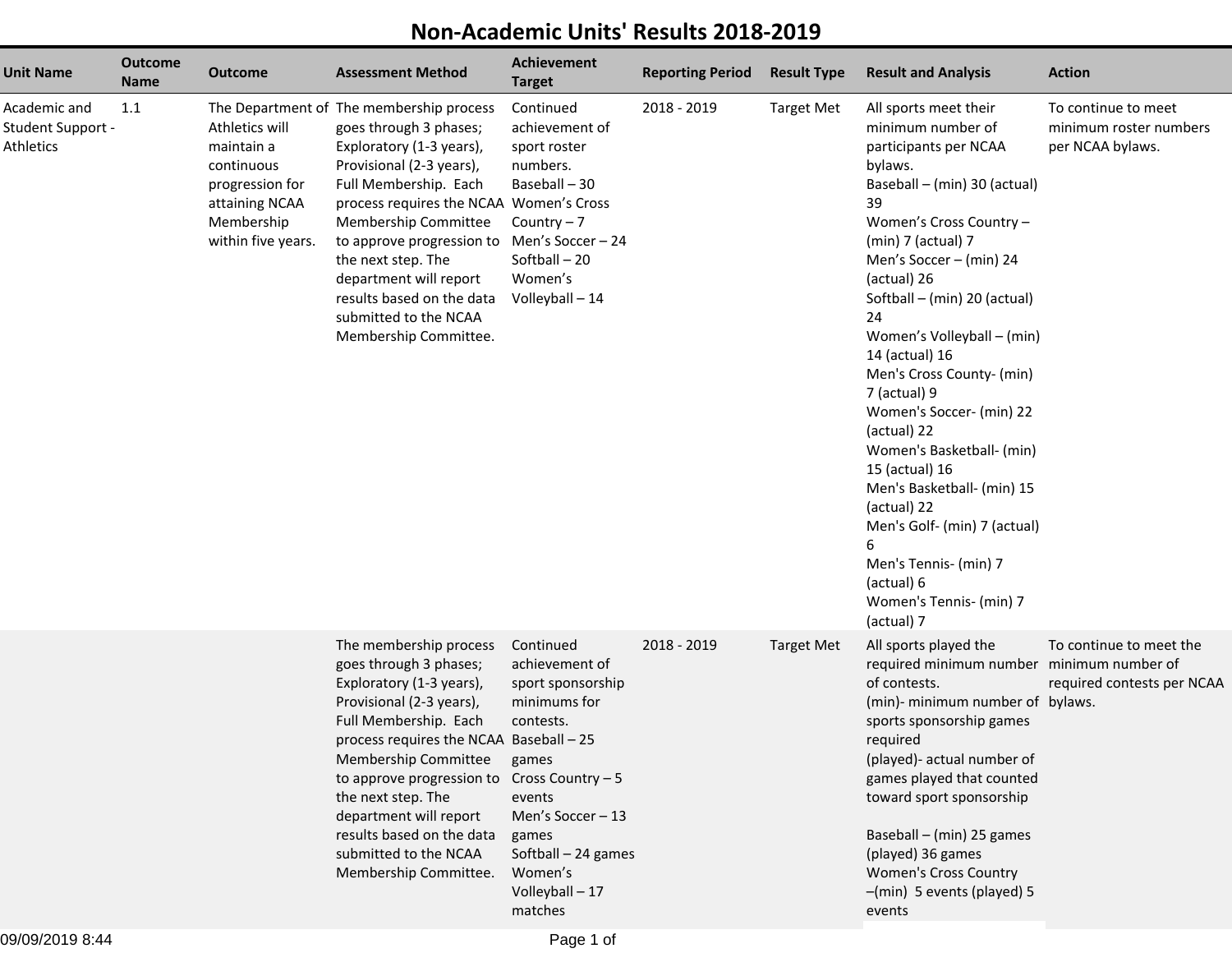| <b>Unit Name</b> | <b>Outcome</b><br><b>Name</b> | <b>Outcome</b>                                                              | <b>Assessment Method</b>                                                                                                                                                                                                                                                                                                                                         | <b>Achievement</b><br><b>Target</b>                                                                                                                                                                                                                                        | <b>Reporting Period</b> | <b>Result Type</b> | <b>Result and Analysis</b>                                                                                                                                                                                                                                                                                                                                                                                                                                                                                                                                                                            | <b>Action</b>                                                                         |
|------------------|-------------------------------|-----------------------------------------------------------------------------|------------------------------------------------------------------------------------------------------------------------------------------------------------------------------------------------------------------------------------------------------------------------------------------------------------------------------------------------------------------|----------------------------------------------------------------------------------------------------------------------------------------------------------------------------------------------------------------------------------------------------------------------------|-------------------------|--------------------|-------------------------------------------------------------------------------------------------------------------------------------------------------------------------------------------------------------------------------------------------------------------------------------------------------------------------------------------------------------------------------------------------------------------------------------------------------------------------------------------------------------------------------------------------------------------------------------------------------|---------------------------------------------------------------------------------------|
|                  |                               |                                                                             | The membership process<br>goes through 3 phases;<br>Exploratory (1-3 years),<br>Provisional (2-3 years),<br>Full Membership. Each<br>process requires the NCAA Baseball - 25<br>Membership Committee<br>to approve progression to<br>the next step. The<br>department will report<br>results based on the data<br>submitted to the NCAA<br>Membership Committee. | Continued<br>achievement of<br>sport sponsorship<br>minimums for<br>contests.<br>games<br>Cross Country - 5<br>events<br>Men's Soccer $-13$<br>games<br>Softball - 24 games<br>Women's<br>Volleyball - 17<br>matches                                                       | 2018 - 2019             | <b>Target Met</b>  | Men's Soccer - (min) 13<br>games 17 (played)<br>Softball $-$ (min) 24 games<br>(played) 35 games<br>Women's Volleyball - (min)<br>17 matches (played) 20<br>matches<br>Men's Cross Country- (min)<br>5 events (played) 5 events<br>Women's Soccer- (min) 13<br>games (played) 19 games<br>Women's Basketball- (min)<br>18 games (played) 24<br>games<br>Men's Basketball- (min) 18<br>games (played) 25 games<br>Men's Golf- (min) 6<br>contests (played) 8<br>contests<br>Men's Tennis- (min) 10<br>contests (played) 11<br>contests<br>Women's Tennis- (min) 10<br>contests (played) 11<br>contests | To continue to meet the<br>minimum number of<br>required contests per NCAA<br>bylaws. |
|                  | 1.2                           | Athletics will<br>establish sports<br>schedules for each<br>athletics team. | The Department of Submission of schedules<br>by sport 1 year prior to<br>dates of actual<br>competition to AD and<br>Director of Athletic<br>Communications                                                                                                                                                                                                      | Maintaining<br>required minimum<br>number of dates of<br>competition to<br>meet sport<br>sponsorship<br>requirements.<br>Baseball-25<br>games<br>Cross Country - 5<br>events<br>Men's Soccer - 13<br>games<br>Softball - 24 games<br>Women's<br>Volleyball - 17<br>matches | 2018 - 2019             | <b>Target Met</b>  | All sports played the<br>required minimum number<br>of contests.<br>(min)- minimum number of bylaws.<br>sports sponsorship games<br>required<br>(played)- actual number of<br>games played that counted<br>toward sport sponsorship<br>Baseball $-$ (min) 25 games<br>(played) 36 games<br><b>Women's Cross Country</b><br>-(min) 5 events (played) 5<br>events<br>Men's Soccer - (min) 13<br>games 17 (played)<br>Softball - (min) 24 games<br>(played) 35 games<br>Women's Volleyball - (min)                                                                                                       | To continue to meet the<br>minimum number of<br>required contests per NCAA            |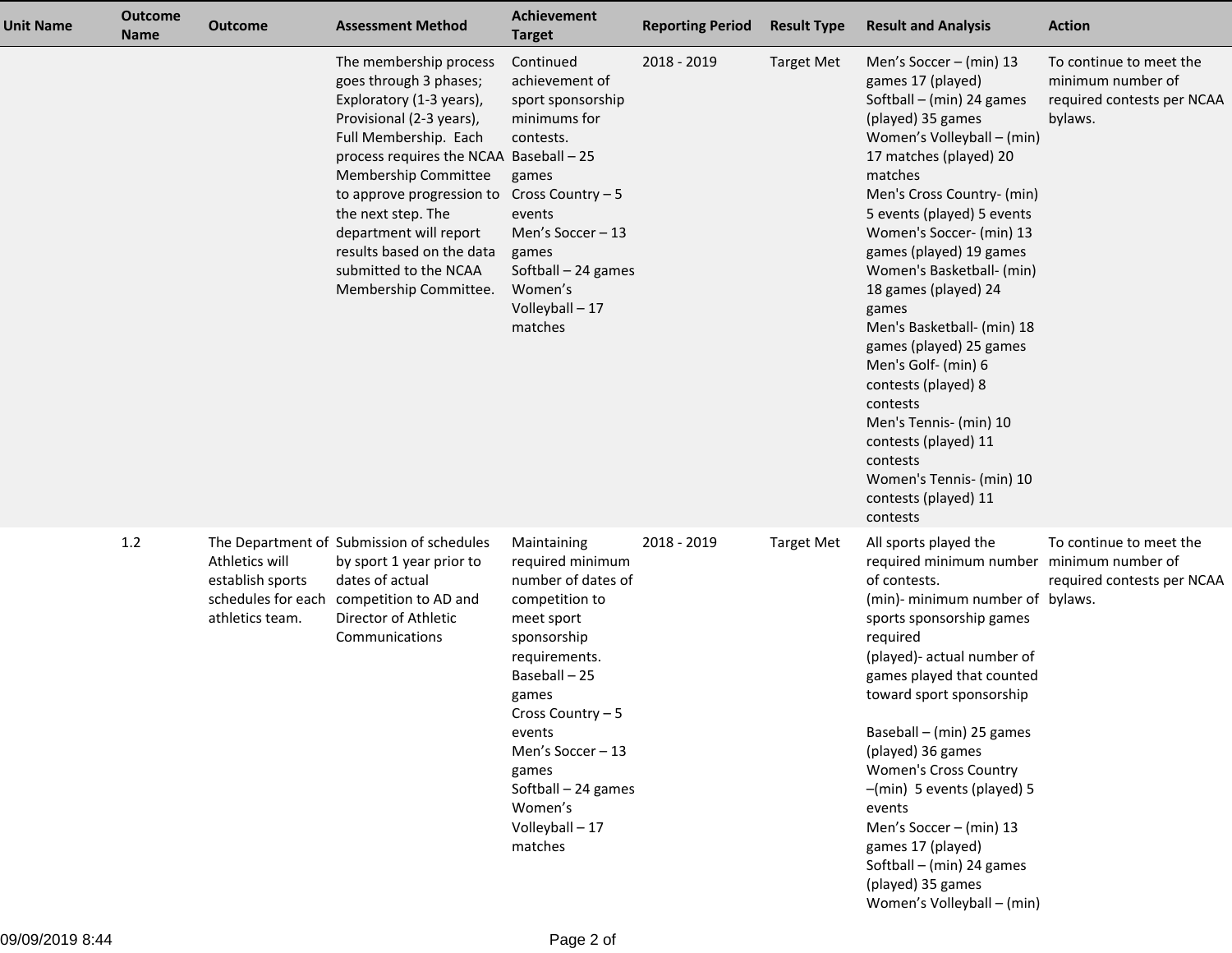| <b>Unit Name</b> | <b>Outcome</b><br><b>Name</b> | <b>Outcome</b>                                                                                                                                                                          | <b>Assessment Method</b>                                                                                                                                                                                                                                           | <b>Achievement</b><br><b>Target</b>                                                                                                                                                                                                                                          | <b>Reporting Period</b> | <b>Result Type</b>       | <b>Result and Analysis</b>                                                                                                                                                                                                                                                                                                                                                                                                                                          | <b>Action</b>                                                                         |
|------------------|-------------------------------|-----------------------------------------------------------------------------------------------------------------------------------------------------------------------------------------|--------------------------------------------------------------------------------------------------------------------------------------------------------------------------------------------------------------------------------------------------------------------|------------------------------------------------------------------------------------------------------------------------------------------------------------------------------------------------------------------------------------------------------------------------------|-------------------------|--------------------------|---------------------------------------------------------------------------------------------------------------------------------------------------------------------------------------------------------------------------------------------------------------------------------------------------------------------------------------------------------------------------------------------------------------------------------------------------------------------|---------------------------------------------------------------------------------------|
|                  | 1.2                           | Athletics will<br>establish sports<br>schedules for each<br>athletics team.                                                                                                             | The Department of Submission of schedules<br>by sport 1 year prior to<br>dates of actual<br>competition to AD and<br>Director of Athletic<br>Communications                                                                                                        | Maintaining<br>required minimum<br>number of dates of<br>competition to<br>meet sport<br>sponsorship<br>requirements.<br>Baseball - 25<br>games<br>Cross Country - 5<br>events<br>Men's Soccer - 13<br>games<br>Softball - 24 games<br>Women's<br>Volleyball - 17<br>matches | 2018 - 2019             | <b>Target Met</b>        | 17 matches (played) 20<br>matches<br>Men's Cross Country- (min)<br>5 events (played) 5 events<br>Women's Soccer- (min) 13<br>games (played) 19 games<br>Women's Basketball- (min)<br>18 games (played) 24<br>games<br>Men's Basketball- (min) 18<br>games (played) 25 games<br>Men's Golf- (min) 6<br>contests (played) 8<br>contests<br>Men's Tennis- (min) 10<br>contests (played) 11<br>contests<br>Women's Tennis- (min) 10<br>contests (played) 11<br>contests | To continue to meet the<br>minimum number of<br>required contests per NCAA<br>bylaws. |
|                  | 1.3                           | Athletics will<br>increase revenue<br>for sports and<br>athletics' needs,<br>including facility<br>expansion, student<br>athlete<br>programming, and<br>operating costs.                | The Department of The department will<br>review and report the list<br>of sponsorships through<br>the Department of<br>Athletics and Owls Fund<br>Club donations                                                                                                   | Increase donor<br>participation by<br>10% each year.                                                                                                                                                                                                                         | 2018 - 2019             | <b>Target Not</b><br>Met | Last year was a baseline<br>year with 149 donors. This<br>year there were 80 donors.<br>We will look forward to a<br>10% increase for 2019-<br>2020<br>Total Revenue \$51,765.03,<br>this figure includes your gift<br>in kind items, everything.<br>Donor list includes those<br>who received gift letters:<br>80 donors for 139 gifts @<br>\$46,239.00                                                                                                            | Continue to increase donor<br>participation each year.                                |
|                  | 2.1                           | Athletics will<br>collaborate with<br>community<br>constituents to<br>offer continuous<br>opportunities for<br>individuals to<br>attend sponsored<br>camps, clinics, and sport per year | The Department of The department will<br>review and report the<br>recorded list of sponsored minimum<br>camps, clinics, and<br>seminars that were hosted individuals per<br>on campus and/or<br>community venues.<br>Mandatory one (1)<br>Camp/Clinic offerings by | Host at least one<br>camp/clinic with a<br>participation of 15<br>camp/clinic per<br>sport.                                                                                                                                                                                  | 2018 - 2019             | <b>Target Not</b><br>Met | the sports did not host a<br>camp.<br>Volleyball-Hosted Team<br>Camp/Play Date (68<br>participants) and Individual<br>Clinics (22 participants) on<br>Campus<br>Women's Basketball- did<br>not host camp                                                                                                                                                                                                                                                            | Target not met. Majority of Each sport will host at least<br>one camp per year.       |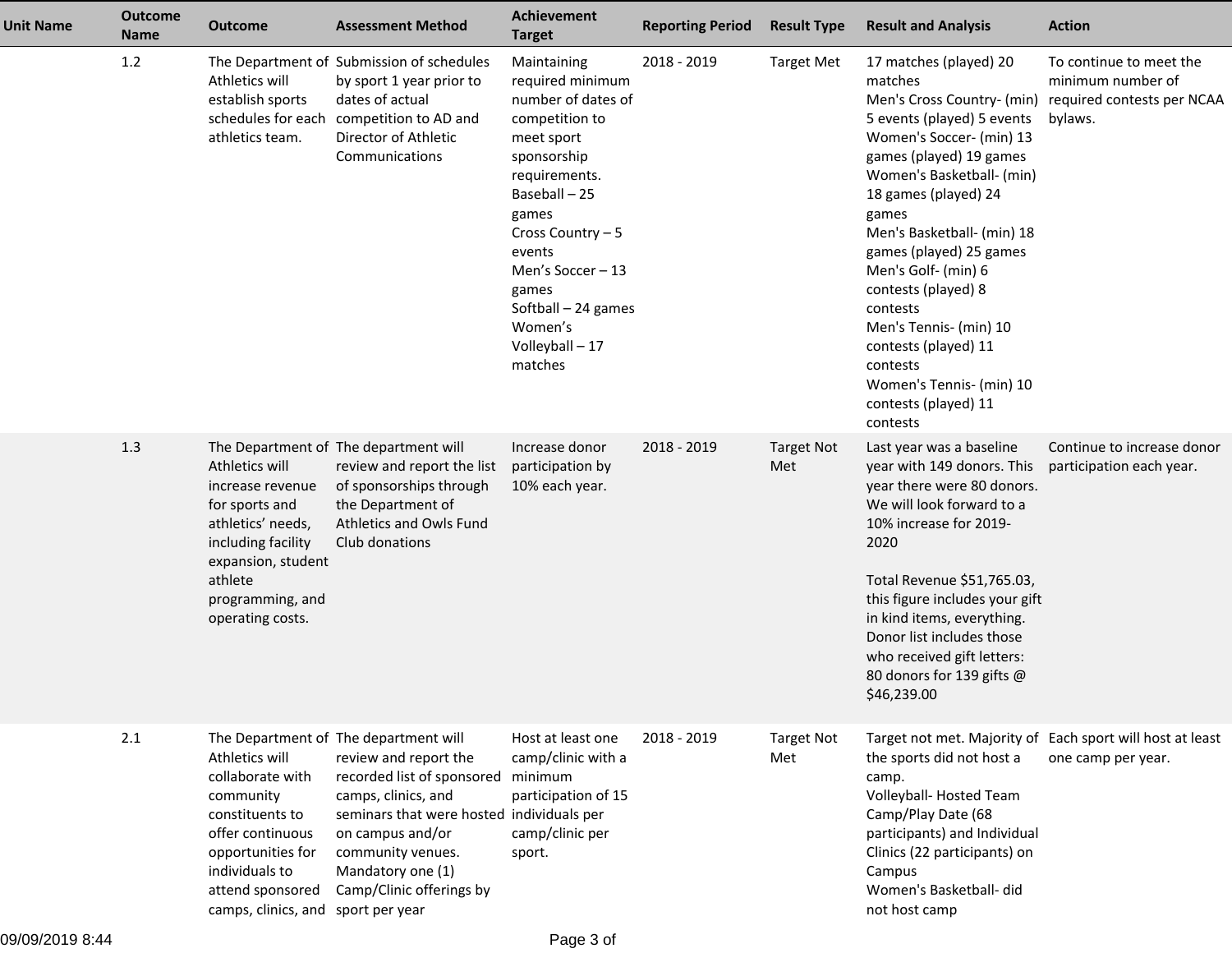| <b>Unit Name</b> | <b>Outcome</b><br><b>Name</b> | <b>Outcome</b>                                                                                                                                                     | <b>Assessment Method</b>                                                                                                                                                                                                                                                                                                                                                                                                                                                                                    | <b>Achievement</b><br><b>Target</b>                                                                   | <b>Reporting Period</b> | <b>Result Type</b>       | <b>Result and Analysis</b>                                                                                                                                                                                                                                                                                                                                                                                                                                                                                                                                                                                                       | <b>Action</b>                                                   |
|------------------|-------------------------------|--------------------------------------------------------------------------------------------------------------------------------------------------------------------|-------------------------------------------------------------------------------------------------------------------------------------------------------------------------------------------------------------------------------------------------------------------------------------------------------------------------------------------------------------------------------------------------------------------------------------------------------------------------------------------------------------|-------------------------------------------------------------------------------------------------------|-------------------------|--------------------------|----------------------------------------------------------------------------------------------------------------------------------------------------------------------------------------------------------------------------------------------------------------------------------------------------------------------------------------------------------------------------------------------------------------------------------------------------------------------------------------------------------------------------------------------------------------------------------------------------------------------------------|-----------------------------------------------------------------|
|                  | 2.1                           |                                                                                                                                                                    | seminars by sport. The department will<br>review and report the<br>recorded list of sponsored minimum<br>camps, clinics, and<br>seminars that were hosted individuals per<br>on campus and/or<br>community venues.<br>Mandatory one (1)<br>Camp/Clinic offerings by<br>sport per year                                                                                                                                                                                                                       | Host at least one<br>camp/clinic with a<br>participation of 15<br>camp/clinic per<br>sport.           | 2018 - 2019             | <b>Target Not</b><br>Met | Softball-Hosting Individual<br>Clinics on Campus (45<br>participants)<br>Tennis- did not host camp<br>Men's Soccer- did not host<br>camp<br>Cross Country- did not host<br>camp<br>Baseball- Hosted Individual<br>Camp on campus (41<br>participants)<br>Men's Basketball- did not<br>host camp<br>Women's Soccer-Hosted<br>Team Camp on and off<br>Campus (40 participants) as<br>well as Individual (10<br>participants) and Youth<br>Camps (23 participants) on<br>Campus<br>Golf- did not host camp                                                                                                                          | Each sport will host at least<br>one camp per year.             |
|                  | 3.1                           | Athletics will<br>maintain<br>consistent<br>expectations for<br>students and staff<br>with a goal-<br>provide a high<br>quality student-<br>athlete<br>experience. | The Department of OASIS (Owls Academic<br>Support and Individual<br>Success) program<br>monitors student-athletes<br>who are first time<br>freshman, have a<br>cumulative GPA below 2.5, mandated term.<br>oriented focus and and/or have a semester<br>GPA below 2.0.<br>Participants are reported<br>on 4 times throughout the<br>semester by attendance,<br>current grade, and<br>progress comments by<br>faculty. These reports will<br>be reviewed and reported<br>by the end of the<br>academic year. | Consistently<br>reducing the<br>number of<br>participants by 10%<br>from fall to spring<br>beyond the | 2018 - 2019             | <b>Target Met</b>        | Reduced OASIS participants Continue to reduce the<br>by 53.5%<br>Baseball- had 19 in the Fall<br>2018 and 5 in Spring 2019<br>Softball- had 6 in the Fall<br>2018 and 0 in Spring 2019<br>Men's Soccer-had 8 in the<br>Fall 2018 and 3 in the<br>Spring 2019<br>Volleyball- had 7 in the Fall<br>2018 and 0 in the Spring<br>2019<br>Women's Cross Country-<br>had 3 in the Fall 2018 and 0<br>in the Spring 2019<br>Men's Cross Country- had 3<br>in the Fall 2018 and 5 in the<br>Spring 2019<br>Women's Tennis- had 2 in<br>the Fall 2018 and 1 in the<br>Spring 2019<br>Men's Tennis- had 1 in the<br>Fall 2018 and 0 in the | number of OASIS<br>participants from fall to<br>spring semester |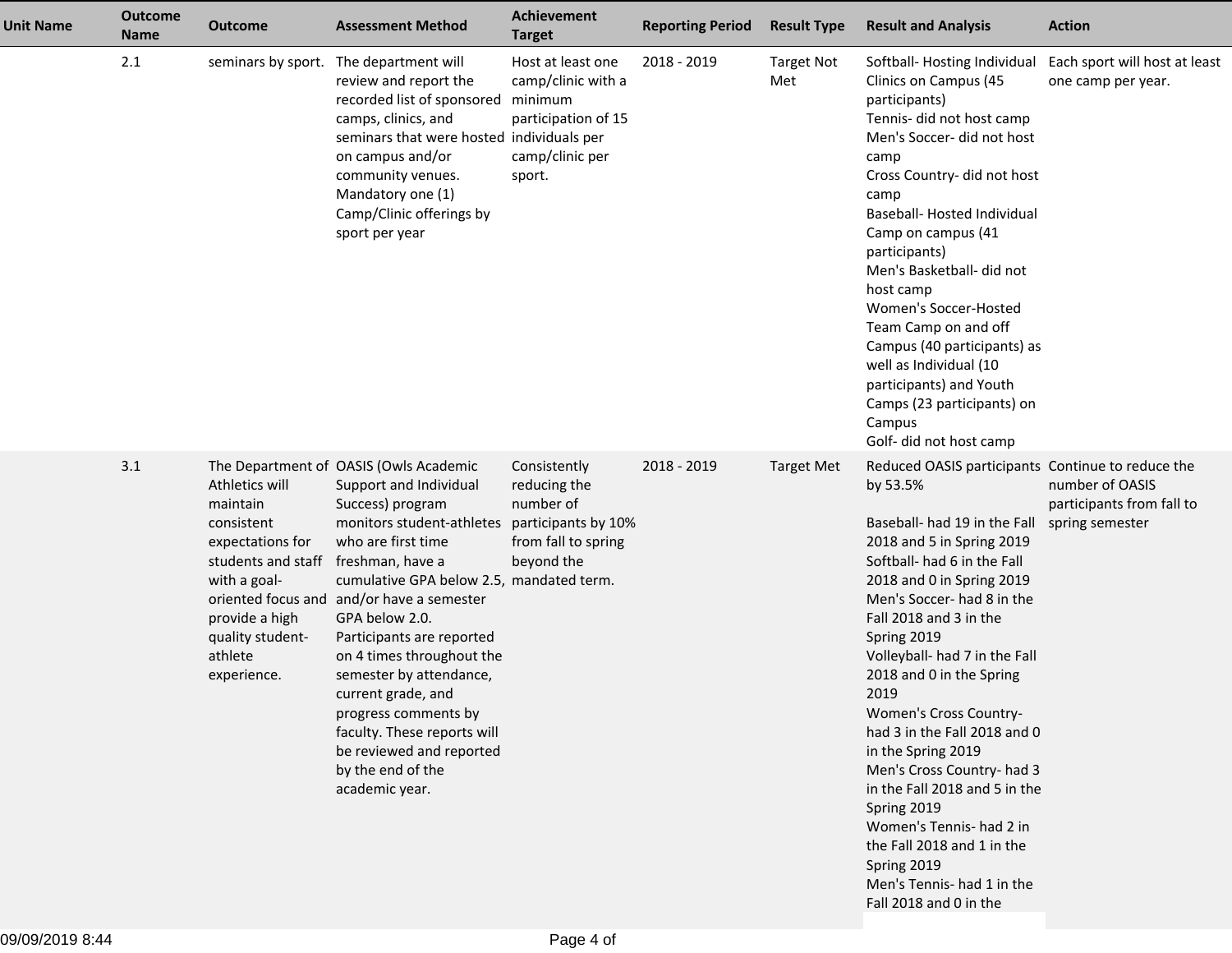| Unit Name | <b>Outcome</b><br><b>Name</b> | <b>Outcome</b>                                                                                                                                                     | <b>Assessment Method</b>                                                                                                                                                                                                                                                                                                                                                                                                                                                                                    | <b>Achievement</b><br><b>Target</b>                                                                   | <b>Reporting Period</b> | <b>Result Type</b>       | <b>Result and Analysis</b>                                                                                                                                                                                                                                                                                                                                                                                                                                                                                                                                                                                                                                                                                                                    | <b>Action</b>                                                                             |
|-----------|-------------------------------|--------------------------------------------------------------------------------------------------------------------------------------------------------------------|-------------------------------------------------------------------------------------------------------------------------------------------------------------------------------------------------------------------------------------------------------------------------------------------------------------------------------------------------------------------------------------------------------------------------------------------------------------------------------------------------------------|-------------------------------------------------------------------------------------------------------|-------------------------|--------------------------|-----------------------------------------------------------------------------------------------------------------------------------------------------------------------------------------------------------------------------------------------------------------------------------------------------------------------------------------------------------------------------------------------------------------------------------------------------------------------------------------------------------------------------------------------------------------------------------------------------------------------------------------------------------------------------------------------------------------------------------------------|-------------------------------------------------------------------------------------------|
|           | 3.1                           | Athletics will<br>maintain<br>consistent<br>expectations for<br>students and staff<br>with a goal-<br>provide a high<br>quality student-<br>athlete<br>experience. | The Department of OASIS (Owls Academic<br>Support and Individual<br>Success) program<br>monitors student-athletes<br>who are first time<br>freshman, have a<br>cumulative GPA below 2.5, mandated term.<br>oriented focus and and/or have a semester<br>GPA below 2.0.<br>Participants are reported<br>on 4 times throughout the<br>semester by attendance,<br>current grade, and<br>progress comments by<br>faculty. These reports will<br>be reviewed and reported<br>by the end of the<br>academic year. | Consistently<br>reducing the<br>number of<br>participants by 10%<br>from fall to spring<br>beyond the | 2018 - 2019             | <b>Target Met</b>        | Spring 2019<br>Men's Golf- had 2 in the<br>Fall 2018 and 3 in the<br>Spring 2019<br>Women's Soccer- had 4 in<br>the Fall 2018 and 5 in the<br>Spring 2019<br>Men's Basketball- had 13 in<br>the Fall 2018 and 4 in the<br>Spring 2019<br>Women's Basketball- had 3<br>in the Fall 2018 and 7 in the<br>Spring 2019<br>Total in Fall 2018-71<br>Total in Spring 2019-33<br>Reduced participants by<br>53.5%                                                                                                                                                                                                                                                                                                                                    | Continue to reduce the<br>number of OASIS<br>participants from fall to<br>spring semester |
|           |                               |                                                                                                                                                                    | <b>OASIS (Owls Academic</b><br>Support and Individual<br>Success) program<br>monitors student-athletes or higher<br>who are first time<br>freshman, have a<br>cumulative GPA below 2.5,<br>and/or have a semester<br>GPA below 2.0.<br>Participants are reported<br>on 4 times throughout the<br>semester by attendance,<br>current grade, and<br>progress comments by<br>faculty. These reports will<br>be reviewed and reported<br>by the end of the<br>academic year.                                    | Maintain a<br>Student-Athlete<br>Retention at 70%                                                     | 2018 - 2019             | <b>Target Not</b><br>Met | Did not meet target goal of Do a better job of retaining<br>70% retention (not<br>including graduates)<br>FA18 (# of student-athletes Reaching our goal of 70%<br>to start the semester) SP19<br>(# of student-athletes to<br>end the semester)<br>Baseball - FA18 - 39, SP19 -<br>26<br>Women's Cross Country -<br>FA18 - 7, SP19 - 3 (2)<br>graduated)<br>Men's Cross Country- FA18<br>$-9$ , SP $-5$ (1 graduated)<br>Men's Soccer - FA18 - 26,<br>SP19 - 19<br>Softball - FA18 - 25, SP19 -<br>11 (10 graduated)<br>Volleyball - FA18 - 16, SP19<br>- 3 (1 graduated)<br>Men's Basketball - FA 18 -<br>22, SP19 - 14 (1 graduated)<br>Women's Basketball - FA18<br>$-16$ , SP19 $-9$ (2 graduated)<br>Men's Golf - FA18 - 7, SP19<br>$-6$ | student-athletes from<br>semester to semester.                                            |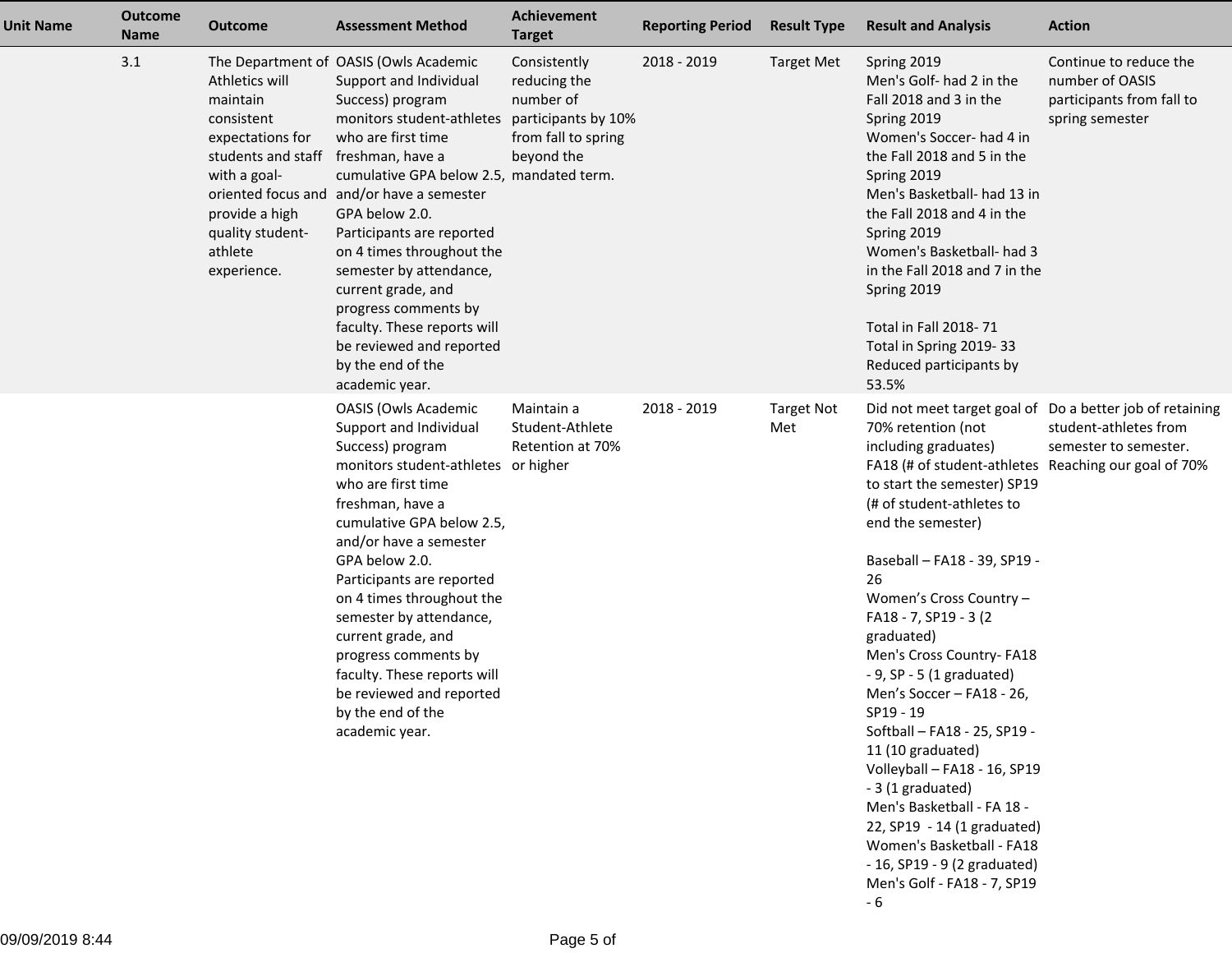| <b>Unit Name</b>                                          | <b>Outcome</b><br><b>Name</b> | <b>Outcome</b>                                                                                                                                                                             | <b>Assessment Method</b>                                                                                                                                                                                                                                                                                                                                                                                                                                                    | Achievement<br><b>Target</b>                                                                                                                                                                      | <b>Reporting Period</b> | <b>Result Type</b>       | <b>Result and Analysis</b>                                                                                                                                                                                                               | <b>Action</b>                                                                                                                                                                                                                                                                                                                                                                                                                                                                                                                                                                                                                                                                                                                                |
|-----------------------------------------------------------|-------------------------------|--------------------------------------------------------------------------------------------------------------------------------------------------------------------------------------------|-----------------------------------------------------------------------------------------------------------------------------------------------------------------------------------------------------------------------------------------------------------------------------------------------------------------------------------------------------------------------------------------------------------------------------------------------------------------------------|---------------------------------------------------------------------------------------------------------------------------------------------------------------------------------------------------|-------------------------|--------------------------|------------------------------------------------------------------------------------------------------------------------------------------------------------------------------------------------------------------------------------------|----------------------------------------------------------------------------------------------------------------------------------------------------------------------------------------------------------------------------------------------------------------------------------------------------------------------------------------------------------------------------------------------------------------------------------------------------------------------------------------------------------------------------------------------------------------------------------------------------------------------------------------------------------------------------------------------------------------------------------------------|
|                                                           |                               |                                                                                                                                                                                            | <b>OASIS (Owls Academic</b><br>Support and Individual<br>Success) program<br>monitors student-athletes or higher<br>who are first time<br>freshman, have a<br>cumulative GPA below 2.5,<br>and/or have a semester<br>GPA below 2.0.<br>Participants are reported<br>on 4 times throughout the<br>semester by attendance,<br>current grade, and<br>progress comments by<br>faculty. These reports will<br>be reviewed and reported<br>by the end of the<br>academic year.    | Maintain a<br>Student-Athlete<br>Retention at 70%                                                                                                                                                 | 2018 - 2019             | <b>Target Not</b><br>Met | Women's Tennis-FA18 - 6,<br>$SP19 - 5$<br>Men's Tennis-FA18 - 6, SP - semester to semester.<br>5 (1 graduated)<br>Women's Soccer-FA18 -<br>22, SP - 19 (1 graduated)<br>69% of athletes were<br>retained (does not include<br>graduates) | Do a better job of retaining<br>student-athletes from<br>Reaching our goal of 70%                                                                                                                                                                                                                                                                                                                                                                                                                                                                                                                                                                                                                                                            |
| Academic and<br>Student Support -<br>Campus<br>Recreation | 1.1                           | The Spring Fitness<br>Challenge, co-<br>sponsored by<br>Passport to<br>Wellness, will<br>motivate MUW<br>students, faculty,<br>and staff to live<br>healthier lifestyles. Spring semester. | A Spring Fitness Challenge 75% of Spring<br>Survey will be distributed<br>to students, faculty, and<br>staff who successfully<br>completed the challenge<br>in its entirety. The results<br>of this survey will be<br>analyzed at the end of the living as a result of<br>"How likely are you to<br>transition to a healthier<br>way of living as a result of<br>completing the Spring<br>Fitness Challenge? {Very<br>Unlikely, Unlikely, Neither,<br>Likely, Very Likely}" | <b>Fitness Challenge</b><br>Survey participants<br>will indicate that<br>they are likely to<br>transition to a<br>healthier way of<br>participating in the<br><b>Spring Fitness</b><br>Challenge. | 2018 - 2019             | <b>Target Met</b>        | 80% of our Spring Fitness<br><b>Challenge Survey</b><br>participants indicated that<br>they are likely to<br>continue/transition their<br>wellness goals after<br>completing the Spring<br>Fitness Challenge.                            | This was our last year in<br>partnership with Passport to<br>Wellness as it is the last<br>year for the Blue Cross Blue<br>Shield grant funding. We are<br>in discussions to change the<br>format of the Spring Fitness<br>Challenge moving forward<br>and possibly partner with<br>other departments on<br>campus. We ran a pilot<br>program that changed the<br>focus of the challenge from<br>weight loss only to a<br>performance based format.<br>It is possible that the<br>program will be offered<br>more than once a year.<br>Also, we want to change the<br>verbiage from "transition to<br>a healthier way of living"<br>to "How likely are you to<br>continue your wellness<br>goals after completing the<br>fitness challenge." |

1.2

Campus A Customer Satisfaction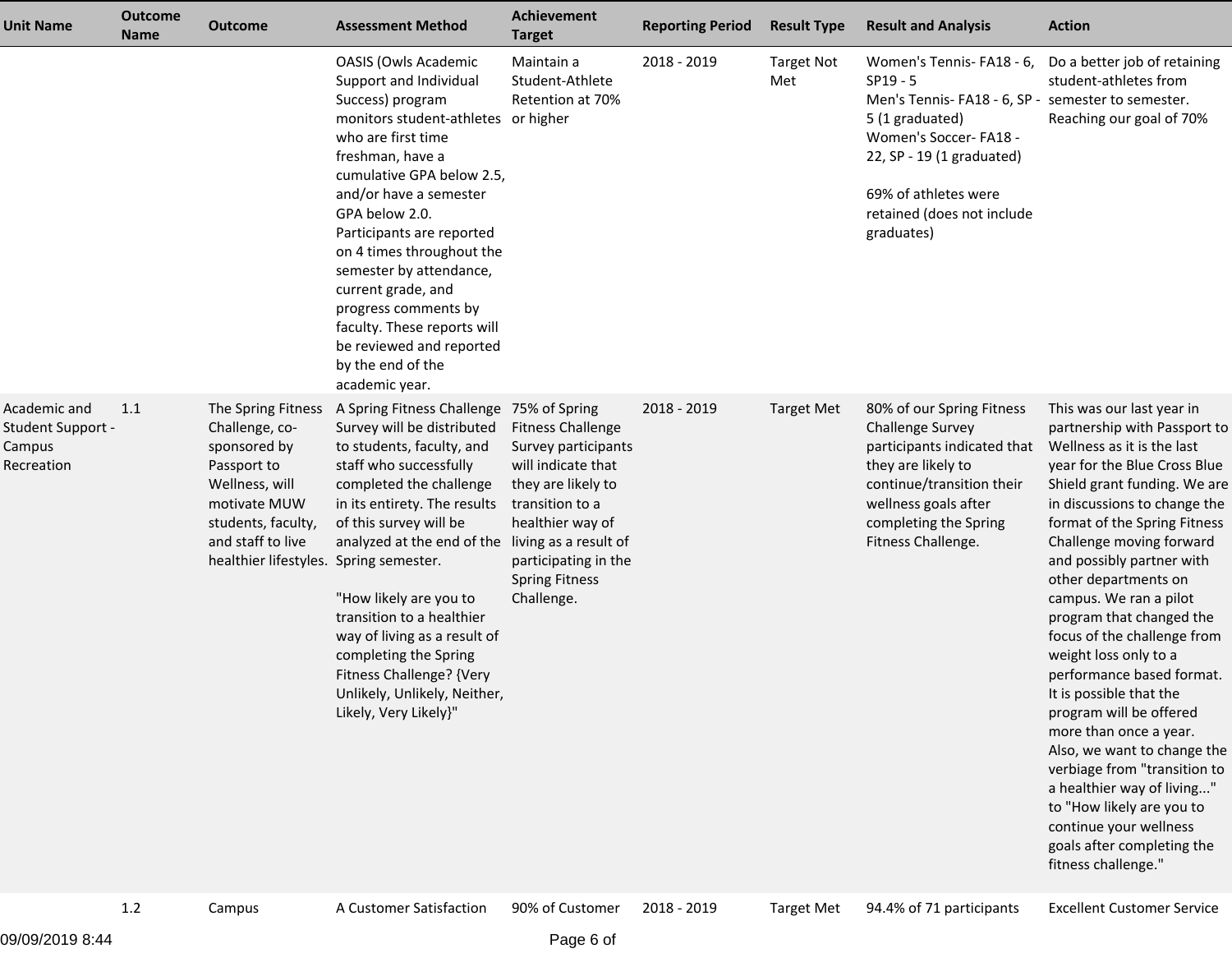| <b>Unit Name</b> | <b>Outcome</b><br>Name | <b>Outcome</b>                                                                                                                  | <b>Assessment Method</b>                                                                                                                                                                                                                                                                                                                                                                                                                                                                          | <b>Achievement</b><br><b>Target</b>                                                                                                                                                   | <b>Reporting Period</b> | <b>Result Type</b>       | <b>Result and Analysis</b>                                                                                                                                                                                                          | <b>Action</b>                                                                                                                                                                                                                                                            |
|------------------|------------------------|---------------------------------------------------------------------------------------------------------------------------------|---------------------------------------------------------------------------------------------------------------------------------------------------------------------------------------------------------------------------------------------------------------------------------------------------------------------------------------------------------------------------------------------------------------------------------------------------------------------------------------------------|---------------------------------------------------------------------------------------------------------------------------------------------------------------------------------------|-------------------------|--------------------------|-------------------------------------------------------------------------------------------------------------------------------------------------------------------------------------------------------------------------------------|--------------------------------------------------------------------------------------------------------------------------------------------------------------------------------------------------------------------------------------------------------------------------|
|                  | 1.2                    | Recreation will<br>provide a<br>welcoming facility<br>for guests through<br>service in a<br>thoughtful and<br>proactive manner. | Survey will be available to<br>all Stark Recreation users<br>at the close of the Spring<br>Academic semester. The<br>results of this survey will<br>be analyzed at the end of<br>the Spring semester.<br>"Campus Recreation staff<br>is helpful and courteous.<br>{Strongly Disagree,<br>Disagree, No Opinion,<br>Agree, Strongly Agree}"                                                                                                                                                         | Satisfaction Survey 2018 - 2019<br>participants will<br>indicate that<br><b>Campus Recreation</b><br>staff was helpful<br>and courteous.                                              |                         | <b>Target Met</b>        | who took the Customer<br>Satisfaction Survey<br>indicated that the Campus<br>Recreation staff was<br>helpful and courteous.                                                                                                         | is imperative for our<br>Campus Recreation and we<br>will continue to foster that<br>atmposhere.                                                                                                                                                                         |
|                  | 2.1                    | Students who are<br>employed at Stark<br><b>Recreation Center</b><br>will gain or<br>improve their<br>leadership skills.        | An Employee Evaluation<br>Form, which students are<br>required to complete, is<br>administered to each<br>employee at the end of<br>each regular academic<br>semester. The results of<br>this evaluation form for<br>both semesters will be<br>analyzed at the end of the for Campus<br>Spring semester.<br>"Through my employment<br>with Campus Recreation, I<br>have developed or<br>improved my leadership<br>skills. {Strongly Disagree,<br>Disagree, No Opinion,<br>Agree, Strongly Agree}" | 90% of student<br>employees will<br>report on the<br>Employee<br><b>Evaluation Form</b><br>that their<br>leadership skills<br>improved as a<br>result of working<br>Recreation.       | 2018 - 2019             | <b>Target Not</b><br>Met | 87.5% of 35 student<br>employees who reported<br>on the Employee<br>Evaluation Form that their<br>leadership skills improved<br>as a result of working for<br>Campus Recreation.                                                    | We are in discussion of<br>creating leadership roles<br>that will assist the Pro Staff,<br>current Graduate Assistants<br>and future Graduate<br>Assistants that will create<br>an environment of<br>ownership and strengthen<br>the operations of Campus<br>Recreation. |
|                  | 2.2                    | Students<br><b>Recreation Center</b><br>will strengthen<br>their problem-<br>solving skills.                                    | An Employee Evaluation<br>employed at Stark Form, which students are<br>required to complete, is<br>administered to each<br>employee at the end of<br>each regular academic<br>semester. The results of<br>this evaluation form for<br>both semesters will be<br>analyzed at the end of the for Campus<br>Spring semester.                                                                                                                                                                        | 90% of student<br>employees will<br>report on the<br>Employee<br><b>Evaluation Form</b><br>that their problem-<br>solving skills<br>improved as a<br>result of working<br>Recreation. | 2018 - 2019             | <b>Target Not</b><br>Met | 88.2% of 35 of student<br>employees reported on the measure this data and find<br>Employee Evaluation Form ways to improve our<br>that their problem-solving<br>skills improved as a result<br>of working for Campus<br>Recreation. | We will continue to<br>achievement goals.                                                                                                                                                                                                                                |

"Through my employment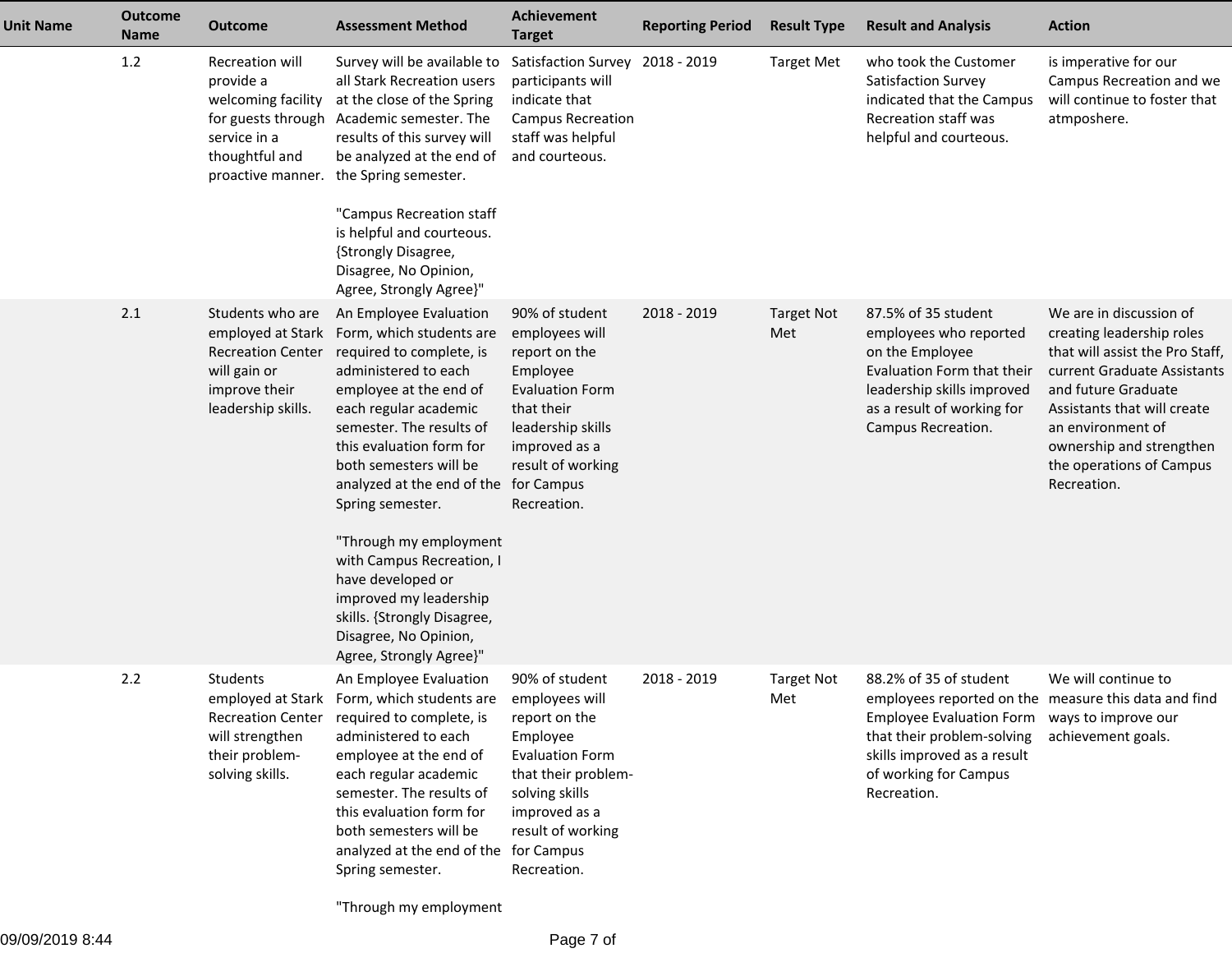| <b>Unit Name</b>                                                                   | <b>Outcome</b><br>Name | <b>Outcome</b>                                                                                                                                                  | <b>Assessment Method</b>                                                                                                                                                                                                                                                                                                                                                          | Achievement<br><b>Target</b>                                                                                                                                                                        | <b>Reporting Period</b> | <b>Result Type</b>       | <b>Result and Analysis</b>                                                                                                                                                                                                                                                                                                                                                                                                                                                                                                                                   | <b>Action</b>                                                                                                                                                                                                                                                                                                                                                                                                                                                                                                                 |
|------------------------------------------------------------------------------------|------------------------|-----------------------------------------------------------------------------------------------------------------------------------------------------------------|-----------------------------------------------------------------------------------------------------------------------------------------------------------------------------------------------------------------------------------------------------------------------------------------------------------------------------------------------------------------------------------|-----------------------------------------------------------------------------------------------------------------------------------------------------------------------------------------------------|-------------------------|--------------------------|--------------------------------------------------------------------------------------------------------------------------------------------------------------------------------------------------------------------------------------------------------------------------------------------------------------------------------------------------------------------------------------------------------------------------------------------------------------------------------------------------------------------------------------------------------------|-------------------------------------------------------------------------------------------------------------------------------------------------------------------------------------------------------------------------------------------------------------------------------------------------------------------------------------------------------------------------------------------------------------------------------------------------------------------------------------------------------------------------------|
|                                                                                    | 2.2                    | Students<br>employed at Stark<br><b>Recreation Center</b><br>will strengthen<br>their problem-<br>solving skills.                                               | with Campus Recreation,<br>my problem-solving skills<br>improved. {Strongly<br>Disagree, Disagree, No<br>Opinion, Agree, Strongly<br>Agree}"                                                                                                                                                                                                                                      | 90% of student<br>employees will<br>report on the<br>Employee<br><b>Evaluation Form</b><br>that their problem-<br>solving skills<br>improved as a<br>result of working<br>for Campus<br>Recreation. | 2018 - 2019             | <b>Target Not</b><br>Met | 88.2% of 35 of student<br>employees reported on the measure this data and find<br><b>Employee Evaluation Form</b><br>that their problem-solving<br>skills improved as a result<br>of working for Campus<br>Recreation.                                                                                                                                                                                                                                                                                                                                       | We will continue to<br>ways to improve our<br>achievement goals.                                                                                                                                                                                                                                                                                                                                                                                                                                                              |
|                                                                                    | 3.1                    | Campus<br>Recreation will<br>maintain<br>functional, well-<br>equipped, clean<br>and safe facilities.                                                           | A Customer Satisfaction<br>Survey will be available to<br>all Stark Recreation users<br>at the close of the Spring<br>Academic semester. The<br>results of this survey will<br>be analyzed at the end of<br>the Spring semester.<br>"Campus Recreation<br>facilities are well<br>maintained and clean.<br>{Strongly Disagree,<br>Disagree, No Opinion,<br>Agree, Strongly Agree}" | 90% of Customer<br><b>Satisfaction Survey</b><br>participants will<br>indicate that<br><b>Campus Recreation</b><br>facilities are well<br>maintained and<br>clean.                                  | 2018 - 2019             | <b>Target Not</b><br>Met | 78.8% of Customer<br>Satisfaction Survey<br>participants indicated that<br><b>Campus Recreation</b><br>facilities are well<br>maintained and clean.                                                                                                                                                                                                                                                                                                                                                                                                          | This finding will be reported<br>to our supervisor in order to<br>have tangible information in<br>hopes that we will see an<br>improvement of job<br>performance by the current<br>contracting company.                                                                                                                                                                                                                                                                                                                       |
| Academic and<br><b>Student Support -</b><br>Center for<br>Teaching and<br>Learning | 1.1                    | The Kossen Center<br>will offer<br>pedagogical<br>training on a<br>variety of topics<br>throughout the<br>academic year to<br>encourage faculty<br>development. | The Kossen Center will<br>offer individual<br>consultations on a variety<br>of topics to meet the<br>needs of our faculty and<br>maintain a participation<br>record to review at the<br>end of the fiscal year.                                                                                                                                                                   | At least 45<br>individual<br>consultations on<br>any aspect of<br>teaching or<br>instructional<br>technology will be<br>scheduled and<br>completed<br>annually.                                     | 2018 - 2019             | <b>Target Met</b>        | We recorded 515<br>consultations this year, a<br>number based on our<br>Google form tracker and an<br>estimate from the director<br>who did not make as good<br>of use of the tracking<br>platform as she should<br>have done. Our number for instructional technologist<br>this year far exceeds our<br>goal, but I believe that is<br>because we need to have a<br>conversation about what<br>we consider to be a<br>"consultation." The hire of<br>our new instructional<br>technologist just days<br>before the director went<br>out on maternity leave, | We were far more<br>successful at tracking this<br>item this year, which is<br>good, but it showed us a<br>weakness in not having<br>clearly defined what a<br>"consultation" means in our<br>office. The director and<br>will sit down and have that<br>conversation this month to<br>clarify what we will count<br>and to further refine our<br>tracking system, which has<br>not been as adaptable as we<br>had hoped. We anticipate<br>purchasing File Maker Pro<br>this year which may serve<br>our needs better, though |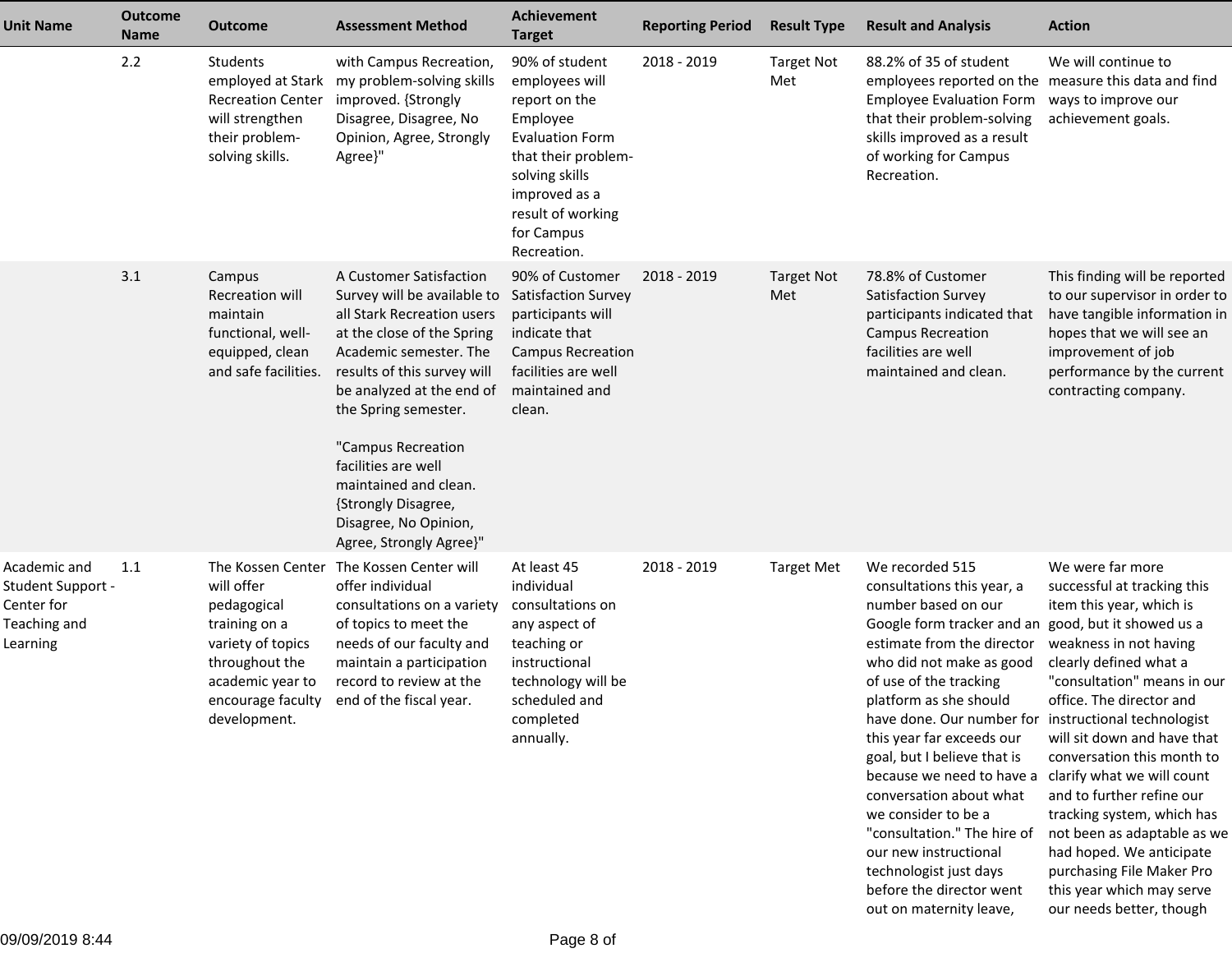| <b>Unit Name</b>                                                            | <b>Outcome</b><br><b>Name</b> | <b>Outcome</b>                                                                                                                                                  | <b>Assessment Method</b>                                                                                                                                                                                                   | Achievement<br><b>Target</b>                                                                                                                                         | <b>Reporting Period</b> | <b>Result Type</b> | <b>Result and Analysis</b>                                                                                                                                                                                                                                                                                                                                                                                                                                                                                                                                                                         | <b>Action</b>                                                                                                                                                                                                                                                                                                                                                                                                                                                                                                                                                                                                                                                                                                                                                                                                                                                                |
|-----------------------------------------------------------------------------|-------------------------------|-----------------------------------------------------------------------------------------------------------------------------------------------------------------|----------------------------------------------------------------------------------------------------------------------------------------------------------------------------------------------------------------------------|----------------------------------------------------------------------------------------------------------------------------------------------------------------------|-------------------------|--------------------|----------------------------------------------------------------------------------------------------------------------------------------------------------------------------------------------------------------------------------------------------------------------------------------------------------------------------------------------------------------------------------------------------------------------------------------------------------------------------------------------------------------------------------------------------------------------------------------------------|------------------------------------------------------------------------------------------------------------------------------------------------------------------------------------------------------------------------------------------------------------------------------------------------------------------------------------------------------------------------------------------------------------------------------------------------------------------------------------------------------------------------------------------------------------------------------------------------------------------------------------------------------------------------------------------------------------------------------------------------------------------------------------------------------------------------------------------------------------------------------|
| Academic and<br>Student Support -<br>Center for<br>Teaching and<br>Learning | 1.1                           | The Kossen Center<br>will offer<br>pedagogical<br>training on a<br>variety of topics<br>throughout the<br>academic year to<br>encourage faculty<br>development. | The Kossen Center will<br>offer individual<br>consultations on a variety<br>of topics to meet the<br>needs of our faculty and<br>maintain a participation<br>record to review at the<br>end of the fiscal year.            | At least 45<br>individual<br>consultations on<br>any aspect of<br>teaching or<br>instructional<br>technology will be<br>scheduled and<br>completed<br>annually.      | 2018 - 2019             | <b>Target Met</b>  | followed by the rush to<br>catch up upon her return,<br>conversation about what<br>constitutes a consultation<br>versus a simple support<br>call. We did utilize a Google accurate measure of our<br>form to track these<br>contacts this year, but it<br>was used a bit<br>inconsistently since it did<br>not serve our needs for<br>clarity/record keeping so it<br>will need to be further<br>modified.                                                                                                                                                                                         | there will be a steep<br>learning curve with that<br>meant that we never held a process. After deciding what<br>will count we will modify<br>our target number<br>accordingly to be a more<br>consultation work.                                                                                                                                                                                                                                                                                                                                                                                                                                                                                                                                                                                                                                                             |
|                                                                             |                               |                                                                                                                                                                 | The Kossen Center will<br>offer workshops and<br>multi-day seminars on a<br>variety of topics to meet<br>the needs of our faculty<br>and maintain a<br>participation record to<br>review at the end of the<br>fiscal year. | At least 25 group<br>workshops or<br>multi-day seminars<br>will be offered<br>annually with an<br>average<br>attendance rate of<br>at least 3 people<br>per session. | 2018 - 2019             | <b>Target Met</b>  | We met our goal this year,<br>offering 33 workshops (39<br>if you include each session<br>during the first two-day<br>new faculty orientation<br>period), and hosting a total<br>of 397 (including multiple<br>counts for new faculty<br>orientation all-year<br>sessions) people. This is<br>fewer workshop than last<br>year, but that is due to the<br>director's maternity leave<br>for most of the fall<br>semester, just as the new<br>instructional technologist<br>was hired and therefore<br>without onboarding<br>assistance or help in<br>planning a larger January<br>workshop series. | We are pleased to have met<br>this goal given the staffing<br>issues we had in the past<br>year (director out on<br>maternity leave for most of<br>fall semester, with newly<br>hired instructional<br>technologist starting just 9<br>days before the director<br>left). Based on last year's<br>actions we cut down our<br>January offerings<br>significantly, but were<br>pleased to see such a high<br>turnout at the session on<br>helping students in crisis.<br>That topic clearly resonated<br>so has informed program<br>planning for the summer<br>faculty book club and 2019<br>fall development<br>conference. Moving forward<br>we have definitely seen<br>more success in holding the<br>late spring/summer<br>workshops (online teaching<br>academy and book clubs)<br>than in the January series,<br>so we will continue to keep<br>that program smaller and |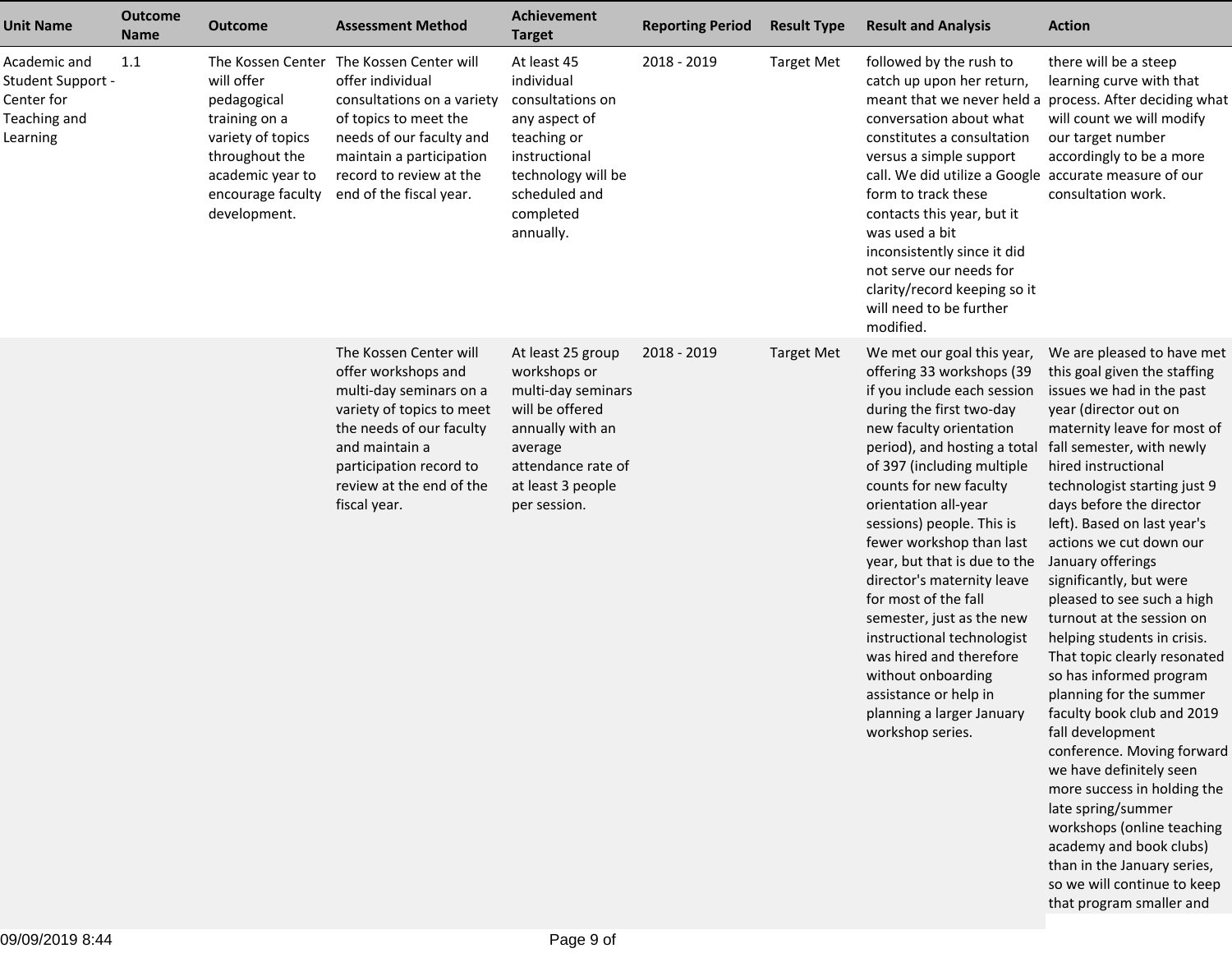| <b>Unit Name</b> | <b>Outcome</b><br>Name | <b>Outcome</b>                                                                                                                   | <b>Assessment Method</b>                                                                                                                                                                                                                                                                                                                                                                                                                                                          | <b>Achievement</b><br><b>Target</b>                                                                                                                                                                       | <b>Reporting Period</b> | <b>Result Type</b> | <b>Result and Analysis</b>                                                                                                                                                                                                                                                                                                                                                                                                                                                                                                                                                                         | <b>Action</b>                                                                                                                                                                                                                                                                                                                                                                                                                                                                                                                                                                                                                                                                                                     |
|------------------|------------------------|----------------------------------------------------------------------------------------------------------------------------------|-----------------------------------------------------------------------------------------------------------------------------------------------------------------------------------------------------------------------------------------------------------------------------------------------------------------------------------------------------------------------------------------------------------------------------------------------------------------------------------|-----------------------------------------------------------------------------------------------------------------------------------------------------------------------------------------------------------|-------------------------|--------------------|----------------------------------------------------------------------------------------------------------------------------------------------------------------------------------------------------------------------------------------------------------------------------------------------------------------------------------------------------------------------------------------------------------------------------------------------------------------------------------------------------------------------------------------------------------------------------------------------------|-------------------------------------------------------------------------------------------------------------------------------------------------------------------------------------------------------------------------------------------------------------------------------------------------------------------------------------------------------------------------------------------------------------------------------------------------------------------------------------------------------------------------------------------------------------------------------------------------------------------------------------------------------------------------------------------------------------------|
|                  |                        |                                                                                                                                  | The Kossen Center will<br>offer workshops and<br>multi-day seminars on a<br>variety of topics to meet<br>the needs of our faculty<br>and maintain a<br>participation record to<br>review at the end of the<br>fiscal year.                                                                                                                                                                                                                                                        | At least 25 group<br>workshops or<br>multi-day seminars<br>will be offered<br>annually with an<br>average<br>attendance rate of<br>at least 3 people<br>per session.                                      | 2018 - 2019             | <b>Target Met</b>  | We met our goal this year,<br>offering 33 workshops (39<br>if you include each session<br>during the first two-day<br>new faculty orientation<br>period), and hosting a total<br>of 397 (including multiple<br>counts for new faculty<br>orientation all-year<br>sessions) people. This is<br>fewer workshop than last<br>year, but that is due to the<br>director's maternity leave<br>for most of the fall<br>semester, just as the new<br>instructional technologist<br>was hired and therefore<br>without onboarding<br>assistance or help in<br>planning a larger January<br>workshop series. | focus on reaching out<br>directly to departments for<br>their particular needs<br>instead, along with offering<br>training on any new needs<br>that arise (e.g. new<br>software, changes in<br>university policy, etc.). 25<br>workshops seems like a<br>logical goal to continue as<br>we adapt to this new model<br>and our new staffing levels.                                                                                                                                                                                                                                                                                                                                                                |
|                  | 1.2                    | Faculty will feel<br>that their<br>professional<br>development<br>needs for<br>being met by the<br>Kossen Center's<br>offerings. | Faculty will be asked<br>about their satisfaction<br>with the developmental<br>opportunities for online<br>teaching offered by the<br>technology use are Kossen Center in the<br>annual Faculty Satisfaction online course<br>Survey. Results will be<br>compiled by the Office of<br>Institutional Research and<br>reviewed by the Kossen<br>Center staff.<br>"The University supports<br>online course delivery<br>through faculty training<br>and allocation of<br>resources." | 65% of Faculty<br>Satisfaction Survey<br>participants will<br>"strongly agree" or<br>"agree" that "The<br>University supports<br>delivery through<br>faculty training and<br>allocation of<br>resources." | 2018 - 2019             | <b>Target Met</b>  | 2019 Faculty Satisfaction<br><b>Survey Results:</b><br>Strongly Agree - (36/106)<br>33.96% - Last Year 26.79%<br>Agree - (55/106) 51.89% -<br>Last Year 50%<br>Total - (91/106) 85.85% -<br>Last Year 76.79%<br>Disagree - (8/106) 7.55%<br>Strongly Disagree - (0/106)<br>0%<br>Not Applicable - (7/106)<br>6.60%                                                                                                                                                                                                                                                                                 | Our target was met, and we<br>improved our overall<br>satisfaction (strongly agree<br>plus agree) rating by 9.06%<br>over last year. That tells us<br>that we are on the right<br>track and that the hiring of<br>Sheila Morgan as our new<br>Instructional Technologist<br>has made a significant<br>impact on faculty service<br>levels compared with last<br>year's rating when that<br>office as vacant. The Online<br>Teaching Academy also<br>clearly met a faculty need,<br>so we expanded the<br>offering for this past May<br>and hope to see some<br>improved numbers from<br>that as well in next year's<br>results. We will continue to<br>try to improve our offerings,<br>especially for online and |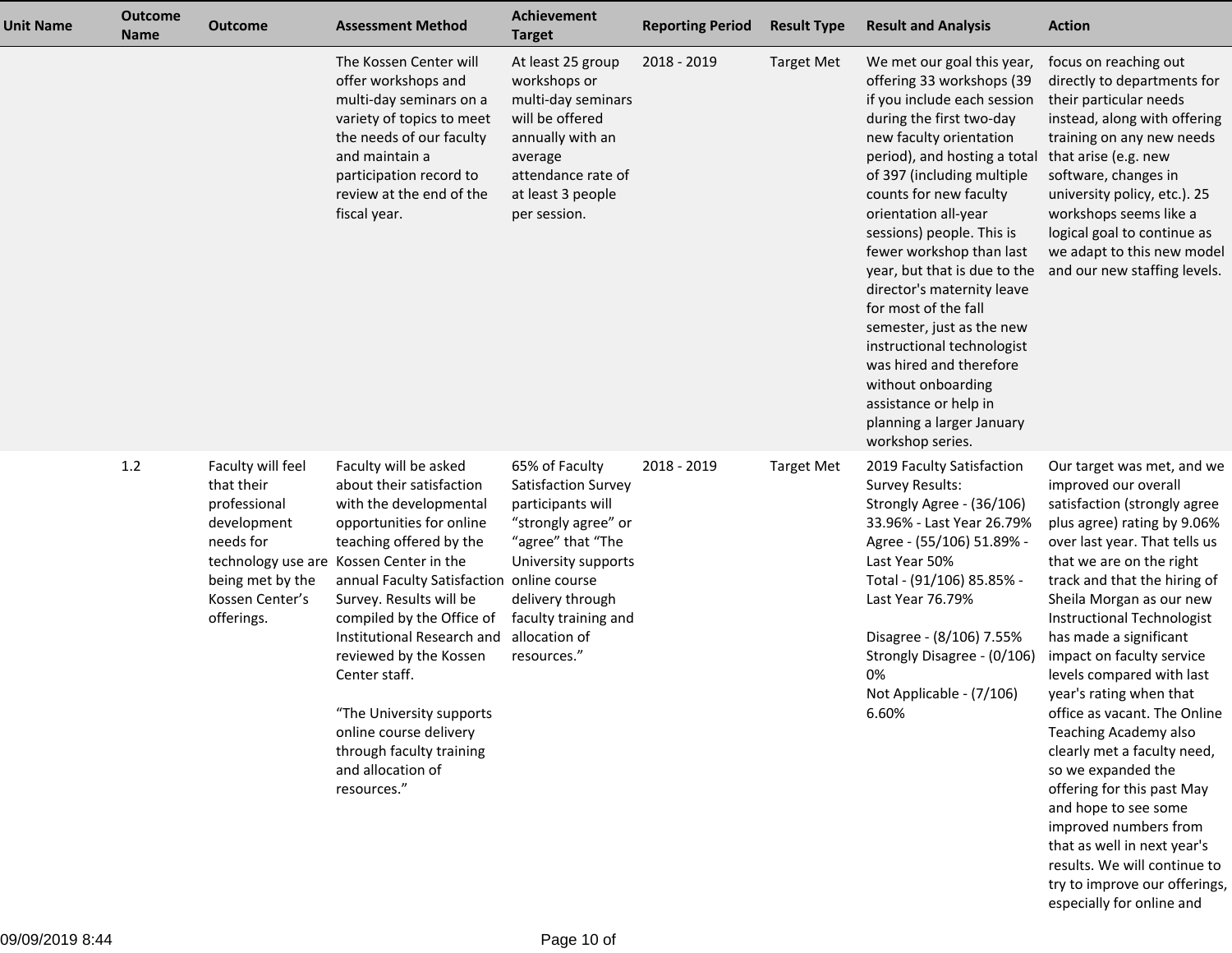| <b>Unit Name</b> | <b>Outcome</b><br><b>Name</b> | <b>Outcome</b>                                                                                                                   | <b>Assessment Method</b>                                                                                                                                                                                                                                                                                                                                                                                                                                                          | Achievement<br><b>Target</b>                                                                                                                                                                              | <b>Reporting Period</b> | <b>Result Type</b> | <b>Result and Analysis</b>                                                                                                                                                                                                                                                                                               | <b>Action</b>                                                                                                                                                                                                                                                                                                                                                                                                                                                                                                                                                                                                                                                                                                                                              |
|------------------|-------------------------------|----------------------------------------------------------------------------------------------------------------------------------|-----------------------------------------------------------------------------------------------------------------------------------------------------------------------------------------------------------------------------------------------------------------------------------------------------------------------------------------------------------------------------------------------------------------------------------------------------------------------------------|-----------------------------------------------------------------------------------------------------------------------------------------------------------------------------------------------------------|-------------------------|--------------------|--------------------------------------------------------------------------------------------------------------------------------------------------------------------------------------------------------------------------------------------------------------------------------------------------------------------------|------------------------------------------------------------------------------------------------------------------------------------------------------------------------------------------------------------------------------------------------------------------------------------------------------------------------------------------------------------------------------------------------------------------------------------------------------------------------------------------------------------------------------------------------------------------------------------------------------------------------------------------------------------------------------------------------------------------------------------------------------------|
|                  | 1.2                           | Faculty will feel<br>that their<br>professional<br>development<br>needs for<br>being met by the<br>Kossen Center's<br>offerings. | Faculty will be asked<br>about their satisfaction<br>with the developmental<br>opportunities for online<br>teaching offered by the<br>technology use are Kossen Center in the<br>annual Faculty Satisfaction online course<br>Survey. Results will be<br>compiled by the Office of<br>Institutional Research and<br>reviewed by the Kossen<br>Center staff.<br>"The University supports<br>online course delivery<br>through faculty training<br>and allocation of<br>resources." | 65% of Faculty<br>Satisfaction Survey<br>participants will<br>"strongly agree" or<br>"agree" that "The<br>University supports<br>delivery through<br>faculty training and<br>allocation of<br>resources." | 2018 - 2019             | <b>Target Met</b>  | 2019 Faculty Satisfaction<br><b>Survey Results:</b><br>Strongly Agree - (36/106)<br>33.96% - Last Year 26.79%<br>Agree - (55/106) 51.89% -<br>Last Year 50%<br>Total - (91/106) 85.85% -<br>Last Year 76.79%<br>Disagree - (8/106) 7.55%<br>Strongly Disagree - (0/106)<br>0%<br>Not Applicable - (7/106)<br>6.60%       | adjunct faculty where the<br>opportunity for<br>improvement is likely the<br>highest, and will maintain<br>our goal at 65% for the<br>coming year as we continue<br>to adjust our training<br>offerings.                                                                                                                                                                                                                                                                                                                                                                                                                                                                                                                                                   |
|                  |                               |                                                                                                                                  | Faculty will be asked<br>about their satisfaction<br>with the developmental<br>opportunities for software "strongly agree" or<br>use offered by the Kossen<br>Center in the annual<br><b>Faculty Satisfaction</b><br>Survey. Results will be<br>compiled by the Office of<br>Institutional Research and<br>reviewed by the Kossen<br>Center staff.<br>"I have access to the<br>software I need to be an<br>effective instructor."                                                 | 65% of Faculty<br>Satisfaction Survey<br>participants will<br>"agree" that "I<br>have access to the<br>software I need to<br>be an effective<br>instructor."                                              | 2018 - 2019             | <b>Target Met</b>  | 2019 Faculty Satisfaction<br><b>Survey Results:</b><br>Strongly Agree - (40/106)<br>37.74% - Last Year 30.91%<br>Agree - (54/106) 50.94% -<br>Last Year 50.91%<br>Total - (94/106) 88.68% -<br>Last Year 81.82%<br>Disagree - (8/106) 7.55%<br>Strongly Disagree - (2/106)<br>1.89%<br>Not Applicable - (2/106)<br>1.89% | It is heartening to see this<br>number continue to rise,<br>improving by nearly 7%<br>from last year. This reflects<br>well on our efforts to reach<br>out directly to departments<br>to learn about their<br>software needs rather than<br>doing so from a more<br>centralized position. I would<br>guess that Zoom in<br>particular has helped in this<br>category, as many of our<br>faculty now use it<br>extensively for live<br>interaction and video<br>capture for their online<br>courses. We still have some<br>work to do, of course, and<br>needs are always changing,<br>so we will continue with the<br>model of reaching out<br>directly to department<br>chairs each summer to talk<br>about their needs. We will<br>continue with the 65% |

target for the coming year.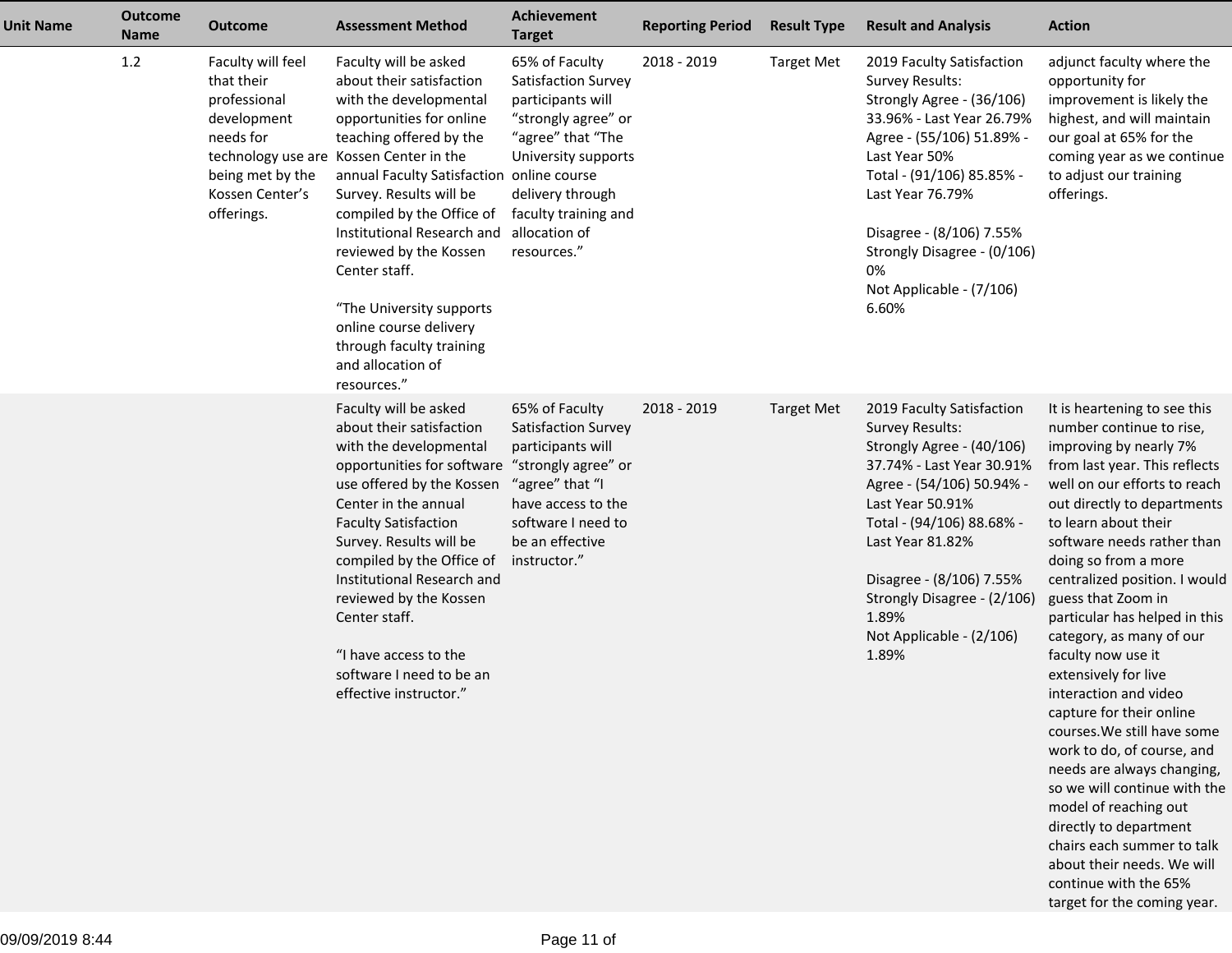| <b>Unit Name</b> | <b>Outcome</b><br><b>Name</b> | <b>Outcome</b>                                                                                                                            | <b>Assessment Method</b>                                                                                                                                                                                                                                                                                                                                      | Achievement<br><b>Target</b>                                                                                                                                                                                                                                                                                           | <b>Reporting Period</b> | <b>Result Type</b> | <b>Result and Analysis</b>                                                                                                                                                                                                                                                                                                                                                                         | <b>Action</b>                                                                                                                                                                                                                                                                                                                                                                                                                                                                                                                                                                                                                                                                                                                                                                                                                                                                                                                                                             |
|------------------|-------------------------------|-------------------------------------------------------------------------------------------------------------------------------------------|---------------------------------------------------------------------------------------------------------------------------------------------------------------------------------------------------------------------------------------------------------------------------------------------------------------------------------------------------------------|------------------------------------------------------------------------------------------------------------------------------------------------------------------------------------------------------------------------------------------------------------------------------------------------------------------------|-------------------------|--------------------|----------------------------------------------------------------------------------------------------------------------------------------------------------------------------------------------------------------------------------------------------------------------------------------------------------------------------------------------------------------------------------------------------|---------------------------------------------------------------------------------------------------------------------------------------------------------------------------------------------------------------------------------------------------------------------------------------------------------------------------------------------------------------------------------------------------------------------------------------------------------------------------------------------------------------------------------------------------------------------------------------------------------------------------------------------------------------------------------------------------------------------------------------------------------------------------------------------------------------------------------------------------------------------------------------------------------------------------------------------------------------------------|
|                  | 1.3                           | Faculty will<br>actually<br>implement the<br>skills and theories<br>that they learn<br>about at the<br>Kossen Center in<br>their classes. | Faculty will be asked<br>about their self-assessed<br>level of competency in<br>using APIL Teaching<br>strategies to lead to<br>intellectual curiosity in the "Mastery" to the<br>annual Faculty Satisfaction question "APIL<br>Survey. Results will be<br>compiled by the Office of<br>Institutional Research and<br>reviewed by the Kossen<br>Center staff. | 60% of Faculty<br>Satisfaction Survey<br>participants will<br>answer<br>"Acceptable" or<br>Strategies involve<br>Active learning,<br>Problem-based<br>learning, and<br>Inquiry-based<br>learning to<br>cultivate<br>Intellectual<br>Curiosity. My self-<br>assessed level of<br>competency in<br>these strategies is:" | 2018 - 2019             | <b>Target Met</b>  | 2019 Faculty Satisfaction<br><b>Survey Results</b><br>Mastery - (14/105) 13.33%<br>- Last Year 16.36%<br>Acceptable - (69/105)<br>65.71% - Last Year 51.82%<br>Total - (83/105) 79.04% -<br>Last Year 68.18%<br>Emerging - (20/105)<br>19.05% - Last Year 29.09%<br>Below What I Would Like It show that it is time to start<br>To Be - $(2/105)$ 1.90% - Last thinking about moving<br>Year 2.73% | It is heartening to see so<br>much movement from the<br>emerging to acceptable<br>category this year, and to<br>see the lowest response<br>rate continue to shrink.<br>These results show that our<br>programming is making an<br>impact. We will continue<br>the work we have been<br>doing, but these results<br>faculty from the acceptable<br>to mastery level. Higher-<br>level workshops may be in<br>order, though to be honest,<br>having faculty always eager<br>to learn more rather than<br>resting in the belief that<br>they have "mastered" the<br>subject of active learning is<br>not entirely a bad notion.<br>These results show that our<br>QEP efforts have not been<br>in vain. We will continue<br>with the same goal for next<br>year, and even though the<br>QEP upon which the APIL<br>goal was based has now<br>ended the goals of APIL<br>teaching strategies are still<br>important to our teaching<br>and student learning across<br>campus. |
|                  |                               |                                                                                                                                           | One third of faculty who<br>have attended at least one score on the<br>Kossen Center workshop,<br>training, or individual<br>consultation over the past randomly selected<br>year will be randomly<br>selected to complete a<br>Follow-up Survey which<br>includes a question about<br>whether or not they have                                               | The average faculty 2018 - 2019<br>implementation<br>question on the<br>annual Follow-up<br>Survey will be 3.5<br>out of 5.                                                                                                                                                                                            |                         | <b>Target Met</b>  | Target met, though sample<br>size is small. Despite<br>sending the invitation for<br>the survey to 23 randomly<br>selected faculty only 3<br>responded. The results to<br>the pertinent question<br>were as follows:<br>$1$ (not at all): 0<br>$2$ (little): $0$                                                                                                                                   | We met our target, which is<br>great, but our sample size<br>was so small to be almost<br>meaningless. We will<br>continue sending out this<br>follow-up survey, but we<br>will raise the sample size<br>from one third to one half in<br>the hopes of generating<br>more returned surveys.                                                                                                                                                                                                                                                                                                                                                                                                                                                                                                                                                                                                                                                                               |

more returned surveys.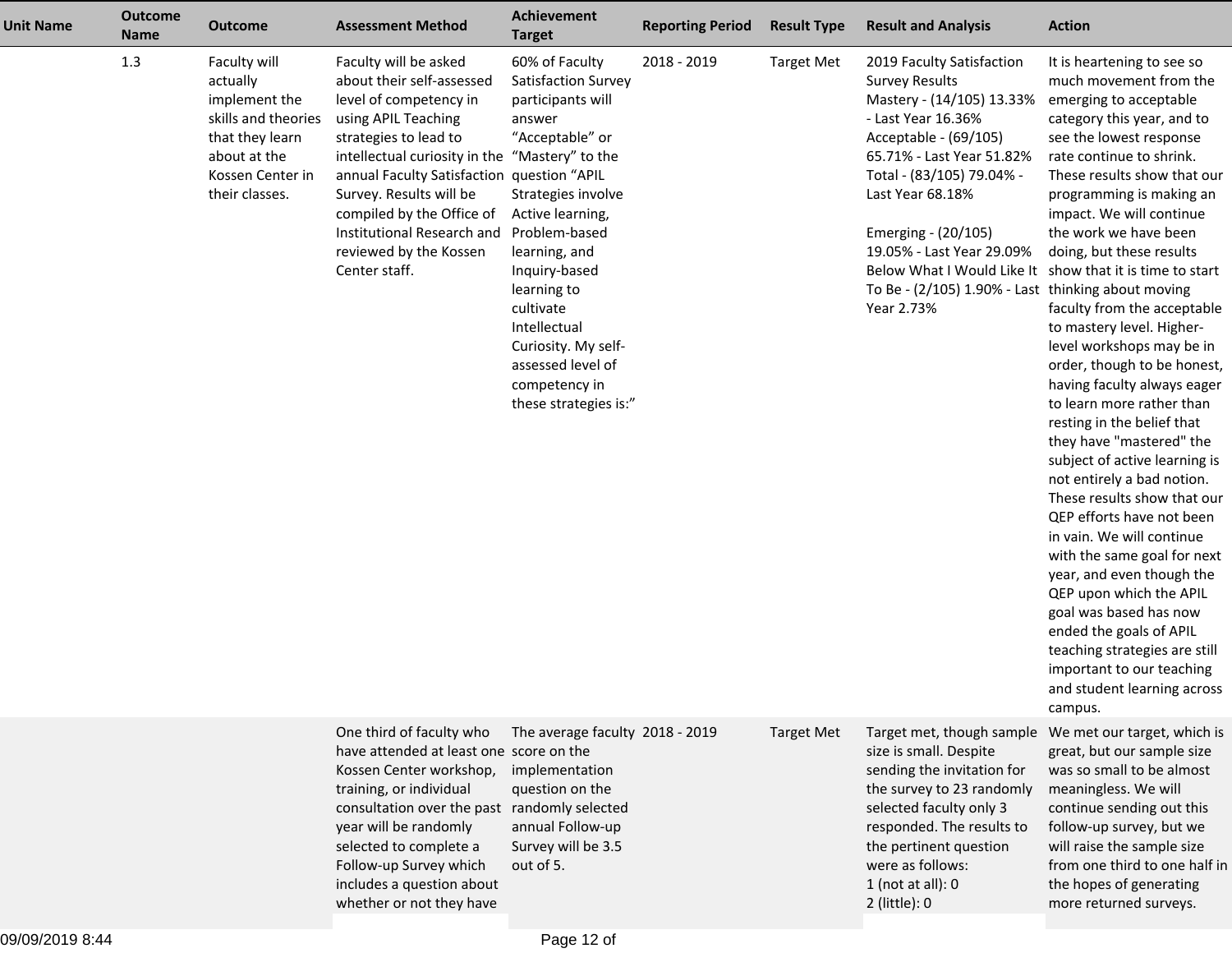| <b>Unit Name</b> | <b>Outcome</b><br><b>Name</b> | <b>Outcome</b>                                                                                | <b>Assessment Method</b>                                                                                                                                                                                                                                                                                    | Achievement<br><b>Target</b>                                                                                                                                                    | <b>Reporting Period</b> | <b>Result Type</b>       | <b>Result and Analysis</b>                                                                                                                                                                                                                                                                                                                                                                                                                                                                                                                                                                                                                                                                                                                                                                                                                                                                                                                                                  | <b>Action</b>                                                                                                                                                                                                                                                                                                                                                                                                                                                      |
|------------------|-------------------------------|-----------------------------------------------------------------------------------------------|-------------------------------------------------------------------------------------------------------------------------------------------------------------------------------------------------------------------------------------------------------------------------------------------------------------|---------------------------------------------------------------------------------------------------------------------------------------------------------------------------------|-------------------------|--------------------------|-----------------------------------------------------------------------------------------------------------------------------------------------------------------------------------------------------------------------------------------------------------------------------------------------------------------------------------------------------------------------------------------------------------------------------------------------------------------------------------------------------------------------------------------------------------------------------------------------------------------------------------------------------------------------------------------------------------------------------------------------------------------------------------------------------------------------------------------------------------------------------------------------------------------------------------------------------------------------------|--------------------------------------------------------------------------------------------------------------------------------------------------------------------------------------------------------------------------------------------------------------------------------------------------------------------------------------------------------------------------------------------------------------------------------------------------------------------|
|                  |                               |                                                                                               | implemented any of the<br>skills or theories they have score on the<br>learned in the past year.<br>The question will offer a 5- question on the<br>point scale ranging from 1, randomly selected<br>"not at all," to 5, "to a<br>great extent". The survey<br>will be evaluated by<br>Kossen Center staff. | The average faculty 2018 - 2019<br>implementation<br>annual Follow-up<br>Survey will be 3.5<br>out of 5.                                                                        |                         | <b>Target Met</b>        | 3 (somewhat): 0<br>4 (notable amount): 2<br>5 (extensively): 1<br>Average response: 4.33                                                                                                                                                                                                                                                                                                                                                                                                                                                                                                                                                                                                                                                                                                                                                                                                                                                                                    | We met our target, which is<br>great, but our sample size<br>was so small to be almost<br>meaningless. We will<br>continue sending out this<br>follow-up survey, but we<br>will raise the sample size<br>from one third to one half in<br>the hopes of generating<br>more returned surveys.                                                                                                                                                                        |
|                  | 2.1                           | New instructional<br>technology will be<br>placed in<br>classrooms across<br>campus annually. | The Kossen Center will<br>assist departments with<br>the selection and<br>installation of new<br>classroom technology and<br>will keep a record of all<br>completed processes to<br>review at the end of the<br>fiscal year.                                                                                | Conduct a needs<br>consultation and<br>installation of new<br>classroom<br>technology, either<br>hardware or<br>software, in at<br>least 8 classrooms<br>on campus per<br>year. | 2018 - 2019             | <b>Target Not</b><br>Met | We assisted with<br>installation of hardware in<br>6 classroom spaces this<br>year, and thus missed the<br>target. This is due to two<br>factors: 1) staffing turnover<br>and absences in the center<br>which made this aspect of<br>our work a lower priority in<br>the past year, and 2)<br>departmental struggles to<br>meet rising equipment and<br>installation costs. The<br>spaces affected were in<br>Parkinson Hall, Martin Hall,<br>Painter Hall, Summer Hall,<br>and Fant Library (the two<br>most expensive spaces<br>were in the library, the<br>archives classroom and<br>active learning classroom).<br>The hiring of a new<br>instructional technologist<br>in August made great<br>improvements for faculty<br>assistance with software<br>and instructional design,<br>but the design and<br>development of physical<br>classroom technology is<br>not as great a specialty of<br>our new hire as it was of<br>her predecessor. The<br>design of physical | We will make our classroom<br>upgrade consultation<br>services more visible again<br>in the coming year, with the<br>instructional technologist<br>taking the lead with ITS's<br>support. However, unless<br>the budgetary situation<br>improves then we anticipate<br>that departments will<br>continue to struggle to<br>purchase and install<br>equipment even when they<br>wish to do so. We will keep<br>the goal of 8 rooms the<br>same for the coming year. |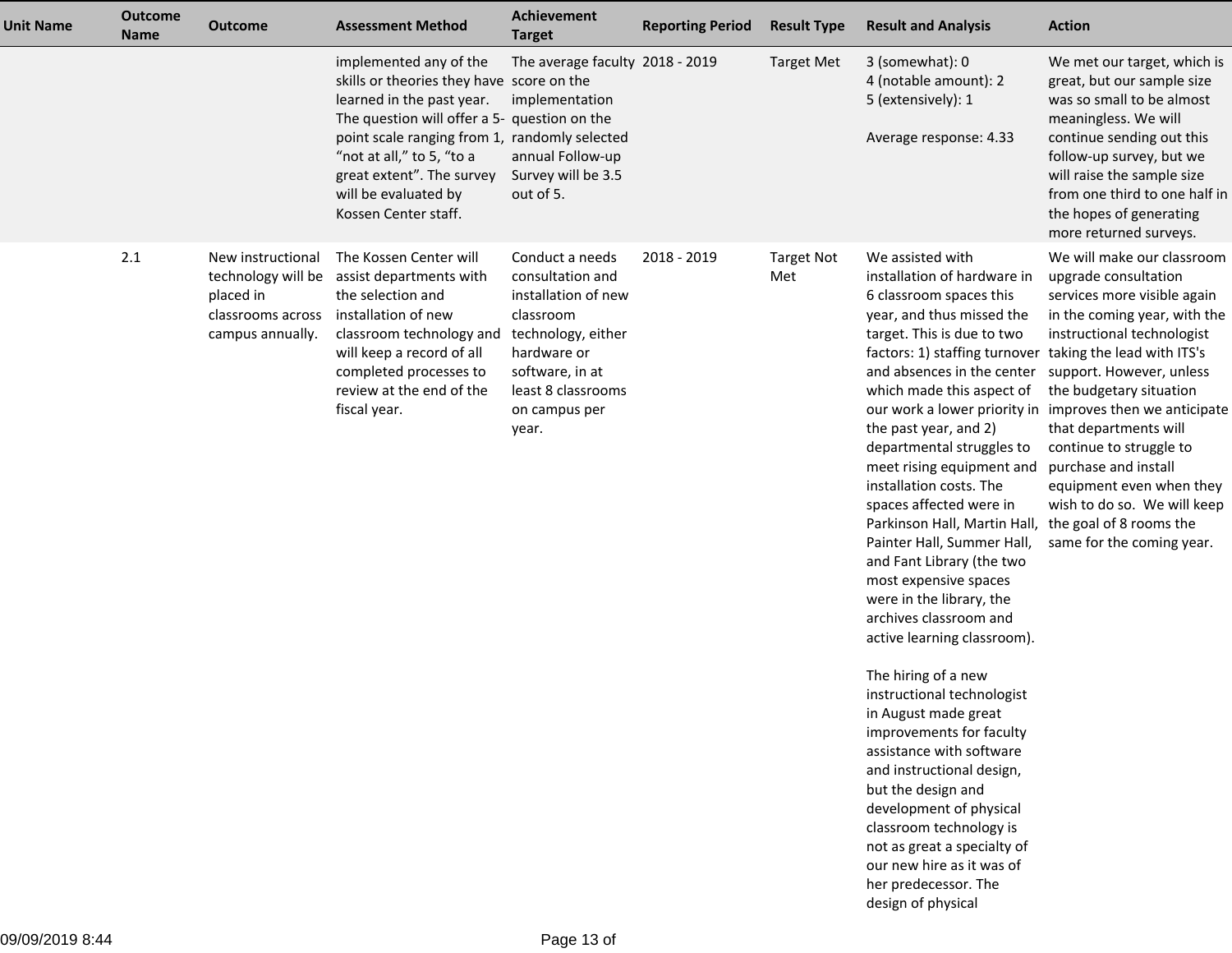| <b>Unit Name</b> | <b>Outcome</b><br><b>Name</b> | <b>Outcome</b>                                                                                | <b>Assessment Method</b>                                                                                                                                                                                                     | Achievement<br><b>Target</b>                                                                                                                                                    | <b>Reporting Period</b> | <b>Result Type</b>       | <b>Result and Analysis</b>                                                                                                                                                                                                                                                                                                                                                                                                                                                                                                                                                                                                                                                                                                                                                                                                                                                                                                                                                                                                                                                                                                                                                                                                                                                                                | <b>Action</b>                                                                                                                                                                                                                                                                                                                                                                                                                         |
|------------------|-------------------------------|-----------------------------------------------------------------------------------------------|------------------------------------------------------------------------------------------------------------------------------------------------------------------------------------------------------------------------------|---------------------------------------------------------------------------------------------------------------------------------------------------------------------------------|-------------------------|--------------------------|-----------------------------------------------------------------------------------------------------------------------------------------------------------------------------------------------------------------------------------------------------------------------------------------------------------------------------------------------------------------------------------------------------------------------------------------------------------------------------------------------------------------------------------------------------------------------------------------------------------------------------------------------------------------------------------------------------------------------------------------------------------------------------------------------------------------------------------------------------------------------------------------------------------------------------------------------------------------------------------------------------------------------------------------------------------------------------------------------------------------------------------------------------------------------------------------------------------------------------------------------------------------------------------------------------------|---------------------------------------------------------------------------------------------------------------------------------------------------------------------------------------------------------------------------------------------------------------------------------------------------------------------------------------------------------------------------------------------------------------------------------------|
|                  | 2.1                           | New instructional<br>technology will be<br>placed in<br>classrooms across<br>campus annually. | The Kossen Center will<br>assist departments with<br>the selection and<br>installation of new<br>classroom technology and<br>will keep a record of all<br>completed processes to<br>review at the end of the<br>fiscal year. | Conduct a needs<br>consultation and<br>installation of new<br>classroom<br>technology, either<br>hardware or<br>software, in at<br>least 8 classrooms<br>on campus per<br>year. | 2018 - 2019             | <b>Target Not</b><br>Met | classroom hardware is a<br>very unusual duty for an<br>instructional technologist<br>position so our previous<br>employee's skill at this was<br>an unexpected bonus. Our<br>new technologist is willing<br>to do the work but<br>understandably needs<br>some time to build up to<br>the level of her<br>predecessor. The absence<br>of the director for<br>maternity leave during the<br>first three months of the<br>academic year also affected same for the coming year.<br>this, since this work was<br>dropped entirely in her<br>absence since the new hire<br>could not be expected to<br>take on everything with so<br>little orientation time.<br>Tightening budgets across<br>campus mean that even<br>departments interested in<br>upgrading their classrooms<br>are often unable to do so,<br>or at least unable to do so<br>to the level they would like<br>to achieve. For example,<br>one unit requested a quote<br>to update an entire<br>classroom with equipment<br>that is at least 10 years old<br>and used frequently. After<br>downgrading their<br>purchase plan to just<br>replacing an the failing<br>projector, even that order<br>was cancelled and they<br>purchased only a \$40<br>wireless lapel microphone<br>system to help with lecture<br>capture for online courses. | We will make our classroom<br>upgrade consultation<br>services more visible again<br>in the coming year, with the<br>instructional technologist<br>taking the lead with ITS's<br>support. However, unless<br>the budgetary situation<br>improves then we anticipate<br>that departments will<br>continue to struggle to<br>purchase and install<br>equipment even when they<br>wish to do so. We will keep<br>the goal of 8 rooms the |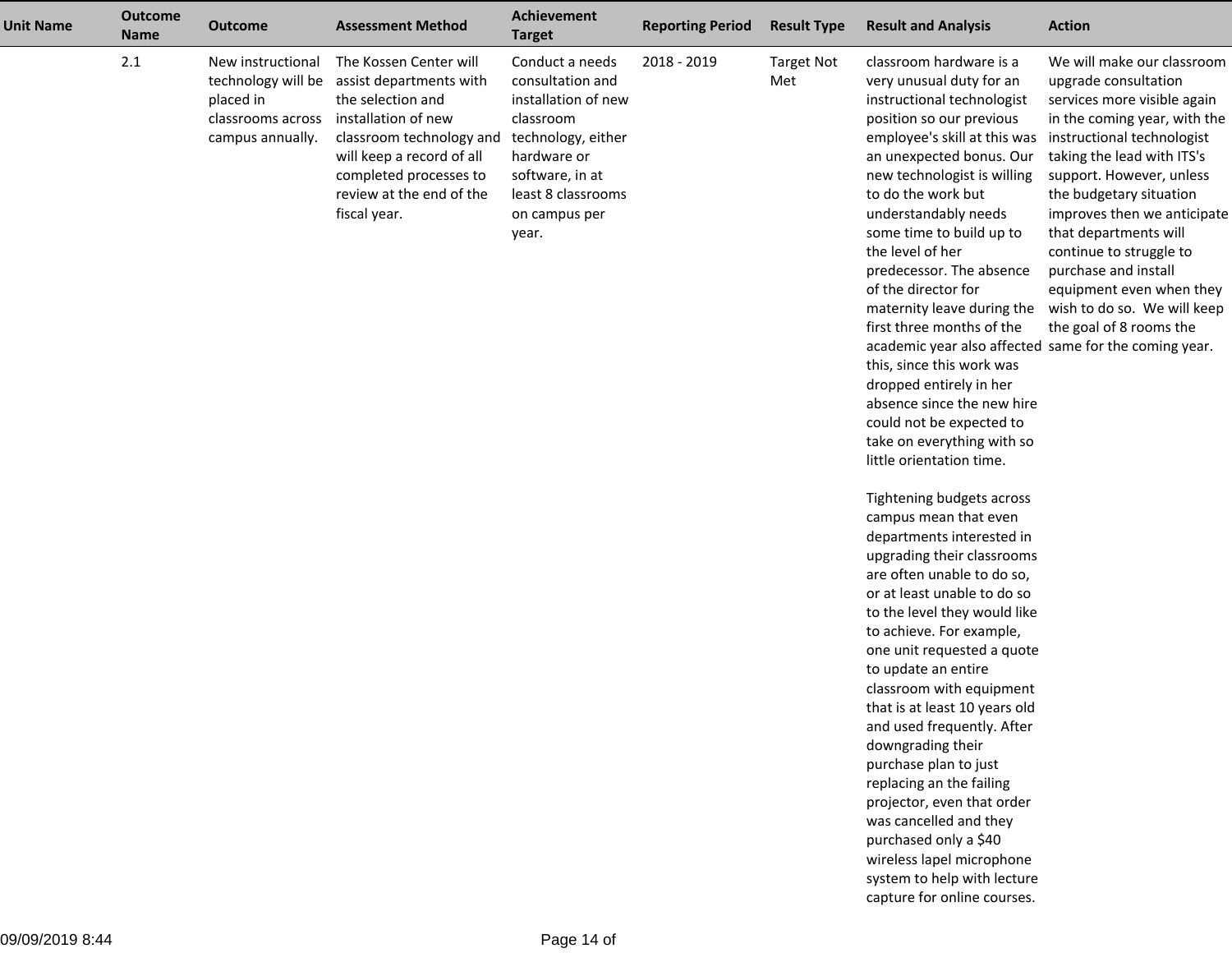| <b>Unit Name</b> | <b>Outcome</b><br><b>Name</b> | <b>Outcome</b>                                                                                                                                                                                                | <b>Assessment Method</b>                                                                                                                                                                                                                        | Achievement<br><b>Target</b>                                                                                                                                                                                    | <b>Reporting Period</b> | <b>Result Type</b>       | <b>Result and Analysis</b>                                                                                                                                                                                                                                                                                                                                                                                                                                                                                                                                                                                                                                                                                                                                                                                                                                                                                                                                                   | <b>Action</b>                                                                                                                                                                                                                                                                                                                                                                                                                                                   |
|------------------|-------------------------------|---------------------------------------------------------------------------------------------------------------------------------------------------------------------------------------------------------------|-------------------------------------------------------------------------------------------------------------------------------------------------------------------------------------------------------------------------------------------------|-----------------------------------------------------------------------------------------------------------------------------------------------------------------------------------------------------------------|-------------------------|--------------------------|------------------------------------------------------------------------------------------------------------------------------------------------------------------------------------------------------------------------------------------------------------------------------------------------------------------------------------------------------------------------------------------------------------------------------------------------------------------------------------------------------------------------------------------------------------------------------------------------------------------------------------------------------------------------------------------------------------------------------------------------------------------------------------------------------------------------------------------------------------------------------------------------------------------------------------------------------------------------------|-----------------------------------------------------------------------------------------------------------------------------------------------------------------------------------------------------------------------------------------------------------------------------------------------------------------------------------------------------------------------------------------------------------------------------------------------------------------|
|                  | 2.1                           | New instructional<br>placed in<br>classrooms across<br>campus annually.                                                                                                                                       | The Kossen Center will<br>technology will be assist departments with<br>the selection and<br>installation of new<br>classroom technology and<br>will keep a record of all<br>completed processes to<br>review at the end of the<br>fiscal year. | Conduct a needs<br>consultation and<br>installation of new<br>classroom<br>technology, either<br>hardware or<br>software, in at<br>least 8 classrooms<br>on campus per<br>year.                                 | 2018 - 2019             | <b>Target Not</b><br>Met | The decision not to<br>purchase their upgrades<br>was not a lack of interest or services more visible again<br>They will continue to hope<br>that their existing<br>equipment lasts another<br>year. Along with general<br>budgetary tightening,<br>departments were further<br>hampered this year by the<br>unexpected need to<br>contract with external<br>vendors to have hardware<br>installed in their<br>classrooms. Our facilities<br>department used to<br>perform this service for<br>free (on their timeline) or<br>for a reasonable \$300 flat<br>fee (on an expedited<br>timeline), but this year they<br>discontinued that service.<br>External vendors are of<br>course happy to fill that<br>need, but their costs are<br>significantly higher than<br>our previous in-house<br>service and departments<br>had not anticipated or<br>budgeted for this change.<br>We anticipate that<br>purchasing will continue to<br>be slowed by these<br>increased costs. | We will make our classroom<br>upgrade consultation<br>need, but rather budgetary. in the coming year, with the<br>instructional technologist<br>taking the lead with ITS's<br>support. However, unless<br>the budgetary situation<br>improves then we anticipate<br>that departments will<br>continue to struggle to<br>purchase and install<br>equipment even when they<br>wish to do so. We will keep<br>the goal of 8 rooms the<br>same for the coming year. |
|                  | 2.2                           | Faculty will be<br>satisfied with their individual or group<br>ability to<br>effectively use<br>new instructional<br>technology, both<br>software and<br>hardware, for<br>face-to-face,<br>online, and hybrid | Faculty who attend<br>training sessions on using<br>technology for instruction<br>will complete the<br>Instructional Technology<br>Survey to assess their<br>perceived skill level<br>(novice, intermediate,<br>competent, advanced).           | 75% of faculty<br>member's self-<br>reported outgoing<br>perceived skill level<br>will be at least one<br>level higher than<br>their self-reported<br>incoming perceived<br>skill level on the<br>Instructional | 2018 - 2019             | <b>Target Not</b><br>Met | Here, again, we have only<br>the Online Teaching<br>Academy workshops to<br>report on as we did not<br>offer enough technology-<br>heavy workshops during<br>the year to garner<br>completed surveys on<br>those topics. Most of the<br>technology (primarily                                                                                                                                                                                                                                                                                                                                                                                                                                                                                                                                                                                                                                                                                                                | We moved from 40% to<br>60% this year, meeting our<br><b>Online Teaching Academy</b><br>target but still short of our<br>overall 75% goal. We clearly<br>made some good changes<br>to the Online Teaching<br>Academy in its second year<br>and will continue refining<br>with the current target of                                                                                                                                                             |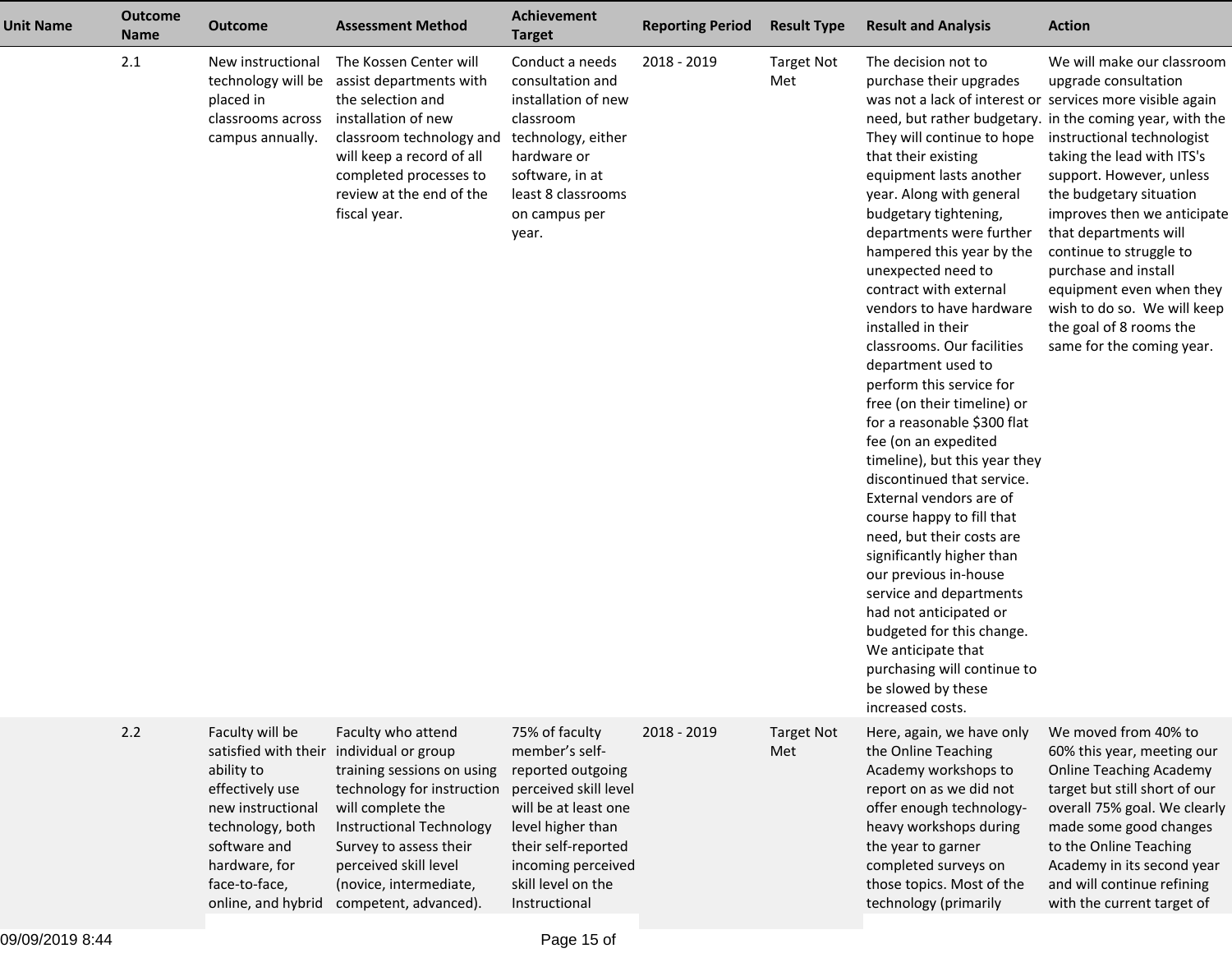| <b>Unit Name</b> | <b>Outcome</b><br><b>Name</b> | <b>Outcome</b> | <b>Assessment Method</b>                                       | Achievement<br><b>Target</b>   | <b>Reporting Period</b> | <b>Result Type</b>       | <b>Result and Analysis</b>                                                                                                                                                                                                                                                                                                                                                                                                                                                                                                                                                                                                                                                                                                                                                                                                                                                                                                                                                                                                                                                                                                                                                                                                                                               | <b>Action</b>                                                                                                                                                                                                                                                                                                                                                                                                                                                            |
|------------------|-------------------------------|----------------|----------------------------------------------------------------|--------------------------------|-------------------------|--------------------------|--------------------------------------------------------------------------------------------------------------------------------------------------------------------------------------------------------------------------------------------------------------------------------------------------------------------------------------------------------------------------------------------------------------------------------------------------------------------------------------------------------------------------------------------------------------------------------------------------------------------------------------------------------------------------------------------------------------------------------------------------------------------------------------------------------------------------------------------------------------------------------------------------------------------------------------------------------------------------------------------------------------------------------------------------------------------------------------------------------------------------------------------------------------------------------------------------------------------------------------------------------------------------|--------------------------------------------------------------------------------------------------------------------------------------------------------------------------------------------------------------------------------------------------------------------------------------------------------------------------------------------------------------------------------------------------------------------------------------------------------------------------|
|                  | 2.2                           | instruction.   | The survey data will be<br>assessed by Kossen Center<br>staff. | Technology Survey. 2018 - 2019 |                         | <b>Target Not</b><br>Met | software) training has<br>taken place in a one-on-<br>one environment in the<br>past year, which is a result<br>of both the stylistic<br>preferences of our new<br>instructional technologist<br>and the needs of our<br>faculty, who tend to come<br>in for one-on-one help<br>when we are not<br>introducing any major new<br>pieces of software as was<br>the case this past year.<br>In last year's Action<br>statement we changed our<br>target as follows:<br>"In light of the fact that we<br>are now only collecting<br>data on this question from<br>a single workshop (and<br>given our staffing issues,<br>staying with the single<br>post-workshop survey is<br>our best option for<br>workshops besides the<br>intensive Online Teaching<br>Academy), we will need to<br>adjust our expectations for<br>this goal and continue to<br>evaluate it based solely<br>upon the Online Teaching<br>Academy rather than all<br>technology-based<br>workshops. We will<br>continue to evaluate this<br>goal but we will set a target<br>of 60% of participants in<br>the Online Teaching<br>Academy self-reporting at<br>one skill-level higher at the<br>end of the workshop than<br>upon entry. This seems like<br>a reasonable goal, given<br>the newness of the | 60% of participants self-<br>reporting at one skill-level<br>higher at the end of the<br>workshop than upon entry.<br>The larger target of 75% will<br>be a stretch if we continue<br>to see faculty using 1-1<br>technology help rather than<br>workshops, since our survey<br>tool was really designed to<br>be used in workshop<br>settings. If this trend<br>continues we will need to<br>revise our tool options and<br>consider implementing a<br>new survey tool. |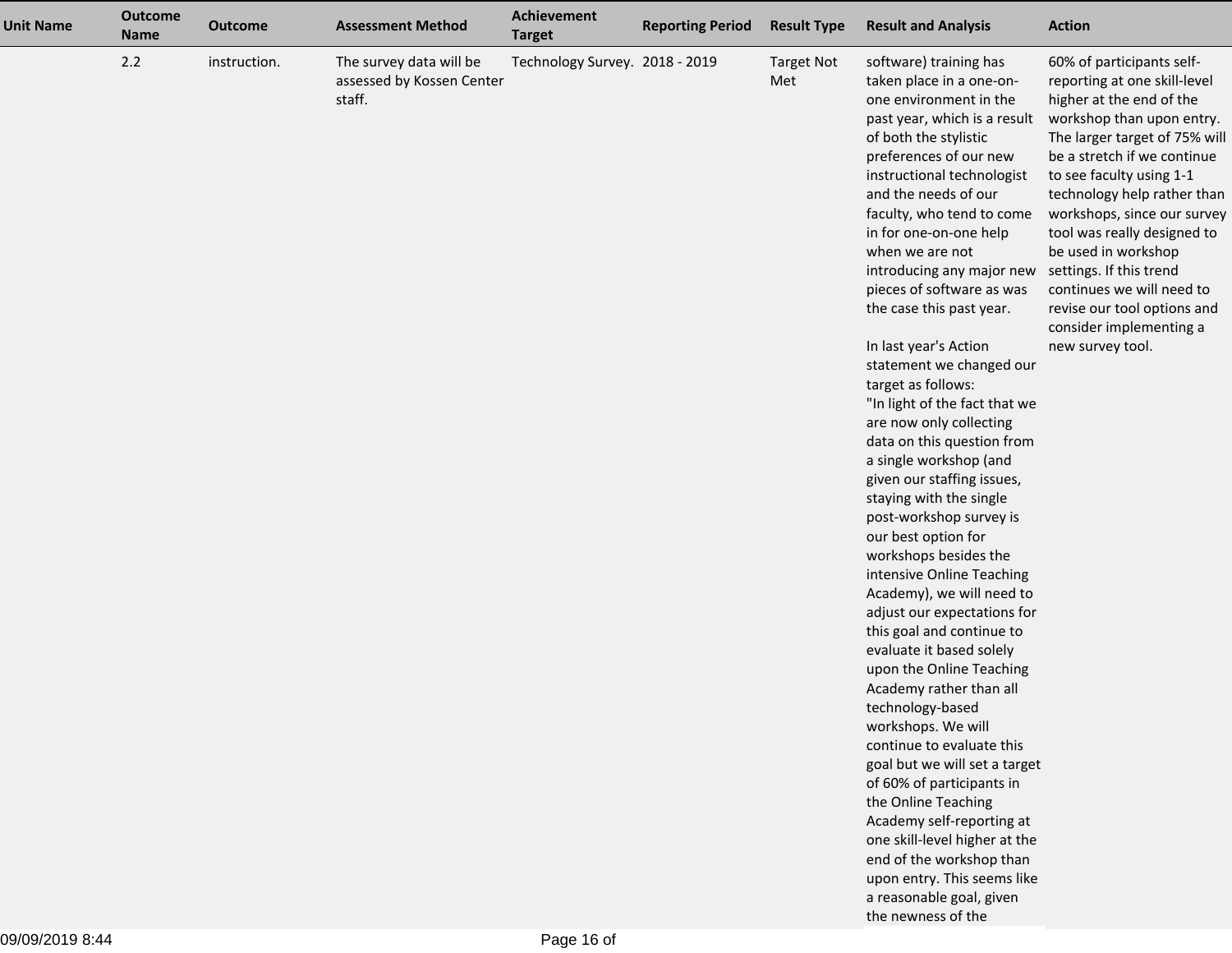| <b>Unit Name</b> | <b>Outcome</b><br><b>Name</b> | <b>Outcome</b>                                                                                                                                                                    | <b>Assessment Method</b>                                                                                                                                                                                                                                                                                                                            | <b>Achievement</b><br><b>Target</b>                                                                                                                                                                                                   | <b>Reporting Period</b> | <b>Result Type</b>       | <b>Result and Analysis</b>                                                                                                                                                                                                                                                                                                                                                                                                                                     | <b>Action</b>                                                                                                                                                                                                                                                                                                                                                                                                                                                                                                                                                                       |
|------------------|-------------------------------|-----------------------------------------------------------------------------------------------------------------------------------------------------------------------------------|-----------------------------------------------------------------------------------------------------------------------------------------------------------------------------------------------------------------------------------------------------------------------------------------------------------------------------------------------------|---------------------------------------------------------------------------------------------------------------------------------------------------------------------------------------------------------------------------------------|-------------------------|--------------------------|----------------------------------------------------------------------------------------------------------------------------------------------------------------------------------------------------------------------------------------------------------------------------------------------------------------------------------------------------------------------------------------------------------------------------------------------------------------|-------------------------------------------------------------------------------------------------------------------------------------------------------------------------------------------------------------------------------------------------------------------------------------------------------------------------------------------------------------------------------------------------------------------------------------------------------------------------------------------------------------------------------------------------------------------------------------|
|                  | 2.2                           | Faculty will be<br>ability to<br>effectively use<br>new instructional<br>technology, both<br>software and<br>hardware, for<br>face-to-face,<br>online, and hybrid<br>instruction. | Faculty who attend<br>satisfied with their individual or group<br>training sessions on using<br>technology for instruction<br>will complete the<br>Instructional Technology<br>Survey to assess their<br>perceived skill level<br>(novice, intermediate,<br>competent, advanced).<br>The survey data will be<br>assessed by Kossen Center<br>staff. | 75% of faculty<br>member's self-<br>reported outgoing<br>perceived skill level<br>will be at least one<br>level higher than<br>their self-reported<br>incoming perceived<br>skill level on the<br>Instructional<br>Technology Survey. | 2018 - 2019             | <b>Target Not</b><br>Met | workshop and the issue<br>with perceived skill-levels<br>before entering the<br>academy in the first place."<br>(07/01/2018)<br>The 2-week Online<br><b>Teaching Academy</b><br>consisted of 15<br>participants, two of whom<br>were past-participants who<br>repeated the course for<br>new information. Of N=15<br>who completed the post-<br>academy course survey:<br>How would you rate your<br>online teaching abilities<br>before participating in this | We moved from 40% to<br>60% this year, meeting our<br><b>Online Teaching Academy</b><br>target but still short of our<br>overall 75% goal. We clearly<br>made some good changes<br>to the Online Teaching<br>Academy in its second year<br>and will continue refining<br>with the current target of<br>60% of participants self-<br>reporting at one skill-level<br>higher at the end of the<br>workshop than upon entry.<br>The larger target of 75% will<br>be a stretch if we continue<br>to see faculty using 1-1<br>technology help rather than<br>workshops, since our survey |
|                  |                               |                                                                                                                                                                                   |                                                                                                                                                                                                                                                                                                                                                     |                                                                                                                                                                                                                                       |                         |                          | academy:<br>Beginner: 10<br>Intermediate: 4<br>Advanced: 1<br>Expert: 0                                                                                                                                                                                                                                                                                                                                                                                        | tool was really designed to<br>be used in workshop<br>settings. If this trend<br>continues we will need to<br>revise our tool options and<br>consider implementing a                                                                                                                                                                                                                                                                                                                                                                                                                |
|                  |                               |                                                                                                                                                                                   |                                                                                                                                                                                                                                                                                                                                                     |                                                                                                                                                                                                                                       |                         |                          | How would you rate your<br>online teaching abilities<br>after participating in this<br>academy?<br>Beginner: 4<br>Intermediate: 7<br>Advanced: 4<br>Expert: 0                                                                                                                                                                                                                                                                                                  | new survey tool.                                                                                                                                                                                                                                                                                                                                                                                                                                                                                                                                                                    |
|                  |                               |                                                                                                                                                                                   |                                                                                                                                                                                                                                                                                                                                                     |                                                                                                                                                                                                                                       |                         |                          | 9 of 15 participants moved<br>up at least one rating level<br>in their self-perceived<br>abilities in online teaching,<br>for a result of 60%. While<br>that is still short of our 75%<br>target, it did meet our new<br>target of 60% for the<br><b>Online Teaching Academy</b><br>as set last year and is a<br>marked improvement on                                                                                                                         |                                                                                                                                                                                                                                                                                                                                                                                                                                                                                                                                                                                     |

last year's 40% movement.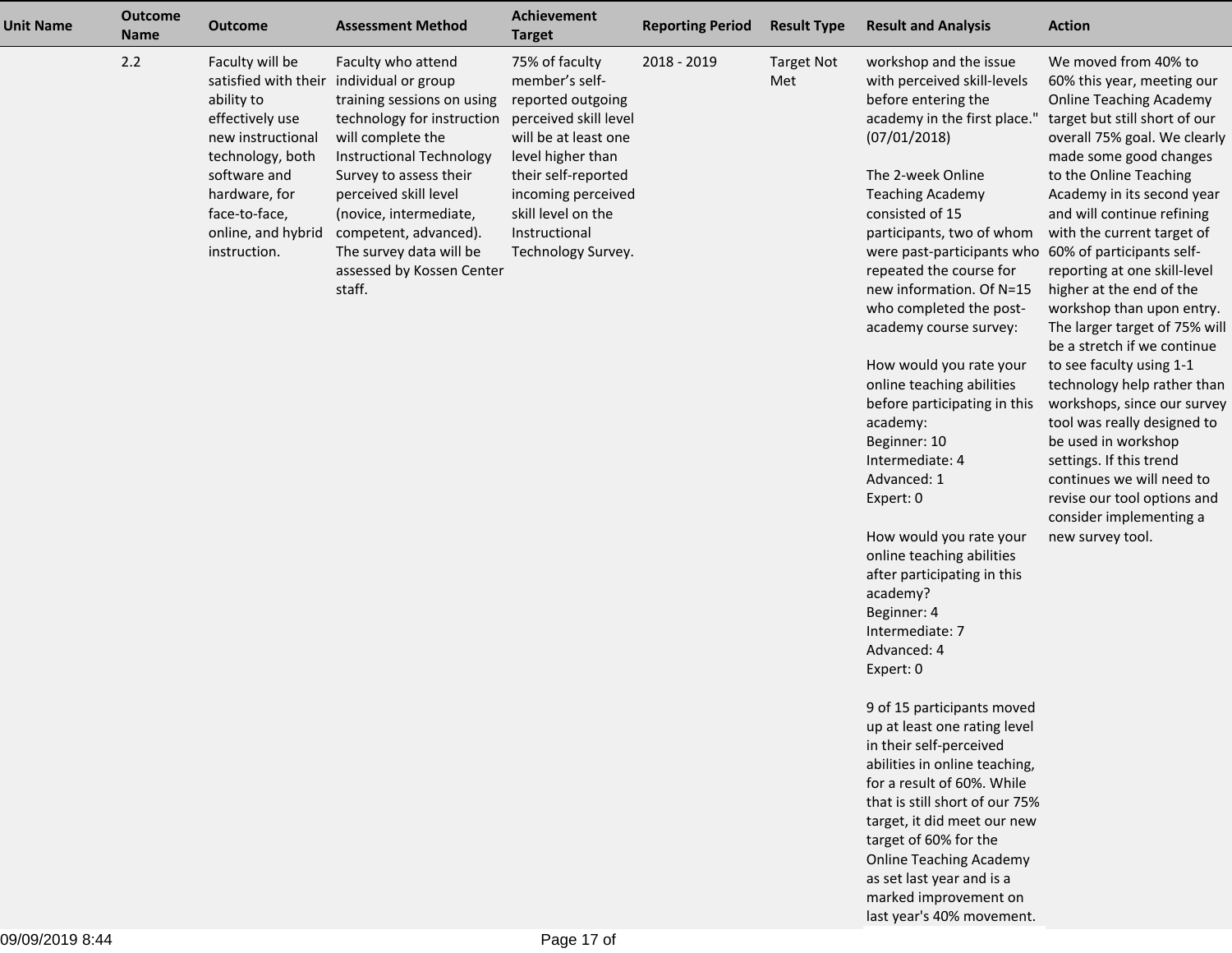| <b>Unit Name</b> | <b>Outcome</b><br><b>Name</b> | <b>Outcome</b>                                                                                                                                                                                            | <b>Assessment Method</b>                                                                                                                                                                                                                                                                                                                                                                                                                                                           | Achievement<br><b>Target</b>                                                                                                                                                                                                          | <b>Reporting Period</b> | <b>Result Type</b>       | <b>Result and Analysis</b>                                                                                                                                                                                                                                                                                                                                                                                                                                                                                                                    | <b>Action</b>                                                                                                                                                                                                                                                                                                                                                                                                                                                                                                                                                                                                                                                                                                                                                                   |
|------------------|-------------------------------|-----------------------------------------------------------------------------------------------------------------------------------------------------------------------------------------------------------|------------------------------------------------------------------------------------------------------------------------------------------------------------------------------------------------------------------------------------------------------------------------------------------------------------------------------------------------------------------------------------------------------------------------------------------------------------------------------------|---------------------------------------------------------------------------------------------------------------------------------------------------------------------------------------------------------------------------------------|-------------------------|--------------------------|-----------------------------------------------------------------------------------------------------------------------------------------------------------------------------------------------------------------------------------------------------------------------------------------------------------------------------------------------------------------------------------------------------------------------------------------------------------------------------------------------------------------------------------------------|---------------------------------------------------------------------------------------------------------------------------------------------------------------------------------------------------------------------------------------------------------------------------------------------------------------------------------------------------------------------------------------------------------------------------------------------------------------------------------------------------------------------------------------------------------------------------------------------------------------------------------------------------------------------------------------------------------------------------------------------------------------------------------|
|                  | 2.2                           | Faculty will be<br>satisfied with their<br>ability to<br>effectively use<br>new instructional<br>technology, both<br>software and<br>hardware, for<br>face-to-face,<br>online, and hybrid<br>instruction. | Faculty who attend<br>individual or group<br>training sessions on using<br>technology for instruction<br>will complete the<br>Instructional Technology<br>Survey to assess their<br>perceived skill level<br>(novice, intermediate,<br>competent, advanced).<br>The survey data will be<br>assessed by Kossen Center<br>staff.                                                                                                                                                     | 75% of faculty<br>member's self-<br>reported outgoing<br>perceived skill level<br>will be at least one<br>level higher than<br>their self-reported<br>incoming perceived<br>skill level on the<br>Instructional<br>Technology Survey. | 2018 - 2019             | <b>Target Not</b><br>Met | In further good news, all of<br>the participants reported<br>feeling more comfortable<br>teaching in an online<br>environment on that same<br>survey (8 strongly agree, 7<br>agree).<br>The larger target of 75%<br>will be a stretch if we<br>continue to see faculty<br>using 1-1 technology help<br>rather than workshops,<br>since our survey tool was<br>really designed to be used<br>in workshop settings. If this<br>trend continues we will<br>need to revise our tool<br>options and consider<br>implementing a new survey<br>tool. | We moved from 40% to<br>60% this year, meeting our<br><b>Online Teaching Academy</b><br>target but still short of our<br>overall 75% goal. We clearly<br>made some good changes<br>to the Online Teaching<br>Academy in its second year<br>and will continue refining<br>with the current target of<br>60% of participants self-<br>reporting at one skill-level<br>higher at the end of the<br>workshop than upon entry.<br>The larger target of 75% will<br>be a stretch if we continue<br>to see faculty using 1-1<br>technology help rather than<br>workshops, since our survey<br>tool was really designed to<br>be used in workshop<br>settings. If this trend<br>continues we will need to<br>revise our tool options and<br>consider implementing a<br>new survey tool. |
|                  |                               |                                                                                                                                                                                                           | Faculty who attend<br>individual or group<br>training sessions on using<br>technology for instruction<br>will complete the<br>Instructional Technology<br>Survey to assess their<br>satisfaction with the<br>training. Among other<br>questions, the survey<br>includes a question asking<br>them to rate their<br>satisfaction with the<br>training where 1 is "very<br>unsatisfied" and 5 is "very<br>satisfied." The survey data<br>will be assessed by Kossen<br>Center staff. | The average score<br>of those<br>participating in the<br>Instructional<br>Technology Survey,<br>which reflects<br>faculty satisfaction<br>with training, will<br>be a 3.8 on a 5.0<br>scale.                                          | 2018 - 2019             | Inconclusive             | Due to the combining of<br>the survey tools as<br>described last year we no<br>longer have a distinct<br>Instructional Technology<br>Survey. Further, due to<br>filing issues surrounding<br>the maternity leave of the<br>director this past fall, the<br>fall development<br>conference surveys were<br>shuffled enough that we<br>cannot be absolutely<br>certain which forms were<br>from the technology-<br>related workshops rather<br>than the pedagogical ones.<br>No surveys were returned<br>from the few technology                | Our faculty seem to have<br>shifted their preference for<br>technology assistance from<br>large workshops to small 1-<br>1 sessions with the<br>instructional technologist or<br>director. This is likely due to<br>a combination of new<br>staffing (the new<br>instructional technologist<br>works very well one on one)<br>and the fact that we did not<br>introduce any major new<br>pieces of software in the<br>past year, which meant that<br>attendance at the sessions<br>offered for updates or<br>learning existing software<br>were not as well attended                                                                                                                                                                                                            |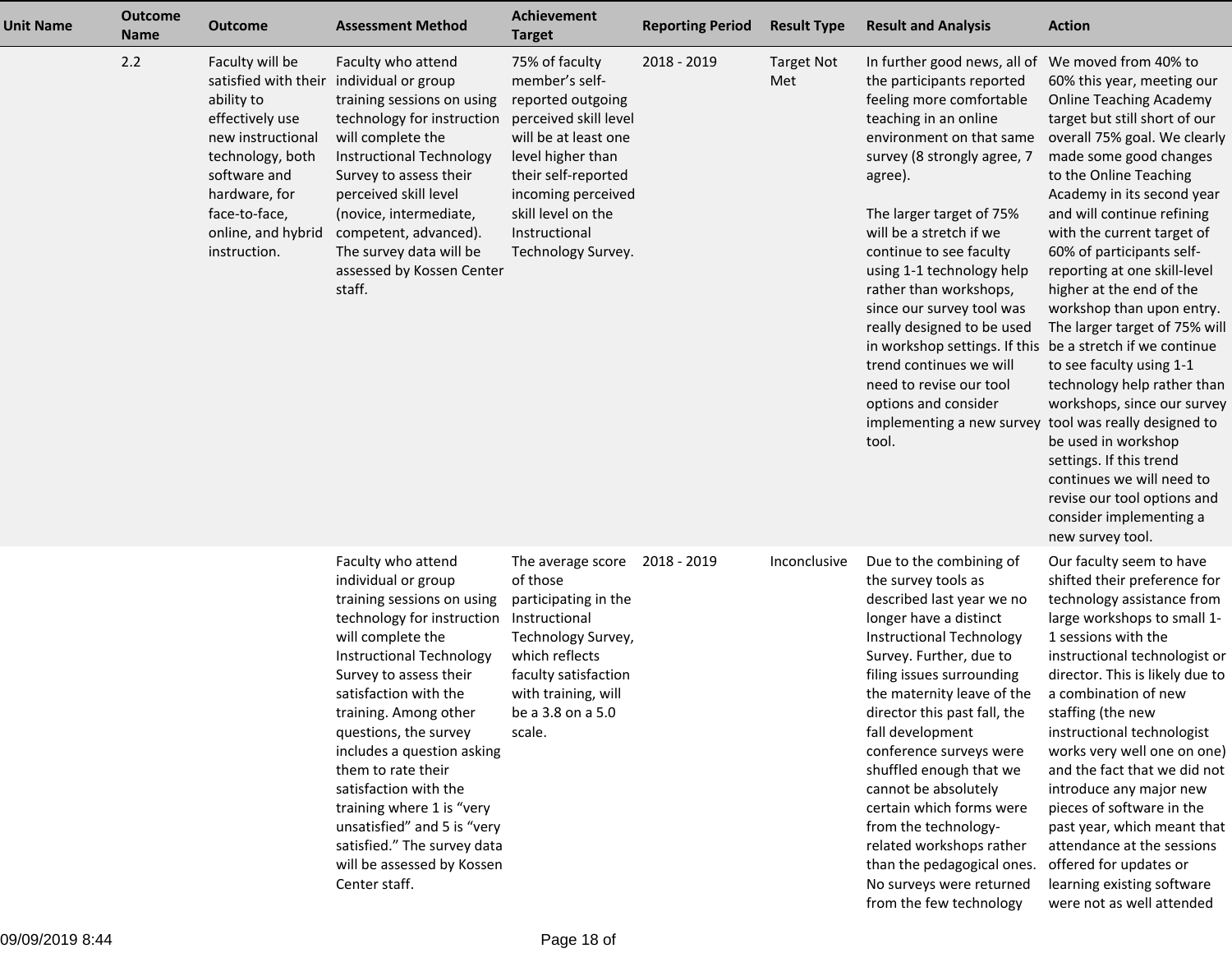| <b>Unit Name</b>                                                                                   | <b>Outcome</b><br><b>Name</b> | <b>Outcome</b>                                                                                                                                                                                                                                                                                                              | <b>Assessment Method</b>                                                                                                                                                                                                                                                                                                                                                                                                                                                                  | Achievement<br><b>Target</b>                                                                                                                                                                             | <b>Reporting Period</b> | <b>Result Type</b> | <b>Result and Analysis</b>                                                                                                                                                                                                                                                                                                                                                                                                                                                                                                                  | <b>Action</b>                                                                                                                                                                                                                                                                                                                                                                                                                                                                                                                                                                                                                                                                                               |
|----------------------------------------------------------------------------------------------------|-------------------------------|-----------------------------------------------------------------------------------------------------------------------------------------------------------------------------------------------------------------------------------------------------------------------------------------------------------------------------|-------------------------------------------------------------------------------------------------------------------------------------------------------------------------------------------------------------------------------------------------------------------------------------------------------------------------------------------------------------------------------------------------------------------------------------------------------------------------------------------|----------------------------------------------------------------------------------------------------------------------------------------------------------------------------------------------------------|-------------------------|--------------------|---------------------------------------------------------------------------------------------------------------------------------------------------------------------------------------------------------------------------------------------------------------------------------------------------------------------------------------------------------------------------------------------------------------------------------------------------------------------------------------------------------------------------------------------|-------------------------------------------------------------------------------------------------------------------------------------------------------------------------------------------------------------------------------------------------------------------------------------------------------------------------------------------------------------------------------------------------------------------------------------------------------------------------------------------------------------------------------------------------------------------------------------------------------------------------------------------------------------------------------------------------------------|
|                                                                                                    |                               |                                                                                                                                                                                                                                                                                                                             | Faculty who attend<br>individual or group<br>training sessions on using<br>technology for instruction<br>will complete the<br><b>Instructional Technology</b><br>Survey to assess their<br>satisfaction with the<br>training. Among other<br>questions, the survey<br>includes a question asking<br>them to rate their<br>satisfaction with the<br>training where 1 is "very<br>unsatisfied" and 5 is "very<br>satisfied." The survey data<br>will be assessed by Kossen<br>Center staff. | The average score 2018 - 2019<br>of those<br>participating in the<br>Instructional<br>Technology Survey,<br>which reflects<br>faculty satisfaction<br>with training, will<br>be a 3.8 on a 5.0<br>scale. |                         | Inconclusive       | workshops offered in the<br>January workshop series,<br>which has always struggled<br>with low attendance.<br>Therefore we have no<br>trustworthy data to report<br>for this goal.                                                                                                                                                                                                                                                                                                                                                          | as they may have been if<br>the software was new. In<br>other words, our faculty<br>largely appear to seek help<br>one-on-one when thinking<br>about existing software and<br>seem to attend workshops<br>only when there is a new<br>software item on campus.<br>Knowing this we may need<br>to reconsider our survey<br>tools and create an online<br>assessment item to collect<br>anonymous feedback on<br>those 1-1 sessions,<br>especially in years when no<br>major software is<br>introduced to campus. We<br>will discuss the creation of a<br>tool of this kind but<br>continue with the current<br>achievement target for now,<br>utilizing that 5 point scale<br>on any new tools<br>developed. |
| Academic and<br>Student Support -<br>Center for<br>Women's<br>Research and<br><b>Public Policy</b> | 1.1                           | Newly trained<br>student<br>interviewers<br>involved in the<br>Women's Oral<br>Histories project<br>will complete<br>interviews of an<br>MUW alumnae to<br>be added to the<br>University<br>Archives. In the<br>process, students<br>will learn about<br>multigenerational<br>women's<br>accomplishments<br>and challenges. | The MUW archivist will<br>review the new trainee list will instruct 5 new<br>supplied by the CWRPP<br>Intern to determine if at<br>least five trainees<br>completed interviews, and Histories<br>the completed Women's<br>Oral Histories interviews<br>are also approved<br>acceptable by the MUW<br>archivist based on best<br>practices of professional<br>oral historians.                                                                                                             | Student mentors<br>trainees to produce<br>acceptable<br>Women's Oral<br>interviews.                                                                                                                      | 2018 - 2019             | <b>Target Met</b>  | This year one graduate<br>student in women's<br>leadership, one major,<br>three minors and five<br>"other" students were in<br>the student which<br>conducted the<br>Homecoming oral histories<br>of the class of 1969 which<br>graduated fifty years ago<br>this year. A junior minor<br>who learned the process<br>last year was the Head<br>intern who made sure all<br>paperwork--deed of gift<br>forms and biographical<br>forms were completed.<br>This year 13 alumnae were<br>interviewed using best<br>practices and their stories | Next spring will be the last<br>semester the current<br>director will teach before<br>retiring. The director is in<br>the process of working with<br>a faculty member who will<br>be the new director.                                                                                                                                                                                                                                                                                                                                                                                                                                                                                                      |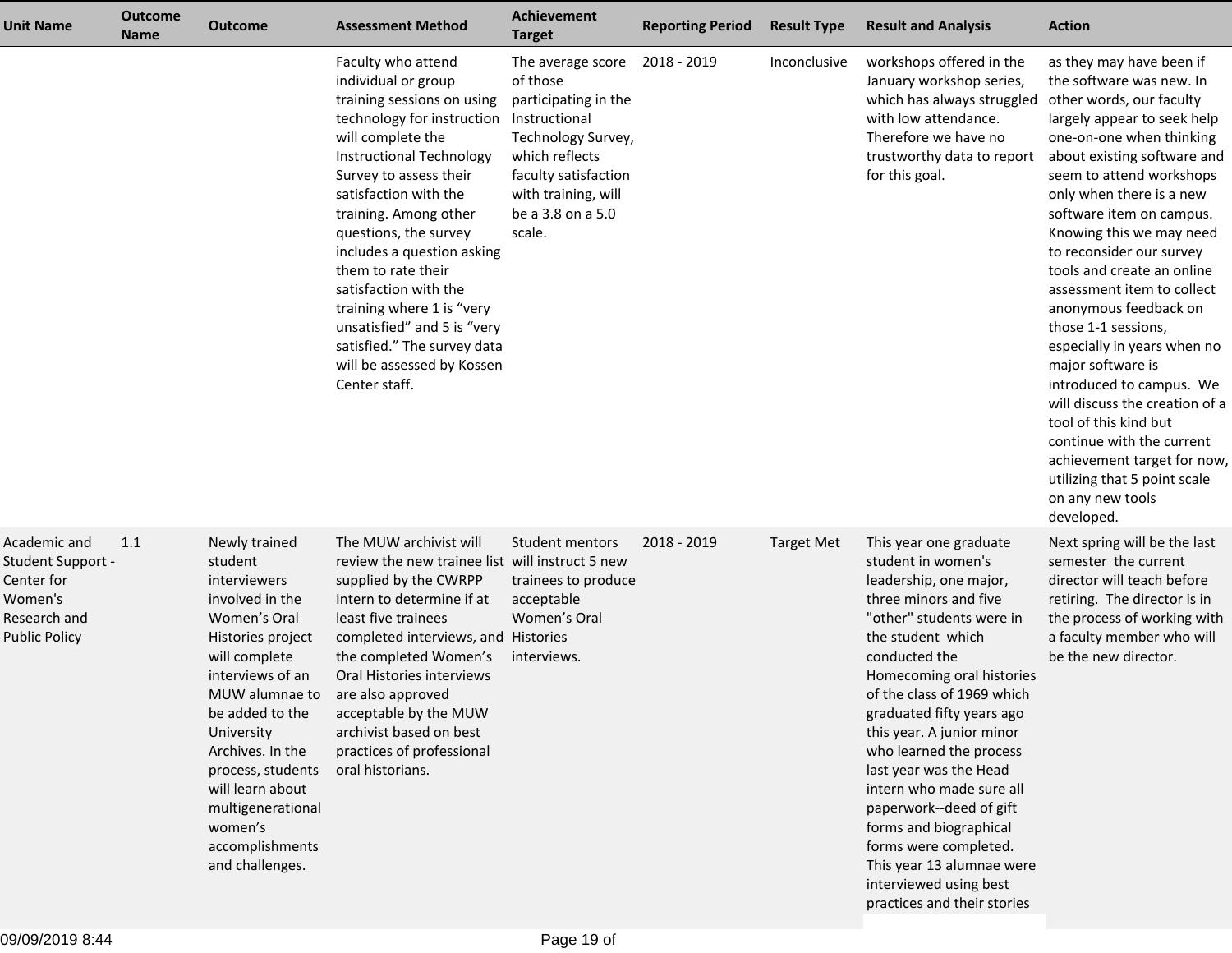| <b>Unit Name</b>                                                                                   | <b>Outcome</b><br><b>Name</b> | <b>Outcome</b>                                                                                                                                                                                                                                                                                                              | <b>Assessment Method</b>                                                                                                                                                                                                                                                                                                                                                      | <b>Achievement</b><br><b>Target</b>                                                                                                | <b>Reporting Period</b> | <b>Result Type</b>       | <b>Result and Analysis</b>                                                                                                                                                                                                                                                                                                                                                                                                                                                                                                                                                                                                                                                                   | <b>Action</b>                                                                                                                                                                                                                                                                                                 |
|----------------------------------------------------------------------------------------------------|-------------------------------|-----------------------------------------------------------------------------------------------------------------------------------------------------------------------------------------------------------------------------------------------------------------------------------------------------------------------------|-------------------------------------------------------------------------------------------------------------------------------------------------------------------------------------------------------------------------------------------------------------------------------------------------------------------------------------------------------------------------------|------------------------------------------------------------------------------------------------------------------------------------|-------------------------|--------------------------|----------------------------------------------------------------------------------------------------------------------------------------------------------------------------------------------------------------------------------------------------------------------------------------------------------------------------------------------------------------------------------------------------------------------------------------------------------------------------------------------------------------------------------------------------------------------------------------------------------------------------------------------------------------------------------------------|---------------------------------------------------------------------------------------------------------------------------------------------------------------------------------------------------------------------------------------------------------------------------------------------------------------|
| Academic and<br>Student Support -<br>Center for<br>Women's<br>Research and<br><b>Public Policy</b> | 1.1                           | Newly trained<br>student<br>interviewers<br>involved in the<br>Women's Oral<br>Histories project<br>will complete<br>interviews of an<br>MUW alumnae to<br>be added to the<br>University<br>Archives. In the<br>process, students<br>will learn about<br>multigenerational<br>women's<br>accomplishments<br>and challenges. | The MUW archivist will<br>review the new trainee list will instruct 5 new<br>supplied by the CWRPP<br>Intern to determine if at<br>least five trainees<br>completed interviews, and Histories<br>the completed Women's<br>Oral Histories interviews<br>are also approved<br>acceptable by the MUW<br>archivist based on best<br>practices of professional<br>oral historians. | Student mentors<br>trainees to produce<br>acceptable<br>Women's Oral<br>interviews.                                                | 2018 - 2019             | <b>Target Met</b>        | digitized. In a focus group<br>of the Golden Girl<br>interviewers, the<br>participants talked about<br>how much they found they<br>had in common with these<br>women who graduated<br>fifty years ago. A women's<br>studies major said that<br>when she mentioned to her<br>subject that she was always<br>financially strapped (she is<br>an international student),<br>the NEXT DAY she was<br>awarded the Class of 1969<br>scholarship. The Director is<br>still in the process of<br>reviewing the documents<br>and interviewers with the<br>MUW Archivist.                                                                                                                              | Next spring will be the last<br>semester the current<br>director will teach before<br>retiring. The director is in<br>the process of working with<br>a faculty member who will<br>be the new director.                                                                                                        |
|                                                                                                    | 1.2                           | The CWRPP will<br>sponsor an Essay<br>Contest for the<br><b>Common Reading</b><br>Initiative that will<br>provide an<br>opportunity for<br>students to discuss<br>topics related to<br>MUW's mission.                                                                                                                       | The CWRPP Director will<br>analyze the number of<br>submitted essays and<br>compare the result to the<br>previous academic year's<br>submitted essay total.                                                                                                                                                                                                                   | 3% increase in<br>student essays for<br>the Dorothy Clark<br><b>Hobson Essay</b><br>Contest from the<br>previous academic<br>year. | 2018 - 2019             | <b>Target Not</b><br>Met | The book selected for this<br>year's Common Reading<br>Initiative was Harrison<br>Scott Key's memoir, The<br>World's Largest Man. Here<br>is a link to the CRI page on<br>the W site:<br>https://www.muw.edu/rea<br>d, and here is the link to<br>the Essay Contest topics<br>and prize information:<br>https://www.muw.edu/rea<br>d/essaycontest Because<br>this year's book was a<br>southern memoir dealing<br>with the author's<br>difficulties in dealing with<br>his father's gender<br>expectations, difficulties<br>which later related to his<br>relationships with his<br>mother, wife, and other<br>women, the book was a<br>good choice, and very well<br>received. We were very | Next year the CRI essay<br>contest will also be moved<br>from the CWRPP to the<br>Center for Student Success,<br>so that the Director who is<br>now over UN 101, the<br>Common Reading Initiative,<br>and New Student<br>Orientation can add this last<br>piece to a coordinated<br>whole student experience. |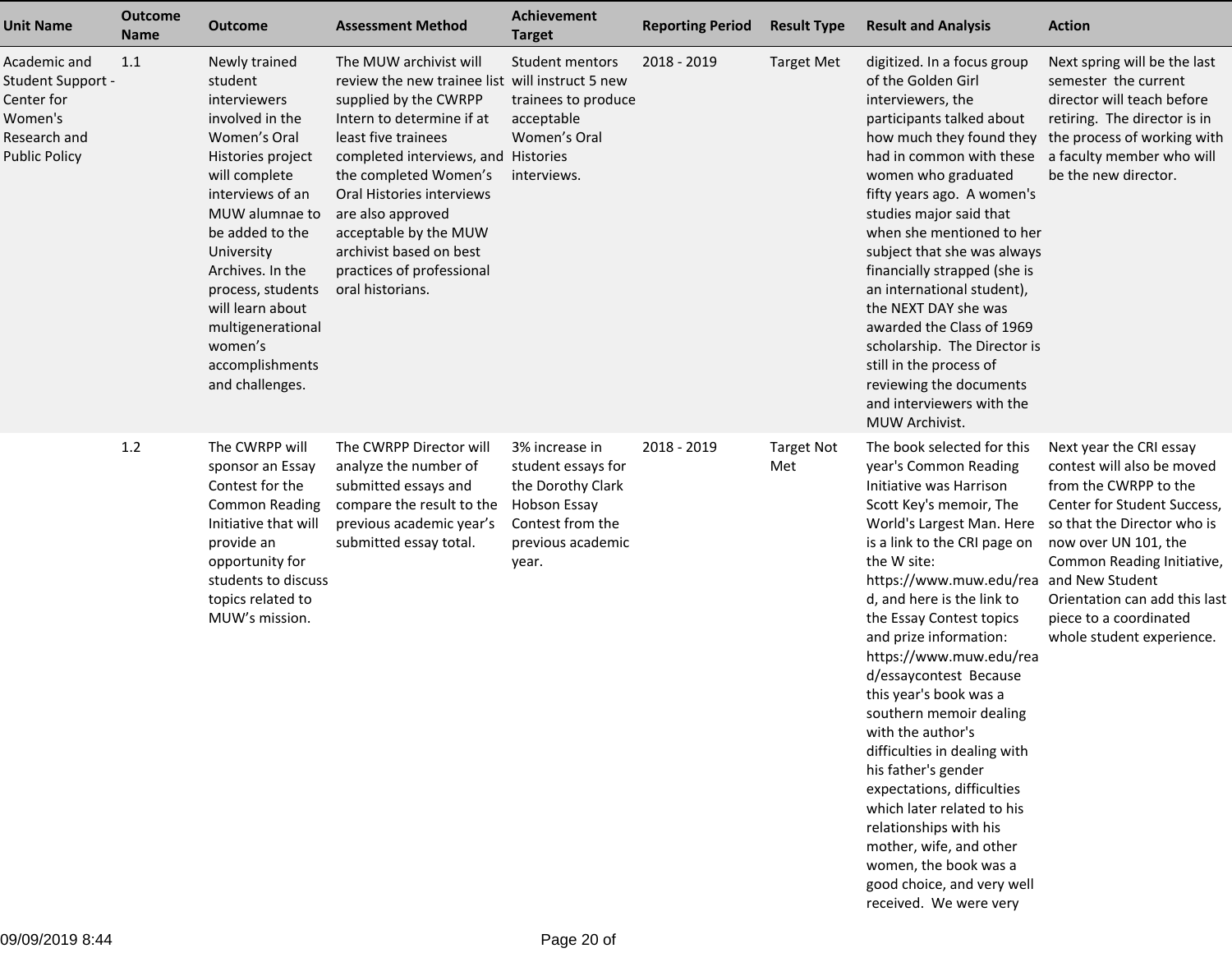| <b>Unit Name</b> | <b>Outcome</b><br><b>Name</b> | <b>Outcome</b>                                                                                                                                                                                        | <b>Assessment Method</b>                                                                                                                                    | Achievement<br><b>Target</b>                                                                                                       | <b>Reporting Period</b> | <b>Result Type</b>       | <b>Result and Analysis</b>                                                                                                                                                                                                                                                                                                                                                                                                                                                                                                                                                                                                                                                                                                                                                                                                                                                                                                                                                                                                                                                                                                                                                                                                                                                | <b>Action</b>                                                                                                                                                                                                                                                                                                 |
|------------------|-------------------------------|-------------------------------------------------------------------------------------------------------------------------------------------------------------------------------------------------------|-------------------------------------------------------------------------------------------------------------------------------------------------------------|------------------------------------------------------------------------------------------------------------------------------------|-------------------------|--------------------------|---------------------------------------------------------------------------------------------------------------------------------------------------------------------------------------------------------------------------------------------------------------------------------------------------------------------------------------------------------------------------------------------------------------------------------------------------------------------------------------------------------------------------------------------------------------------------------------------------------------------------------------------------------------------------------------------------------------------------------------------------------------------------------------------------------------------------------------------------------------------------------------------------------------------------------------------------------------------------------------------------------------------------------------------------------------------------------------------------------------------------------------------------------------------------------------------------------------------------------------------------------------------------|---------------------------------------------------------------------------------------------------------------------------------------------------------------------------------------------------------------------------------------------------------------------------------------------------------------|
|                  | 1.2                           | The CWRPP will<br>sponsor an Essay<br>Contest for the<br><b>Common Reading</b><br>Initiative that will<br>provide an<br>opportunity for<br>students to discuss<br>topics related to<br>MUW's mission. | The CWRPP Director will<br>analyze the number of<br>submitted essays and<br>compare the result to the<br>previous academic year's<br>submitted essay total. | 3% increase in<br>student essays for<br>the Dorothy Clark<br><b>Hobson Essay</b><br>Contest from the<br>previous academic<br>year. | 2018 - 2019             | <b>Target Not</b><br>Met | fortunate to be able to<br>invite the author to speak<br>at our fall orientation's<br>Blue's Week. His<br>presentation was<br>wonderful--engaging and<br>thoughtful. One of our<br>creative writing faculty<br>introduced him, and the<br>audience was small, but<br>enthusiastic. Few of the<br>new students at<br>orientation were in<br>attendance. We later<br>found that this event was<br>an optional, not a required<br>event during orientation.<br>Follow up discussions have<br>led to some changes in how<br>the CMI and new student<br>orientation can work<br>together to make each<br>program more meaningful.<br>Beginning in 2019,<br>orientation and the<br>common reading initiative<br>are now under the same<br>director in the Center for<br>Student Success. The<br>number of essays entered<br>in the Essay Contest was<br>52, which is below the total<br>number from last year. The<br>quality, however, was very<br>good, and the top three<br>essays which won prizes<br>are truly excellent. The UN<br>101 class meeting when<br>the winners were<br>announced and the award<br>checks distributed was<br>energetic and festive. I feel<br>sure now that there is<br>more coordination<br>between orientation, UN<br>101 and the CRI, that we | Next year the CRI essay<br>contest will also be moved<br>from the CWRPP to the<br>Center for Student Success,<br>so that the Director who is<br>now over UN 101, the<br>Common Reading Initiative,<br>and New Student<br>Orientation can add this last<br>piece to a coordinated<br>whole student experience. |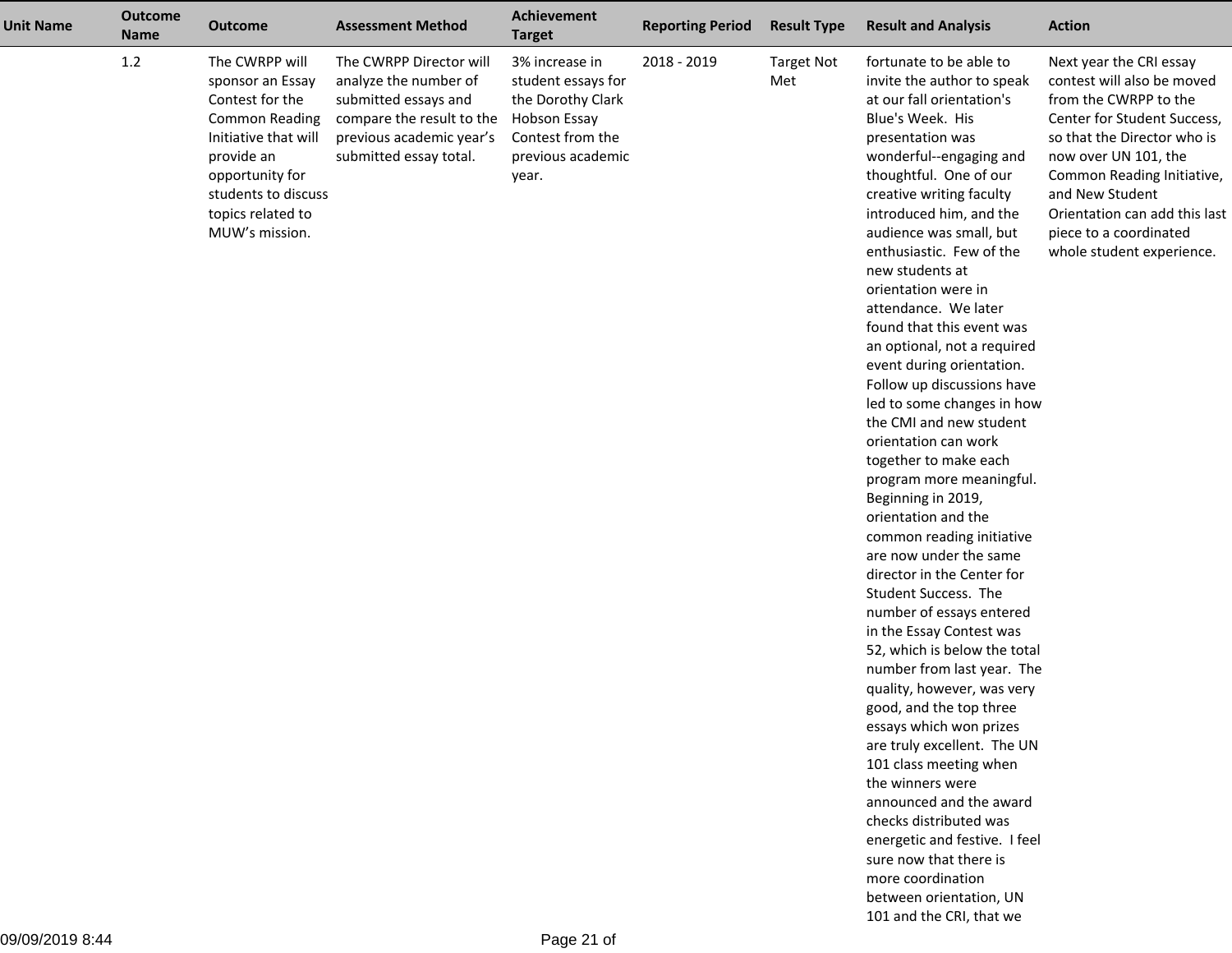| <b>Unit Name</b> | <b>Outcome</b><br><b>Name</b> | <b>Outcome</b>                                                                                                                                                                                        | <b>Assessment Method</b>                                                                                                                                    | <b>Achievement</b><br><b>Target</b>                                                                                                                       | <b>Reporting Period</b> | <b>Result Type</b>       | <b>Result and Analysis</b>                                                                                                                                                                                                                                                                                                                                                                                                                                                                                                                                                                                                                                                                                                                                                                                                                                                                                                                                | <b>Action</b>                                                                                                                                                                                                                                                                                                 |
|------------------|-------------------------------|-------------------------------------------------------------------------------------------------------------------------------------------------------------------------------------------------------|-------------------------------------------------------------------------------------------------------------------------------------------------------------|-----------------------------------------------------------------------------------------------------------------------------------------------------------|-------------------------|--------------------------|-----------------------------------------------------------------------------------------------------------------------------------------------------------------------------------------------------------------------------------------------------------------------------------------------------------------------------------------------------------------------------------------------------------------------------------------------------------------------------------------------------------------------------------------------------------------------------------------------------------------------------------------------------------------------------------------------------------------------------------------------------------------------------------------------------------------------------------------------------------------------------------------------------------------------------------------------------------|---------------------------------------------------------------------------------------------------------------------------------------------------------------------------------------------------------------------------------------------------------------------------------------------------------------|
|                  | 1.2                           | The CWRPP will<br>sponsor an Essay<br>Contest for the<br><b>Common Reading</b><br>Initiative that will<br>provide an<br>opportunity for<br>students to discuss<br>topics related to<br>MUW's mission. | The CWRPP Director will<br>analyze the number of<br>submitted essays and<br>compare the result to the<br>previous academic year's<br>submitted essay total. | 3% increase in<br>student essays for<br>the Dorothy Clark<br>Hobson Essay<br>Contest from the<br>previous academic<br>year.                               | 2018 - 2019             | <b>Target Not</b><br>Met | will have greater<br>participation next year.                                                                                                                                                                                                                                                                                                                                                                                                                                                                                                                                                                                                                                                                                                                                                                                                                                                                                                             | Next year the CRI essay<br>contest will also be moved<br>from the CWRPP to the<br>Center for Student Success,<br>so that the Director who is<br>now over UN 101, the<br>Common Reading Initiative,<br>and New Student<br>Orientation can add this last<br>piece to a coordinated<br>whole student experience. |
|                  | 2.1                           | The CWRPP will<br>train<br>undergraduate<br>college women to<br>enter elected or<br>appointed public<br>service.                                                                                      | The CWRPP Director will<br>review all of the LDR 250<br>presentations to<br>determine if all the<br>students completed the<br>project in its entirety.      | 100% of students<br>in LDR 250 will<br>complete a public<br>policy group<br>project, including a<br>mock presentation<br>before a senate<br>subcommittee. | 2018 - 2019             | <b>Target Met</b>        | This year's NEW Leadership<br>Mississippi participants<br>were excellent, diverse,<br>and representative of<br>public and private colleges<br>and universities all over<br>Mississippi. Of about 30<br>applications, 23 were<br>accepted. Of the 23<br>offered positions, 19 came<br>to our campus for the week<br>of May 19th through the<br>24th. Here is a link to this<br>year's informational<br>webpage:<br>https://www.muw.edu/lea<br>dership/new Through this<br>website, through our<br>contact with faculty and<br>staff on other campuses,<br>and with the help of our<br>student alumnae<br>recruiters, we generally are<br>near capacity every year.<br>This year, with three<br>former participants as live-<br>in mentors, and 19 New<br>Leaders, Grossnickle Hall<br>was almost full. Instead of<br>enrolling students in LDR<br>250 this year, we created a<br>crosslisted course for<br>Women's Studies and<br>Political Science. These | After fall semester starts<br>this semester, the<br>NEWLeadership Committee<br>will begin planning for next<br>year and picking a new<br>Action Project topic.                                                                                                                                                |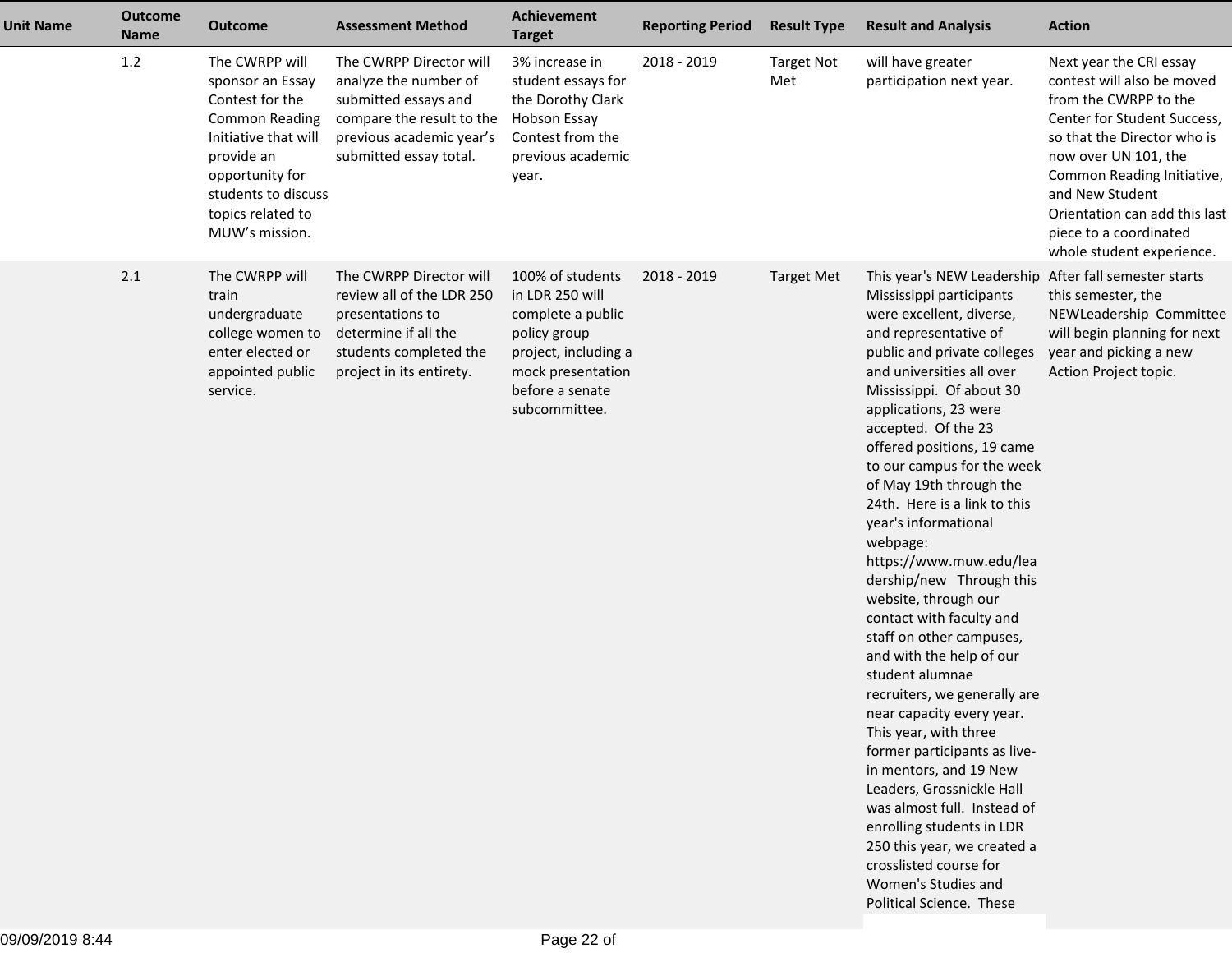| <b>Unit Name</b> | <b>Outcome</b><br><b>Name</b> | <b>Outcome</b>                                                                                                   | <b>Assessment Method</b>                                                                                                                               | Achievement<br><b>Target</b>                                                                                                                              | <b>Reporting Period</b> | <b>Result Type</b> | <b>Result and Analysis</b>                                                                                                                                                                                                                                                                                                                                                                                                                                                                                                                                                                                                                                                                                                                                                                                                                                                                                                                                                                                                                                                                                                                                                                                     | <b>Action</b>                                                                                                                                                  |
|------------------|-------------------------------|------------------------------------------------------------------------------------------------------------------|--------------------------------------------------------------------------------------------------------------------------------------------------------|-----------------------------------------------------------------------------------------------------------------------------------------------------------|-------------------------|--------------------|----------------------------------------------------------------------------------------------------------------------------------------------------------------------------------------------------------------------------------------------------------------------------------------------------------------------------------------------------------------------------------------------------------------------------------------------------------------------------------------------------------------------------------------------------------------------------------------------------------------------------------------------------------------------------------------------------------------------------------------------------------------------------------------------------------------------------------------------------------------------------------------------------------------------------------------------------------------------------------------------------------------------------------------------------------------------------------------------------------------------------------------------------------------------------------------------------------------|----------------------------------------------------------------------------------------------------------------------------------------------------------------|
|                  | 2.1                           | The CWRPP will<br>train<br>undergraduate<br>college women to<br>enter elected or<br>appointed public<br>service. | The CWRPP Director will<br>review all of the LDR 250<br>presentations to<br>determine if all the<br>students completed the<br>project in its entirety. | 100% of students<br>in LDR 250 will<br>complete a public<br>policy group<br>project, including a<br>mock presentation<br>before a senate<br>subcommittee. | 2018 - 2019             | <b>Target Met</b>  | disciplines more clearly<br>match the content of the<br>course. At the beginning of<br>the week, students chose<br>either women's studies<br>(four students) or political<br>science (15 students) to be<br>registered in. All of these<br>students completed<br>WS/POL Women in<br>Leadership successfully,<br>and all completed their<br>team work and<br>presentations on this year's<br>Political Action Project. The<br>Action Project this year was<br>"Criminal<br>Disenfranchisement Policy<br>in Mississippi: Civil Death<br>or Second Chance?" It<br>focused on two actual bills<br>which were before the<br>legislature in the spring of<br>2019. When the group of<br>19 went to Jackson, they<br>not only heard from a<br>broad variety of women<br>who have roles in our state<br>government, they were<br>also able to ask questions<br>of the legislators involved<br>in the writing of one of the<br>laws, some committee<br>members who reviewed<br>the laws, and elected<br>officials who either<br>supported the law or<br>didn't. Attached below is<br>the Action Plan 2019. the<br>Agenda, and the<br>biographies of the<br>speakers. Also attached is<br>this year's advertising flyer. | After fall semester starts<br>this semester, the<br>NEWLeadership Committee<br>will begin planning for next<br>year and picking a new<br>Action Project topic. |
|                  |                               |                                                                                                                  | The CWRPP Director will<br>review the students who                                                                                                     | 100% of students<br>in LDR 250 will                                                                                                                       | 2018 - 2019             | <b>Target Met</b>  | All the 19 participants went Two Returning Faculty in<br>to a day long event at the Residence, the Director of                                                                                                                                                                                                                                                                                                                                                                                                                                                                                                                                                                                                                                                                                                                                                                                                                                                                                                                                                                                                                                                                                                 |                                                                                                                                                                |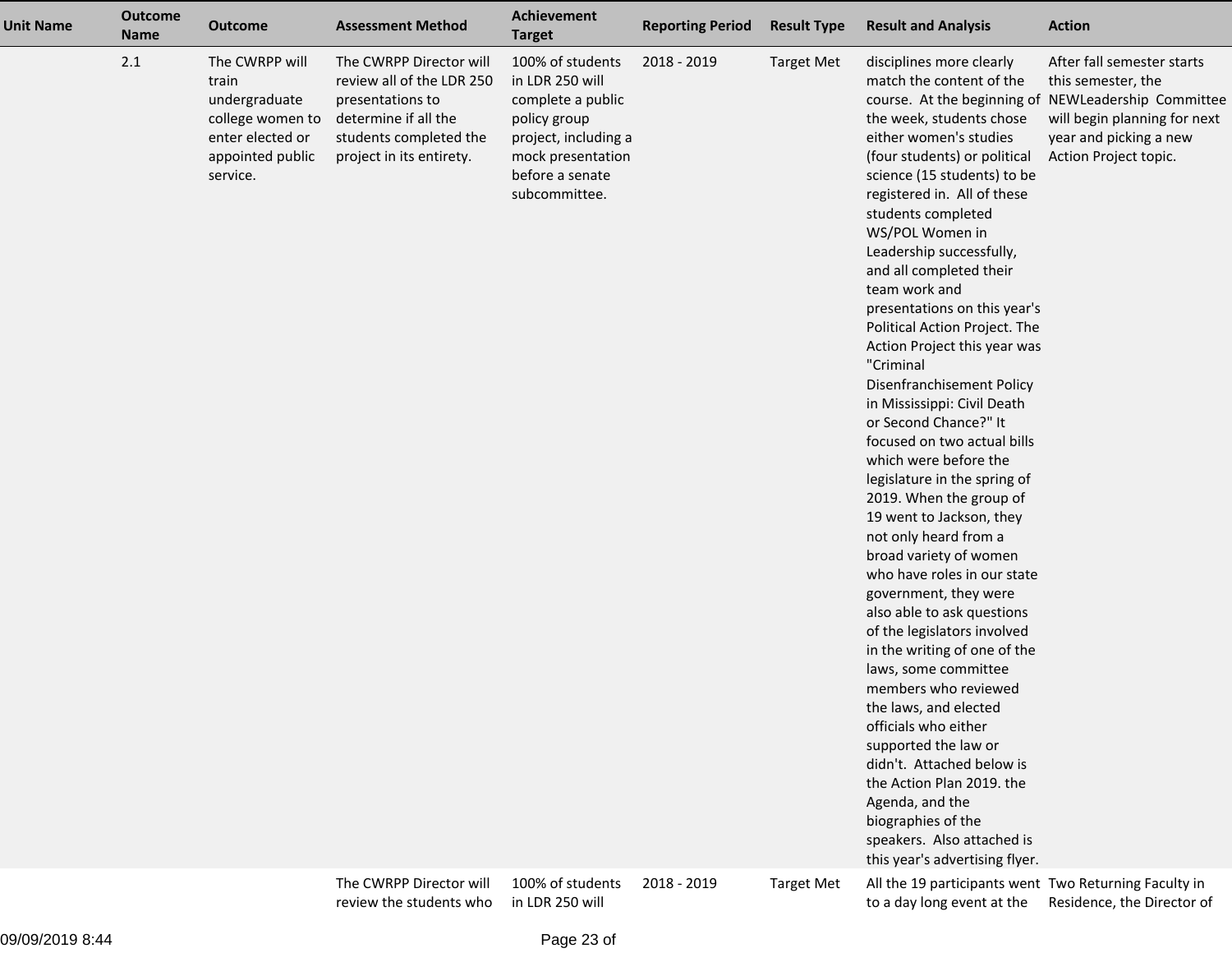| <b>Unit Name</b> | <b>Outcome</b><br><b>Name</b> | <b>Outcome</b>                                          | <b>Assessment Method</b>                                                                                                                                                   | Achievement<br><b>Target</b>                                                                        | <b>Reporting Period</b> | <b>Result Type</b>       | <b>Result and Analysis</b>                                                                                                                                                                                                                                                                                                                                                                                                                                                                                                                                                                                                                                                                                                                                                                                                                                                                                                                                                                                                                                                                                                                                      | <b>Action</b>                                                                                                                                                                                                                                                               |
|------------------|-------------------------------|---------------------------------------------------------|----------------------------------------------------------------------------------------------------------------------------------------------------------------------------|-----------------------------------------------------------------------------------------------------|-------------------------|--------------------------|-----------------------------------------------------------------------------------------------------------------------------------------------------------------------------------------------------------------------------------------------------------------------------------------------------------------------------------------------------------------------------------------------------------------------------------------------------------------------------------------------------------------------------------------------------------------------------------------------------------------------------------------------------------------------------------------------------------------------------------------------------------------------------------------------------------------------------------------------------------------------------------------------------------------------------------------------------------------------------------------------------------------------------------------------------------------------------------------------------------------------------------------------------------------|-----------------------------------------------------------------------------------------------------------------------------------------------------------------------------------------------------------------------------------------------------------------------------|
|                  |                               |                                                         | participated in the<br>professional networking in professional<br>the state capital to<br>determine if all the<br>students in LDR 250<br>participated at the<br>reception. | practice<br>networking at a<br>reception for<br>elected-women<br>officials in the state<br>capital. | 2018 - 2019             | <b>Target Met</b>        | capital and had several<br>question and answer<br>sessions with women who<br>are elected officials (such<br>as State Treasurer Lynn<br>Fitch, and several state<br>representatives and<br>senators), state<br>appointees, hired<br>employees who run state<br>organizations, lobbyists,<br>and data analysts. Senator<br>Sally Doty gave them a tour<br>of the State Senate<br>Chamber, and explained<br>how a bill is addressed by<br>the Senate. Representative<br>Alyce Clarke gave the group<br>a tour of the House<br>Chamber, and answered<br>questions from the<br>participants for half an<br>hour. All the group,<br>including participants,<br>mentors, Faculty in<br>Residence, and<br>NEWLeadership MS staff<br>were surprised and grateful<br>that the governor dropped<br>by to give a greeting and<br>welcome to all. All of the<br>networking took place<br>outside of the planned<br>reception, which was very<br>nice, but poorly attended<br>by capital women. The<br>participants received a tour<br>of the governor's mansion<br>instead, which was very<br>well-received. Networking<br>happened all day, instead<br>of at the reception. | the Stennis Center, and a<br>faculty member in political<br>science will be active<br>participants in planning the<br>2020 day in the capital, to<br>make sure we don't miss<br>any opportunities for the<br>participants to interact with<br>women in state<br>government. |
|                  | 2.2                           | <b>Enhance the New</b><br>Leadership<br>Program to give | The CWRPP Director will<br>review the number of<br>graduate students in                                                                                                    | At least one<br>graduate student in<br>Women's                                                      | 2018 - 2019             | <b>Target Not</b><br>Met | This year three graduate<br>students worked with<br>Senator Sally Doty on a                                                                                                                                                                                                                                                                                                                                                                                                                                                                                                                                                                                                                                                                                                                                                                                                                                                                                                                                                                                                                                                                                     | One MA in WL graduate<br>student who will be<br>entering her second year                                                                                                                                                                                                    |
|                  |                               |                                                         |                                                                                                                                                                            |                                                                                                     |                         |                          |                                                                                                                                                                                                                                                                                                                                                                                                                                                                                                                                                                                                                                                                                                                                                                                                                                                                                                                                                                                                                                                                                                                                                                 |                                                                                                                                                                                                                                                                             |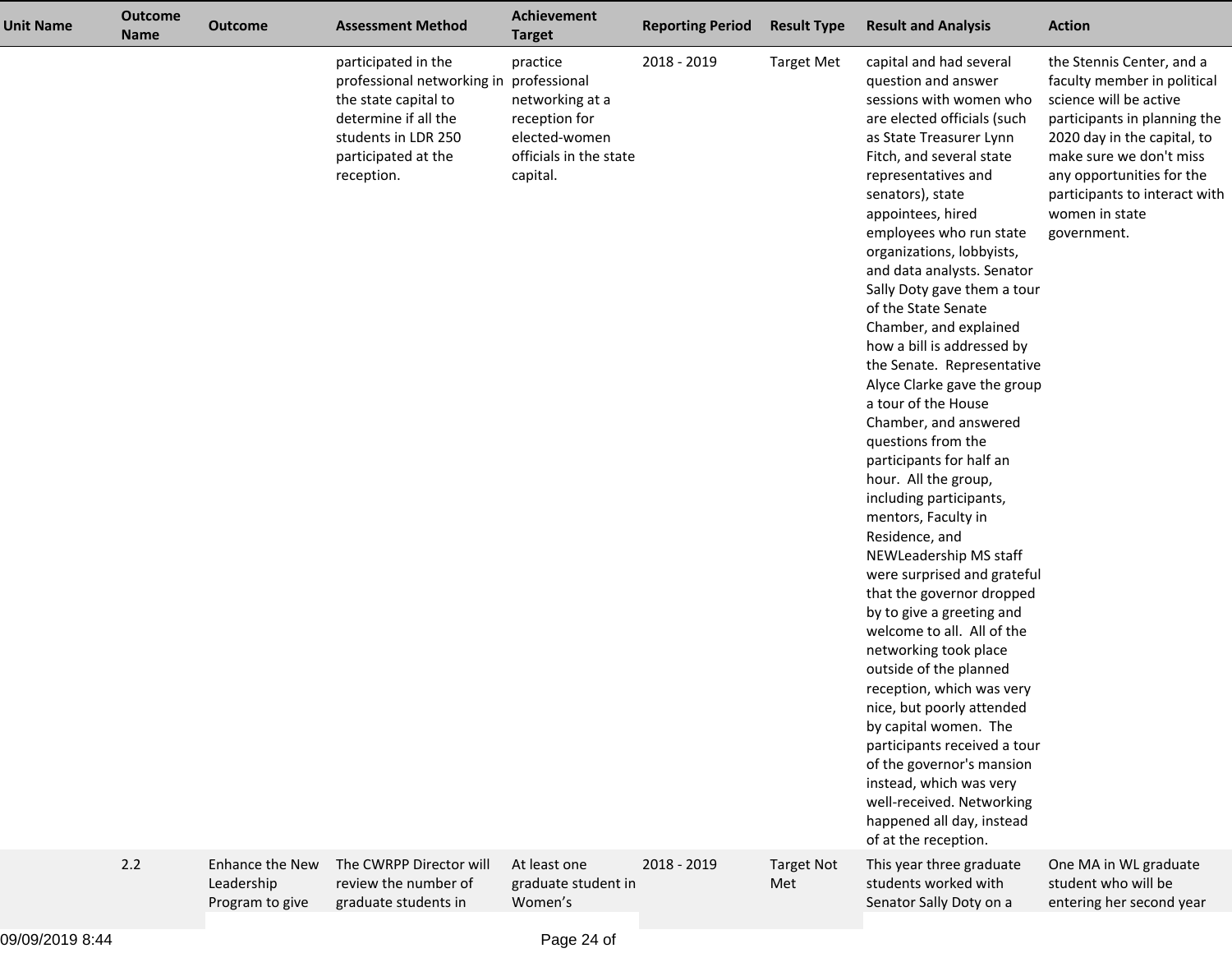| <b>Unit Name</b>                                            | <b>Outcome</b><br><b>Name</b> | <b>Outcome</b>                                                                                                                                                                                      | <b>Assessment Method</b>                                                                                                                                                                                                                                                             | Achievement<br><b>Target</b>                                                                                                                                         | <b>Reporting Period</b> | <b>Result Type</b>       | <b>Result and Analysis</b>                                                                                                                                                                                                                                                                                                                                                                                                                                          | <b>Action</b>                                                                                                                                                                                                        |
|-------------------------------------------------------------|-------------------------------|-----------------------------------------------------------------------------------------------------------------------------------------------------------------------------------------------------|--------------------------------------------------------------------------------------------------------------------------------------------------------------------------------------------------------------------------------------------------------------------------------------|----------------------------------------------------------------------------------------------------------------------------------------------------------------------|-------------------------|--------------------------|---------------------------------------------------------------------------------------------------------------------------------------------------------------------------------------------------------------------------------------------------------------------------------------------------------------------------------------------------------------------------------------------------------------------------------------------------------------------|----------------------------------------------------------------------------------------------------------------------------------------------------------------------------------------------------------------------|
|                                                             | 2.2                           | the opportunity to<br>practice hands-on<br>development of<br>other women<br>leaders.                                                                                                                | graduate students Women's Leadership<br>participating in the<br>practicum connected to<br>the Mississippi New<br>Leadership Program.                                                                                                                                                 | Leadership will<br>complete a<br>practicum<br>connected to the<br>Mississippi New<br>Leadership<br>Program earning 1-<br>3 hours of graduate<br>credit.              | 2018 - 2019             | <b>Target Not</b><br>Met | booklet including the<br>biographies of every<br>woman elected to state<br>government in Mississippi.<br>This project was connected<br>to the mission of<br>NEWLeadership, but not<br>directly involved with it.<br>None received graduate<br>credit for WS 510 as a<br>practicum in<br>NEWLeadershp.                                                                                                                                                               | fall 2019, is already<br>interested in completing a<br>practicum associated with<br>NEWLeadership 2020. We<br>will keep her in the<br>discussion and planning<br>loop all year.                                      |
| Academic and<br>Student Support -<br>Counseling<br>Services | 1.1                           | The Counseling<br>Center will make<br>an effort to<br>increase<br>awareness of<br>mental health<br>coping skills and<br>mental health<br>services available<br>to students.                         | Participation rates of<br>campus-wide<br>programming will be<br>analyzed after each<br>psycho-<br>educational/mental health program offered by<br>program via a log book.<br>The log book will be<br>maintained by the<br>counselors to track<br>participation rates of<br>students. | At least 50<br>students will<br>participate in one<br>campus-wide<br>mental health<br>the Counseling<br>Center.                                                      | 2018 - 2019             | <b>Target Met</b>        | Target Met. The counseling<br>center hosted a wide<br>variety of programs and<br>workshops to the campus<br>community. The document<br>attached gives an extensive numbers will be logged in<br>listing of all programs and<br>number of attendees.                                                                                                                                                                                                                 | The Counseling Center will<br>continue to log participation<br>numbers of each event that<br>they sponsor or participate<br>in for students. The<br>the Titanium software that<br>the Counseling Center<br>utilizes. |
|                                                             | 1.2                           | The Counseling<br>Center will build<br>relationships<br>within the<br>community to<br>ensure that<br>resources are<br>readily available to<br>counseling center<br>staff and students<br>as needed. | Counseling Center staff<br>will analyze working<br>relationships within the<br>community by meeting<br>quarterly with 1<br>community agency.                                                                                                                                         | <b>Counseling Center</b><br>staff will build a<br>working<br>relationship by<br>obtaining a<br>partnership with at<br>least 1 program<br>from a community<br>agency. | 2018 - 2019             | <b>Target Met</b>        | Target was met.<br><b>Counseling Center staff</b><br>hosted an intern from<br>Mississippi State for Fall<br>2018 and Spring 2019.<br><b>Counseling Center Staff</b><br>attended the Community<br>Mental Health meeting in<br>the fall and spring<br>semester.<br><b>Counseling Center Staff</b><br>hosted Walk A Mile in Her<br>Shoes in April 30, 2019<br>which entailed a speaker<br>from Safe Haven, Inc. and<br>walkers from different<br>surrounding agencies. | Counseling Center staff will<br>continue to build a working<br>relationship by obtaining a<br>partnership with at least 1<br>program from a community<br>agency.                                                     |
|                                                             | 2.1                           | The Counseling<br>Center will<br>increase<br>awareness among                                                                                                                                        | Results of the Graduation<br>Survey will be analyzed at Survey participants<br>the end of every academic will state that they<br>year.                                                                                                                                               | 80% of Graduation 2018 - 2019<br>were aware of the                                                                                                                   |                         | Inconclusive             | Due to updated edits for<br>the Graduation Survey, this<br>question is no longer<br>included in the survey;                                                                                                                                                                                                                                                                                                                                                         | We will create a new<br>outcome for the 2019-2020<br>FY to better reflect the goal<br>of commitment to a ethical                                                                                                     |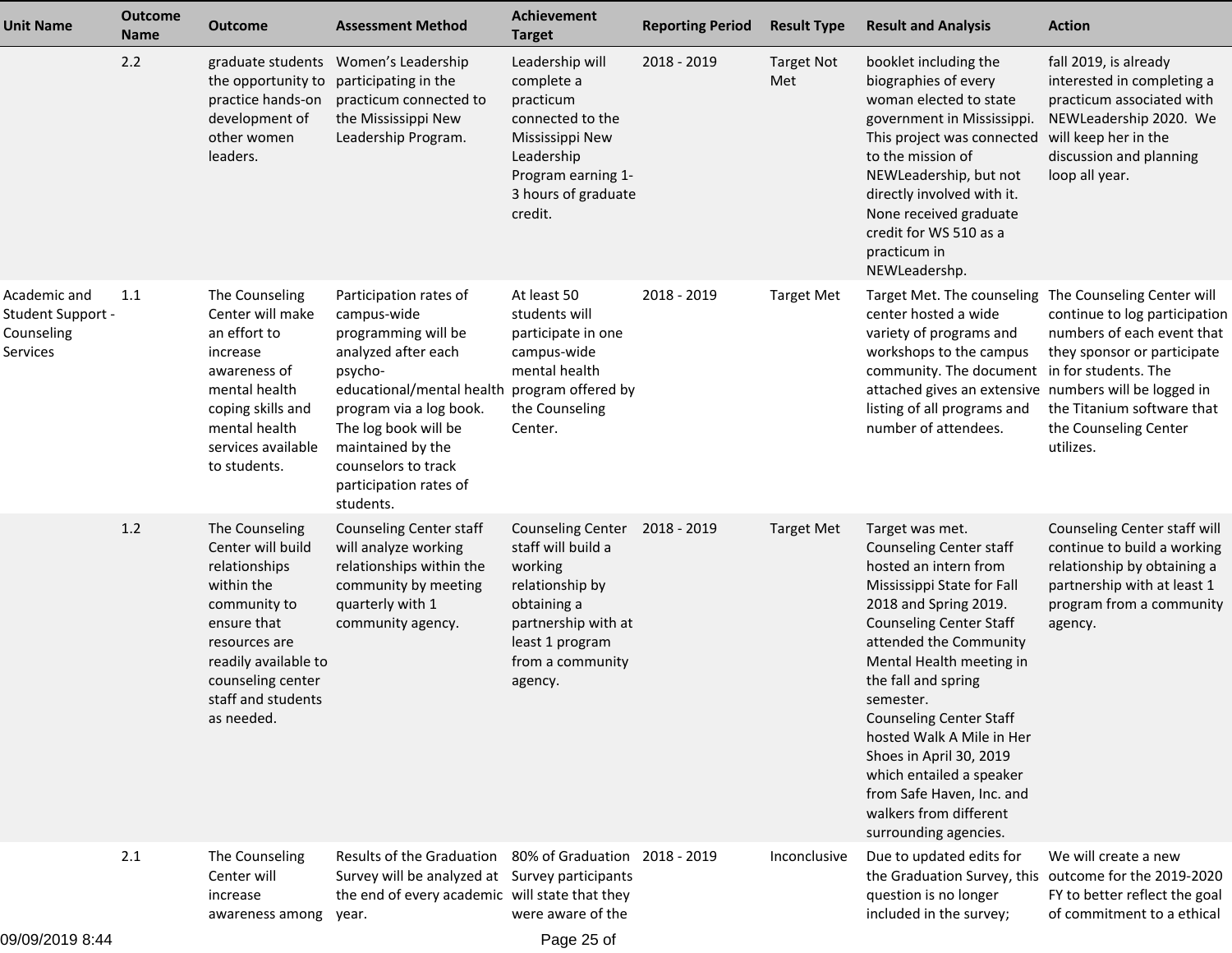| <b>Unit Name</b>                                                                              | <b>Outcome</b><br><b>Name</b> | <b>Outcome</b>                                                                                                                                                                                                          | <b>Assessment Method</b>                                                                                                                                                                                                                                                                                                                                | Achievement<br><b>Target</b>                                                                     | <b>Reporting Period</b> | <b>Result Type</b>       | <b>Result and Analysis</b>                                                                                                                                                                                                                                                                                                                                            | <b>Action</b>                                                                                                                                                                                                                                                                                                                                                                                                                                                                                                                                 |
|-----------------------------------------------------------------------------------------------|-------------------------------|-------------------------------------------------------------------------------------------------------------------------------------------------------------------------------------------------------------------------|---------------------------------------------------------------------------------------------------------------------------------------------------------------------------------------------------------------------------------------------------------------------------------------------------------------------------------------------------------|--------------------------------------------------------------------------------------------------|-------------------------|--------------------------|-----------------------------------------------------------------------------------------------------------------------------------------------------------------------------------------------------------------------------------------------------------------------------------------------------------------------------------------------------------------------|-----------------------------------------------------------------------------------------------------------------------------------------------------------------------------------------------------------------------------------------------------------------------------------------------------------------------------------------------------------------------------------------------------------------------------------------------------------------------------------------------------------------------------------------------|
|                                                                                               | 2.1                           | students regarding<br>the Counseling<br>Center and the<br>services provided.                                                                                                                                            | "Were you aware of any<br>of these programs/centers provided.<br>at MUW and the services<br>they provide (mark all that<br>apply)? {Center for<br>Creative Learning, Center<br>for Women's Research<br>and Public Policy, Diversity<br><b>Education and Programs,</b><br>Student Success Center,<br>Study Abroad, Counseling<br>Center, Career Center}" | <b>Counseling Center</b><br>and the services                                                     | 2018 - 2019             | Inconclusive             | therefore, there are no<br>results to report for this<br>achievement target. We<br>will, however, edit this<br>outcome, assessment<br>method, and achievement<br>target to better reflect the<br>Counseling Services goal of<br>a safe environment.                                                                                                                   | and safe environment that<br>will utilize a different<br>assessment method and<br>achievement target.                                                                                                                                                                                                                                                                                                                                                                                                                                         |
|                                                                                               | 2.2                           | The Counseling<br>satisfactory<br>services to<br>students that<br>utilize the services<br>provided by the<br>center.                                                                                                    | Results of the Graduation 75% of the<br>Center will provide Survey will be analyzed at Graduation Survey<br>the end of every academic participants will<br>year.<br>"Rate MUW's<br>effectiveness in providing:<br>Counseling services<br>{Excellent, Good, Fair,<br>Poor, N/A}"                                                                         | select "excellent"<br>or "good"<br>indicating<br>effectiveness of the<br>counseling<br>services. | 2018 - 2019             | <b>Target Not</b><br>Met | 2018-2019 Graduation<br><b>Survey Results:</b><br>Excellent - (317/724)<br>43.78% - Last Year 45.12%<br>Good - (197/724) 27.21% -<br>Last Year 32.09%<br>Total - (514/724) 70.99% -<br>Last Year 77.21%<br>Fair - (41/724) - 5.66%<br>Poor - (6/724) - 0.83%<br>Not Applicable - (163/724)<br>22.51%                                                                  | The Counseling Center will<br>provide satisfactory services<br>to students that utilize the<br>services provided by the<br>center. The Counseling<br>Center will create a new<br>survey to administer to all<br>clients that utilize the<br>services at the end of the<br>fall semester and spring<br>semester in order to get<br>data from students who<br>actually partake in the<br>counseling services. 75% of<br>the survey participants will<br>select "excellent" or "good"<br>indicating effectiveness of<br>the counseling services. |
| Academic and<br>Student Support -<br>Dean of Students<br>(Sexual<br>Misconduct &<br>Title IX) | 1.1                           | of Students will<br>make an effort to<br>increase the<br>number of new<br>students<br>(freshman and<br>transfer) that<br>complete the<br>WorkPlace<br>Answers online<br>student sexual<br>misconduct<br>training course | The Office of Dean The number of completed New student<br>courses will be analyzed<br>and compared to the<br>previous year to<br>determine increase or<br>decrease in completion<br>rate.                                                                                                                                                               | completing the<br>course will increase<br>by 5% from the<br>previous year.                       | 2018 - 2019             | Inconclusive             | The contract with Work<br>Place Answers that<br>provided the online<br>training expired in October order to maintain a<br>2018 and the company was contract. The Dean of<br>bought by another<br>company. When asked for<br>data the company stated it sexual misconduct training<br>was not available because<br>the contract had been with<br>the previous company. | The institution will be<br>entering in to a new<br>contract for Fall 2019 in<br>Students will continue to<br>offer the online student<br>to all new students. New<br>student completing the<br>course will increase by 5%.                                                                                                                                                                                                                                                                                                                    |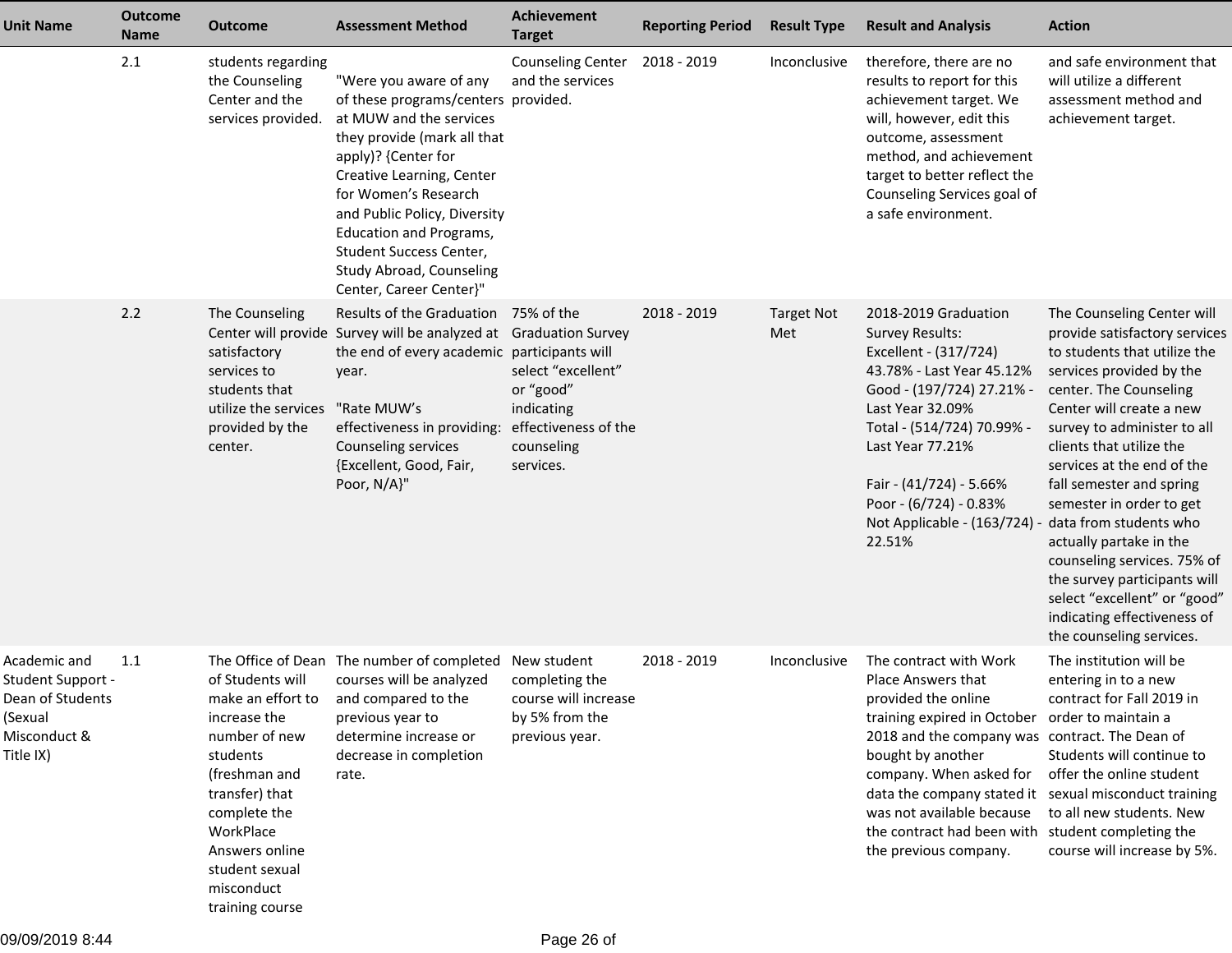| <b>Unit Name</b>                                                                              | <b>Outcome</b><br><b>Name</b> | <b>Outcome</b>                                                                                                                                         | <b>Assessment Method</b>                                                                                                                                                                                                                                            | <b>Achievement</b><br><b>Target</b>                                                       | <b>Reporting Period</b> | <b>Result Type</b> | <b>Result and Analysis</b>                                                                                                                                                                                                                                                                                                                                               | <b>Action</b>                                                                                                                                                                                                                                                                                                                                          |
|-----------------------------------------------------------------------------------------------|-------------------------------|--------------------------------------------------------------------------------------------------------------------------------------------------------|---------------------------------------------------------------------------------------------------------------------------------------------------------------------------------------------------------------------------------------------------------------------|-------------------------------------------------------------------------------------------|-------------------------|--------------------|--------------------------------------------------------------------------------------------------------------------------------------------------------------------------------------------------------------------------------------------------------------------------------------------------------------------------------------------------------------------------|--------------------------------------------------------------------------------------------------------------------------------------------------------------------------------------------------------------------------------------------------------------------------------------------------------------------------------------------------------|
| Academic and<br>Student Support -<br>Dean of Students<br>(Sexual<br>Misconduct &<br>Title IX) | 1.1                           | that is offered<br>each semester.                                                                                                                      | The number of completed<br>courses will be analyzed<br>and compared to the<br>previous year to<br>determine increase or<br>decrease in completion<br>rate.                                                                                                          | New student<br>completing the<br>course will increase<br>by 5% from the<br>previous year. | 2018 - 2019             | Inconclusive       | The contract with Work<br>Place Answers that<br>provided the online<br>training expired in October<br>2018 and the company was contract. The Dean of<br>bought by another<br>company. When asked for<br>data the company stated it sexual misconduct training<br>was not available because<br>the contract had been with student completing the<br>the previous company. | The institution will be<br>entering in to a new<br>contract for Fall 2019 in<br>order to maintain a<br>Students will continue to<br>offer the online student<br>to all new students. New<br>course will increase by 5%.                                                                                                                                |
|                                                                                               | 1.2                           | of Students will<br>make an effort to<br>increase<br>awareness among<br>the University's<br>sexual misconduct report? {Yes, No}"<br>(Title IX) policy. | The Office of Dean Results of the Graduation 75% of Graduation 2018 - 2019<br>Survey will be analyzed at Survey participants<br>the end of every academic will state that they<br>year.<br>students regarding "Are you aware of how to<br>file a sexual misconduct  | were aware of how<br>to file a sexual<br>misconduct report.                               |                         | <b>Target Met</b>  | 2018-2019 Graduation<br><b>Survey Results:</b><br>Yes - (589/722) 81.58%<br>No - (133/722) 18.42%                                                                                                                                                                                                                                                                        | Target was met. The Office<br>of the Dean of Students will<br>make an effort to increase<br>awareness among students<br>regarding the University's<br>sexual misconduct (Title IX)<br>policy. 75% of Graduation<br>Survey participants will<br>state that they were aware<br>that MUW has a sexual<br>misconduct policy.                               |
|                                                                                               |                               |                                                                                                                                                        | Results of the Graduation 75% of Graduation 2018 - 2019<br>Survey will be analyzed at Survey participants<br>the end of every academic will state that they<br>year.<br>"Are you aware that MUW misconduct policy.<br>has a sexual misconduct<br>policy? {Yes, No}" | were aware that<br>MUW has a sexual                                                       |                         | <b>Target Met</b>  | 2018-2019 Graduation<br>Survey Results:<br>Yes - (699/724) 96.55%<br>No - (25/724) 3.45%                                                                                                                                                                                                                                                                                 | Target was met. The Office<br>of the Dean of Students will<br>make an effort to increase<br>awareness among students<br>regarding the University's<br>sexual misconduct (Title IX)<br>policy. 75% of Graduation<br>Survey participants will<br>state that they were aware<br>that MUW has a sexual<br>misconduct policy.                               |
|                                                                                               |                               |                                                                                                                                                        | Results of the Graduation 75% of Graduation 2018 - 2019<br>Survey will be analyzed at Survey participants<br>the end of every academic will state that they<br>year.<br>"Do you know what Title<br>IX means? {Yes, No}"                                             | were aware of<br>what Title IX<br>means.                                                  |                         | Target Met         | 2018-2019 Graduation<br><b>Survey Results:</b><br>Yes - (609/724) 84.12%<br>No - (115/724) 15.88%                                                                                                                                                                                                                                                                        | Target was met this year.<br>The Office of the Dean of<br>Students will make an effort<br>to market Title IX on<br>campus to improve<br>awareness among students<br>regarding the University's<br>sexual misconduct (Title IX)<br>policy. 75% of Graduation<br>Survey participants will<br>state that they were aware<br>of the meaning of Title IX at |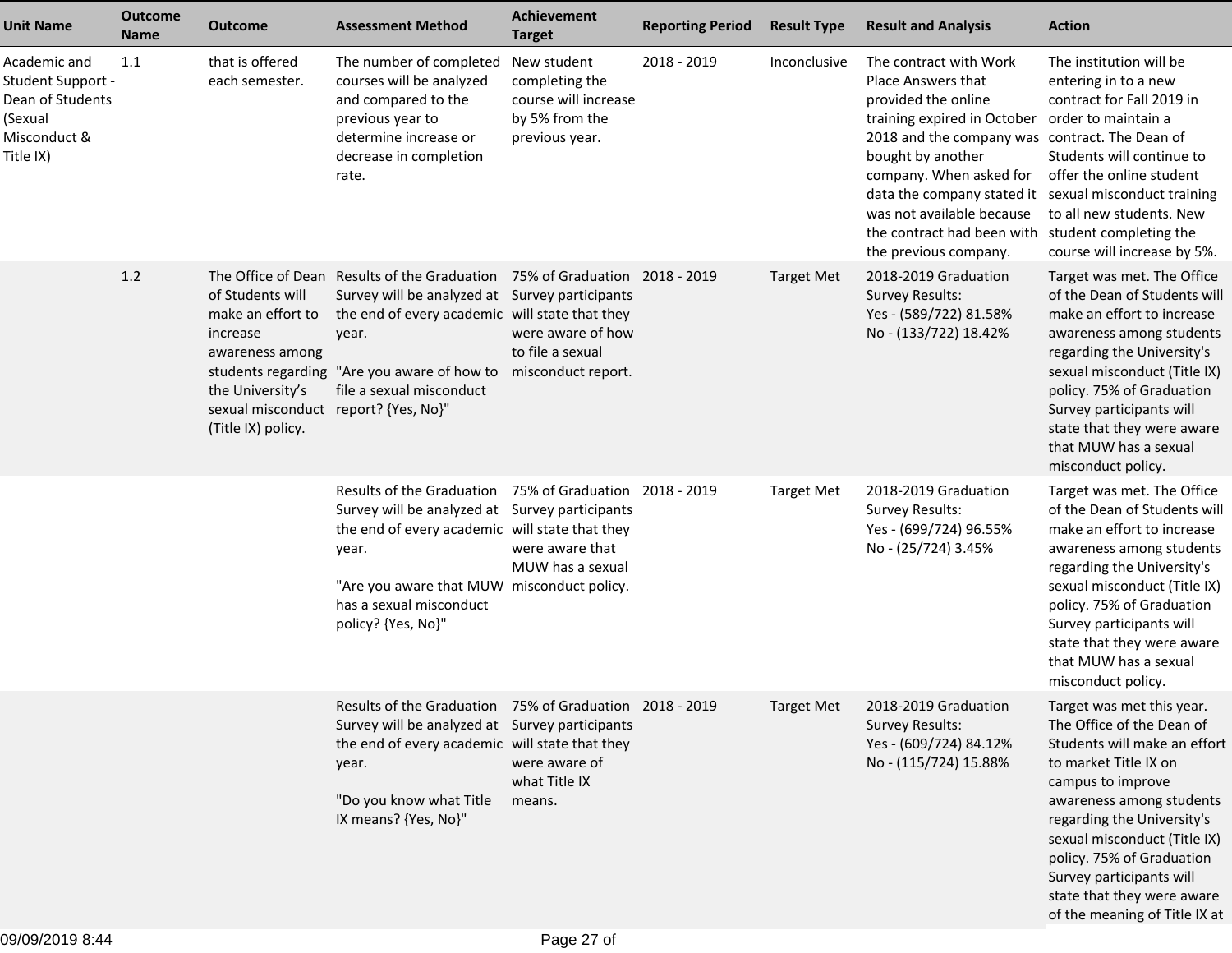| <b>Unit Name</b> | <b>Outcome</b><br><b>Name</b> | <b>Outcome</b>                                                                                           | <b>Assessment Method</b>                                                                                                                                                                                                                                                                                                                                                                                    | <b>Achievement</b><br><b>Target</b>                                                                                                                                                                                                                                                            | <b>Reporting Period</b> | <b>Result Type</b> | <b>Result and Analysis</b>                                                                                                                                                                                                               | <b>Action</b>                                                                                                                                                                                                                                                                                                                                                                                                                                                             |
|------------------|-------------------------------|----------------------------------------------------------------------------------------------------------|-------------------------------------------------------------------------------------------------------------------------------------------------------------------------------------------------------------------------------------------------------------------------------------------------------------------------------------------------------------------------------------------------------------|------------------------------------------------------------------------------------------------------------------------------------------------------------------------------------------------------------------------------------------------------------------------------------------------|-------------------------|--------------------|------------------------------------------------------------------------------------------------------------------------------------------------------------------------------------------------------------------------------------------|---------------------------------------------------------------------------------------------------------------------------------------------------------------------------------------------------------------------------------------------------------------------------------------------------------------------------------------------------------------------------------------------------------------------------------------------------------------------------|
|                  |                               |                                                                                                          | Results of the Graduation 75% of Graduation 2018 - 2019<br>Survey will be analyzed at Survey participants<br>the end of every academic will state that they<br>year.<br>"Do you know what Title<br>IX means? {Yes, No}"                                                                                                                                                                                     | were aware of<br>what Title IX<br>means.                                                                                                                                                                                                                                                       |                         | <b>Target Met</b>  | 2018-2019 Graduation<br><b>Survey Results:</b><br>Yes - (609/724) 84.12%<br>No - (115/724) 15.88%                                                                                                                                        | the University.                                                                                                                                                                                                                                                                                                                                                                                                                                                           |
|                  | 1.3                           | of Students will<br>make an effort to<br>increase<br>awareness among<br>misconduct (Title<br>IX) policy. | The Office of Dean Results of the Staff<br>Satisfaction Survey will be<br>analyzed every Spring.<br>"I am aware that I am<br>staff regarding the responsible for reporting<br>University's sexual sexual misconduct of<br>which I have been<br>informed or have<br>witnessed to the<br>University's Title IX<br>Coordinator. {Strongly<br>Agree, Agree, Disagree,<br>Strongly Disagree, Not<br>Applicable}" | 85% of Staff<br>Satisfaction survey<br>participants will<br>"strongly agree" or<br>"agree" that they<br>are aware they are<br>responsible for<br>reporting sexual<br>misconduct of<br>which they have<br>been informed or<br>have witnessed to<br>the University's<br>Title IX<br>Coordinator. | 2018 - 2019             | <b>Target Met</b>  | 2019 Staff Satisfaction<br><b>Survey Results:</b><br>Strongly Agree - (41/85)<br>48.24%<br>Agree - (44/85) 51.76%<br>Total - (85/85) 100%<br>Disagree - (0/85) 0%<br>Strongly Disagree - (0/85)<br>0%<br>Not Applicable - (0/85) 0%      | Target was met. The Office<br>of Dean of Students will<br>make an effort to increase<br>awareness among staff<br>regarding the University's<br>sexual misconduct (Title IX)<br>policy. 85% of Staff<br>Satisfaction survey<br>participants will "strongly<br>agree" or "agree" that they<br>are aware they are<br>responsible for reporting<br>sexual misconduct of which<br>they have been informed or<br>have witnessed to the<br>University's Title IX<br>Coordinator. |
|                  |                               |                                                                                                          | Results of the Staff<br>Satisfaction Survey will be Satisfaction survey<br>analyzed every Spring.<br>"I am aware that the<br>University has a<br>designated person to<br>coordinate the<br>University's efforts to<br>eliminate sexual<br>misconduct on campus.<br>{Strongly Agree, Agree,<br>Disagree, Strongly<br>Disagree, Not Applicable}"                                                              | 85% of Staff<br>participants will<br>"strongly agree" or<br>"agree" that they<br>are aware that the<br>University has a<br>designated person<br>to coordinate the<br>University's efforts<br>to eliminate sexual<br>misconduct on<br>campus.                                                   | 2018 - 2019             | <b>Target Met</b>  | 2019 Staff Satisfaction<br><b>Survey Results:</b><br>Strongly Agree - (40/85)<br>47.06%<br>Agree - (44/85) 51.76%<br>Total - (84/85) 98.82%<br>Disagree - (1/85) 1.18%<br>Strongly Disagree - (0/80)<br>0%<br>Not Applicable - (0/80) 0% | Target was met. The Office<br>of Dean of Students will<br>make an effort to increase<br>awareness among staff<br>regarding the University's<br>sexual misconduct (Title IX)<br>Policy. 85% of Staff<br>Satisfaction survey<br>participants will "strongly<br>agree" or "agree" that they<br>are aware that the<br>University has a policy that<br>prohibits sexual misconduct.                                                                                            |
|                  |                               |                                                                                                          | Results of the Staff<br>Satisfaction Survey will be<br>analyzed every Spring.<br>"I am aware that the<br>University has a policy<br>that prohibits sexual                                                                                                                                                                                                                                                   | 85% of Staff<br>Satisfaction survey<br>participants will<br>"strongly agree" or<br>"agree" that they<br>are aware that the<br>University has a                                                                                                                                                 | 2018 - 2019             | <b>Target Met</b>  | 2019 Staff Satisfaction<br><b>Survey Results:</b><br>Strongly Agree - (43/85)<br>50.59%<br>Agree - (42/85) 49.41%<br>Total - (85/85) 100%                                                                                                | Target was met. The Office<br>of Dean of Students will<br>make an effort to increase<br>awareness among staff<br>regarding the University's<br>sexual misconduct (Title IX)<br>Policy. 85% of Staff                                                                                                                                                                                                                                                                       |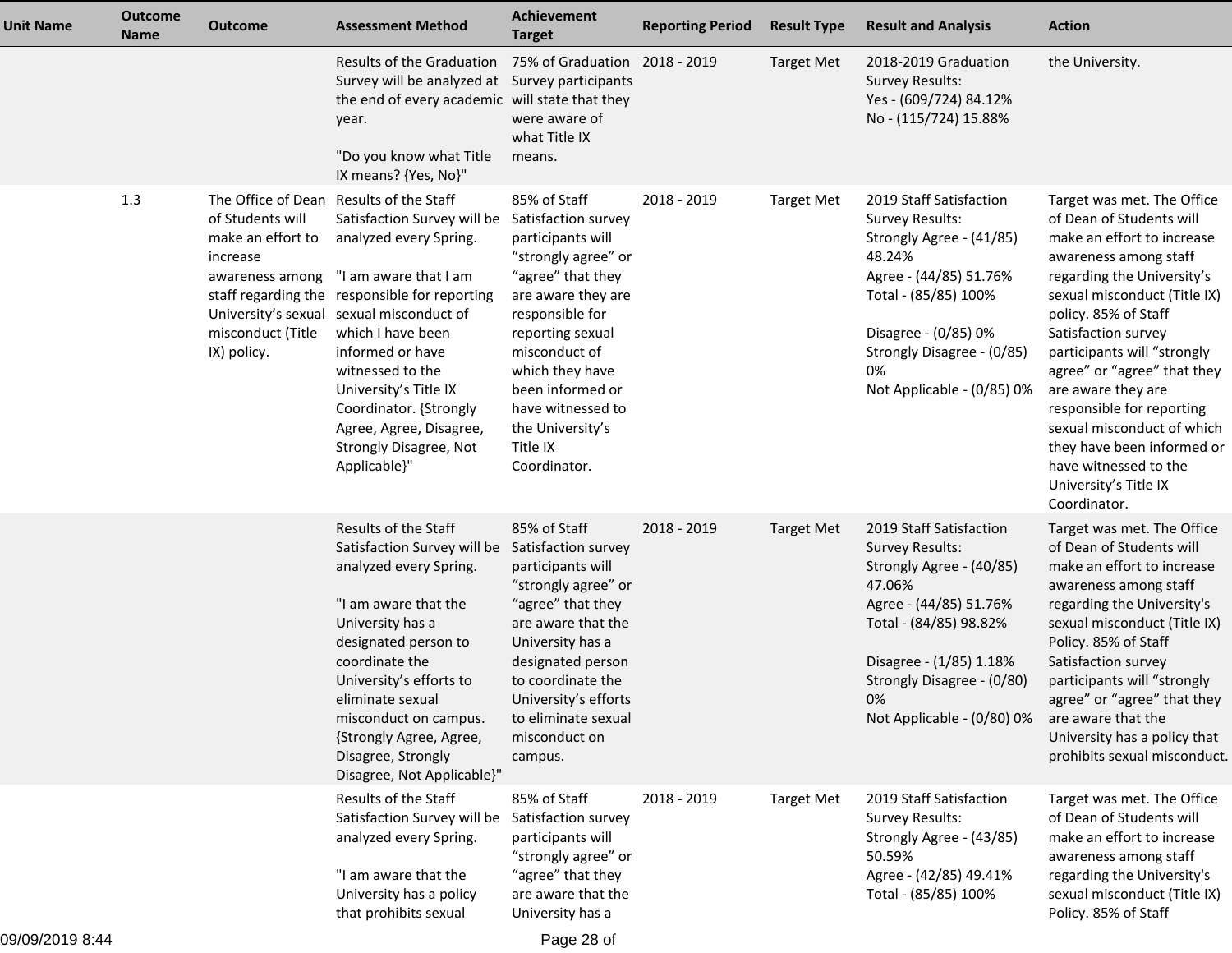| <b>Unit Name</b> | <b>Outcome</b><br><b>Name</b> | <b>Outcome</b>                                                                                                                                           | <b>Assessment Method</b>                                                                                                                                                                                                                                                                                                                                              | <b>Achievement</b><br><b>Target</b>                                                                                                                                                                                                                                                              | <b>Reporting Period</b> | <b>Result Type</b> | <b>Result and Analysis</b>                                                                                                                                                                                                                         | <b>Action</b>                                                                                                                                                                                                                                                                                                                                                                                                                                                                 |
|------------------|-------------------------------|----------------------------------------------------------------------------------------------------------------------------------------------------------|-----------------------------------------------------------------------------------------------------------------------------------------------------------------------------------------------------------------------------------------------------------------------------------------------------------------------------------------------------------------------|--------------------------------------------------------------------------------------------------------------------------------------------------------------------------------------------------------------------------------------------------------------------------------------------------|-------------------------|--------------------|----------------------------------------------------------------------------------------------------------------------------------------------------------------------------------------------------------------------------------------------------|-------------------------------------------------------------------------------------------------------------------------------------------------------------------------------------------------------------------------------------------------------------------------------------------------------------------------------------------------------------------------------------------------------------------------------------------------------------------------------|
|                  |                               |                                                                                                                                                          | misconduct. {Strongly<br>Agree, Agree, Disagree,<br>Strongly Disagree, Not<br>Applicable}"                                                                                                                                                                                                                                                                            | policy that<br>prohibits sexual<br>misconduct.                                                                                                                                                                                                                                                   | 2018 - 2019             | <b>Target Met</b>  | Disagree - (0/81) 0%<br>Strongly Disagree - (0/81)<br>0%<br>Not Applicable - (0/81) 0%                                                                                                                                                             | Satisfaction survey<br>participants will "strongly<br>agree" or "agree" that they<br>are aware that the<br>University has a policy that<br>prohibits sexual misconduct.                                                                                                                                                                                                                                                                                                       |
|                  |                               |                                                                                                                                                          | Results of the Staff<br>Satisfaction Survey will be<br>analyzed every Spring.<br>"I am aware that the<br>University's policy on<br>sexual misconduct covers<br>sexual harassment, sexual<br>assault, domestic violence, misconduct covers<br>dating violence, and<br>stalking. {Strongly Agree,<br>Agree, Disagree, Strongly<br>Disagree, Not Applicable}"            | 85% of Staff<br>Satisfaction survey<br>participants will<br>"strongly agree" or<br>"agree" that they<br>are aware that the<br>University's policy<br>on sexual<br>sexual harassment,<br>sexual assault,<br>domestic violence,<br>dating violence,<br>and stalking.                               | 2018 - 2019             | <b>Target Met</b>  | 2019 Staff Satisfaction<br><b>Survey Results:</b><br>Strongly Agree - (41/84)<br>48.81%<br>Agree - (43/84) 51.19%<br>Total - (84/84) 100%<br>Disagree - (0/84) 0%<br>Strongly Disagree - (0/84)<br>0%<br>Not Applicable - (0/84) 0%                | Target was met. The Office<br>of Dean of Students will<br>make an effort to increase<br>awareness among staff<br>regarding the University's<br>sexual misconduct (Title IX)<br>Policy. 85% of Staff<br>Satisfaction survey<br>participants will "strongly<br>agree" or "agree" that they<br>are aware that the<br>University has a policy that<br>prohibits sexual misconduct.                                                                                                |
|                  | 1.4                           | of Students will<br>make an effort to<br>increase<br>awareness among<br>faculty regarding<br>the University's<br>sexual misconduct<br>(Title IX) policy. | The Office of Dean Results of the Faculty<br>Satisfaction Survey will be<br>analyzed every Spring.<br>"I am aware that I am<br>responsible for reporting<br>sexual misconduct of<br>which I have been<br>informed or have<br>witnessed to the<br>University's Title IX<br>Coordinator. {Strongly<br>Agree, Agree, Disagree,<br>Strongly Disagree, Not<br>Applicable}" | 85% of Faculty<br>Satisfaction survey<br>participants will<br>"strongly agree" or<br>"agree" that they<br>are aware they are<br>responsible for<br>reporting sexual<br>misconduct of<br>which they have<br>been informed or<br>have witnessed to<br>the University's<br>Title IX<br>Coordinator. | 2018 - 2019             | <b>Target Met</b>  | 2019 Staff Satisfaction<br><b>Survey Results:</b><br>Strongly Agree - (60/104)<br>57.69%<br>Agree - (42/104) 40.38%<br>Total - (102/104) 98.07%<br>Disagree - (0/104) 0%<br>Strongly Disagree - (0/104)<br>0%<br>Not Applicable - (2/104)<br>1.92% | Target was met. The Office<br>of Dean of Students will<br>make an effort to increase<br>awareness among faculty<br>regarding the University's<br>sexual misconduct (Title IX)<br>policy. 85% of Faculty<br>Satisfaction survey<br>participants will "strongly<br>agree" or "agree" that they<br>are aware they are<br>responsible for reporting<br>sexual misconduct of which<br>they have been informed or<br>have witnessed to the<br>University's Title IX<br>Coordinator. |
|                  |                               |                                                                                                                                                          | Results of the Faculty<br>Satisfaction Survey will be<br>analyzed every Spring.<br>"I am aware that the<br>University has a<br>designated person to                                                                                                                                                                                                                   | 85% of Faculty<br>Satisfaction survey<br>participants will<br>"strongly agree" or<br>"agree" that they<br>are aware that the<br>University has a                                                                                                                                                 | 2018 - 2019             | <b>Target Met</b>  | 2019 Staff Satisfaction<br><b>Survey Results:</b><br>Strongly Agree - (54/105)<br>51.43%<br>Agree - (45/105) 42.86%<br>Total - (99/105) 94.29%                                                                                                     | Target was met. The Office<br>of Dean of Students will<br>make an effort to increase<br>awareness among faculty<br>regarding the University's<br>sexual misconduct (Title IX)<br>policy. 85% of Faculty                                                                                                                                                                                                                                                                       |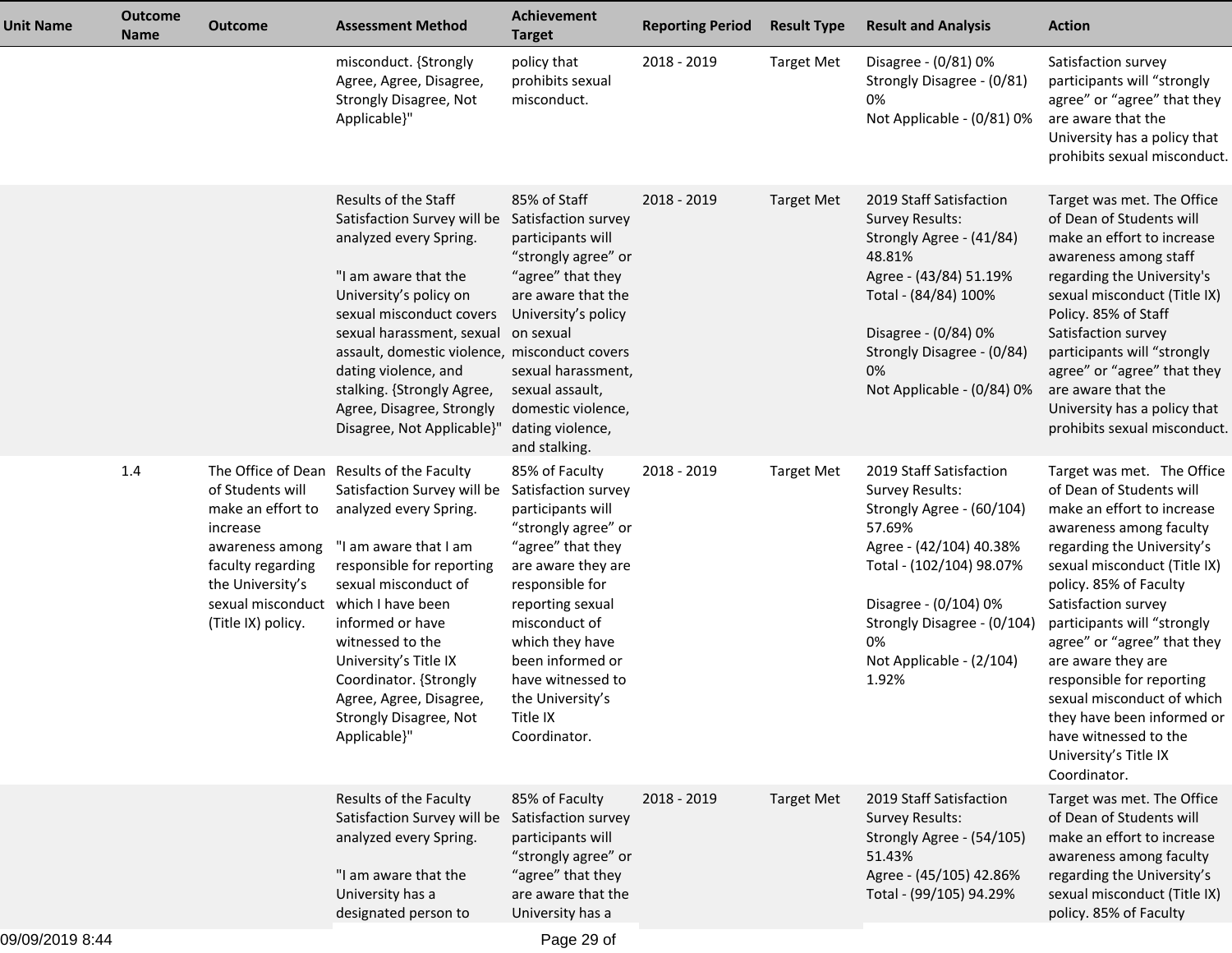| <b>Unit Name</b> | <b>Outcome</b><br><b>Name</b> | <b>Outcome</b>                                                                                  | <b>Assessment Method</b>                                                                                                                                                                                                                                                                                                                                                         | <b>Achievement</b><br><b>Target</b>                                                                                                                                                                                                           | <b>Reporting Period</b> | <b>Result Type</b> | <b>Result and Analysis</b>                                                                                                                                                                                                                            | <b>Action</b>                                                                                                                                                                                                                                                                                                                                                                                                                                                          |
|------------------|-------------------------------|-------------------------------------------------------------------------------------------------|----------------------------------------------------------------------------------------------------------------------------------------------------------------------------------------------------------------------------------------------------------------------------------------------------------------------------------------------------------------------------------|-----------------------------------------------------------------------------------------------------------------------------------------------------------------------------------------------------------------------------------------------|-------------------------|--------------------|-------------------------------------------------------------------------------------------------------------------------------------------------------------------------------------------------------------------------------------------------------|------------------------------------------------------------------------------------------------------------------------------------------------------------------------------------------------------------------------------------------------------------------------------------------------------------------------------------------------------------------------------------------------------------------------------------------------------------------------|
|                  |                               |                                                                                                 | coordinate the<br>University's efforts to<br>eliminate sexual<br>misconduct on campus.<br>{Strongly Agree, Agree,<br>Disagree, Strongly<br>Disagree, Not Applicable}"                                                                                                                                                                                                            | designated person 2018 - 2019<br>to coordinate the<br>University's efforts<br>to eliminate sexual<br>misconduct on<br>campus.                                                                                                                 |                         | <b>Target Met</b>  | Disagree - (3/105) 2.86%<br>Strongly Disagree - (0/105)<br>0%<br>Not Applicable - (3/105)<br>2.86%                                                                                                                                                    | Satisfaction survey<br>participants will "strongly<br>agree" or "agree" that they<br>are aware that the<br>University has a designated<br>person to coordinate the<br>University's efforts to<br>eliminate sexual misconduct<br>on campus.                                                                                                                                                                                                                             |
|                  |                               |                                                                                                 | Results of the Faculty<br>Satisfaction Survey will be<br>analyzed every Spring.<br>"I am aware that the<br>University has a policy<br>that prohibits sexual<br>misconduct. {Strongly<br>Agree, Agree, Disagree,<br>Strongly Disagree, Not<br>Applicable}"                                                                                                                        | 85% of Faculty<br>Satisfaction survey<br>participants will<br>"strongly agree" or<br>"agree" that they<br>are aware that the<br>University has a<br>policy that<br>prohibits sexual<br>misconduct.                                            | 2018 - 2019             | <b>Target Met</b>  | 2019 Staff Satisfaction<br><b>Survey Results:</b><br>Strongly Agree - (57/105)<br>54.29%<br>Agree - (46/105) 43.81%<br>Total - (103/105) 98.75%<br>Disagree - (0/105) 0%<br>Strongly Disagree - (0/105)<br>0%<br>Not Applicable - (2/105)<br>1.90%    | Target was met. The Office<br>of Dean of Students will<br>make an effort to increase<br>awareness among faculty<br>regarding the University's<br>sexual misconduct (Title IX)<br>policy. 85% of Faculty<br>Satisfaction survey<br>participants will "strongly<br>agree" or "agree" that they<br>are aware that the<br>University has a policy that<br>prohibits sexual misconduct.                                                                                     |
|                  |                               |                                                                                                 | Results of the Faculty<br>Satisfaction Survey will be Satisfaction survey<br>analyzed every Spring.<br>"I am aware that the<br>University's policy on<br>sexual misconduct covers<br>sexual harassment, sexual<br>assault, domestic violence, misconduct covers<br>dating violence, and<br>stalking. {Strongly Agree,<br>Agree, Disagree, Strongly<br>Disagree, Not Applicable}" | 85% of Faculty<br>participants will<br>"strongly agree" or<br>"agree" that they<br>are aware that the<br>University's policy<br>on sexual<br>sexual harassment,<br>sexual assault,<br>domestic violence,<br>dating violence,<br>and stalking. | 2018 - 2019             | <b>Target Met</b>  | 2019 Staff Satisfaction<br><b>Survey Results:</b><br>Strongly Agree - (61/106)<br>57.55%<br>Agree - (42/106) 39.62%<br>Total - (103/106) 97.17%<br>Disagree - (1/106) 0.94%<br>Strongly Disagree - (0/106)<br>0%<br>Not Applicable - (2/106)<br>1.89% | Target was met. The Office<br>of Dean of Students will<br>make an effort to increase<br>awareness among faculty<br>regarding the University's<br>sexual misconduct (Title IX)<br>policy. 85% of Faculty<br>Satisfaction survey<br>participants will "strongly<br>agree" or "agree" that they<br>are aware that the<br>University's policy on sexual<br>misconduct covers sexual<br>harassment, sexual assault,<br>domestic violence, dating<br>violence, and stalking. |
|                  | 2.1                           | The Behavioral<br>(BIT) will increase<br>awareness among<br>the staff regarding<br>the team and | Results of the Staff<br>Intervention Team Satisfaction Survey will be<br>analyzed every Spring.<br>"I am aware that the<br>University has a                                                                                                                                                                                                                                      | 90% of Staff<br>Satisfaction survey<br>participants will<br>"strongly agree" or<br>"agree" that they<br>are aware that the                                                                                                                    | 2018 - 2019             | <b>Target Met</b>  | 2019 Staff Satisfaction<br><b>Survey Results:</b><br>Strongly Agree - (39/85)<br>45.88% - Last Year 35%<br>Agree - (39/85) 45.88% -<br>Last Year 55%                                                                                                  | Target was met. The<br><b>Behavioral Intervention</b><br>Team (BIT) will increase<br>awareness among the staff<br>regarding the team and<br>reporting measures in order                                                                                                                                                                                                                                                                                                |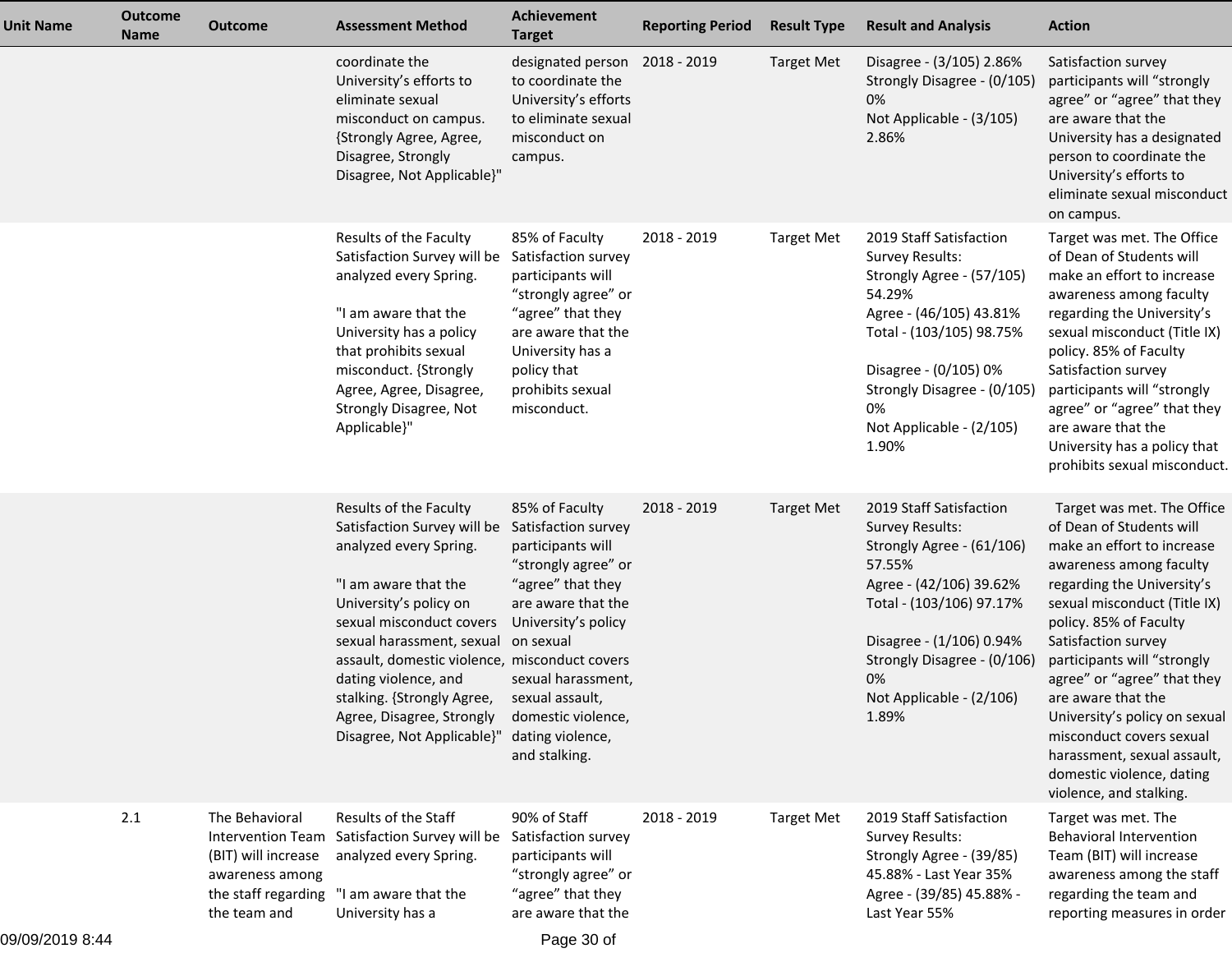| <b>Unit Name</b>                                                   | <b>Outcome</b><br><b>Name</b> | <b>Outcome</b>                                                                                                                                                                                                                                                           | <b>Assessment Method</b>                                                                                                                                                                                                                                                                                                                        | Achievement<br><b>Target</b>                                                                                                                                                  | <b>Reporting Period</b> | <b>Result Type</b>       | <b>Result and Analysis</b>                                                                                                                                                                                                                             | <b>Action</b>                                                                                                                                                                                                                                                                                                                                                                                                                                                                                     |
|--------------------------------------------------------------------|-------------------------------|--------------------------------------------------------------------------------------------------------------------------------------------------------------------------------------------------------------------------------------------------------------------------|-------------------------------------------------------------------------------------------------------------------------------------------------------------------------------------------------------------------------------------------------------------------------------------------------------------------------------------------------|-------------------------------------------------------------------------------------------------------------------------------------------------------------------------------|-------------------------|--------------------------|--------------------------------------------------------------------------------------------------------------------------------------------------------------------------------------------------------------------------------------------------------|---------------------------------------------------------------------------------------------------------------------------------------------------------------------------------------------------------------------------------------------------------------------------------------------------------------------------------------------------------------------------------------------------------------------------------------------------------------------------------------------------|
|                                                                    | 2.1                           | reporting<br>measures in order<br>to strengthen<br>reporting of<br>student behaviors<br>in which the team<br>can intervene and<br>work to retain the<br>student.                                                                                                         | <b>Behavioral Intervention</b><br>Team (BIT). {Strongly<br>Agree, Agree, Disagree,<br>Strongly Disagree, Not<br>Applicable}"                                                                                                                                                                                                                    | University has a<br>Behavioral<br><b>Intervention Team</b><br>(BIT).                                                                                                          | 2018 - 2019             | <b>Target Met</b>        | Total - (78/85) 91.76%<br>Disagree - (5/85) 5.88%<br>Strongly Disagree - (0/85)<br>0%<br>Not Applicable - (2/85)<br>2.35%                                                                                                                              | to strengthen reporting of<br>student behaviors in which<br>the team can intervene and<br>work to retain the student.<br>90% of Staff Satisfaction<br>survey participants will<br>"strongly agree" or "agree"<br>that they are aware that the<br>University has a Behavioral<br>Intervention Team (BIT).                                                                                                                                                                                          |
|                                                                    | 2.2                           | The Behavioral<br>(BIT) will increase<br>awareness among<br>the faculty<br>regarding the<br>team and<br>reporting<br>measures in order<br>to strengthen<br>reporting of<br>student behaviors<br>in which the team<br>can intervene and<br>work to retain the<br>student. | Results of the Faculty<br>Intervention Team Satisfaction Survey will be Satisfaction survey<br>analyzed every Spring.<br>"I am aware that the<br>University has a<br>Behavioral Intervention<br>Team (BIT). {Strongly<br>Agree, Agree, Disagree,<br>Strongly Disagree, Not<br>Applicable}"                                                      | 85% of Faculty<br>participants will<br>"strongly agree" or<br>"agree" that they<br>are aware that the<br>University has a<br>Behavioral<br><b>Intervention Team</b><br>(BIT). | 2018 - 2019             | <b>Target Met</b>        | 2019 Faculty Satisfaction<br><b>Survey Results:</b><br>Strongly Agree - (54/106)<br>50.94%<br>Agree - (44/106) 41.51%<br>Total - (98/106) 92.45%<br>Disagree - (4/106) 3.77%<br>Strongly Disagree - (0/106)<br>0%<br>Not Applicable - (4/106)<br>3.77% | Target was met. The<br><b>Behavioral Intervention</b><br>Team (BIT) will increase<br>awareness among the<br>faculty regarding the team<br>and reporting measures in<br>order to strengthen<br>reporting of student<br>behaviors in which the team<br>can intervene and work to<br>retain the student. 85% of<br><b>Faculty Satisfaction survey</b><br>participants will "strongly<br>agree" or "agree" that they<br>are aware that the<br>University has a Behavioral<br>Intervention Team (BIT). |
| Academic and<br>Student Support -<br>Housing and<br>Residence Life | 1.1                           | The Office of<br>Housing and<br>Residence Life will<br>increase the<br>number of New<br>Freshmen living on<br>campus each<br>academic year.                                                                                                                              | The Office of Housing and New Freshmen<br>Residence Life will analyze living on campus<br>the data produced by the<br>Housing software (Simple semester will<br>Campus Housing) that will increase by 5%<br>calculate our number of<br>New Freshmen students<br>living on campus to<br>determine an<br>increase/decrease each<br>academic year. | for the Fall<br>from the previous<br>year.                                                                                                                                    | 2018 - 2019             | <b>Target Met</b>        | As of August 3, 2018,<br>Housing and Residence Life assessment for the 2019-<br>had 167 New Freshmen<br>students signed up to live<br>on campus for FY19.                                                                                              | We will continue this<br>2020 fiscal year                                                                                                                                                                                                                                                                                                                                                                                                                                                         |
|                                                                    | 1.2                           | The Office of<br>Housing and<br>Residence Life will<br>increase the<br>number of<br>Returning<br>Students living on                                                                                                                                                      | The Office of Housing and Returning Students 2018 - 2019<br>Residence Life will analyze living on campus<br>the data produced by the for the Fall<br>Housing software (Simple semester will<br>Campus Housing) that will increase by 5%<br>calculate our number of<br>Returning Students living year.                                           | from the previous                                                                                                                                                             |                         | <b>Target Not</b><br>Met | As of August 31, 2018,<br>Housing and Residence Life assessment for the 2019-<br>had 272 Returning<br>Students living on campus.                                                                                                                       | We will continue this<br>2020 fiscal year                                                                                                                                                                                                                                                                                                                                                                                                                                                         |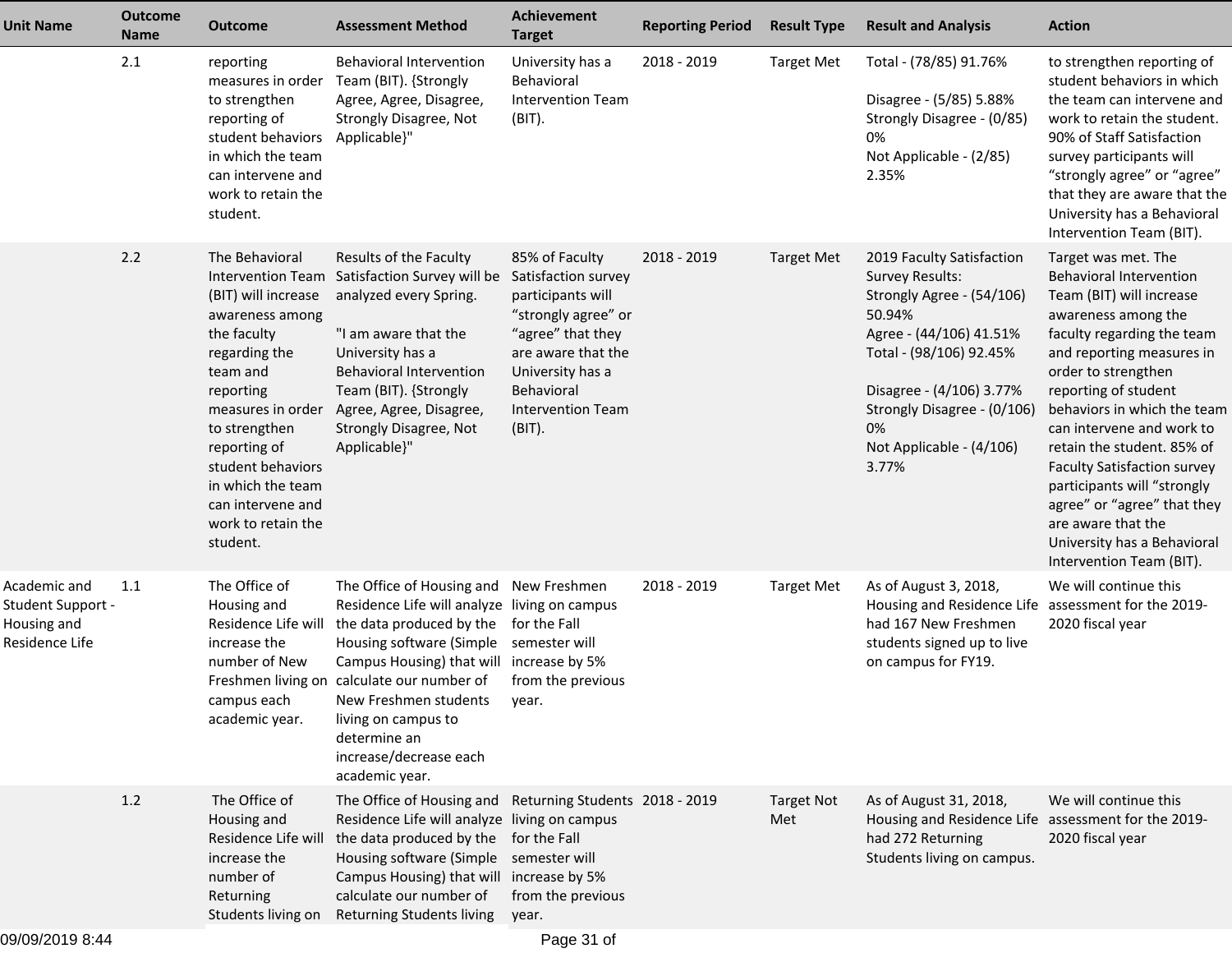| <b>Unit Name</b> | <b>Outcome</b><br><b>Name</b> | <b>Outcome</b>                                                                                                                                                                                         | <b>Assessment Method</b>                                                                                                                                                                                                                                                                                                                                                                                                                                                                                                                                                                                             | <b>Achievement</b><br><b>Target</b>                                                                                                                                                                                                                                                            | <b>Reporting Period</b> | <b>Result Type</b>       | <b>Result and Analysis</b>                                                                                                                                                         | <b>Action</b>                                                                                                                                                                                                                    |
|------------------|-------------------------------|--------------------------------------------------------------------------------------------------------------------------------------------------------------------------------------------------------|----------------------------------------------------------------------------------------------------------------------------------------------------------------------------------------------------------------------------------------------------------------------------------------------------------------------------------------------------------------------------------------------------------------------------------------------------------------------------------------------------------------------------------------------------------------------------------------------------------------------|------------------------------------------------------------------------------------------------------------------------------------------------------------------------------------------------------------------------------------------------------------------------------------------------|-------------------------|--------------------------|------------------------------------------------------------------------------------------------------------------------------------------------------------------------------------|----------------------------------------------------------------------------------------------------------------------------------------------------------------------------------------------------------------------------------|
|                  | 1.2                           | campus each<br>academic year.                                                                                                                                                                          | on campus to determine<br>an increase/decrease each living on campus<br>academic year.                                                                                                                                                                                                                                                                                                                                                                                                                                                                                                                               | Returning Students 2018 - 2019<br>for the Fall<br>semester will<br>increase by 5%<br>from the previous<br>year.                                                                                                                                                                                |                         | <b>Target Not</b><br>Met | As of August 31, 2018,<br>Housing and Residence Life assessment for the 2019-<br>had 272 Returning<br>Students living on campus.                                                   | We will continue this<br>2020 fiscal year                                                                                                                                                                                        |
|                  | 2.1                           | The Office of<br>Housing and<br>Residence Life will<br>increase the<br>average<br>satisfaction rating<br>of<br>s sponsored by our semester.<br>staff regarding<br>conducted in the<br>residence halls. | Results from the<br>(Association of College<br>and University Housing<br>Officers - International)<br>ACUHO-I/Benchworks<br><b>Resident Assessment</b><br>survey will be analyzed at<br>programs/activitie the end of the Spring<br>social/educational "How satisfied are you<br>/cultural programs with programs/activities<br>sponsored by your<br>hall/apt. building<br>regarding:<br>Social/educational/cultura<br>I programs?<br>{1. Very dissatisfied, 2.<br>Moderately dissatisfied, 3.<br>Slightly dissatisfied, 4.<br>Neutral, 5. Slightly<br>satisfied, 6. Moderately<br>satisfied, 7. Very<br>satisfied}" | Increase the<br>satisfaction mean<br>to 5.6 on a scale of<br>1-7 (with 7 being<br>"very satisfied")<br>will be achieved on<br>the ACUHO-<br>I/Benchmarks<br>Resident<br>Assessment survey<br>regarding the<br>social/educational/<br>cultural programs<br>conducted in the<br>residence halls. | 2018 - 2019             | <b>Target Not</b><br>Met | previous year from 4.98 to<br>5.35 but still did not reach<br>goal of 5.6.                                                                                                         | Increased satisfaction from We will continue to improve<br>our programming for the<br>residence halls. We are<br>working on re-vamping our<br>programming model to get<br>students more involved in<br>activities around campus. |
|                  | 2.2                           | The Office of<br>Housing and<br>Residence Life will<br>increase the<br>average<br>satisfaction rating<br>of<br>s sponsored by our semester.<br>staff regarding<br>quality of<br>programs.              | Results from the<br>(Association of College<br>and University Housing<br>Officers - International)<br>ACUHO-I/Benchworks<br><b>Resident Assessment</b><br>survey will be analyzed at<br>programs/activitie the end of the Spring<br>"How satisfied are you<br>with programs/activities<br>sponsored by your<br>hall/apt. building                                                                                                                                                                                                                                                                                    | Increase the<br>satisfaction mean<br>to 5.6 on a scale of<br>1-7 (with 7 being<br>"very satisfied")<br>will be achieved on<br>the ACUHO-<br>I/Benchmarks<br>Resident<br>Assessment survey<br>regarding quality of<br>programs offered<br>by the department<br>of Housing and                   | 2018 - 2019             | <b>Target Not</b><br>Met | The Office of Housing and<br>Residence Life did increase<br>satisfaction for Quality of<br>Programs from 5.03 to 5.35<br>from the previous year but<br>did not reach the 5.6 goal. | We will continue to work on<br>the quality of programs in<br>the residence halls.                                                                                                                                                |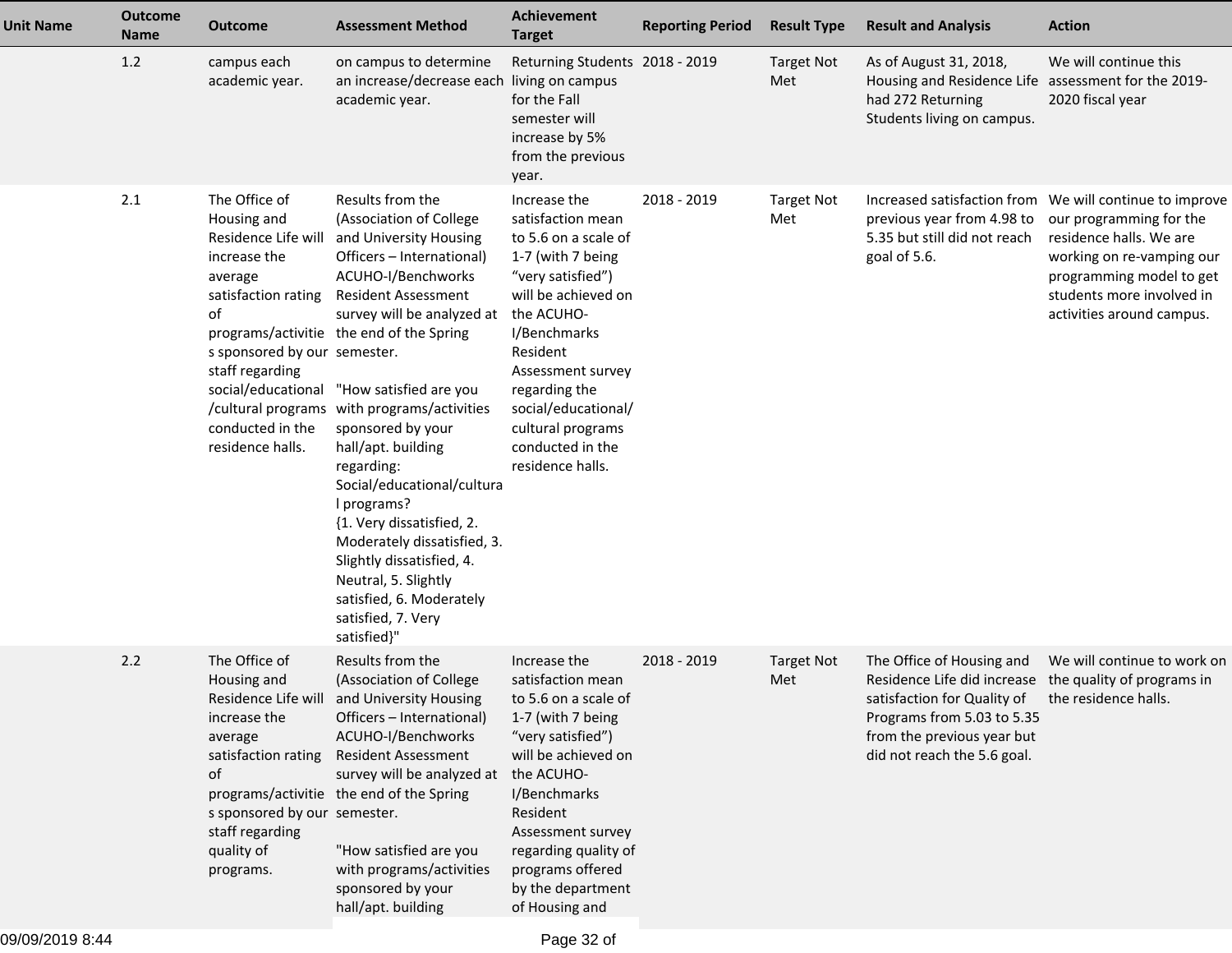| <b>Unit Name</b>                             | <b>Outcome</b><br><b>Name</b> | <b>Outcome</b>                                                                                                                                                                                                                         | <b>Assessment Method</b>                                                                                                                                                                                                                                                                                                                | Achievement<br><b>Target</b>                                                                                                                                                    | <b>Reporting Period</b> | <b>Result Type</b>       | <b>Result and Analysis</b>                                                                                                                                                         | <b>Action</b>                                                                                                                                     |
|----------------------------------------------|-------------------------------|----------------------------------------------------------------------------------------------------------------------------------------------------------------------------------------------------------------------------------------|-----------------------------------------------------------------------------------------------------------------------------------------------------------------------------------------------------------------------------------------------------------------------------------------------------------------------------------------|---------------------------------------------------------------------------------------------------------------------------------------------------------------------------------|-------------------------|--------------------------|------------------------------------------------------------------------------------------------------------------------------------------------------------------------------------|---------------------------------------------------------------------------------------------------------------------------------------------------|
|                                              | 2.2                           | The Office of<br>Housing and<br>Residence Life wil<br>increase the<br>average<br>satisfaction rating<br>of<br>programs/activitie satisfied, 7. Very<br>s sponsored by our satisfied}"<br>staff regarding<br>quality of<br>programs.    | regarding: Quality of<br>programs?<br>{1. Very dissatisfied, 2.<br>Moderately dissatisfied, 3.<br>Slightly dissatisfied, 4.<br>Neutral, 5. Slightly<br>satisfied, 6. Moderately                                                                                                                                                         | Residence Life.                                                                                                                                                                 | 2018 - 2019             | <b>Target Not</b><br>Met | The Office of Housing and<br>Residence Life did increase<br>satisfaction for Quality of<br>Programs from 5.03 to 5.35<br>from the previous year but<br>did not reach the 5.6 goal. | We will continue to work on<br>the quality of programs in<br>the residence halls.                                                                 |
| Academic and<br>Student Support -<br>Library | 1.1                           | The library will<br>work to improve<br>faculty awareness<br>and satisfaction<br>with the library's<br>services, including<br>Interlibrary Loan,<br>Virtual and In-<br>Person Reference,<br>and Information<br>Literacy<br>Instruction. | The library will conduct a<br><b>Faculty Library Survey</b><br>annually from the Patron<br>Satisfaction Survey to<br>determine satisfaction<br>with the library's services.<br>The library faculty will<br>review and analyze the<br>survey results to<br>determine if the<br>achievement target was<br>met.                            | The library will<br>expect a 5%<br>increase in overall<br>satisfaction with<br>the library's<br>services on the<br><b>Faculty Library</b><br>Survey.                            | 2018 - 2019             | Inconclusive             | Faculty survey was not<br>distributed during the FY-<br>18-19 year, and no new<br>data was collected.                                                                              | The Library Faculty Survey<br>will be distributed via<br>faculty email listserv at least<br>twice during the academic<br>year, once per semester. |
|                                              | 1.2                           | The library will<br>work to improve<br>faculty awareness<br>and satisfaction<br>with the library's<br>resources,<br>including<br>electronic and<br>print collections.                                                                  | The library will conduct a<br><b>Faculty Library Survey</b><br>annually from the Patron<br>Satisfaction Survey to<br>determine awareness of<br>the purchase-on-demand<br>book acquisition program.<br>The Dean of the Library<br>will review and analyze<br>the survey results to<br>determine if the<br>achievement target was<br>met. | The library will<br>achieve a 5%<br>increase in<br>awareness of the<br>purchase on<br>demand program,<br>until 100% is<br>achieved, on the<br><b>Faculty Library</b><br>Survey. | 2018 - 2019             | Inconclusive             | Faculty survey was not<br>distributed on FY18-19, and will be distributed via<br>therefore no new results<br>were collected.                                                       | The Library Faculty Survey<br>faculty email listserv at least<br>twice during the academic<br>year, once per semester.                            |
|                                              |                               |                                                                                                                                                                                                                                        | The library will conduct a<br><b>Faculty Library Survey</b><br>annually from the Patron<br>Satisfaction Survey to<br>determine satisfaction<br>with the library's print and collections on the<br>electronic collections. The Faculty Library<br>Dean of the Library will                                                               | The library will<br>achieve a 5%<br>increase in<br>satisfaction with<br>print and electronic<br>Survey.                                                                         | 2018 - 2019             | Inconclusive             | Faculty survey was not<br>distributed on FY18-19, and will be distributed via<br>therefore no new results<br>were collected.                                                       | The Library Faculty Survey<br>faculty email listserv at least<br>twice during the academic<br>year, once per semester.                            |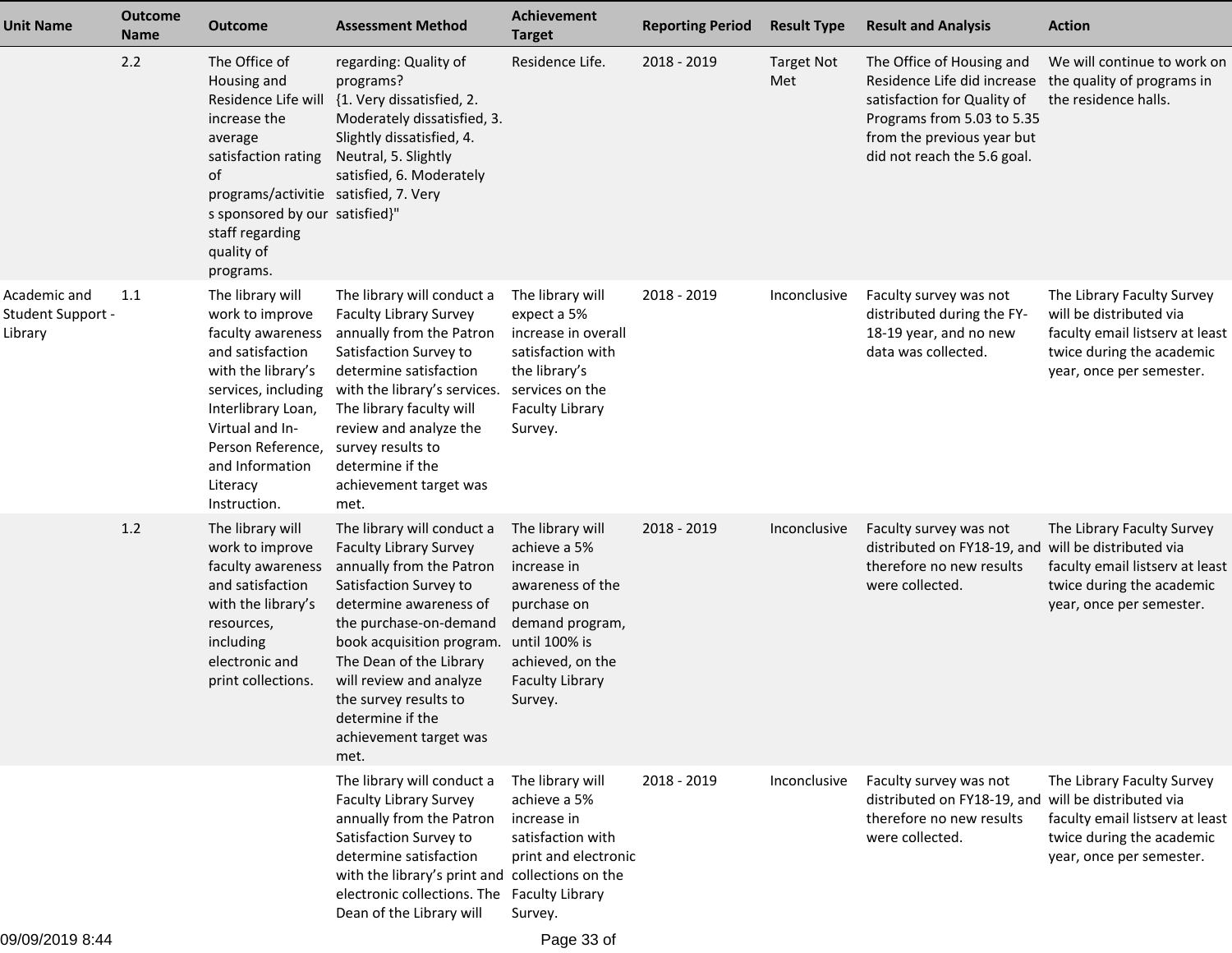| <b>Unit Name</b> | <b>Outcome</b><br>Name | <b>Outcome</b>                                                                                                                                                                                               | <b>Assessment Method</b>                                                                                                                                                                                                                                                                                                                      | <b>Achievement</b><br><b>Target</b>                                                                                                                              | <b>Reporting Period</b> | <b>Result Type</b> | <b>Result and Analysis</b>                                                                                                                                                                                                       | <b>Action</b>                                                                                                                                                                         |
|------------------|------------------------|--------------------------------------------------------------------------------------------------------------------------------------------------------------------------------------------------------------|-----------------------------------------------------------------------------------------------------------------------------------------------------------------------------------------------------------------------------------------------------------------------------------------------------------------------------------------------|------------------------------------------------------------------------------------------------------------------------------------------------------------------|-------------------------|--------------------|----------------------------------------------------------------------------------------------------------------------------------------------------------------------------------------------------------------------------------|---------------------------------------------------------------------------------------------------------------------------------------------------------------------------------------|
|                  |                        |                                                                                                                                                                                                              | review and analyze the<br>survey results to<br>determine if the<br>achievement target was<br>met.                                                                                                                                                                                                                                             | The library will<br>achieve a 5%<br>increase in<br>satisfaction with<br>print and electronic<br>collections on the<br><b>Faculty Library</b><br>Survey.          | 2018 - 2019             | Inconclusive       | Faculty survey was not<br>distributed on FY18-19, and will be distributed via<br>therefore no new results<br>were collected.                                                                                                     | The Library Faculty Survey<br>faculty email listserv at least<br>twice during the academic<br>year, once per semester.                                                                |
|                  |                        |                                                                                                                                                                                                              | The library will conduct a<br><b>Faculty Library Survey</b><br>annually from the Patron<br>Satisfaction Survey to<br>determine satisfaction<br>with the purchase-on-<br>demand book acquisition<br>program. The Dean of the<br>Library will review and<br>analyze the survey results<br>to determine if the<br>achievement target was<br>met. | The library will<br>achieve a 5%<br>increase in<br>satisfaction with<br>the on-demand<br>book acquisition<br>program on the<br><b>Faculty Library</b><br>Survey. | 2018 - 2019             | Inconclusive       | Faculty survey was not<br>distributed on FY18-19, and will be distributed via<br>therefore no new results<br>were collected.                                                                                                     | The Library Faculty Survey<br>faculty email listserv at least<br>twice during the academic<br>year, once per semester.                                                                |
|                  | 2.1                    | The library will<br>asynchronous<br>virtual reference<br>solutions to<br>provide parity for<br>online and<br>as well as<br>supporting<br>commuting<br>students and those<br>preferring online<br>assistance. | The library will build<br>acquire and launch customized websites<br>called LibGuides for<br>instructors upon demand.<br>The Dean of the Library<br>will review the LibGuides<br>records to determine if<br>distance programs, achievement target was<br>met.                                                                                  | The library will<br>produce five guides<br>per year.                                                                                                             | 2018 - 2019             | <b>Target Met</b>  | 30 new guides (13<br>published, 11 private, and 6<br>unpublished/still in<br>progress) were created in<br>FY 19. These range from<br>subject-level to course-<br>level to internal-use-only<br>guides. See related<br>documents. | We will continue to assess<br>asynchronous instruction<br>through the creation of<br>LibGuides, and we will plan<br>to continue to increase<br>production by five guides<br>annually. |
|                  |                        |                                                                                                                                                                                                              | The library will grow a<br>dynamic new FAQ<br>program for self-help<br>reference. Public Services<br>faculty and staff will<br>review the FAQ entries<br>records each year to<br>determine if achievement<br>target was met.                                                                                                                  | The library will add 2018 - 2019<br>15 new FAQ entries<br>annually, based on<br>failed searches and<br>new resources or<br>services.                             |                         | <b>Target Met</b>  | 27 new FAQs were created<br>(25 published, 2)<br>unpublished) in FY 18-19.<br>See related documents.                                                                                                                             | We will continue to assess<br>asynchronous instruction<br>through the creation of<br>FAQs, and we will plan to<br>continue to increase<br>production by 15 FAQs<br>annually.          |
|                  | 2.2                    | The library will                                                                                                                                                                                             | The library will provide                                                                                                                                                                                                                                                                                                                      | Usage of this                                                                                                                                                    | 2018 - 2019             | <b>Target Met</b>  | In FY 2018-2019, the library We will continue to assess                                                                                                                                                                          |                                                                                                                                                                                       |

09/09/2019 8:44

Page 34 of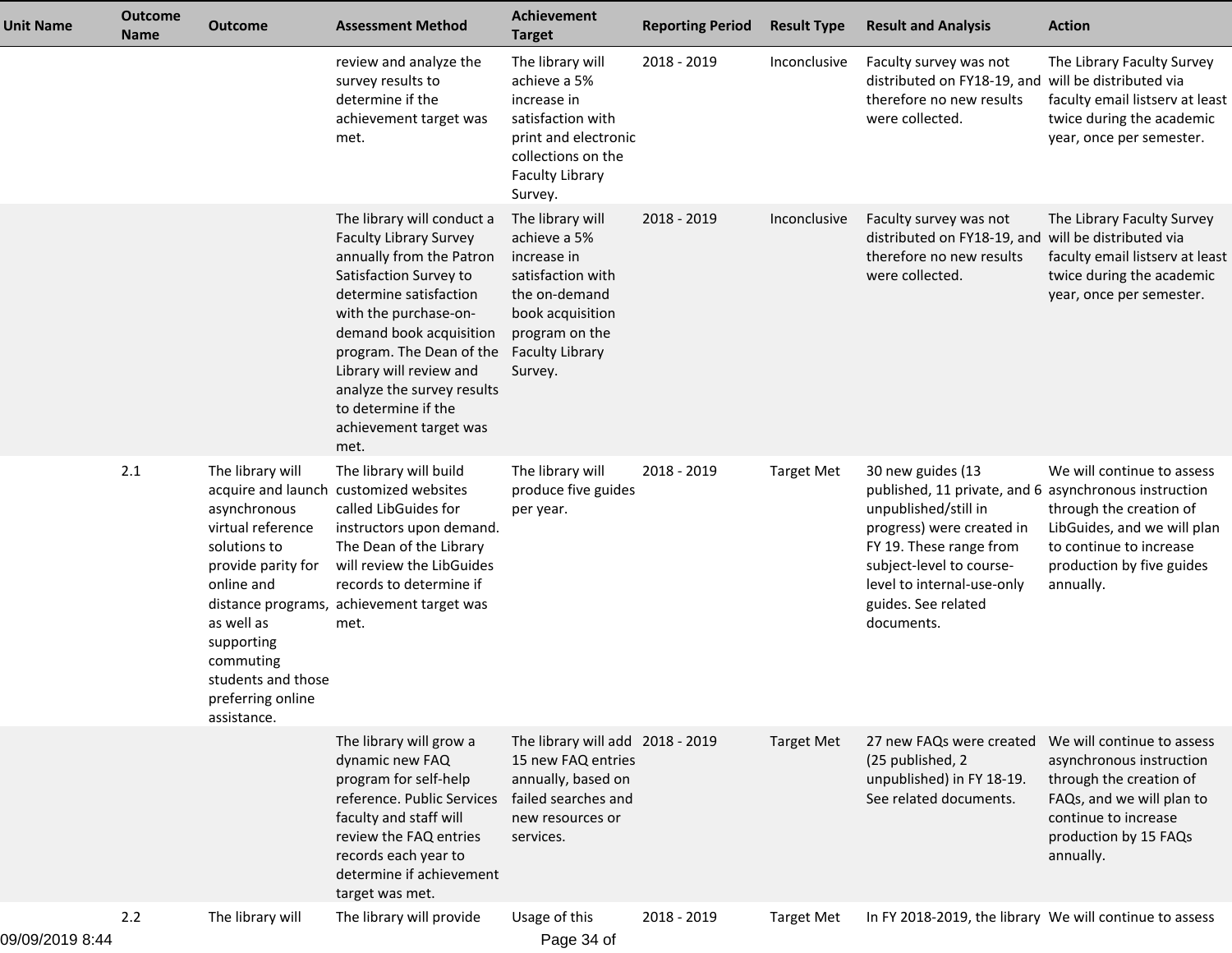| <b>Unit Name</b>                                                       | <b>Outcome</b><br><b>Name</b> | <b>Outcome</b>                                                                                                                                                                                                           | <b>Assessment Method</b>                                                                                                                                                                                                                                                                                                                                                                                                        | <b>Achievement</b><br><b>Target</b>                                                                                         | <b>Reporting Period</b> | <b>Result Type</b>       | <b>Result and Analysis</b>                                                                                                                                                                                                                          | <b>Action</b>                                                                                                                                                                                                                                                       |
|------------------------------------------------------------------------|-------------------------------|--------------------------------------------------------------------------------------------------------------------------------------------------------------------------------------------------------------------------|---------------------------------------------------------------------------------------------------------------------------------------------------------------------------------------------------------------------------------------------------------------------------------------------------------------------------------------------------------------------------------------------------------------------------------|-----------------------------------------------------------------------------------------------------------------------------|-------------------------|--------------------------|-----------------------------------------------------------------------------------------------------------------------------------------------------------------------------------------------------------------------------------------------------|---------------------------------------------------------------------------------------------------------------------------------------------------------------------------------------------------------------------------------------------------------------------|
|                                                                        | 2.2                           | synchronous<br>virtual reference<br>solutions to<br>provide parity for<br>online and<br>distance programs, each year.<br>as well as<br>supporting<br>commuting<br>students and those<br>preferring online<br>assistance. | acquire and launch embedded synchronous<br>virtual reference<br>solutions. Public Services<br>faculty and staff will<br>review and analyze the<br>usage of the solutions                                                                                                                                                                                                                                                        | synchronous virtual 2018 - 2019<br>reference system<br>will grow by 5% per<br>year.                                         |                         | <b>Target Met</b>        | had 280 (22% increase)<br>virtual reference<br>transactions and 181 (6%<br>increase) chat transactions.<br>See relevant documents.                                                                                                                  | the use of synchronous<br>virtual reference by<br>transaction numbers, and<br>our continued target will be<br>a growth of 5% for 2019-<br>2020.                                                                                                                     |
|                                                                        |                               |                                                                                                                                                                                                                          | The library will revise the<br>website iteratively to<br>improve patron<br>experience. Library faculty their experience<br>and staff will review and<br>analyze the Faculty Library website as good or<br>Survey each year to<br>determine if achievement<br>target was met.                                                                                                                                                    | 75% of participants 2018 - 2019<br>in the faculty<br>survey will rate<br>using the library<br>very good.                    |                         | Inconclusive             | Faculty survey was not<br>distributed on FY18-19, and will be distributed via<br>therefore no new results<br>were collected.                                                                                                                        | The Library Faculty Survey<br>faculty email listserv at least<br>twice during the academic<br>year, once per semester.                                                                                                                                              |
| Academic and<br><b>Student Support -</b><br>Outreach and<br>Innovation | 1.1                           | Develop and<br>implement a<br>campus culture of<br>health and<br>wellness with an<br>increase in<br>participation in<br>health and<br>wellness related<br>activities.                                                    | At the end of the fiscal<br>year, Outreach and<br>Innovation will review the<br>documented attendance<br>records from each health<br>and wellness event held<br>on campus (i.e. Spring<br>Fitness Challenge, Meet at year.<br>the Track, W Walks to<br>Lunch, Homecoming 5K,<br><b>Healthy Eating Culinary</b><br>classes, etc.) and compare<br>the number of<br>participants to the<br>previous fiscal year's<br>participants. | Overall campus<br>health and<br>wellness event<br>participation will<br>grow by at least<br>15% from the<br>previous fiscal | 2018 - 2019             | <b>Target Not</b><br>Met | There was a 23% decrease<br>in attendance (see notes<br>below) from last year.<br>However, there was a 53%<br>increase in attendance<br>when compared to the<br>2016-2017 year.<br>$2016 - 2017 = 1504$<br>2017-2018 = 2995<br>$2018 - 2019 = 2311$ | Increased marketing will<br>take place for the events<br>scheduled for FA2019 (i.e.,<br>Track or Treat, Prep for<br>Wellness adult culinary<br>classes, Stomp Out Hunger,<br>etc.) The fifth and final year<br>of Passport to Wellness will<br>end in October 2019. |
|                                                                        | 1.2                           | Develop and<br>implement<br>community based<br>health and<br>wellness initiatives records from each<br>participation in                                                                                                  | At the end of the fiscal<br>year, Outreach and<br>Innovation will review the shealth and<br>documented attendance<br>with an increase in community/campus based grow by at least<br>health and wellness event 15% from the                                                                                                                                                                                                      | Overall<br>community/campu<br>wellness event<br>participation will                                                          | 2018 - 2019             | <b>Target Not</b><br>Met | There was a 23% decrease<br>in attendance (see notes<br>below) from last year.<br>However, there was a 81%<br>increase in attendance<br>when compared to the<br>2016-2017 year.                                                                     | Increased marketing will<br>occur for FA2019<br>community events (i.e.,<br>Yoga on the Bridge, Sowing<br>for Success, etc.)<br>The fifth and final year of<br>Passport to Wellness will                                                                             |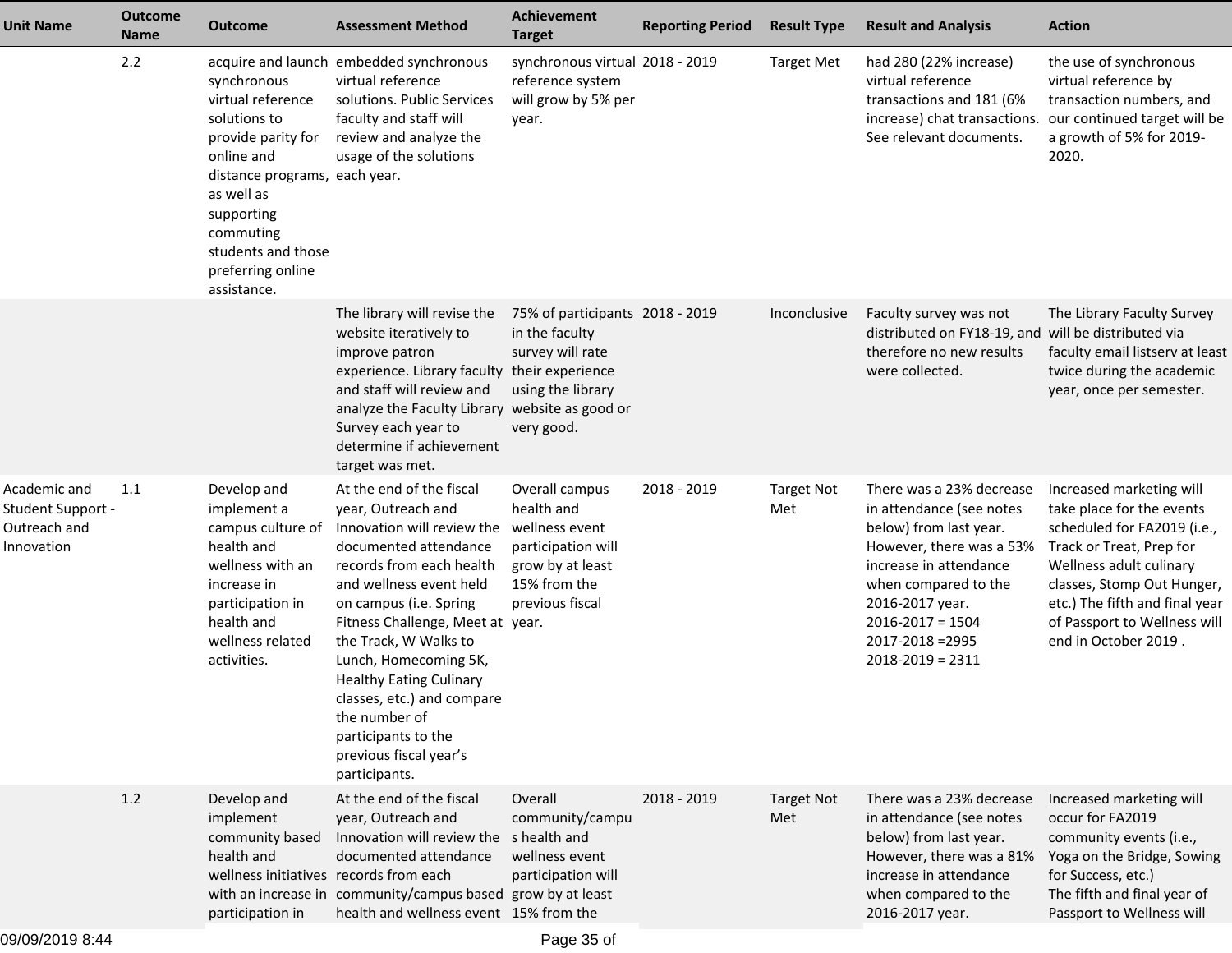| <b>Unit Name</b> | <b>Outcome</b><br><b>Name</b> | <b>Outcome</b>                                                                                                                                                                                                                                                  | <b>Assessment Method</b>                                                                                                                                                                                                                                                                                                                                                                                                                                                                                                                                                                                                             | <b>Achievement</b><br><b>Target</b>                                                                                                                                                                                                                                         | <b>Reporting Period</b> | <b>Result Type</b>       | <b>Result and Analysis</b>                                                                                                                                                                                                                           | <b>Action</b>                                                                                                                                                                                                                                                                                                                                                                                                                                                                                                                         |
|------------------|-------------------------------|-----------------------------------------------------------------------------------------------------------------------------------------------------------------------------------------------------------------------------------------------------------------|--------------------------------------------------------------------------------------------------------------------------------------------------------------------------------------------------------------------------------------------------------------------------------------------------------------------------------------------------------------------------------------------------------------------------------------------------------------------------------------------------------------------------------------------------------------------------------------------------------------------------------------|-----------------------------------------------------------------------------------------------------------------------------------------------------------------------------------------------------------------------------------------------------------------------------|-------------------------|--------------------------|------------------------------------------------------------------------------------------------------------------------------------------------------------------------------------------------------------------------------------------------------|---------------------------------------------------------------------------------------------------------------------------------------------------------------------------------------------------------------------------------------------------------------------------------------------------------------------------------------------------------------------------------------------------------------------------------------------------------------------------------------------------------------------------------------|
|                  | 1.2                           | health and<br>wellness related<br>activities both in<br>the community<br>and on campus.                                                                                                                                                                         | (quarterly events, which<br>may include a health fair,<br>diabetes walk, etc. The<br>events will also link with<br>existing university<br>resources and programs,<br>including the Women's<br><b>Health Awareness Week</b><br>and the Miller Lecture<br>Series) and compare the<br>number of participants to<br>the previous fiscal year's<br>participants. Connecting<br>campus to community,<br>through quarterly events<br>held on campus, in<br>schools, and out in the<br>community, will better<br>utilize the current<br>resources available, as<br>well as the expertise of<br>The W faculty and<br>community practitioners. | previous fiscal<br>year.                                                                                                                                                                                                                                                    | 2018 - 2019             | <b>Target Not</b><br>Met | $2016 - 2017 = 749$<br>$2017 - 2018 = 1755$<br>$2018 - 2019 = 1357$                                                                                                                                                                                  | end in October 2019.                                                                                                                                                                                                                                                                                                                                                                                                                                                                                                                  |
|                  | 2.1                           | Enhance teacher<br>effectiveness in<br>participating K-12<br>school districts<br>providing a<br>comprehensive<br>program of<br>professional<br>development<br>(CHAMPS) to<br>increase<br>mathematics<br>content<br>knowledge and<br>instructional<br>practices. | At the end of the fiscal<br>year, Outreach and<br>Innovation will compare<br>the overall scores of the<br>across the state by Pre Learning Mathematics Assessments will<br>for Teaching (LMT)<br>Assessments to the Post<br><b>LMT Assessments</b><br>administered at the<br>summer teacher institute<br>and at the end of the<br>project year, respectively,<br>to determine the scoring<br>difference.                                                                                                                                                                                                                             | The overall score<br>for individuals<br>participating in the<br>Pre/Post LMT<br>have a statistically<br>significant higher<br>score ranging from<br>a .2-.5 to show a<br>growth in content<br>knowledge from<br>the Pre-LMT<br>Assessment to the<br>Post-LMT<br>Assessment. | 2018 - 2019             | <b>Target Not</b><br>Met | The MSP grant (CHAMPS)<br>ended September 28, 2018. ended September 28, 2018.<br>Therefore, teachers will no<br>longer be assessed using<br>the LMT as an indicator of<br>increased mathematics<br>content knowledge and<br>instructional practices. | The MSP grant (CHAMPS)<br>Therefore, teachers will no<br>longer be assessed using the<br>LMT as an indicator of<br>increased mathematics<br>content knowledge and<br>instructional practices.<br>Since the CHAMPS grant has<br>ended, as a way to measure<br>growth in regards to<br>providing a comprehensive<br>program of professional<br>development, Outreach &<br>Innovation will focus on<br>growth within the<br><b>Professional Learning</b><br>Academy (PLA). The<br>achievement target is to<br>increase the number of PLA |

courses by 10% each year.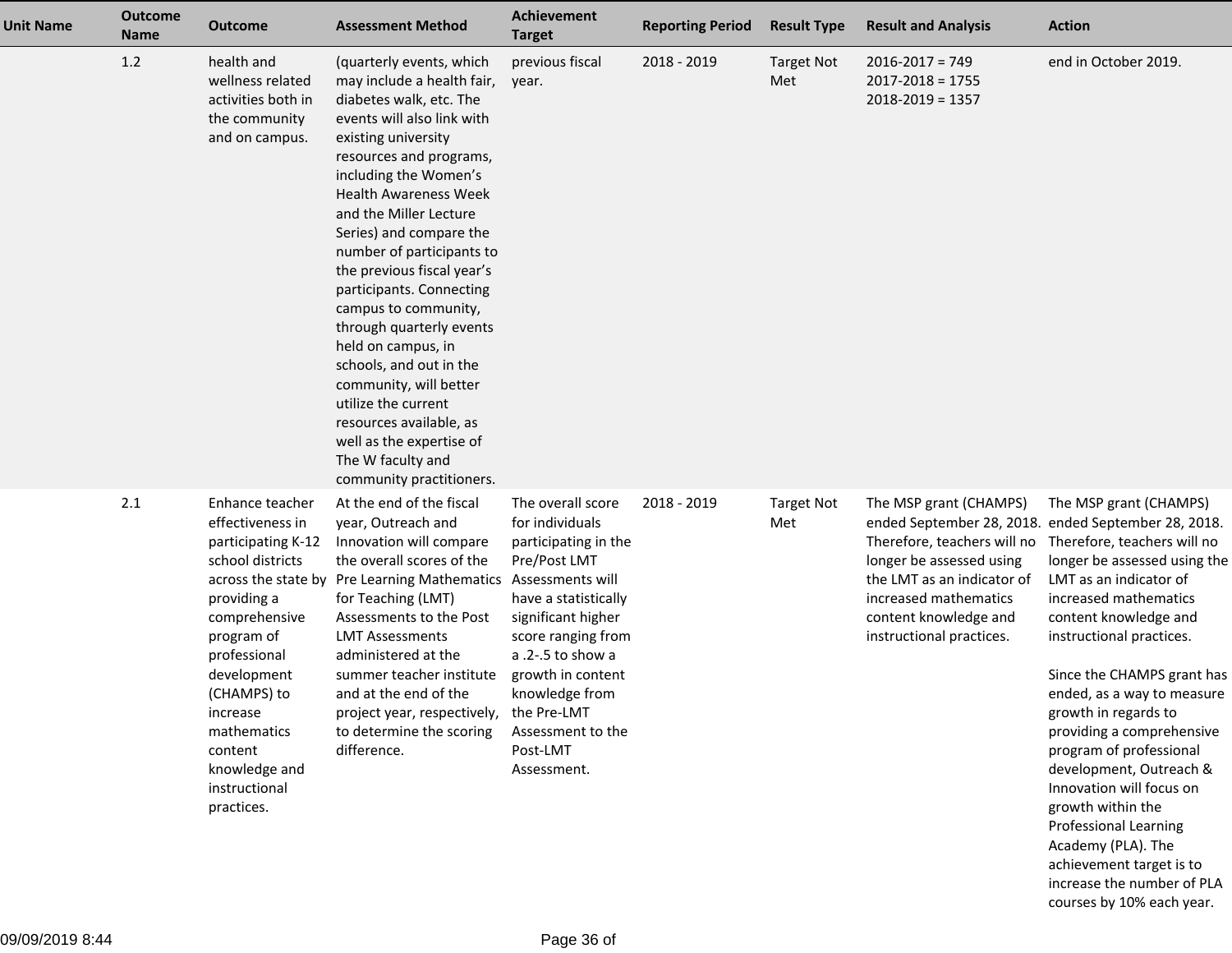| <b>Unit Name</b> | <b>Outcome</b><br><b>Name</b> | <b>Outcome</b>                                                                                                                                                                                                                                                  | <b>Assessment Method</b>                                                                                                                                                                                                                                                                                                                                                                                                                                                                                                                  | Achievement<br><b>Target</b>                                                                                                                                                                                                                                          | <b>Reporting Period</b> | <b>Result Type</b>       | <b>Result and Analysis</b>                                                                                                                                                                                                                           | <b>Action</b>                                                                                                                                                                                                                                                                                                                                                                                                                                                                                                                                                                                                                                                                                                                      |
|------------------|-------------------------------|-----------------------------------------------------------------------------------------------------------------------------------------------------------------------------------------------------------------------------------------------------------------|-------------------------------------------------------------------------------------------------------------------------------------------------------------------------------------------------------------------------------------------------------------------------------------------------------------------------------------------------------------------------------------------------------------------------------------------------------------------------------------------------------------------------------------------|-----------------------------------------------------------------------------------------------------------------------------------------------------------------------------------------------------------------------------------------------------------------------|-------------------------|--------------------------|------------------------------------------------------------------------------------------------------------------------------------------------------------------------------------------------------------------------------------------------------|------------------------------------------------------------------------------------------------------------------------------------------------------------------------------------------------------------------------------------------------------------------------------------------------------------------------------------------------------------------------------------------------------------------------------------------------------------------------------------------------------------------------------------------------------------------------------------------------------------------------------------------------------------------------------------------------------------------------------------|
|                  | 2.1                           | Enhance teacher<br>effectiveness in<br>participating K-12<br>school districts<br>providing a<br>comprehensive<br>program of<br>professional<br>development<br>(CHAMPS) to<br>increase<br>mathematics<br>content<br>knowledge and<br>instructional<br>practices. | At the end of the fiscal<br>year, Outreach and<br>Innovation will compare<br>the overall scores of the<br>across the state by Pre Learning Mathematics Assessments will<br>for Teaching (LMT)<br>Assessments to the Post<br><b>LMT Assessments</b><br>administered at the<br>summer teacher institute<br>and at the end of the<br>project year, respectively, the Pre-LMT<br>to determine the scoring<br>difference.                                                                                                                      | The overall score<br>for individuals<br>participating in the<br>Pre/Post LMT<br>have a statistically<br>significant higher<br>score ranging from<br>a .2-.5 to show a<br>growth in content<br>knowledge from<br>Assessment to the<br>Post-LMT<br>Assessment.          | 2018 - 2019             | <b>Target Not</b><br>Met | The MSP grant (CHAMPS)<br>ended September 28, 2018. we are well on our way to<br>Therefore, teachers will no<br>longer be assessed using<br>the LMT as an indicator of<br>increased mathematics<br>content knowledge and<br>instructional practices. | Based on the following date,<br>achieving this goal.<br>$2017 - 2018 = 717$ PLA<br>courses sold<br>$2018 - 2019 = 825$ PLA<br>courses sold                                                                                                                                                                                                                                                                                                                                                                                                                                                                                                                                                                                         |
|                  | 2.2                           | Improve student<br>achievement in<br>participating K-12<br>school districts<br>providing a<br>comprehensive<br>program of<br>professional<br>development<br>(CHAMPS) for K-8<br>teachers.                                                                       | At the end of the fiscal<br>year, Outreach and<br>Innovation will compare<br>the CHAMPS classrooms'<br>across the state by students' overall scores to<br>the control classrooms'<br>students' overall scores<br>from the Pre/Post College<br>and Career Readiness<br>Standards (CCRS)<br>Assessments taken in<br>August (Pre) and May<br>(Post) to determine if the<br>CHAMPS' students'<br>scoring difference<br>between the Pre and Post<br>assessments was higher<br>than the control<br>classrooms' students'<br>scoring difference. | The overall score<br>for CHAMPS<br>classrooms'<br>students<br>participating in the<br>Pre/Post CCRS<br>Assessments will<br>have a statistically<br>significant higher<br>score ranging from<br>a .2-.5 compared to<br>the control<br>classrooms'<br>students' scores. | 2018 - 2019             | <b>Target Not</b><br>Met | The MSP grant (CHAMPS)<br>Therefore, students will no<br>longer be assessed using<br>CCRS pre- and post-<br>assessments to determine<br>growth.                                                                                                      | The MSP grant (CHAMPS)<br>ended September 28, 2018. ended September 28, 2018.<br>Therefore, students will no<br>longer be assessed using<br>CCRS pre- and post-<br>assessments to determine<br>growth.<br>Since the CHAMPS grant has<br>ended, as a way to measure<br>growth in regards to<br>providing a comprehensive<br>program of professional<br>development, Outreach &<br>Innovation will focus on<br>growth within the<br><b>Professional Learning</b><br>Academy (PLA). The<br>achievement target is to<br>increase the number of PLA<br>courses by 10% each year.<br>Based on the following date,<br>we are well on our way to<br>achieving this goal.<br>2017-2018 = 717 PLA<br>courses sold<br>$2018 - 2019 = 825$ PLA |

courses sold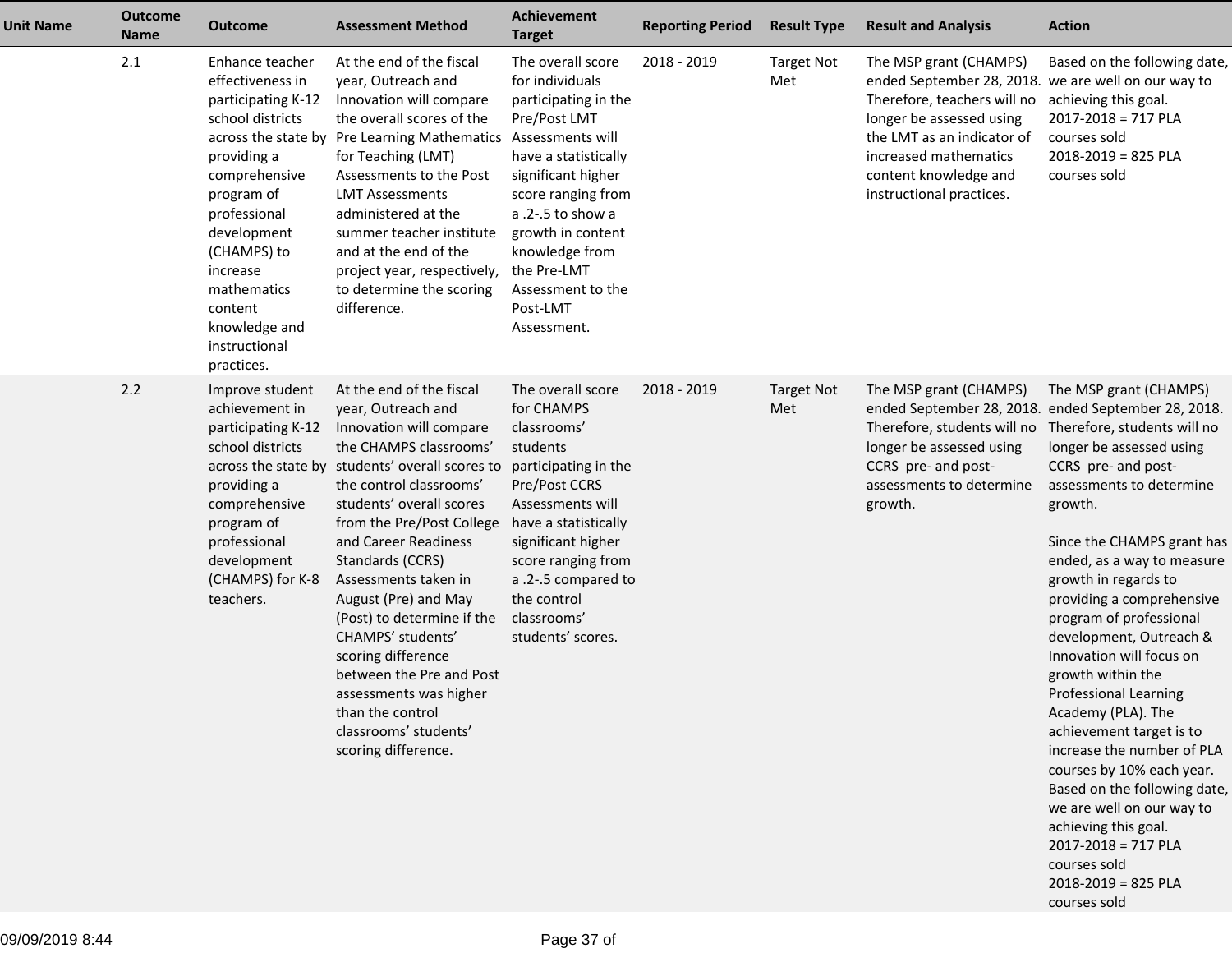| <b>Unit Name</b>                               | <b>Outcome</b><br><b>Name</b> | <b>Outcome</b>                                                                                                                       | <b>Assessment Method</b>                                                                                                                                                                                                                                                                                                                                                                                                    | Achievement<br><b>Target</b>                                                                                                                                                                                                                                                  | <b>Reporting Period</b> | <b>Result Type</b>       | <b>Result and Analysis</b>                                                                                                                                                                                | <b>Action</b>                                                                                                                                                                                                                                                                                                                                                                                                                                                                                                                                                                                                                                                                                                                                            |
|------------------------------------------------|-------------------------------|--------------------------------------------------------------------------------------------------------------------------------------|-----------------------------------------------------------------------------------------------------------------------------------------------------------------------------------------------------------------------------------------------------------------------------------------------------------------------------------------------------------------------------------------------------------------------------|-------------------------------------------------------------------------------------------------------------------------------------------------------------------------------------------------------------------------------------------------------------------------------|-------------------------|--------------------------|-----------------------------------------------------------------------------------------------------------------------------------------------------------------------------------------------------------|----------------------------------------------------------------------------------------------------------------------------------------------------------------------------------------------------------------------------------------------------------------------------------------------------------------------------------------------------------------------------------------------------------------------------------------------------------------------------------------------------------------------------------------------------------------------------------------------------------------------------------------------------------------------------------------------------------------------------------------------------------|
|                                                | 2.3                           | Increase the<br>number of<br>teachers who are<br>highly qualified to<br>teach middle<br>school<br>mathematics in<br>Mississippi.     | At the end of the fiscal<br>year, Outreach and<br>Innovation will review the<br>records of teacher names<br>submitted to Mississippi<br>Department of Education<br>for the 7th-8th<br>mathematics add-on<br>certificate to determine<br>the number of CHAMPS'<br>participants that<br>completed the process.                                                                                                                | At least 25% of<br>individuals<br>participating in a<br>comprehensive<br>program of<br>professional<br>development<br>(CHAMPS) will earn<br>highly qualified<br>status by<br>successfully adding<br>a 7th-8th<br>mathematics<br>certified<br>endorsement to<br>their license. | 2018 - 2019             | <b>Target Not</b><br>Met | The MSP grant (CHAMPS)<br>ended September 28, 2018.<br>Therefore, at this time<br>there is no programming<br>planned for teachers to<br>earn a 7th-8th grade<br>mathematics certification<br>endorsement. | The MSP grant (CHAMPS)<br>ended September 28, 2018.<br>Therefore, at this time there<br>is no programming planned<br>for teachers to earn a 7th-<br>8th grade mathematics<br>certification endorsement.<br>Since the CHAMPS grant has<br>ended, as a way to measure<br>growth in regards to<br>awarding CEU certificates to<br>educators for licensure<br>renewa, Outreach &<br>Innovation will focus on<br>growing the number of CEU<br>certificates that are<br>awarded each yearl. The<br>achievement target is to<br>increase the number of CEU<br>certificates issued by 5%<br>each year. Based on the<br>following date, we plan to<br>increase marketing for our<br>services to school districts.<br>$2017 - 2018 = 1019$<br>$2018 - 2019 = 1054$ |
| Academic and<br>Student Support -<br>Registrar | 1.1                           | The Office of the<br>more manual<br>processes to<br>online processes<br>to promote<br>timeliness and<br>convenience for<br>students. | At the end of the fiscal<br>Registrar will move year, the Office of the<br>Registrar will analyze the<br>Graduation Survey's<br>results regarding the<br>overall Registrar process.<br>"Overall, how would you<br>rate the registrar<br>processes (including<br>updating<br>personal/academic<br>information,<br>adding/dropping classes,<br>degree audit processing,<br>applying for graduation,<br>transcript processing, | 85% of students<br>participating in the<br><b>Graduation Survey</b><br>will find Registrar<br>processes "good"<br>or "excellent."                                                                                                                                             | 2018 - 2019             | <b>Target Met</b>        | 2018-2019 Graduation<br><b>Survey Results:</b><br>Excellent - (371/721) -<br>51.46%<br>Good - (271/721) - 37.59%<br>Total - (642/721) - 89.05%<br>Fair - (68/721) - 9.43%<br>Poor - (11/721) - 1.53%      | The Office of the Registrar<br>will continue to strive for<br>more efficient ways to<br>complete our tasks of<br>updating student records<br>and performing degree<br>audits.                                                                                                                                                                                                                                                                                                                                                                                                                                                                                                                                                                            |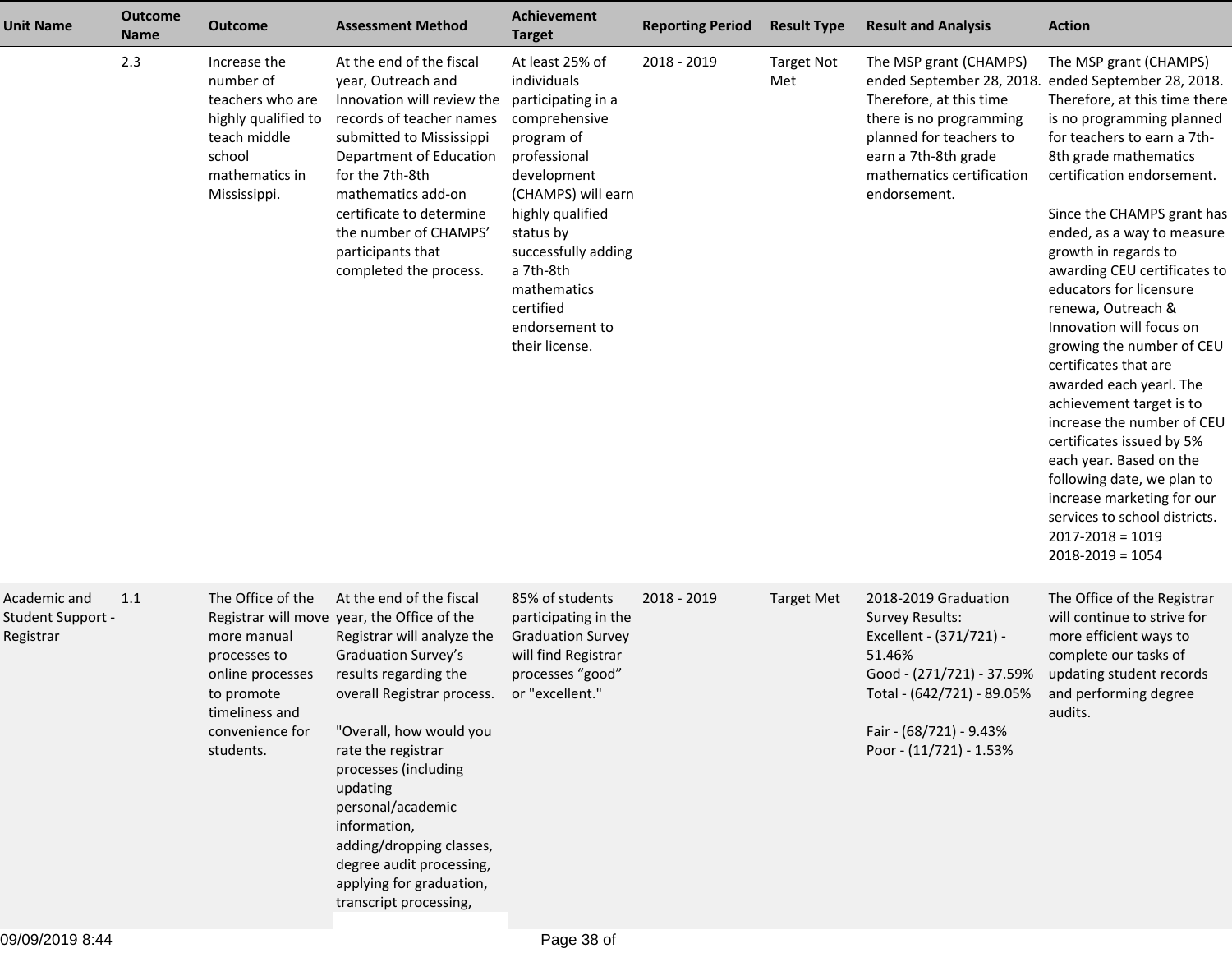| <b>Unit Name</b>                               | <b>Outcome</b><br><b>Name</b> | <b>Outcome</b>                                                                                                                                                           | <b>Assessment Method</b>                                                                                                                                                                                                                                                                                                                                     | <b>Achievement</b><br><b>Target</b>                                                                                                                                                                    | <b>Reporting Period</b> | <b>Result Type</b>       | <b>Result and Analysis</b>                                                                                                                                                                           | <b>Action</b>                                                                                                                                                                                                                                                                                                              |
|------------------------------------------------|-------------------------------|--------------------------------------------------------------------------------------------------------------------------------------------------------------------------|--------------------------------------------------------------------------------------------------------------------------------------------------------------------------------------------------------------------------------------------------------------------------------------------------------------------------------------------------------------|--------------------------------------------------------------------------------------------------------------------------------------------------------------------------------------------------------|-------------------------|--------------------------|------------------------------------------------------------------------------------------------------------------------------------------------------------------------------------------------------|----------------------------------------------------------------------------------------------------------------------------------------------------------------------------------------------------------------------------------------------------------------------------------------------------------------------------|
| Academic and<br>Student Support -<br>Registrar | 1.1                           | The Office of the<br>Registrar will move Fair, Poor}"<br>more manual<br>processes to<br>online processes<br>to promote<br>timeliness and<br>convenience for<br>students. | etc.)? {Excellent, Good,                                                                                                                                                                                                                                                                                                                                     | 85% of students<br>participating in the<br><b>Graduation Survey</b><br>will find Registrar<br>processes "good"<br>or "excellent."                                                                      | 2018 - 2019             | <b>Target Met</b>        | 2018-2019 Graduation<br><b>Survey Results:</b><br>Excellent - (371/721) -<br>51.46%<br>Good - (271/721) - 37.59%<br>Total - (642/721) - 89.05%<br>Fair - (68/721) - 9.43%<br>Poor - (11/721) - 1.53% | The Office of the Registrar<br>will continue to strive for<br>more efficient ways to<br>complete our tasks of<br>updating student records<br>and performing degree<br>audits.                                                                                                                                              |
|                                                | 1.2                           | The Office of the<br>Registrar will save<br>money by moving<br>processes online.                                                                                         | At the end of the fiscal<br>year, the unit budget<br>manager will run a cost<br>comparison report to<br>determine if the<br>achievement target was<br>met.                                                                                                                                                                                                   | There will be a 10% 2018 - 2019<br>reduction in the<br>cost of forms<br>purchased by the<br>Office of the<br>Registrar.                                                                                |                         | <b>Target Met</b>        | The Office of the Registrar<br>continues to save money<br>by utilizing online forms.<br>The Office of the Registrar<br>did not purchase forms for<br>the 2018-2019 year.                             | The Office of the Registrar<br>will continue to add online<br>forms and processes in the<br>future.                                                                                                                                                                                                                        |
|                                                | 2.1                           | The Office of the<br>Registrar will have<br>a sample of<br>student straight<br>by the Student<br>Records Specialist semester.<br>each semester to<br>ensure accuracy.    | The Student Records<br>Specialist will analyze the<br>rate of error during<br>sample checks and report<br>line audits checked findings to the Registrar at<br>the end of each academic                                                                                                                                                                       | 100% of the<br>samples will be<br>audited correctly.                                                                                                                                                   | 2018 - 2019             | <b>Target Not</b><br>Met | The Student Records<br>Specialist pulled a sample<br>of 105 records. 89.75% of<br>records pulled were error<br>free.                                                                                 | The Office of the Registrar<br>will continue to strive to<br>earn 100% error free audits<br>by informing staff of<br>changes made to programs<br>and the General Education<br>Core. The Office of the<br>Registrar will continue to<br>meet before straight line<br>audits are performed each<br>Fall and Spring Semester. |
|                                                | 2.2                           | The Office of the<br>Registrar staff will<br>attend<br>conferences<br>and/or webinars<br>throughout the<br>year to improve<br>customer<br>interaction.                   | At the end of the fiscal<br>year, the Office of the<br>Registrar will analyze the<br>Registrar Student<br>Satisfaction Survey's<br>results regarding<br>customer interaction.<br>"Interaction with Registrar the Registrar staff<br>staff was prompt and<br>courteous. {Strongly<br>Agree, Agree, Disagree,<br><b>Strongly Disagree, Not</b><br>Applicable}" | 80% of students<br>participating in the<br>Registrar Student<br>Satisfaction Survey<br>will agree or<br>strongly agree that<br>their interaction<br>with the Office of<br>was prompt and<br>courteous. | 2018 - 2019             | Inconclusive             | Only one student<br>completed the online<br>survey.                                                                                                                                                  | The Office of the Registrar<br>will continue to monitor the<br>Registrar Student<br>Satisfaction Survey and use<br>the results to improve<br>customer service.                                                                                                                                                             |
|                                                | 2.3                           | The Office of the<br>Registrar will<br>provide support                                                                                                                   | At the end of the fiscal<br>year, the Office of the<br>Registrar will analyze the<br>services to faculty. Faculty Satisfaction                                                                                                                                                                                                                               | 80% of faculty<br>participating in the<br><b>Faculty Satisfaction</b><br>Survey will agree or                                                                                                          | 2018 - 2019             | <b>Target Met</b>        | 2019 Faculty Satisfaction<br><b>Survey Results:</b><br>Strongly Agree - (49/104)<br>47.12%                                                                                                           | The Office of the Registrar<br>will continue to train<br>faculty, staff, and students<br>when needed to enhance                                                                                                                                                                                                            |
| 10/00/2010 0.11                                |                               |                                                                                                                                                                          |                                                                                                                                                                                                                                                                                                                                                              | Dao 20 of                                                                                                                                                                                              |                         |                          |                                                                                                                                                                                                      |                                                                                                                                                                                                                                                                                                                            |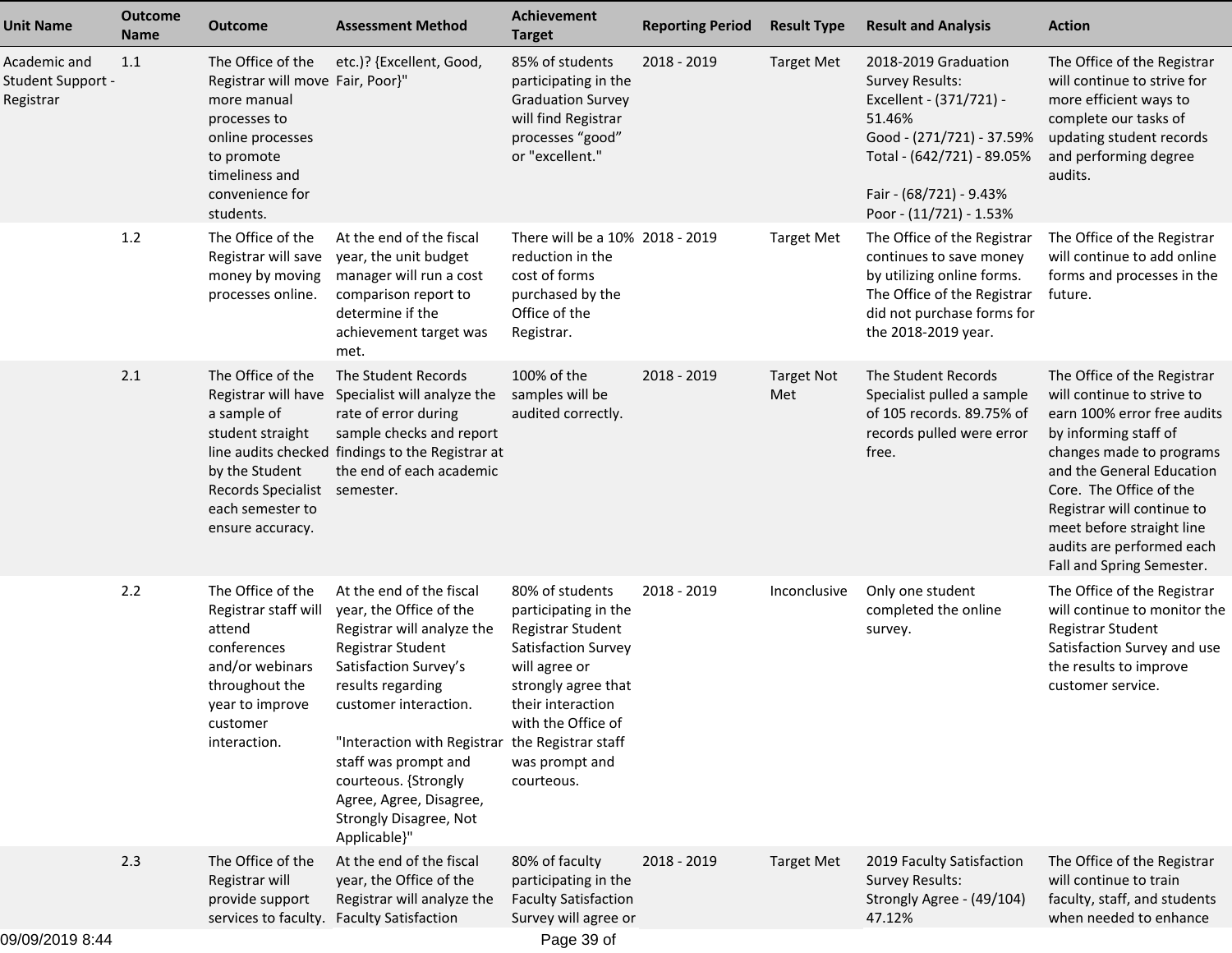| <b>Unit Name</b>                                           | <b>Outcome</b><br><b>Name</b> | <b>Outcome</b>                                                                                                                                                                                                                                                                                        | <b>Assessment Method</b>                                                                                                                                                                                                                                                                              | Achievement<br><b>Target</b>                                                                                                               | <b>Reporting Period</b> | <b>Result Type</b> | <b>Result and Analysis</b>                                                                                                                                                                                                        | <b>Action</b>                                                                                                                                                                                                                                                                                                                              |
|------------------------------------------------------------|-------------------------------|-------------------------------------------------------------------------------------------------------------------------------------------------------------------------------------------------------------------------------------------------------------------------------------------------------|-------------------------------------------------------------------------------------------------------------------------------------------------------------------------------------------------------------------------------------------------------------------------------------------------------|--------------------------------------------------------------------------------------------------------------------------------------------|-------------------------|--------------------|-----------------------------------------------------------------------------------------------------------------------------------------------------------------------------------------------------------------------------------|--------------------------------------------------------------------------------------------------------------------------------------------------------------------------------------------------------------------------------------------------------------------------------------------------------------------------------------------|
|                                                            | 2.3                           | The Office of the<br>Registrar will<br>provide support<br>services to faculty.                                                                                                                                                                                                                        | Survey's results regarding<br>the Registrar's faculty<br>support services.<br>"Overall, the Registrar<br>office supports faculty<br>needs (including student<br>degree audits, online<br>change of major forms,<br>etc.). {Strongly Agree,<br>Agree, Disagree, Strongly<br>Disagree, Not Applicable}" | strongly agree that 2018 - 2019<br>the Office of the<br>Registrar supports<br>their needs.                                                 |                         | <b>Target Met</b>  | Agree - (47/104) 45.19%<br>Total - (96/104) 92.31%<br>Disagree - (5/104) 4.81%<br>Strongly Disagree - (1/104)<br>0.96%<br>Not Applicable - (2/104)<br>1.9%                                                                        | usage of processes across<br>campus.                                                                                                                                                                                                                                                                                                       |
| Academic and<br>Student Support -<br>Sponsored<br>Programs | 1.1                           | The Office of<br>Sponsored<br>Programs will<br>and effectively<br>utilizing advanced<br>instructional<br>technologies by<br>locating and<br>sharing external<br>funding<br>opportunities,<br>which meet the<br>scholarly activity<br>interests of<br>faculty, staff, and<br>administration of<br>MUW. | At the end of the fiscal<br>year, the Office of<br>Sponsored Programs will<br>assist in enhancing review the data log of<br>scholarly activity interest<br>meetings held with<br>faculty, staff, and<br>administration throughout<br>the fiscal year.                                                 | Each fiscal year, 10 2018 - 2019<br>scholarly activity<br>interest meetings<br>will be held with<br>faculty, staff, and<br>administration. |                         | Inconclusive       | During the past fiscal year,<br>this one-person office was<br>vacant. The position was<br>not filled until the end of<br>this fiscal year; therefore,<br>there was no assessment of consideration, the<br>this office's outcomes. | With our new employee in<br>Sponsored Programs, we<br>hope to continue the<br>assessment; however, after<br>discussion and<br>assessment plan may<br>change. If so, we will make<br>recommendations to our<br>supervising Cabinet<br>member and assessment<br>specialist to ensure that all<br>requirements are met.                       |
|                                                            |                               |                                                                                                                                                                                                                                                                                                       | At the end of the fiscal<br>year, the Office of<br>Sponsored Programs will<br>review the data log of<br>solicitations forwarded to faculty, staff, and<br>faculty, staff, and<br>administration throughout<br>the fiscal year.                                                                        | Each fiscal year, 10 2018 - 2019<br>externally funded<br>solicitations will be<br>forwarded to<br>administration.                          |                         | Inconclusive       | During the past fiscal year,<br>this one-person office was<br>vacant. The position was<br>not filled until the end of<br>this fiscal year; therefore,<br>there was no assessment of<br>this office's outcomes.                    | With our new employee in<br>Sponsored Programs, we<br>hope to continue the<br>assessment; however, after<br>discussion and<br>consideration, the<br>assessment plan may<br>change. If so, we will make<br>recommendations to our<br>supervising Cabinet<br>member and assessment<br>specialist to ensure that all<br>requirements are met. |
|                                                            | 2.1                           | The Office of<br>Sponsored                                                                                                                                                                                                                                                                            | At the end of the fiscal<br>year, the Office of                                                                                                                                                                                                                                                       | 90% of Training<br>Survey participants                                                                                                     | 2018 - 2019             | Inconclusive       | During the past fiscal year,<br>this one-person office was                                                                                                                                                                        | With our new employee in<br>Sponsored Programs, we                                                                                                                                                                                                                                                                                         |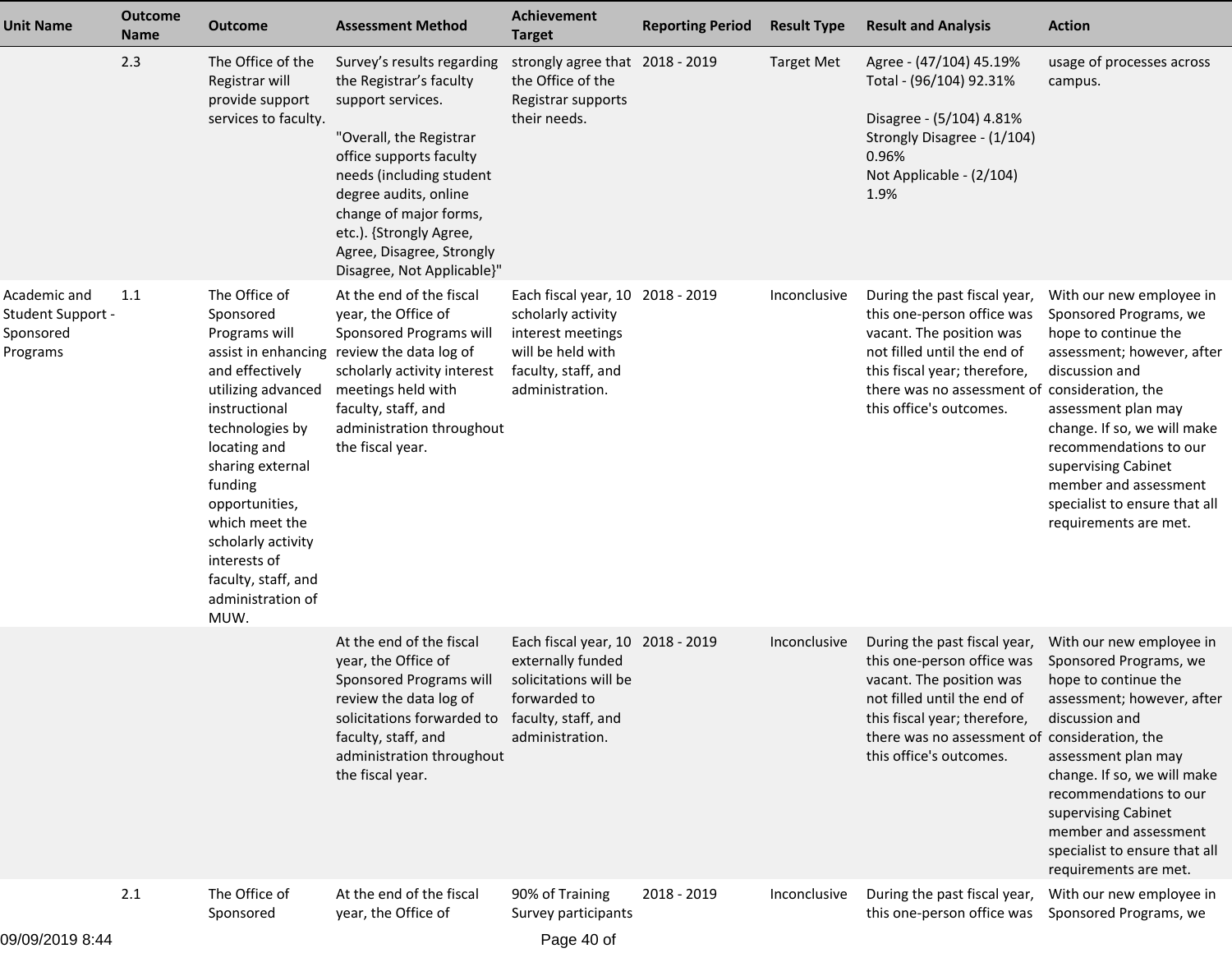| <b>Unit Name</b> | <b>Outcome</b><br><b>Name</b> | <b>Outcome</b>                                                                                                                                                                                                                                                                                  | <b>Assessment Method</b>                                                                                                                                                                                                                                                                                                                                                                                                                                  | <b>Achievement</b><br><b>Target</b>                                                                                                    | <b>Reporting Period</b> | <b>Result Type</b> | <b>Result and Analysis</b>                                                                                                                                                                                                        | <b>Action</b>                                                                                                                                                                                                                                                                                                        |
|------------------|-------------------------------|-------------------------------------------------------------------------------------------------------------------------------------------------------------------------------------------------------------------------------------------------------------------------------------------------|-----------------------------------------------------------------------------------------------------------------------------------------------------------------------------------------------------------------------------------------------------------------------------------------------------------------------------------------------------------------------------------------------------------------------------------------------------------|----------------------------------------------------------------------------------------------------------------------------------------|-------------------------|--------------------|-----------------------------------------------------------------------------------------------------------------------------------------------------------------------------------------------------------------------------------|----------------------------------------------------------------------------------------------------------------------------------------------------------------------------------------------------------------------------------------------------------------------------------------------------------------------|
|                  | 2.1                           | Programs will<br>foster leadership<br>development and<br>safe ethical<br>environment by<br>offering training<br>opportunities to<br>faculty, staff, and<br>administration of<br>MUW.                                                                                                            | Sponsored Programs will<br>analyze the data from the<br><b>Training Surveys collected</b><br>a commitment to a throughout the fiscal year<br>to determine if the grant<br>proposal training sessions' was useful.<br>participants found the<br>training useful.                                                                                                                                                                                           | will "agree" or<br>"strongly agree"<br>that the quality of<br>the grant proposal<br>training session                                   | 2018 - 2019             | Inconclusive       | vacant. The position was<br>not filled until the end of<br>this fiscal year; therefore,<br>there was no assessment of<br>this office's outcomes.                                                                                  | hope to continue the<br>assessment; however, after<br>discussion and<br>consideration, the<br>assessment plan may<br>change. If so, we will make<br>recommendations to our<br>supervising Cabinet<br>member and assessment<br>specialist to ensure that all<br>requirements are met.                                 |
|                  | 3.1                           | The Office of<br>Sponsored<br>Programs will<br>enhance business<br>processes and the<br>campus<br>infrastructure,<br>ensuring<br>continuing<br>financial<br>sustainability by<br>streamlining the<br>external funding<br>processes through<br>an annual review<br>of the MUW Grant<br>Handbook. | In the Spring, after the<br>Grant Handbook Review in Handbook Survey<br>the Fall, the Office of<br>Sponsored Programs will<br>distribute the Grant<br>Handbook Survey to those received grants will<br>who submitted proposals<br>and received grants and<br>will analyze the data<br>collected to determine if<br>the Grant Handbook was<br>useful.                                                                                                      | 90% of Grant<br>participants who<br>submitted<br>proposals and<br>state that they<br>found the MUW<br><b>Grant Handbook</b><br>useful. | 2018 - 2019             | Inconclusive       | During the past fiscal year,<br>this one-person office was<br>vacant. The position was<br>not filled until the end of<br>this fiscal year; therefore,<br>there was no assessment of consideration, the<br>this office's outcomes. | With our new employee in<br>Sponsored Programs, we<br>hope to continue the<br>assessment; however, after<br>discussion and<br>assessment plan may<br>change. If so, we will make<br>recommendations to our<br>supervising Cabinet<br>member and assessment<br>specialist to ensure that all<br>requirements are met. |
|                  | 3.2                           | The Office of<br>Sponsored<br>Programs will<br>enhance business<br>processes and the<br>campus<br>infrastructure,<br>ensuring<br>continuing<br>financial<br>sustainability by<br>locating and<br>sharing external<br>funding<br>opportunities<br>which support<br>campus                        | The Office of Sponsored<br>Programs will meet with<br>faculty, staff, and<br>administration of MUW to funding<br>determine which areas are opportunities that<br>in the most need of<br>external support. At the<br>end of the fiscal year, the across campus.<br>Office of Sponsored<br>Programs will review its<br>records to determine if at<br>least 75% of those areas in<br>need were found funding<br>opportunities throughout<br>the fiscal year. | The Office of<br>Sponsored<br>Programs will find<br>support 75% of<br>areas in need                                                    | 2018 - 2019             | Inconclusive       | During the past fiscal year,<br>this one-person office was<br>vacant. The position was<br>not filled until the end of<br>this fiscal year; therefore,<br>there was no assessment of consideration, the<br>this office's outcomes. | With our new employee in<br>Sponsored Programs, we<br>hope to continue the<br>assessment; however, after<br>discussion and<br>assessment plan may<br>change. If so, we will make<br>recommendations to our<br>supervising Cabinet<br>member and assessment<br>specialist to ensure that all<br>requirements are met. |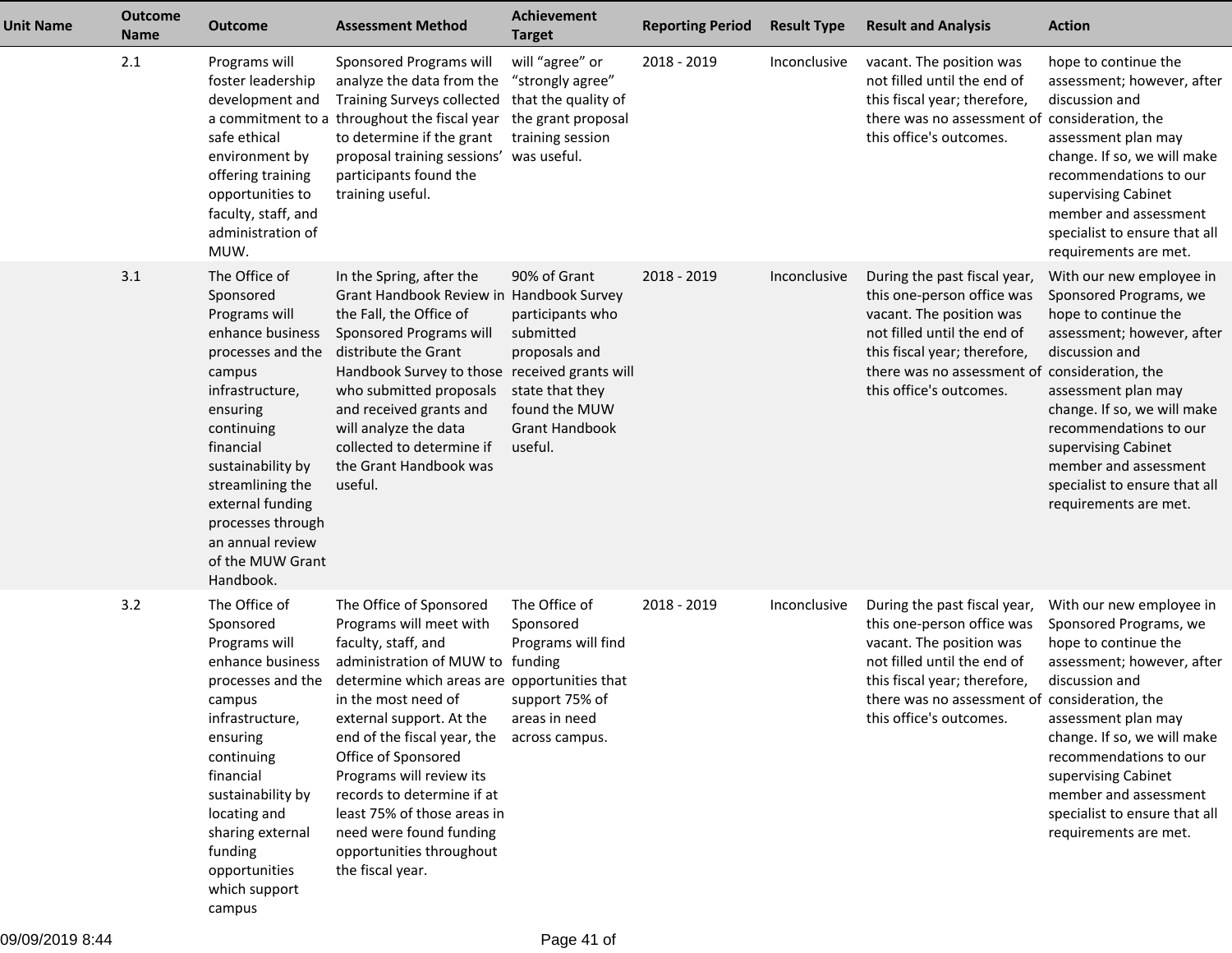| Unit Name                                                | <b>Outcome</b><br>Name | <b>Outcome</b>                                                                                                                                                             | <b>Assessment Method</b>                                                                                                                                                                                                                                                                                                                                                                                                                                       | <b>Achievement</b><br><b>Target</b>                                                                                                                                                                                                                        | <b>Reporting Period</b> | <b>Result Type</b> | <b>Result and Analysis</b>                                                                                                                                                                                                                                                                                                                       | <b>Action</b>                                                                                                                                                                                                                                                                                                                              |
|----------------------------------------------------------|------------------------|----------------------------------------------------------------------------------------------------------------------------------------------------------------------------|----------------------------------------------------------------------------------------------------------------------------------------------------------------------------------------------------------------------------------------------------------------------------------------------------------------------------------------------------------------------------------------------------------------------------------------------------------------|------------------------------------------------------------------------------------------------------------------------------------------------------------------------------------------------------------------------------------------------------------|-------------------------|--------------------|--------------------------------------------------------------------------------------------------------------------------------------------------------------------------------------------------------------------------------------------------------------------------------------------------------------------------------------------------|--------------------------------------------------------------------------------------------------------------------------------------------------------------------------------------------------------------------------------------------------------------------------------------------------------------------------------------------|
|                                                          | 3.2                    | faculty, staff, and<br>administration of<br>MUW.                                                                                                                           | infrastructure with The Office of Sponsored<br>Programs will meet with<br>faculty, staff, and<br>administration of MUW to funding<br>determine which areas are opportunities that<br>in the most need of<br>external support. At the<br>end of the fiscal year, the<br>Office of Sponsored<br>Programs will review its<br>records to determine if at<br>least 75% of those areas in<br>need were found funding<br>opportunities throughout<br>the fiscal year. | The Office of<br>Sponsored<br>Programs will find<br>support 75% of<br>areas in need<br>across campus.                                                                                                                                                      | 2018 - 2019             | Inconclusive       | During the past fiscal year,<br>this one-person office was<br>vacant. The position was<br>not filled until the end of<br>this fiscal year; therefore,<br>there was no assessment of<br>this office's outcomes.                                                                                                                                   | With our new employee in<br>Sponsored Programs, we<br>hope to continue the<br>assessment; however, after<br>discussion and<br>consideration, the<br>assessment plan may<br>change. If so, we will make<br>recommendations to our<br>supervising Cabinet<br>member and assessment<br>specialist to ensure that all<br>requirements are met. |
| Academic and<br><b>Student Support -</b><br>Student Life | 1.1                    | Student Life will<br>increase<br>awareness of the<br>university hazing<br>prevention<br>statement among<br>students that are<br>new members of<br>social<br>organizations. | Student Life will analyze<br>the results regarding the<br>hazing prevention<br>statement of the Social<br><b>Organization New</b><br>Member Workshop Survey will either agree or<br>at the end of the fall<br>semester.                                                                                                                                                                                                                                        | 90% of students<br>participating in the<br>Social Organization<br>New Member<br><b>Workshop Survey</b><br>strongly agree that<br>they have an<br>understanding of<br>the hazing<br>prevention<br>statement.                                                | 2018 - 2019             | <b>Target Met</b>  | For the 2018-2019<br>assessment, 24 students<br>participated in the fall<br>workshop and 24<br>completed the survey. Of<br>the total respondents,<br>91.6% either agreed or<br>strongly agreed to the<br>statement measuring their<br>perceived understanding of<br>the hazing prevention<br>statement. 75% strongly<br>agreed and 16.5% agreed. | Student Life will continue to<br>educate about the hazing<br>prevention and measure the<br>understanding of the hazing<br>prevention statement,<br>seeking a goal of 90%<br>understanding of those<br>participating in the fall new<br>member workshop.                                                                                    |
|                                                          | $1.2\,$                | Student Life will<br>increase the<br>Leadership<br>Program students'<br>understanding of<br>self and others<br>through leadership<br>programming<br>opportunities.         | Student Life will analyze<br>results of the Program Exit Program students<br>Survey for graduating<br>seniors at the end of each<br>academic semester.                                                                                                                                                                                                                                                                                                         | 85% of Leadership<br>participating in the<br>Program Exit<br>Survey will rate<br>that they agree or<br>strongly agree to<br>being comfortable<br>articulating their<br>personal values as<br>an aspect of<br>demonstrating an<br>understanding of<br>self. | 2018 - 2019             | <b>Target Met</b>  | Only 1 of the 4 graduating<br>seniors completed the exit<br>survey, but the student<br>strongly agreed to being<br>comfortable articulating<br>their personal values as an<br>aspect of demonstrating an understanding of self in<br>understanding of self.                                                                                      | We will continue to strive<br>for 85% rating of agree or<br>strongly agree to being<br>comfortable articulating<br>their personal values as an<br>aspect of demonstrating an<br>2019-20.                                                                                                                                                   |
|                                                          |                        |                                                                                                                                                                            | Student Life will analyze<br>results of the Program Exit Program students<br>Survey for graduating                                                                                                                                                                                                                                                                                                                                                             | 85% of Leadership<br>participating in the                                                                                                                                                                                                                  | 2018 - 2019             | <b>Target Met</b>  | Only 1 of the 4 graduating<br>seniors completed the exit<br>survey, but the student                                                                                                                                                                                                                                                              | We will continue to strive<br>for 85% rating of agree or<br>strongly agree to being                                                                                                                                                                                                                                                        |
|                                                          |                        |                                                                                                                                                                            |                                                                                                                                                                                                                                                                                                                                                                                                                                                                |                                                                                                                                                                                                                                                            |                         |                    |                                                                                                                                                                                                                                                                                                                                                  |                                                                                                                                                                                                                                                                                                                                            |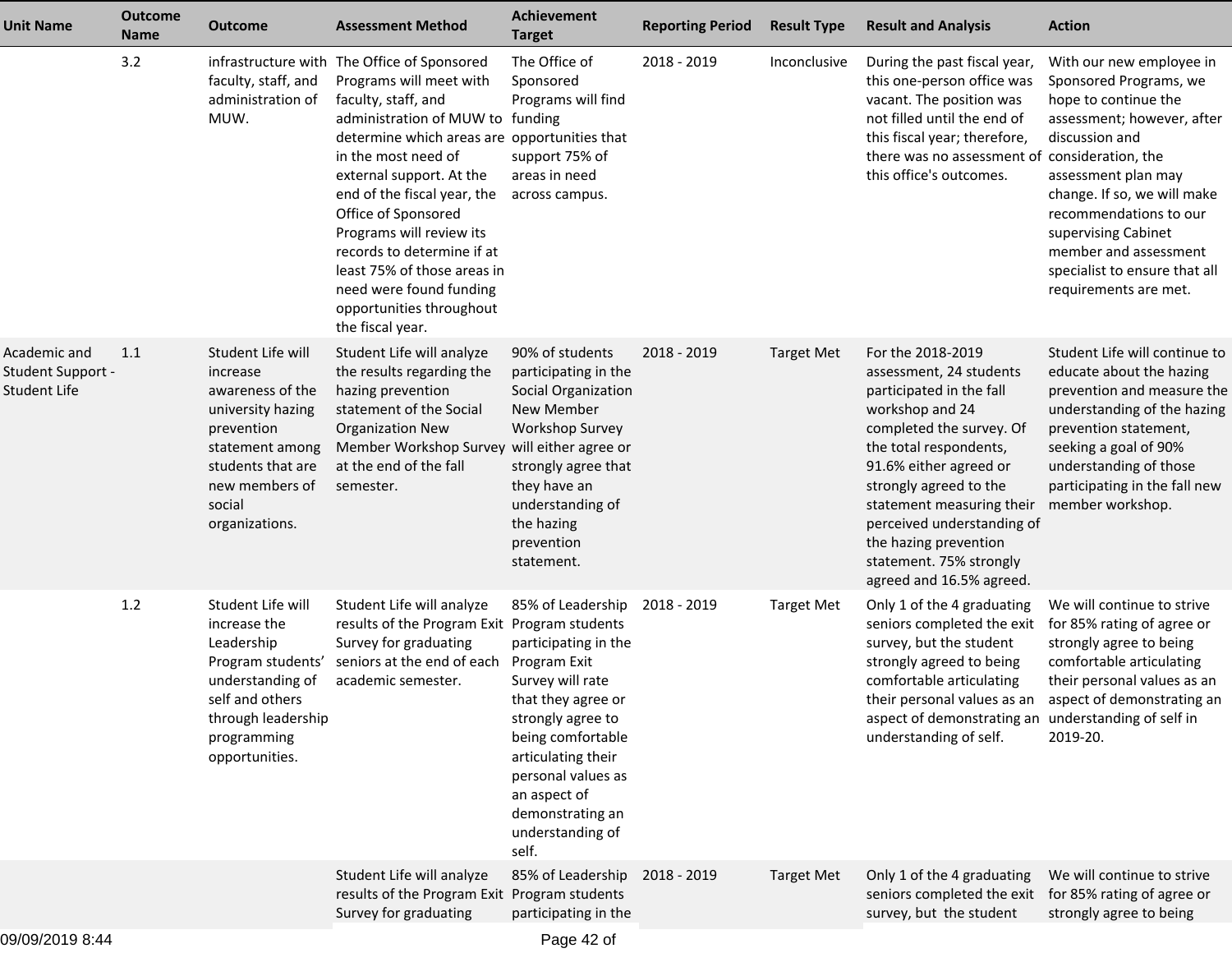| <b>Unit Name</b> | <b>Outcome</b><br>Name | <b>Outcome</b>                                                                                                          | <b>Assessment Method</b>                                                                                                                                             | <b>Achievement</b><br><b>Target</b>                                                                                                                                                                                                                       | <b>Reporting Period</b> | <b>Result Type</b>       | <b>Result and Analysis</b>                                                                                                                                                                                                                             | <b>Action</b>                                                                                                                                                                                                                                                                               |
|------------------|------------------------|-------------------------------------------------------------------------------------------------------------------------|----------------------------------------------------------------------------------------------------------------------------------------------------------------------|-----------------------------------------------------------------------------------------------------------------------------------------------------------------------------------------------------------------------------------------------------------|-------------------------|--------------------------|--------------------------------------------------------------------------------------------------------------------------------------------------------------------------------------------------------------------------------------------------------|---------------------------------------------------------------------------------------------------------------------------------------------------------------------------------------------------------------------------------------------------------------------------------------------|
|                  |                        |                                                                                                                         | seniors at the end of each<br>academic semester.                                                                                                                     | Program Exit<br>Survey will rate<br>that they agree or<br>strongly agree to<br>being comfortable<br>articulating their<br>strengths and<br>weaknesses in their<br>leadership styles as<br>an aspect of<br>demonstrating an<br>understanding of<br>self.   | 2018 - 2019             | <b>Target Met</b>        | strongly agreed that he/she comfortable articulating<br>was comfortable<br>articulating strengths and<br>weaknesses in leadership.                                                                                                                     | their strengths and<br>weaknesses in their<br>leadership styles in 2019-20.                                                                                                                                                                                                                 |
|                  |                        |                                                                                                                         | Student Life will analyze<br>results of the Program Exit Program students<br>Survey for graduating<br>seniors at the end of each<br>academic semester.               | 85% of Leadership<br>participating in the<br>Program Exit<br>Survey will rate<br>that they agree or<br>strongly agree to<br>being comfortable<br>describing their<br>leadership style as<br>an aspect of<br>demonstrating an<br>understanding of<br>self. | 2018 - 2019             | <b>Target Met</b>        | Only 1 of the 4 graduating<br>seniors completed the exit<br>survey, but the student<br>strongly agreed to being<br>comfortable describing<br>their leadership style as an<br>aspect of demonstrating an to being comfortable<br>understanding of self. | We will continue to strive<br>for 85% of Leadership<br>Program students<br>participating in the Program<br>Exit Survey will rating that<br>they agree or strongly agree<br>describing their leadership<br>style as an aspect of<br>demonstrating an<br>understanding of self in<br>2019-20. |
|                  |                        |                                                                                                                         | Student Life will analyze<br>the collective results of<br>the Leadership<br>Programming (events,<br>retreats, etc.) Surveys at<br>the end of the spring<br>semester. | 85% of students<br>participating in the<br>Leadership<br>Programming<br>Surveys will either<br>agree or strongly<br>agree to have an<br>increased<br>understanding of<br>others.                                                                          | 2018 - 2019             | <b>Target Met</b>        | 21/22 students evaluated<br>at the event focused on<br>this objective reported that<br>they agreed or strongly<br>agreed that they increased<br>their understanding of<br>others though the event.                                                     | We will continue to strive<br>for 85% of students<br>participating in the<br>Leadership Programming<br>Surveys rating either agree<br>or strongly agree to have an<br>increased understanding of<br>others in 2019-20.                                                                      |
|                  | 2.1                    | Student Life will<br>increase<br>educational<br>opportunities<br>through<br>community service fiscal year.<br>projects. | Student Life will analyze<br>the logged community<br>service hours using<br>OrgSync and paper/online service hours<br>logs at the end of the                         | Student Life will<br>show a 3% increase<br>in the community<br>logged by the<br>campus community<br>throughout the<br>fiscal year.                                                                                                                        | 2018 - 2019             | <b>Target Not</b><br>Met | To date, 336,436 hours<br>have been reported by<br>campus (students, faculty,<br>and staff), which is a 7.7%<br>decrease from last year.<br>Not all areas have reported<br>hours at this time.                                                         | Beginning in the 2019-2020<br>FY, Student Life would like<br>to change the Assessment<br>Method and Achievement<br>Target to the following, in<br>order to better evaluate the<br>outcome:<br>AM: Student will review and                                                                   |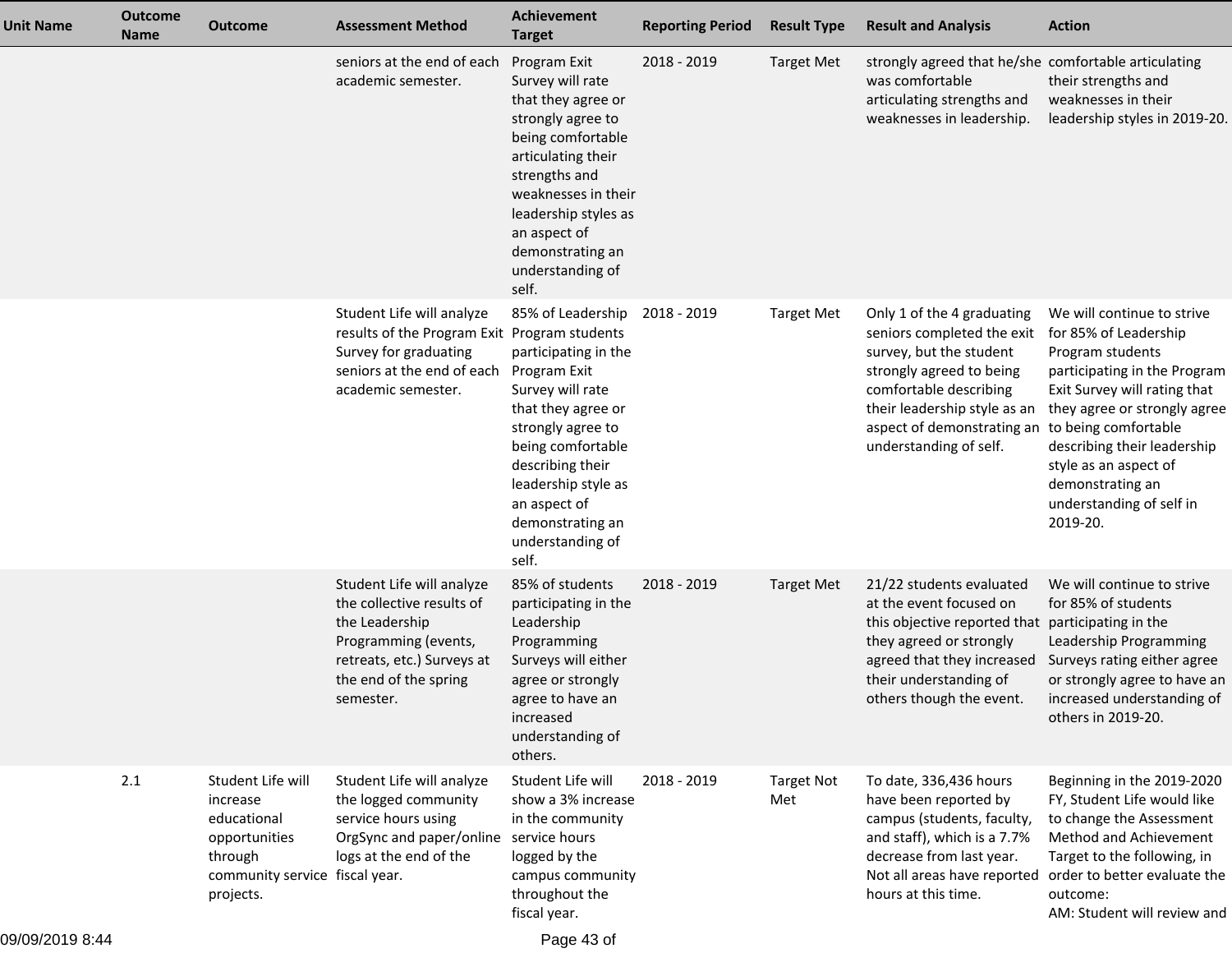| <b>Unit Name</b>                                                      | <b>Outcome</b><br><b>Name</b> | <b>Outcome</b>                                                                                                                       | <b>Assessment Method</b>                                                                                                                                                                                                                                             | <b>Achievement</b><br><b>Target</b>                                                                                                                                                                                                  | <b>Reporting Period</b> | <b>Result Type</b>       | <b>Result and Analysis</b>                                                                                                                                                                                                                                                                                                | <b>Action</b>                                                                                                                                                                                                                                                                                                                                                                                                                                                                                                                                                                                                             |
|-----------------------------------------------------------------------|-------------------------------|--------------------------------------------------------------------------------------------------------------------------------------|----------------------------------------------------------------------------------------------------------------------------------------------------------------------------------------------------------------------------------------------------------------------|--------------------------------------------------------------------------------------------------------------------------------------------------------------------------------------------------------------------------------------|-------------------------|--------------------------|---------------------------------------------------------------------------------------------------------------------------------------------------------------------------------------------------------------------------------------------------------------------------------------------------------------------------|---------------------------------------------------------------------------------------------------------------------------------------------------------------------------------------------------------------------------------------------------------------------------------------------------------------------------------------------------------------------------------------------------------------------------------------------------------------------------------------------------------------------------------------------------------------------------------------------------------------------------|
|                                                                       | 2.1                           | Student Life will<br>increase<br>educational<br>opportunities<br>through<br>community service fiscal year.<br>projects.              | Student Life will analyze<br>the logged community<br>service hours using<br>OrgSync and paper/online service hours<br>logs at the end of the                                                                                                                         | Student Life will<br>show a 3% increase<br>in the community<br>logged by the<br>campus community<br>throughout the<br>fiscal year.                                                                                                   | 2018 - 2019             | <b>Target Not</b><br>Met | To date, 336,436 hours<br>have been reported by<br>campus (students, faculty,<br>and staff), which is a 7.7%<br>decrease from last year.<br>Not all areas have reported<br>hours at this time.                                                                                                                            | analyze the cloud-based<br>system Engage and other<br>departmental logs to<br>determine the number of<br>community service<br>events/initiatives.<br>AT: Four community service<br>events/initiatives will be<br>provided through Student<br>Life each Fiscal Year.                                                                                                                                                                                                                                                                                                                                                       |
|                                                                       | 2.2                           | Student Life will<br>increase<br>awareness of<br>diverse and<br>underrepresented<br>populations<br>through<br>educational<br>events. | Student Life will analyze<br>the student attendance<br>rates of departmental<br>diversity programming at<br>the end of the spring<br>semester using OrgSync.                                                                                                         | Student Life will<br>show an 8%<br>increase in<br>attendance at<br>diversity<br>programming (MLK<br><b>Observance Event</b><br>& The Festival of<br>Colors -<br>International<br>Students Event)<br>throughout the<br>academic year. | 2018 - 2019             | <b>Target Not</b><br>Met | 836 individuals participated<br>in 14 diversity related<br>events hosted, co-<br>sponsored or related to<br>Student Life initiatives.                                                                                                                                                                                     | Beginning in the 2019-2020<br>FY, Student Life would like<br>to change the Assessment<br>Method and Achievement<br>Target to the following, in<br>order to better evaluate the<br>outcome:<br>AM: Student Life will<br>analyze evaluation results<br>from the Diversity<br>Programming Survey to<br>assess student learning<br>from diversity/educational<br>programs.<br>AT: 85% of students<br>participating in the Diversity<br>Programming Survey will<br>either agree or strongly<br>agree that they have an<br>increase cultural knowledge<br>of diversity as a result of the<br>diversity/educational<br>programs. |
| Academic and<br>Student Support -<br><b>Student Success</b><br>Center | 2.1                           | The Student<br>engagement and<br>success among<br>students placed in<br>two or more<br>intermediate<br>courses.                      | SSC staff will gather data<br>Success Center will on success rates of<br>promote academic students enrolled in the<br>Academic Support lab<br>course (LS 101) and 2 or<br>more intermediate<br>courses at the end of each courses will receive<br>academic semester. | 60% of students<br>enrolled in the<br>Academic Support<br>Lab (LS 101) and<br>Intermediate<br>Algebra (MA 100)<br>a grade of "C" or<br>higher in<br>Intermediate<br>Algebra.                                                         | 2018 - 2019             | <b>Target Met</b>        | 54.5% (18 of 33) of<br>students enrolled in the<br>Academic Support Lab (LS<br>101) and Intermediate<br>Algebra (MA 100) courses<br>received a grade of "C" or<br>better in Intermediate<br>Algebra. Students in this<br>population who retook<br>Intermediate Algebra<br>(MA100) the following<br>semester increased the | The Student Success Center<br>will continue to offer<br>academic supports for<br>students enrolled in the<br>Academic Support Lab (LS<br>101) and Intermediate<br>Algebra (MA 100) in order<br>to promote success in<br>intermediate and college-<br>level coursework.                                                                                                                                                                                                                                                                                                                                                    |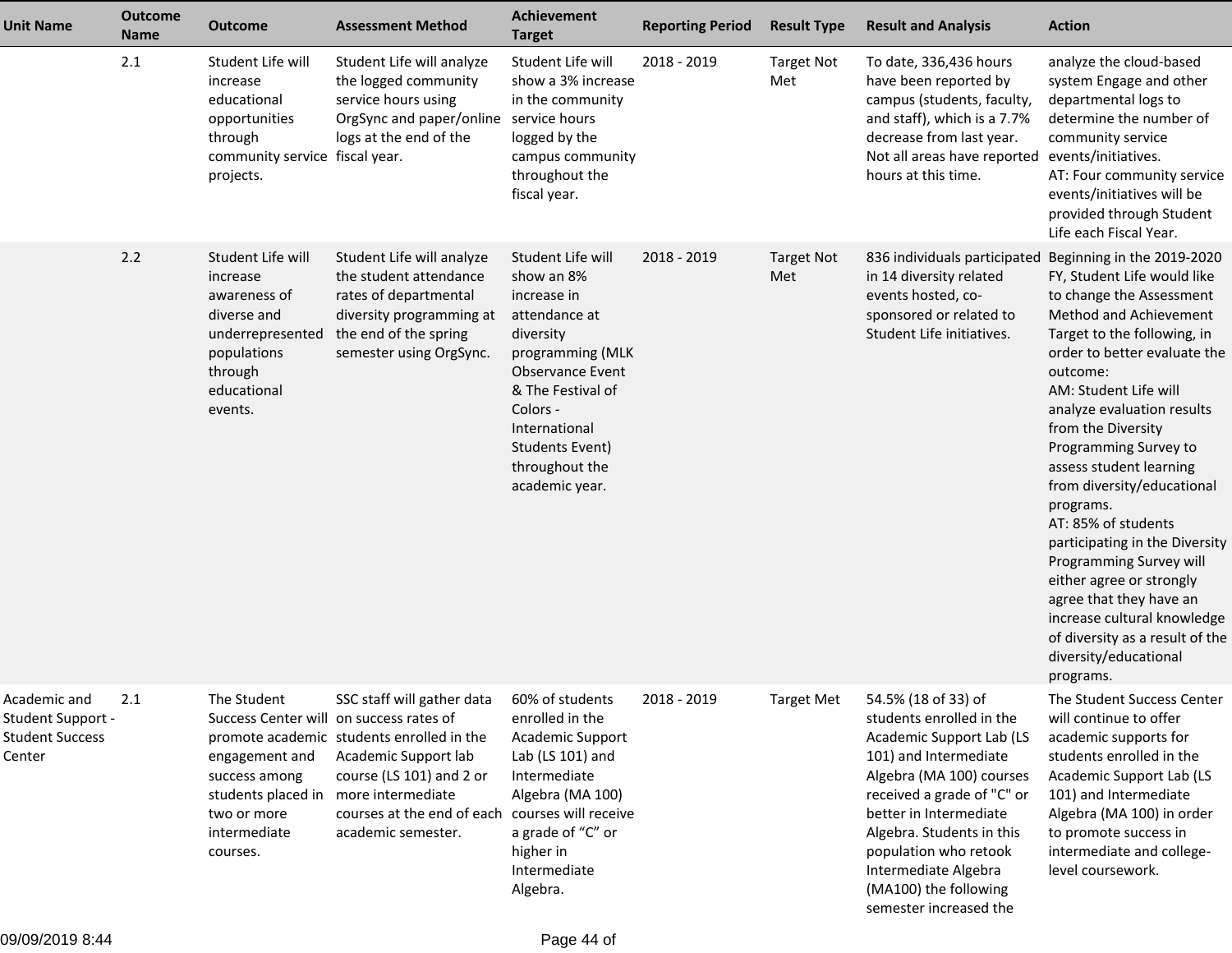| <b>Unit Name</b>                                               | <b>Outcome</b><br><b>Name</b> | <b>Outcome</b>                                                                                                                                             | <b>Assessment Method</b>                                                                                                                                                                                                                                        | <b>Achievement</b><br><b>Target</b>                                                                                                                                                                  | <b>Reporting Period</b> | <b>Result Type</b>       | <b>Result and Analysis</b>                                                                                                                                                                                                                                                                                                                                       | <b>Action</b>                                                                                                                                                                                                                                                          |
|----------------------------------------------------------------|-------------------------------|------------------------------------------------------------------------------------------------------------------------------------------------------------|-----------------------------------------------------------------------------------------------------------------------------------------------------------------------------------------------------------------------------------------------------------------|------------------------------------------------------------------------------------------------------------------------------------------------------------------------------------------------------|-------------------------|--------------------------|------------------------------------------------------------------------------------------------------------------------------------------------------------------------------------------------------------------------------------------------------------------------------------------------------------------------------------------------------------------|------------------------------------------------------------------------------------------------------------------------------------------------------------------------------------------------------------------------------------------------------------------------|
| Academic and<br>Student Support -<br>Student Success<br>Center | 2.1                           | The Student<br>Success Center will on success rates of<br>engagement and<br>success among<br>students placed in<br>two or more<br>intermediate<br>courses. | SSC staff will gather data<br>promote academic students enrolled in the<br>Academic Support lab<br>course (LS 101) and 2 or<br>more intermediate<br>courses at the end of each<br>academic semester.                                                            | 60% of students<br>enrolled in the<br>Academic Support<br>Lab (LS 101) and<br>Intermediate<br>Algebra (MA 100)<br>courses will receive<br>a grade of "C" or<br>higher in<br>Intermediate<br>Algebra. | 2018 - 2019             | <b>Target Met</b>        | overall pass rate to 66.7%<br>(22 of 33). Specific grades<br>for this student population<br>are as follows: A (4), B (7),<br>$C(7)$ , D $(3)$ , F $(8)$ ,<br>W/WP/WF(4)                                                                                                                                                                                          | The Student Success Center<br>will continue to offer<br>academic supports for<br>students enrolled in the<br>Academic Support Lab (LS<br>101) and Intermediate<br>Algebra (MA 100) in order<br>to promote success in<br>intermediate and college-<br>level coursework. |
|                                                                | 3.1                           | The Student<br><b>Success Center will</b><br>provide access to<br>course-based<br>academic support<br>services.                                            | SSC staff will gather data<br>on success rates of<br>students enrolled in the<br><b>Academic Recovery</b><br>courses (UN098) at the<br>end of each academic<br>semester to determine if<br>achievement target was<br>met.                                       | 40% of students<br>enrolled in the<br><b>Academic Recovery</b><br>course (UN098) will<br>return to good<br>academic standing<br>after completion of<br>the program.                                  | 2018 - 2019             | <b>Target Not</b><br>Met | 39.4% (28 of 71) of<br>students enrolled in the<br>Academic Recovery course<br>(UN 098) returned to good<br>academic standing<br>following completion of the academic good standing.<br>program.                                                                                                                                                                 | The Student Success Center<br>will continue to work with<br>students placed on<br>academic probation in order<br>to facilitate their return to                                                                                                                         |
|                                                                |                               |                                                                                                                                                            | SSC staff will gather data<br>on success rates of<br>students participating in<br>Supplemental Instruction<br>sessions provided in<br>selected courses at the<br>end of the Fall semester to of "C" or higher in<br>determine if achievement<br>target was met. | 80% of students<br>participating in 5 or<br>more<br>Supplemental<br>Instruction sessions<br>will receive a grade<br>the designated<br>course.                                                        | 2018 - 2019             | <b>Target Met</b>        | 80% of the students<br>attending 5 or more<br>Supplemental Instruction<br>sessions (56 of 70) received<br>a grade of "C" or higher in<br>the designated course at<br>the end of the Fall and<br>Spring semester. Specific<br>grades for this student<br>population are as follows: A<br>(25), B (16), C (15), D (8), F<br>(4), W/WP/WF (2).                      | The Student Success Center<br>will continue to promote<br>Supplemental Instruction as<br>an academic support option<br>to students enrolled in<br>designated courses.                                                                                                  |
|                                                                |                               |                                                                                                                                                            | SSC staff will gather data<br>on tutoring outcomes at<br>the end of each academic<br>semester to determine if<br>the achievement target<br>was met.                                                                                                             | 70% of students<br>participating in 5 or<br>more tutoring<br>services will<br>receive a grade of<br>"C" or higher in the<br>designated course.                                                       | 2018 - 2019             | <b>Target Met</b>        | 75.8% (22 of 29) of<br>students that participated the number of student<br>in 5 or more tutoring<br>sessions received a grad of<br>"C" or higher in the<br>designated course. Specific<br>grades for this student<br>population are as follows: A available tutors, but mostly<br>(5), B (13), C (4), D (5), F (1), due to a drop in requests.<br>$W/WP/WF(1)$ . | While the target was met,<br>requesting a tutor and<br>participating in tutoring<br>sessions dropped<br>significantly. This was due in<br>part to a shortage of                                                                                                        |
|                                                                | 3.2                           | The Student<br>Success Center will participating in the                                                                                                    | Undergraduate students                                                                                                                                                                                                                                          | 80% of those<br>participating in the                                                                                                                                                                 | 2018 - 2019             | <b>Target Met</b>        | 2429 surveys were<br>distributed to students                                                                                                                                                                                                                                                                                                                     | The Student Success Center,<br>in conjunction with the Title                                                                                                                                                                                                           |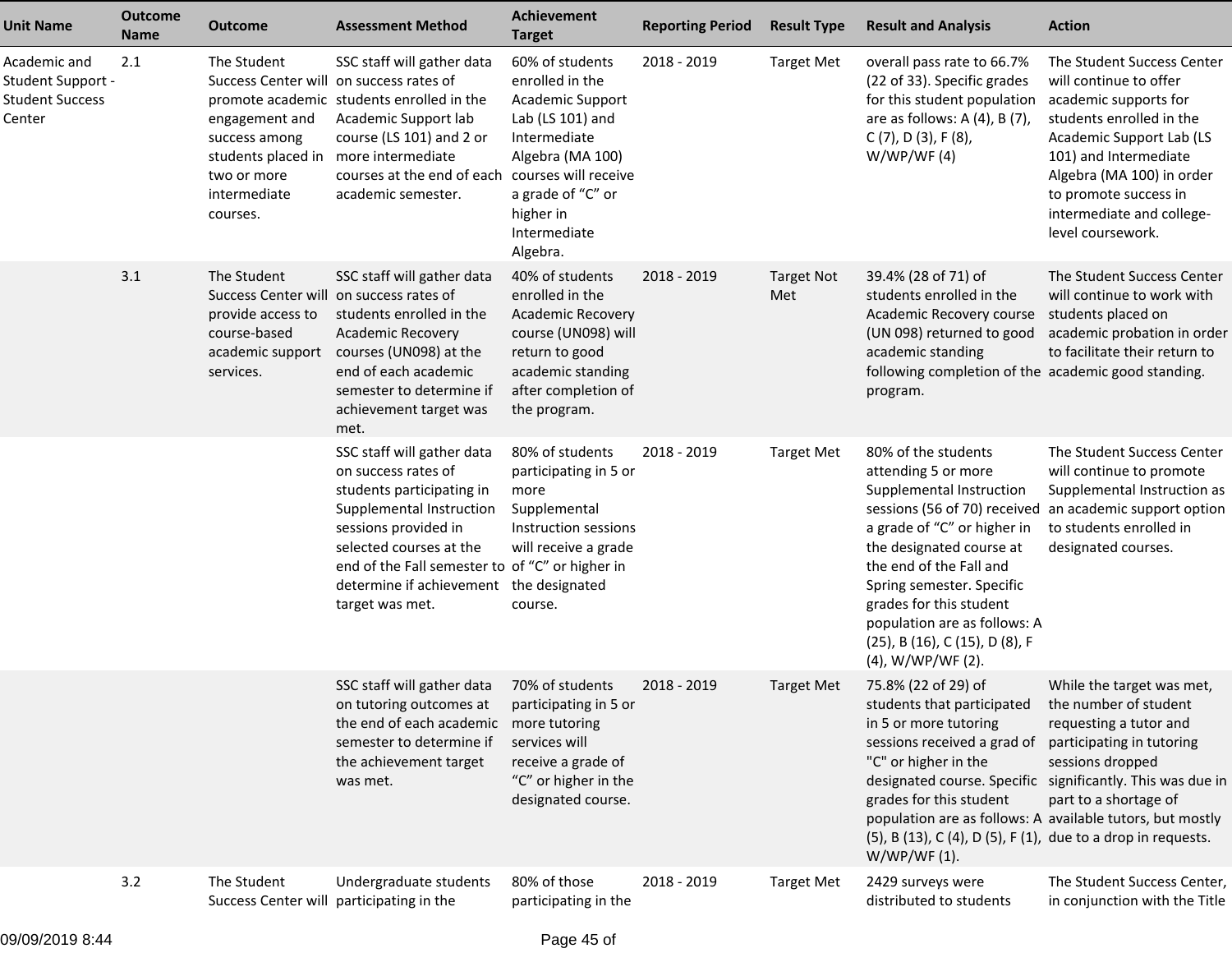| <b>Unit Name</b>                                  | <b>Outcome</b><br><b>Name</b> | <b>Outcome</b>                                                                                                                    | <b>Assessment Method</b>                                                                                                                                                                                                                                                                                                                                                                                                                                                                                   | Achievement<br><b>Target</b>                                                                                                                       | <b>Reporting Period</b> | <b>Result Type</b>       | <b>Result and Analysis</b>                                                                                                                                                                                                                                                                                                                                                                                                                    | <b>Action</b>                                                                                                                                                                         |
|---------------------------------------------------|-------------------------------|-----------------------------------------------------------------------------------------------------------------------------------|------------------------------------------------------------------------------------------------------------------------------------------------------------------------------------------------------------------------------------------------------------------------------------------------------------------------------------------------------------------------------------------------------------------------------------------------------------------------------------------------------------|----------------------------------------------------------------------------------------------------------------------------------------------------|-------------------------|--------------------------|-----------------------------------------------------------------------------------------------------------------------------------------------------------------------------------------------------------------------------------------------------------------------------------------------------------------------------------------------------------------------------------------------------------------------------------------------|---------------------------------------------------------------------------------------------------------------------------------------------------------------------------------------|
|                                                   | 3.2                           | enhance the<br>advising process<br>by providing<br>students with<br>access to<br>professional<br>academic and<br>career advisors. | academic advising process Academic Advising 2018 - 2019<br>will be given the MUW<br><b>Academic Advising Survey</b><br>to measure the<br>effectiveness of academic<br>advising on campus. The<br><b>Student Success Center</b><br>will analyze the survey's<br>results at the end of each<br>academic year.<br>"Overall, I rate the quality<br>of the academic advising I<br>received as: {very poor,<br>poor, acceptable, good,<br>very good}"                                                            | Survey will rate the<br>quality of their<br>academic advising<br>received as "good"<br>or "very good."                                             |                         | <b>Target Met</b>        | during the Spring 2019<br>semester, with 1437<br>responses (59.16% return<br>rate).<br>*Last Year 51.9% return<br>rate<br>Very Good - (916/1437)<br>63.74% - Last Year 63.88%<br>Good - (305/1437) 21.22% -<br>Last Year 20.88%<br>Total - (1221/1437) 84.96%<br>- Last Year 84.76%<br>Acceptable - (157/1437)<br>10.93% - Last Year 12.42%<br>Poor - (39/1437) 2.71 - Last<br>Year 1.76%<br>Very Poor - (20/1437)<br>1.39% - Last Year 1.06% | III Project and the Center for<br>Teaching and Learning, will<br>work to improve the<br>functions of academic<br>advising at the University<br>through faculty and staff<br>training. |
|                                                   | 3.3                           | The Student<br><b>Success Center wil</b><br>provide high<br>quality testing<br>services for<br>students.                          | Students using proctoring<br>services offered by the<br><b>Student Success Center</b><br>will be given the Student<br>Proctoring Services survey rate the quality of<br>to rate the quality of the<br>services provided. The<br><b>Student Success Center</b><br>will analyze the survey's<br>results at the end of each<br>semester.<br>"Overall, I rate the quality<br>of the proctoring services<br>provided by the Student<br>Success Center as: (very<br>poor, poor, acceptable,<br>good, very good)" | 80% of those<br>participating in the<br><b>Student Proctoring</b><br>Services survey will<br>the services<br>provided as "good"<br>or "very good." | 2018 - 2019             | Inconclusive             | N/A - Student Proctoring<br>Services surveys were not<br>conducted this year. They<br>will be distributed for the<br>2019-20 academic year.                                                                                                                                                                                                                                                                                                   | We have plans to distribute<br>the surveys this year.                                                                                                                                 |
| Academic and<br>Student Support -<br>Study Abroad | 1.1                           | The Study Abroad<br>program will<br>encourage faculty<br>in lesser<br>represented study<br>abroad areas to<br>submit proposals    | At the end of the fiscal<br>year, the Study Abroad<br>Coordinator will count the<br>number of proposals<br>received from faculty<br>working in these areas.                                                                                                                                                                                                                                                                                                                                                | Study Abroad will<br>receive a minimum<br>of 1 proposal for<br>study abroad<br>programs from<br>faculty.                                           | 2018 - 2019             | <b>Target Not</b><br>Met | We did receive one<br>proposal for study abroad<br>but it was not from a lesser<br>represented area.                                                                                                                                                                                                                                                                                                                                          | Study abroad will continue<br>to encourage faculty to<br>submit proposals in all fields<br>across campus.                                                                             |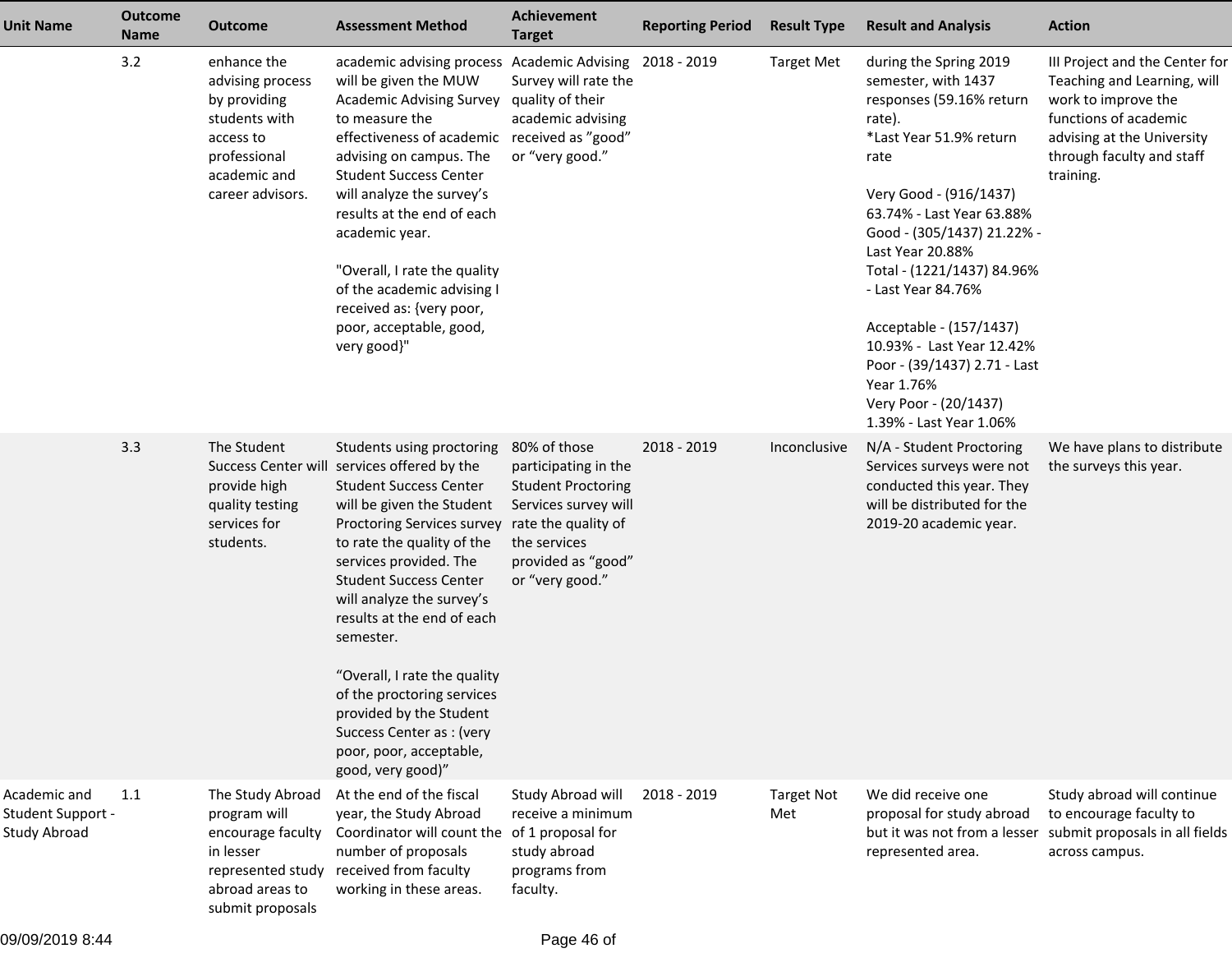| <b>Unit Name</b>                                  | <b>Outcome</b><br><b>Name</b> | <b>Outcome</b>                                                                                                                                                                                                              | <b>Assessment Method</b>                                                                                                                                                                                                                                                                                                        | <b>Achievement</b><br><b>Target</b>                                                                                                                       | <b>Reporting Period</b> | <b>Result Type</b>       | <b>Result and Analysis</b>                                                                                                                                                                                                                                                                                                                                                | <b>Action</b>                                                                                                                               |
|---------------------------------------------------|-------------------------------|-----------------------------------------------------------------------------------------------------------------------------------------------------------------------------------------------------------------------------|---------------------------------------------------------------------------------------------------------------------------------------------------------------------------------------------------------------------------------------------------------------------------------------------------------------------------------|-----------------------------------------------------------------------------------------------------------------------------------------------------------|-------------------------|--------------------------|---------------------------------------------------------------------------------------------------------------------------------------------------------------------------------------------------------------------------------------------------------------------------------------------------------------------------------------------------------------------------|---------------------------------------------------------------------------------------------------------------------------------------------|
| Academic and<br>Student Support -<br>Study Abroad | 1.1                           | to offer study<br>abroad programs.                                                                                                                                                                                          | At the end of the fiscal<br>year, the Study Abroad<br>Coordinator will count the of 1 proposal for<br>number of proposals<br>received from faculty<br>working in these areas.                                                                                                                                                   | Study Abroad will<br>receive a minimum<br>study abroad<br>programs from<br>faculty.                                                                       | 2018 - 2019             | <b>Target Not</b><br>Met | We did receive one<br>proposal for study abroad<br>but it was not from a lesser<br>represented area.                                                                                                                                                                                                                                                                      | Study abroad will continue<br>to encourage faculty to<br>submit proposals in all fields<br>across campus.                                   |
|                                                   | 1.2                           | The Study Abroad<br>program will<br>increase the<br>number of first<br>generation<br>students who<br>participate in<br>summer/semester<br>/year-long study<br>abroad programs.                                              | At the end of the fiscal<br>year, the Study Abroad<br>Coordinator will review<br>the Post Study Abroad<br>Survey results.                                                                                                                                                                                                       | 15% of the<br>students studying<br>abroad who<br>participated in the<br>Post Study Abroad<br>Survey will be first<br>generation study<br>abroad students. | 2018 - 2019             | <b>Target Met</b>        | 16.67% of those who<br>participated said they were survey that is asking the<br>a first generation college<br>student. I think this could<br>have had a possible<br>different result since seven<br>of the participants skipped<br>it. This result does not<br>include the June 2019<br>study abroad participants<br>but they will be included in<br>next year's results. | We will continue to use the<br>same question.                                                                                               |
|                                                   | 2.1                           | The Study Abroad<br>program will<br>create new and<br>enhance the<br>current<br>international<br>partnerships to<br>include service<br>learning projects<br>and volunteer<br>opportunities for<br>MUW's students<br>abroad. | At the end of the three-<br>year cycle (2019), the<br>Study Abroad Coordinator one new<br>will evaluate the number<br>of emails, phone calls,<br>contacts at conferences,<br>etc. made to international<br>institutions to determine if<br>a new international<br>partner school was<br>acquired.                               | The coordinator<br>will secure at least<br>international<br>partner school in<br>the next three<br>academic years.                                        | 2018 - 2019             | <b>Target Met</b>        | We did create the<br>partnership in Spain but<br>due to administrative<br>changes we did not create<br>a new program but are<br>hoping to do so in the<br>coming years.                                                                                                                                                                                                   | We are going to continue to<br>acquire new international<br>partnerships.                                                                   |
|                                                   | 2.2                           | The Study Abroad<br>program will<br>provide a safe<br>environment for<br>study abroad<br>students.                                                                                                                          | At the end of the fiscal<br>year, the Study Abroad<br>Coordinator will look at<br>each study abroad<br>program's report to<br>determine if any incidents<br>were reported and by<br>reviewing and following<br>the finalized safety<br>document created by the<br>Coordinator of Study<br>Abroad and the University<br>Counsel. | There will be no<br>reported incidents.                                                                                                                   | 2018 - 2019             | <b>Target Met</b>        | There were no incident<br>reports.                                                                                                                                                                                                                                                                                                                                        | We will continue to provide<br>a safe environment and will<br>continue to provide an<br>opportunity for reporting<br>incidents will abroad. |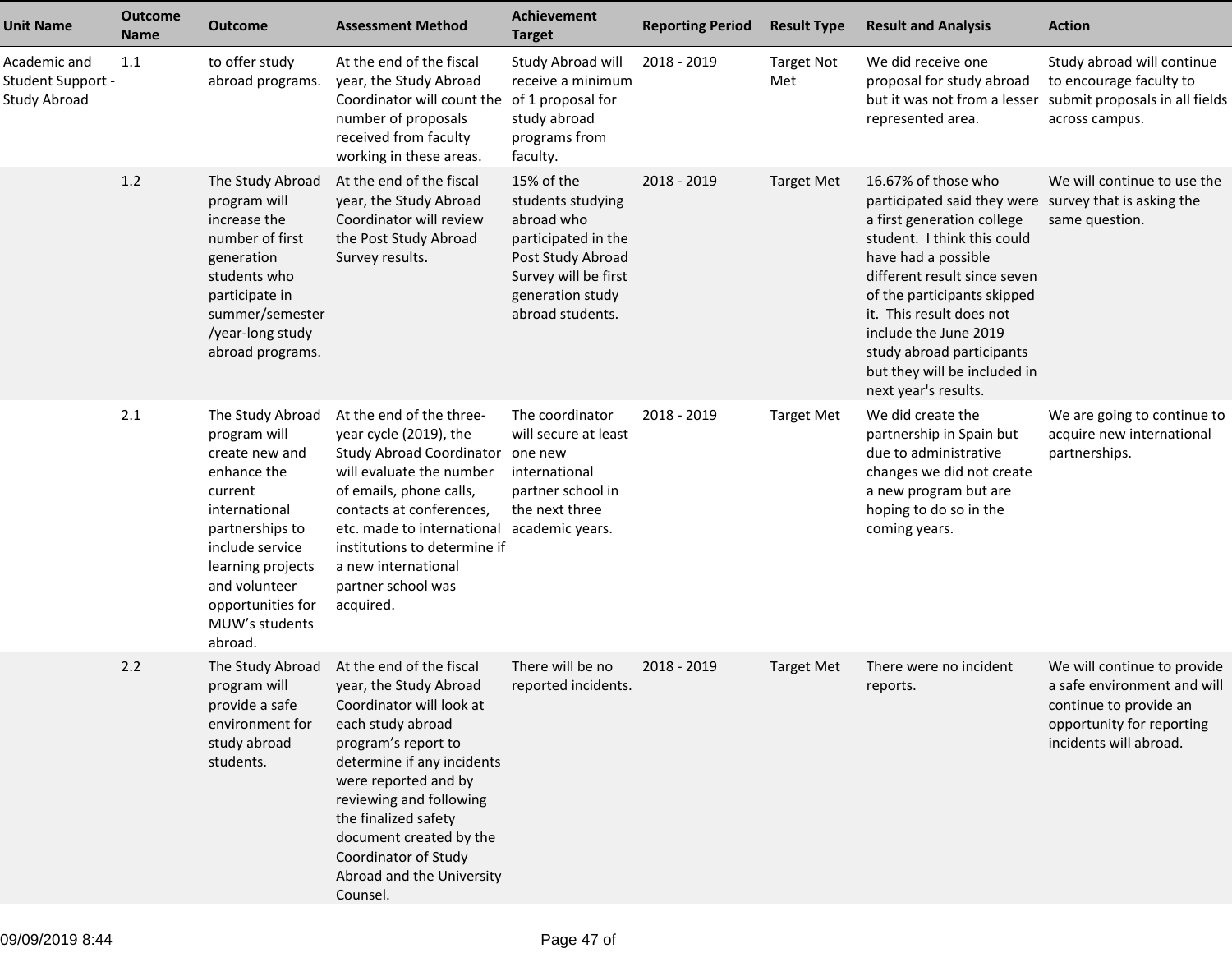| <b>Unit Name</b>                          | <b>Outcome</b><br><b>Name</b> | <b>Outcome</b>                                                                                                                                                                                                                                | <b>Assessment Method</b>                                                                                                                                                                                                                                                                                                       | <b>Achievement</b><br><b>Target</b>                                                                     | <b>Reporting Period</b> | <b>Result Type</b>       | <b>Result and Analysis</b>                                                                                                                                                                                                                                                                                                                                                                                                                                                                                     | <b>Action</b>                                                                                                                                                                                                                       |
|-------------------------------------------|-------------------------------|-----------------------------------------------------------------------------------------------------------------------------------------------------------------------------------------------------------------------------------------------|--------------------------------------------------------------------------------------------------------------------------------------------------------------------------------------------------------------------------------------------------------------------------------------------------------------------------------|---------------------------------------------------------------------------------------------------------|-------------------------|--------------------------|----------------------------------------------------------------------------------------------------------------------------------------------------------------------------------------------------------------------------------------------------------------------------------------------------------------------------------------------------------------------------------------------------------------------------------------------------------------------------------------------------------------|-------------------------------------------------------------------------------------------------------------------------------------------------------------------------------------------------------------------------------------|
| Administrative<br>Support -<br>Admissions | 1.1                           | The Office of<br>Admissions will<br>make an effort to<br>increase the<br>visits for high<br>school students<br>through mail and<br>email campaigns,<br>the MUW website<br>and social media,<br>and individual<br>contacts at high<br>schools. | The number of campus<br>visits for high school<br>students will be analyzed<br>and compared to the<br>number of campus previous two years' data<br>to determine an increase<br>or decrease in number of<br>visits. Measurements will<br>be made yearly looking<br>advertisements on back at the previous two<br>years of data. | The number of<br>visits by high<br>school students will<br>increase by 3%<br>over a two-year<br>period. | 2018 - 2019             | <b>Target Not</b><br>Met | Campus visits as of<br>$6/13/2019$ are showing<br>that 25.42% of admitted<br>high school students for<br>the Fall 2019 term have<br>completed a visit to<br>campus. This number is<br>exactly flat compared to<br>Fall 2018 and down<br>compared to the previous<br>year. Going forward, the<br>recommendation should be<br>to have at least 25% of all<br>admitted high school visit<br>campus.                                                                                                               | A push to complete campus<br>visits will be done earlier in<br>the recruitment cycle in<br>hopes of encouraging<br>students to visit campus.                                                                                        |
|                                           | 1.2                           | The Office of<br>Admissions will<br>attempt to yield<br>(enroll) more high<br>school students<br>who complete an<br>official MUW<br>campus visit.                                                                                             | The Office of Admissions<br>will analyze the data<br>regarding the number of<br>enrolled students who<br>completed campus visits<br>prior to their first day of<br>class.                                                                                                                                                      | 60% of enrolled<br>students will<br>complete a campus<br>visit prior to their<br>first day of class.    | 2018 - 2019             | <b>Target Not</b><br>Met | As of 6/13/2019, 84 out of While campus visits were up<br>the 205 freshman intent to<br>enroll filers have<br>completed an official<br>campus visit to MUW. This<br>equates to 40% which up<br>up from 37% the previous<br>year. It is down<br>considerably from the Fall<br>2017 data but up compared<br>to Fall 2015 and 2016<br>numbers. Going forward<br>the goal should be to<br>maintain a goal of 50% of<br>students enrolling should<br>complete a campus visit<br>prior to the first day of<br>class. | for the year, students will<br>continue to be encouraged<br>to visit campus and work<br>will be done to incorporate<br>visits with navigators and<br>academic affairs staff to<br>enhance the campus visit<br>experience.           |
|                                           | 2.1                           | Admissions<br>Counselors will<br>make an effort to<br>recruit, admit, and<br>enroll more male<br>students through<br>high school and<br>college visits, on<br>campus<br>recruitment<br>programming, and<br>mail and email                     | Final freshmen enrollment 1% growth rate in<br>comparison reports will be male freshmen<br>analyzed and compared to students over a<br>the previous two years'<br>data to determine growth<br>in gender diversity.<br>Measurements will be<br>made yearly looking back<br>at the previous two years<br>of data.                | two-year period.                                                                                        | 2018 - 2019             | Inconclusive             | Final Fall 2018 freshman<br>numbers are:<br>117/557 -- 21% of admitted<br>freshman students;<br>45/192--23% of enrolled<br>students<br>A three year analysis<br>reveals a consistent<br>enrollment mark for<br>freshman male students of<br>25%-28% of the freshman                                                                                                                                                                                                                                            | Admissions plans to<br>continue to work hard to<br>recruit and enroll male<br>students through the use of<br>new athletic opportunities<br>and also additional<br>marketing efforts in<br>conjunction with University<br>Relations. |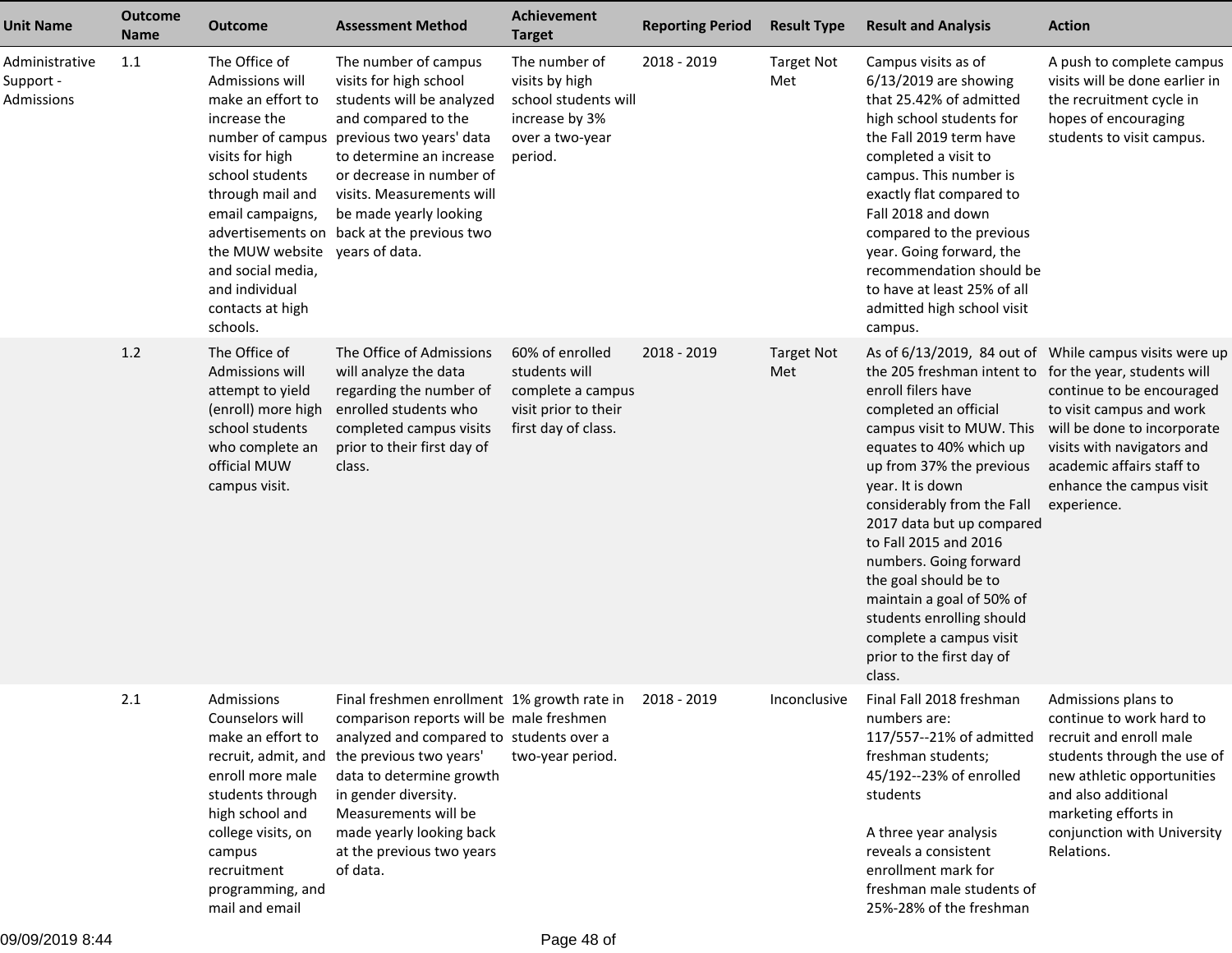| <b>Unit Name</b> | <b>Outcome</b><br><b>Name</b> | <b>Outcome</b>                                                                                  | <b>Assessment Method</b>                                                                                                                                                                                                                                                                                                                                                                                  | <b>Achievement</b><br><b>Target</b> | <b>Reporting Period</b> | <b>Result Type</b>       | <b>Result and Analysis</b>                                                                                                                                                                                                                                                                                                                                                                                                                                                                                     | <b>Action</b>                                                                                                                                                                                                                       |
|------------------|-------------------------------|-------------------------------------------------------------------------------------------------|-----------------------------------------------------------------------------------------------------------------------------------------------------------------------------------------------------------------------------------------------------------------------------------------------------------------------------------------------------------------------------------------------------------|-------------------------------------|-------------------------|--------------------------|----------------------------------------------------------------------------------------------------------------------------------------------------------------------------------------------------------------------------------------------------------------------------------------------------------------------------------------------------------------------------------------------------------------------------------------------------------------------------------------------------------------|-------------------------------------------------------------------------------------------------------------------------------------------------------------------------------------------------------------------------------------|
|                  | 2.1                           | campaigns.                                                                                      | Final freshmen enrollment 1% growth rate in<br>comparison reports will be male freshmen<br>analyzed and compared to students over a<br>the previous two years'<br>data to determine growth<br>in gender diversity.<br>Measurements will be<br>made yearly looking back<br>at the previous two years<br>of data.                                                                                           | two-year period.                    | 2018 - 2019             | Inconclusive             | class. Going forward, the<br>Office of Admissions will<br>maintain a focus on male<br>recruitment and hope to<br>stay consistent with this<br>target.                                                                                                                                                                                                                                                                                                                                                          | Admissions plans to<br>continue to work hard to<br>recruit and enroll male<br>students through the use of<br>new athletic opportunities<br>and also additional<br>marketing efforts in<br>conjunction with University<br>Relations. |
|                  |                               |                                                                                                 | Final transfer enrollment 1% growth rate in<br>comparison reports will be male transfer<br>analyzed and compared to students over a<br>the previous two years'<br>data to determine growth<br>in gender diversity.<br>Measurements will be<br>made yearly looking back<br>at the previous two years<br>of data.                                                                                           | two-year period.                    | 2018 - 2019             | <b>Target Met</b>        | Fall 2018 final numbers<br>were:<br>186/1087--17% of admitted achievement target.<br>transfer students; 133/688-<br>-19% of enrolled transfer<br>students<br>This shows a slight increase<br>over recent years of male<br>enrollment. This is the<br>result of some growth from<br>athletics.                                                                                                                                                                                                                  | We will continue to<br>assessment this outcome's                                                                                                                                                                                    |
|                  | 2.2                           | Admissions<br>Counselors will<br>make an effort to<br>state students (in<br>contiguous states). | Final freshmen enrollment 1% growth rate in<br>comparison reports will be out-of-state<br>analyzed and compared to contiguous<br>recruit, admit, and the previous two years'<br>enroll more out of data to determine growth over a two-year<br>in out-of-state (in<br>contiguous states) market<br>segments. Measurements<br>will be made yearly<br>looking back at the<br>previous two years of<br>data. | freshmen students<br>period.        | 2018 - 2019             | <b>Target Not</b><br>Met | Fall 2018 Final Numbers:<br>Mississippi Students: 142<br>(75%)<br>Contiguous States: 44<br>(22%)<br>Other States: 4 (2%)<br>International: 2 (1%)<br><b>Total: 192</b><br>Fall 2017 showed<br>tremendous out of state<br>contiguous growth and Fall<br>2018 had some growth but<br>not as much. This year the<br>out of state market took a<br>sharp turn downward. The<br>goal should not be revised<br>going forward until at least<br>another year of data is<br>gathered to see if the trend<br>continues. | Now that MUW does not<br>have an out of state tuition,<br>efforts will be made to try<br>and market more outside of<br>the state of Mississippi in<br>hopes of increasing that<br>number.                                           |
|                  |                               |                                                                                                 | Final transfer enrollment .25% growth rate in 2018 - 2019<br>comparison reports will be out-of-state                                                                                                                                                                                                                                                                                                      |                                     |                         | <b>Target Met</b>        | Fall 2018 Final Numbers:<br>Mississippi Students: 624                                                                                                                                                                                                                                                                                                                                                                                                                                                          | We will continue to monitor<br>out of state markets and in                                                                                                                                                                          |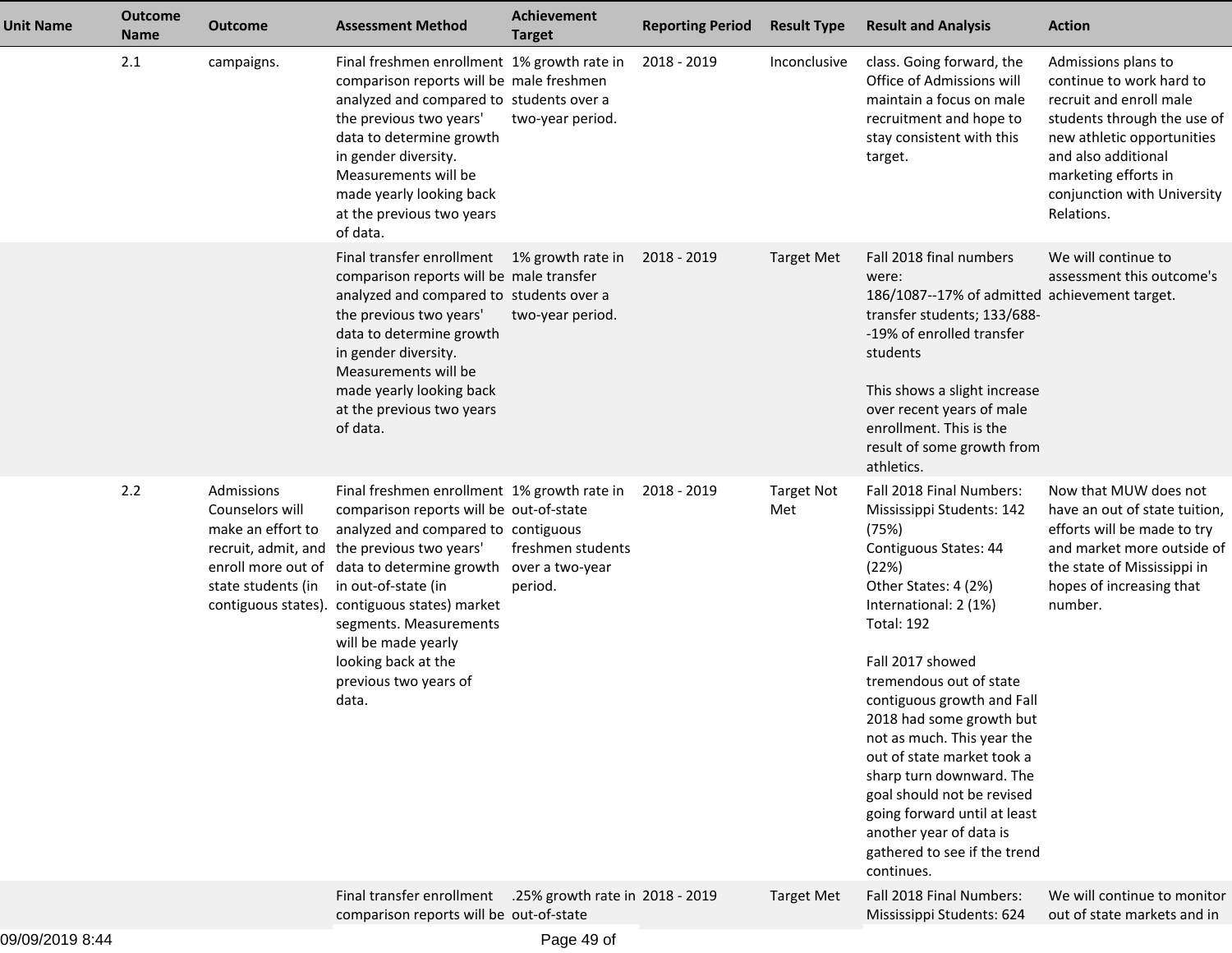| <b>Unit Name</b>                                         | <b>Outcome</b><br><b>Name</b> | <b>Outcome</b>                                                                                                                                               | <b>Assessment Method</b>                                                                                                                                                                                                                                                                                                                                                                                                 | Achievement<br><b>Target</b>                                                               | <b>Reporting Period</b> | <b>Result Type</b>       | <b>Result and Analysis</b>                                                                                                                                                                                                                                                                                                                 | <b>Action</b>                                                                                                                                                         |
|----------------------------------------------------------|-------------------------------|--------------------------------------------------------------------------------------------------------------------------------------------------------------|--------------------------------------------------------------------------------------------------------------------------------------------------------------------------------------------------------------------------------------------------------------------------------------------------------------------------------------------------------------------------------------------------------------------------|--------------------------------------------------------------------------------------------|-------------------------|--------------------------|--------------------------------------------------------------------------------------------------------------------------------------------------------------------------------------------------------------------------------------------------------------------------------------------------------------------------------------------|-----------------------------------------------------------------------------------------------------------------------------------------------------------------------|
|                                                          |                               |                                                                                                                                                              | analyzed and compared to contiguous transfer 2018 - 2019<br>the previous two years'<br>data to determine growth<br>in out-of-state (in<br>contiguous states)<br>markets. Measurements<br>will be made yearly<br>looking back at the<br>previous two years of<br>data.                                                                                                                                                    | students over a<br>two-year period.                                                        |                         | <b>Target Met</b>        | (91%)<br>Contiguous States: 41(6%)<br>Other States: 14 (2%)<br>International: 2 (0.02%)<br><b>Total: 682</b>                                                                                                                                                                                                                               | light of recent changes to<br>international transfer<br>scholarships, we look for<br>the out of state market to<br>go up slightly in future<br>years.                 |
| Administrative<br>Support -<br>Development<br>and Alumni | 1.1                           | The Office of<br>Development and<br>by meeting with<br>more donors and<br>prospective<br>donors to increase<br>dollars raised in<br>the next fiscal<br>year. | Each fund-raising<br>representative will record<br>Alumni will expand and report the number of contacts and<br>its outreach efforts contacts made and the<br>number of donor<br>meetings resulting from<br>these contacts. The report fiscal year.<br>generated using the<br>Action option in Raiser's<br>Edge, the database used<br>by the Office of<br>Development and Alumni,<br>will be used to analyze the<br>data. | Increase the<br>number of donor<br>therefore donor<br>meetings by 25%<br>from the previous | 2018 - 2019             | <b>Target Not</b><br>Met | FY 2019<br>Phone Calls--201<br>Meetings-81<br>Mailings -154<br>Emails -212<br>Task/other-58<br>Email blasts-243<br><b>Total - 949</b><br>FY 2018<br>Phone Calls - 354<br>Meetings - 89<br>Mailings - 147<br><b>Emails - 149</b><br>Task/Other - 30<br>Email blasts - 291<br>Total - 1060<br>Total % Difference: -11.7 =<br>Decrease of 12% | For FY 2019, assuming we<br>fill our development officer<br>position we will set our goal<br>the same as FY 2018.<br>Increase the number of<br>donor contacts by 10%. |
|                                                          |                               |                                                                                                                                                              | Giving information for<br>each gift and donor is<br>recorded in Raiser's Edge.<br>Results will be measured<br>by running a Comparison from the previous<br>Giving Report in Raiser's<br>Edge comparing the giving<br>from last fiscal year to the<br>current fiscal year.                                                                                                                                                | Increase both<br>number of donors<br>and number of gifts<br>donated by 15%<br>fiscal year. | 2018 - 2019             | <b>Target Met</b>        | Number of donors 2017-<br>2018: 2749<br>Number of donors for FY<br>2019 is 2918<br>% difference of donors =<br>$5.8 = 6%$<br>Number of gifts 2017-2018:<br>7487<br>Number of gifts for FY 2019<br>is 8733<br>% difference of donations =<br>$14.3 = 14%$                                                                                   | For 2020, assuming we fill<br>the empty position we<br>should be able to increase<br>our action items by 15%.                                                         |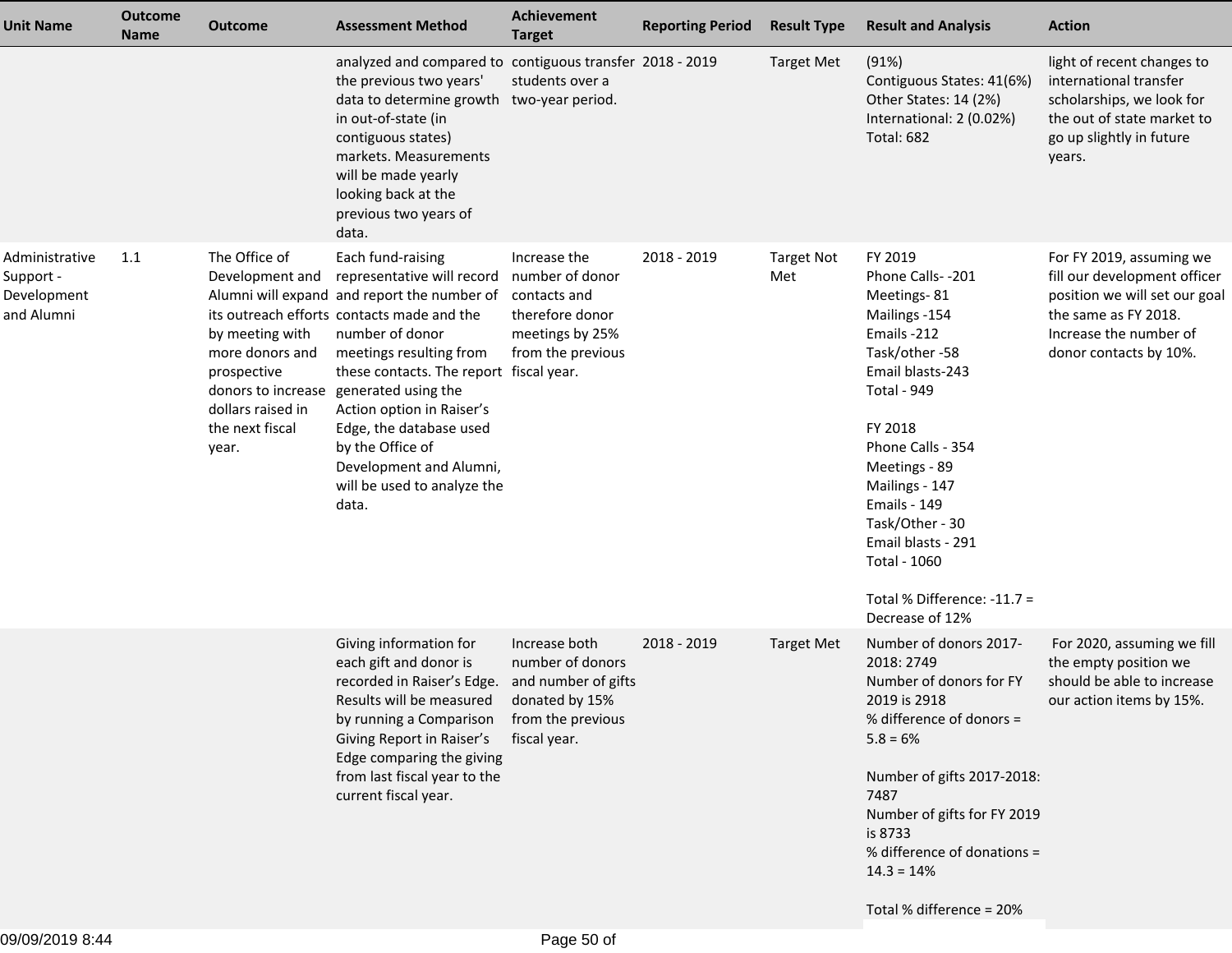| <b>Unit Name</b> | <b>Outcome</b><br><b>Name</b> | <b>Outcome</b>                                                                                                                                                                                                                       | <b>Assessment Method</b>                                                                                                                                                                                                                                                                                                                                                                                                                                                                                                                                                       | <b>Achievement</b><br><b>Target</b>                                                                                    | <b>Reporting Period</b> | <b>Result Type</b> | <b>Result and Analysis</b>                                                                                                                                                                                                                                                                                                                                                                                                                                                                                                                                                                                                                                                                             | <b>Action</b>                                                                                                                                                                                                                                                                                                                                                   |
|------------------|-------------------------------|--------------------------------------------------------------------------------------------------------------------------------------------------------------------------------------------------------------------------------------|--------------------------------------------------------------------------------------------------------------------------------------------------------------------------------------------------------------------------------------------------------------------------------------------------------------------------------------------------------------------------------------------------------------------------------------------------------------------------------------------------------------------------------------------------------------------------------|------------------------------------------------------------------------------------------------------------------------|-------------------------|--------------------|--------------------------------------------------------------------------------------------------------------------------------------------------------------------------------------------------------------------------------------------------------------------------------------------------------------------------------------------------------------------------------------------------------------------------------------------------------------------------------------------------------------------------------------------------------------------------------------------------------------------------------------------------------------------------------------------------------|-----------------------------------------------------------------------------------------------------------------------------------------------------------------------------------------------------------------------------------------------------------------------------------------------------------------------------------------------------------------|
|                  |                               |                                                                                                                                                                                                                                      | Giving information for<br>each gift and donor is<br>recorded in Raiser's Edge.<br>Results will be measured<br>by running a Comparison<br>Giving Report in Raiser's<br>Edge comparing the giving<br>from last fiscal year to the<br>current fiscal year.                                                                                                                                                                                                                                                                                                                        | Increase both<br>number of donors<br>and number of gifts<br>donated by 15%<br>from the previous<br>fiscal year.        | 2018 - 2019             | <b>Target Met</b>  | Increase                                                                                                                                                                                                                                                                                                                                                                                                                                                                                                                                                                                                                                                                                               | For 2020, assuming we fill<br>the empty position we<br>should be able to increase<br>our action items by 15%.                                                                                                                                                                                                                                                   |
|                  | 2.1                           | The Office of<br>Development and<br>Alumni will work<br>with the<br>Mississippi<br>University for<br>Women Alumni<br>Association<br>to create new<br>alumni affinity<br>groups and use<br>social media to<br>advertise good<br>news. | Our office uses social<br>media (Facebook, Twitter, number of alumni<br>and Instagram) to<br>highlight alumni<br>accolades, alumni events,<br>MUWAA Board<br>achievements, fundraising updates by fifty<br>opportunities, and<br>("MUWAA") Board University programs and<br>strengths. By planning and<br>creating a monthly social<br>media calendar, we will<br>share information with<br>our alumni effectively and<br>efficiently to generate<br>more alumni interest. A<br>report generated through<br>each social media<br>platform will be used to<br>analyze the data. | Increase the<br>followers on social<br>media by sharing<br>University updates<br>and Alumni<br>followers each<br>year. | 2018 - 2019             | <b>Target Met</b>  | Our social media report is<br>as follows:<br>FISCAL YEAR 2019 SOCIAL<br><b>MEDIA REPORT</b><br>Development and Alumni<br>Social Media<br>(6/30/19)<br>Facebook page likes<br>7/1/2018 to 6/30/2019:<br>1,805 to 1,874 (+69)<br><b>Twitter followers</b><br>7/1/2018 to 6/30/2019:<br>675 to 704 (+29)<br>Instagram followers<br>7/1/2018 to 6/30/2019:<br>335 to 401 (+66)<br><b>TOTAL FOLLOWERS</b><br>7/1/2018 to 6/30/2019:<br>2,815 to 2,979 (+164)<br>Facebook posts<br>7/1/2018 to 6/30/2019:<br>426<br>Twitter posts<br>7/1/2018 to 6/30/2019:<br>426<br>Instagram posts<br>7/1/2018 to 6/30/2019:<br>238<br><b>TOTAL POSTS</b><br>7/1/2018 to 6/30/2019:<br>1,090<br>Alumni Association Social | We will continue to reach<br>our alumni through social<br>media. We will stay with<br>approximately the same<br>number of social media<br>posts and email blasts. We<br>limit the number we send<br>out per week because we<br>don't want to annoy our<br>alumni which would cause<br>them not to follow us on<br>social media or unsubscribe<br>to our emails. |
|                  |                               |                                                                                                                                                                                                                                      |                                                                                                                                                                                                                                                                                                                                                                                                                                                                                                                                                                                |                                                                                                                        |                         |                    |                                                                                                                                                                                                                                                                                                                                                                                                                                                                                                                                                                                                                                                                                                        |                                                                                                                                                                                                                                                                                                                                                                 |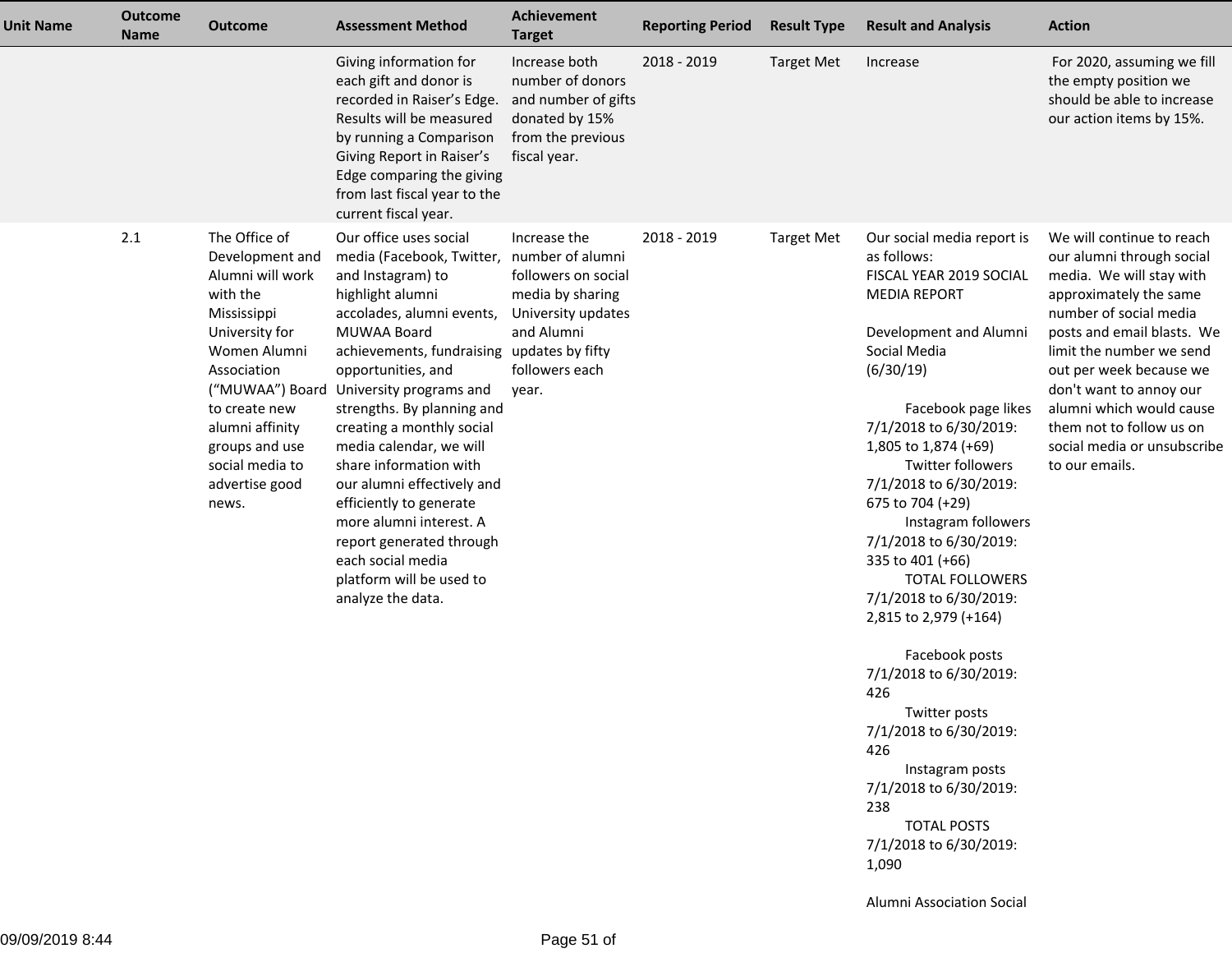| <b>Unit Name</b> | <b>Outcome</b><br>Name | <b>Outcome</b>                                                                                                                                                                                                                                          | <b>Assessment Method</b>                                                                                                                                                                                                                                                                                                                                                                                                                                                                                                                                       | Achievement<br><b>Target</b>                                                                                           | <b>Reporting Period</b> | <b>Result Type</b> | <b>Result and Analysis</b>                                                                                                                                                                                                                                                                                                                                                                                                                                                                                                                | <b>Action</b>                                                                                                                                                                                                                                                                                                                                                   |
|------------------|------------------------|---------------------------------------------------------------------------------------------------------------------------------------------------------------------------------------------------------------------------------------------------------|----------------------------------------------------------------------------------------------------------------------------------------------------------------------------------------------------------------------------------------------------------------------------------------------------------------------------------------------------------------------------------------------------------------------------------------------------------------------------------------------------------------------------------------------------------------|------------------------------------------------------------------------------------------------------------------------|-------------------------|--------------------|-------------------------------------------------------------------------------------------------------------------------------------------------------------------------------------------------------------------------------------------------------------------------------------------------------------------------------------------------------------------------------------------------------------------------------------------------------------------------------------------------------------------------------------------|-----------------------------------------------------------------------------------------------------------------------------------------------------------------------------------------------------------------------------------------------------------------------------------------------------------------------------------------------------------------|
|                  | 2.1                    | The Office of<br>Development and<br>Alumni will work<br>with the<br>Mississippi<br>University for<br>Women Alumni<br>Association<br>("MUWAA") Board<br>to create new<br>alumni affinity<br>groups and use<br>social media to<br>advertise good<br>news. | Our office uses social<br>media (Facebook, Twitter, number of alumni<br>and Instagram) to<br>highlight alumni<br>accolades, alumni events,<br>MUWAA Board<br>achievements, fundraising updates by fifty<br>opportunities, and<br>University programs and<br>strengths. By planning and<br>creating a monthly social<br>media calendar, we will<br>share information with<br>our alumni effectively and<br>efficiently to generate<br>more alumni interest. A<br>report generated through<br>each social media<br>platform will be used to<br>analyze the data. | Increase the<br>followers on social<br>media by sharing<br>University updates<br>and Alumni<br>followers each<br>year. | 2018 - 2019             | <b>Target Met</b>  | Media<br>(6/30/19)<br>Facebook page likes<br>7/1/2018 to 6/30/2019:<br>2,018 to 2,093 (+75)<br><b>Twitter followers</b><br>7/1/2018 to 6/30/2019:<br>904 to 955 (+51)<br>Instagram followers<br>7/1/2018 to 6/30/2019:<br>409 to 480 (+71)<br><b>TOTAL FOLLOWERS</b><br>7/1/2018 to 6/30/2019:<br>3,331 to 3,528 (+197)<br>Facebook posts<br>7/1/2018 to 6/30/2019:<br>426<br>Twitter posts<br>7/1/2018 to 6/30/2019:<br>426<br>Instagram posts<br>7/1/2018 to 6/30/2019:<br>238<br><b>TOTAL POSTS</b><br>7/1/2018 to 6/30/2019:<br>1,090 | We will continue to reach<br>our alumni through social<br>media. We will stay with<br>approximately the same<br>number of social media<br>posts and email blasts. We<br>limit the number we send<br>out per week because we<br>don't want to annoy our<br>alumni which would cause<br>them not to follow us on<br>social media or unsubscribe<br>to our emails. |
|                  |                        |                                                                                                                                                                                                                                                         | The Office of<br>Development and Alumni<br>will work directly with the affinity group each<br>MUWAA Board through its year.<br><b>Chapter and Constituency</b><br>Groups Committee to<br>develop new, active<br>alumni affinity groups.<br>Once a group is created<br>and active, our office will<br>add the group's contact<br>information and any other<br>relevant information on<br>our website under the<br>Chapters & Constituencies<br>page and the Alumni<br>Association page under                                                                    | Add one new<br>active alumni                                                                                           | 2018 - 2019             | <b>Target Met</b>  | affinity group were added<br>in FY 2019. One new<br>alumni chapter was added.                                                                                                                                                                                                                                                                                                                                                                                                                                                             | SOAC and the International We exceeded our goal with<br>affinity groups. Our goal<br>will be to add one affinity<br>group and one new chapter<br>in FY 20.                                                                                                                                                                                                      |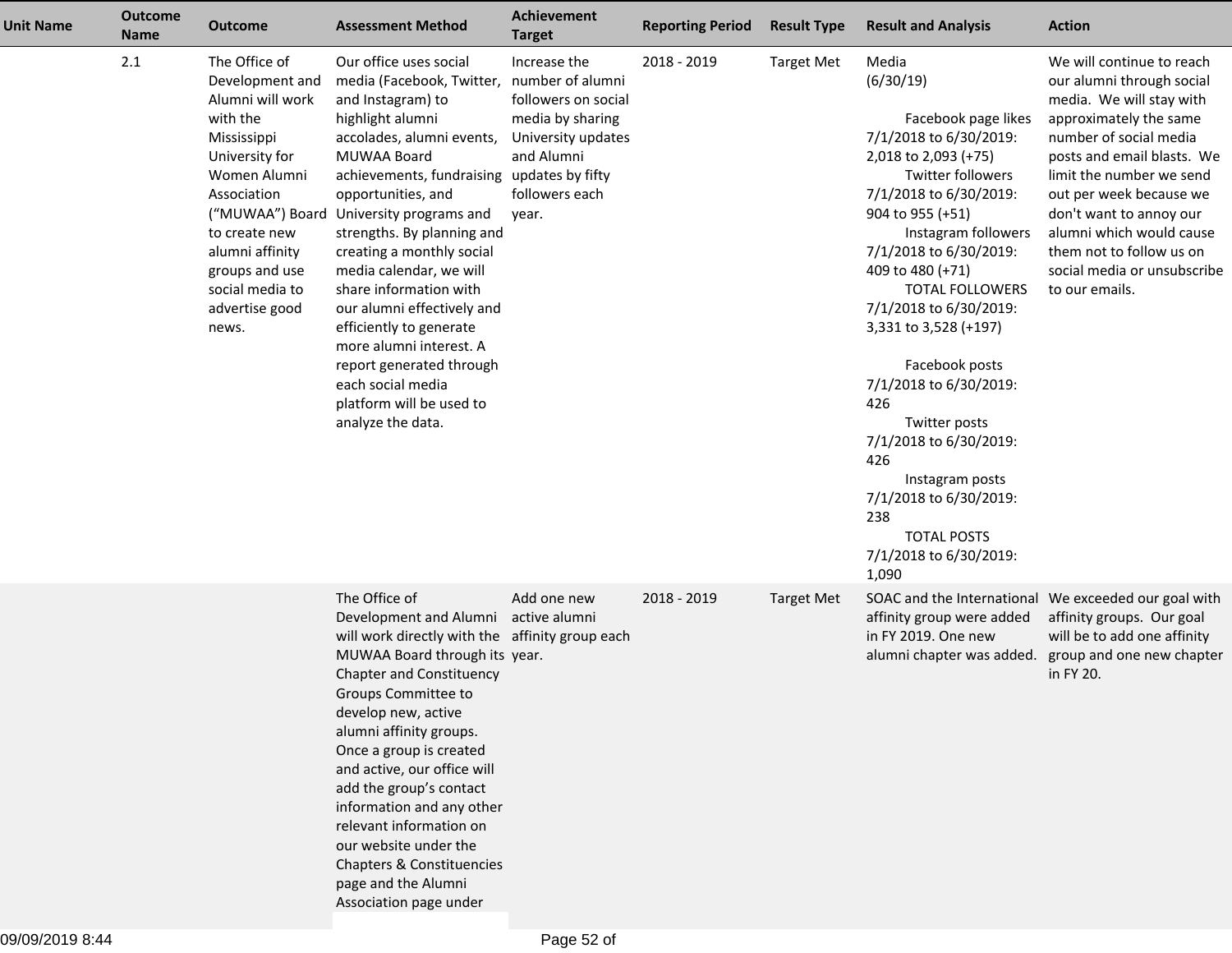| <b>Unit Name</b>                                                       | <b>Outcome</b><br><b>Name</b> | <b>Outcome</b>                                                                                                                | <b>Assessment Method</b>                                                                                                                                                                                                                                                                                                                                                                                                           | Achievement<br><b>Target</b>                                                                                                 | <b>Reporting Period</b> | <b>Result Type</b>       | <b>Result and Analysis</b>                                                                                                                                                                                                                             | <b>Action</b>                                                                                                                                                                |
|------------------------------------------------------------------------|-------------------------------|-------------------------------------------------------------------------------------------------------------------------------|------------------------------------------------------------------------------------------------------------------------------------------------------------------------------------------------------------------------------------------------------------------------------------------------------------------------------------------------------------------------------------------------------------------------------------|------------------------------------------------------------------------------------------------------------------------------|-------------------------|--------------------------|--------------------------------------------------------------------------------------------------------------------------------------------------------------------------------------------------------------------------------------------------------|------------------------------------------------------------------------------------------------------------------------------------------------------------------------------|
|                                                                        |                               |                                                                                                                               | Board Minutes.<br>Count the total number of affinity group each<br>active alumni affinity<br>groups, as listed on the<br>office website. Count the<br>number of new alumni<br>affinity groups listed on<br>the office website that<br>have been added or<br>disbanded in the current<br>assessment period. Report<br>all numbers: total,<br>disbanded and new this<br>year (with the focus being<br>on the newly added<br>groups). | Add one new<br>active alumni<br>year.                                                                                        | 2018 - 2019             | <b>Target Met</b>        | SOAC and the International<br>affinity group were added<br>in FY 2019. One new<br>alumni chapter was added.                                                                                                                                            | We exceeded our goal with<br>affinity groups. Our goal<br>will be to add one affinity<br>group and one new chapter<br>in FY 20.                                              |
|                                                                        | 3.1                           | The Office of<br>Development and<br>Alumni will<br>increase students'<br>interest in joining<br>the Alumni<br>Association.    | At the end of the fiscal<br>year, the Office of<br>Development and Alumni<br>will analyze the results<br>from the Graduation<br>Survey regarding students' joining the Alumni<br>interest in joining the<br>Alumni Association.<br>"Do you plan to join the<br>MUW Alumni Association?<br>{Yes, No}"                                                                                                                               | 65% of students<br>participating in the<br><b>Graduation Survey</b><br>will state that they<br>have plans of<br>Association. | 2018 - 2019             | <b>Target Not</b><br>Met | The Graduation Survey was Continue to work directly<br>sent out for August 2018<br>ceremony, December 2018<br>ceremony and May 2019<br>ceremonies.<br>2018-2019 Graduation<br><b>Survey Results</b><br>Yes - (430/730) 58.90%<br>No - (300/730) 41.10% | with the MUWAA Board and<br>MUW Student Life Office on<br>ways for alumni to interact<br>with students before they<br>graduate.                                              |
|                                                                        | 4.1                           | The Office of<br>Development and<br>Alumni will<br>increase the<br>number of<br>participants at<br>Homecoming each<br>Spring. | At the end of each fiscal<br>year, the Office of<br>Development and Alumni<br>will review and analyze<br>the Registration Records<br>for Homecoming Events to year.<br>determine if there is an<br>increase/decrease in<br>participation from the<br>previous year.                                                                                                                                                                | The number of<br>Homecoming<br>participants will<br>increase by 5%<br>from the previous                                      | 2018 - 2019             | <b>Target Met</b>        | HC attendance was 383<br>which was an increase of<br>24 people and 6.6%<br>increase which exceeded<br>our goal of 5%.                                                                                                                                  | We will work to increase HC<br>2020 attendance by 5%.                                                                                                                        |
| Administrative<br>Support -<br><b>Financial Aid</b><br>09/09/2019 8:44 | 1.1                           | Financial Aid office<br>employees will<br>participate in<br>training and<br>webinars to<br>increase                           | Financial Aid Office staff<br>will keep a sign-in sheet of regulations<br>all trainings and/or<br>webinars that are<br>participated in.                                                                                                                                                                                                                                                                                            | At least 3 federal<br>trainings and/or<br>webinars will be<br>completed by each<br><b>Financial Aid Office</b><br>Page 53 of | 2018 - 2019             | <b>Target Met</b>        | Each staff member<br>attended three or more<br>trainings and/or webinars,<br>for a total of 14:<br>Employee A: 3<br>Employee B: 8                                                                                                                      | We will continue our<br>assessment method, but in<br>an effort to do a better job<br>at keeping a sign-in sheet,<br>reminders will be sent to<br>staff about keeping up with |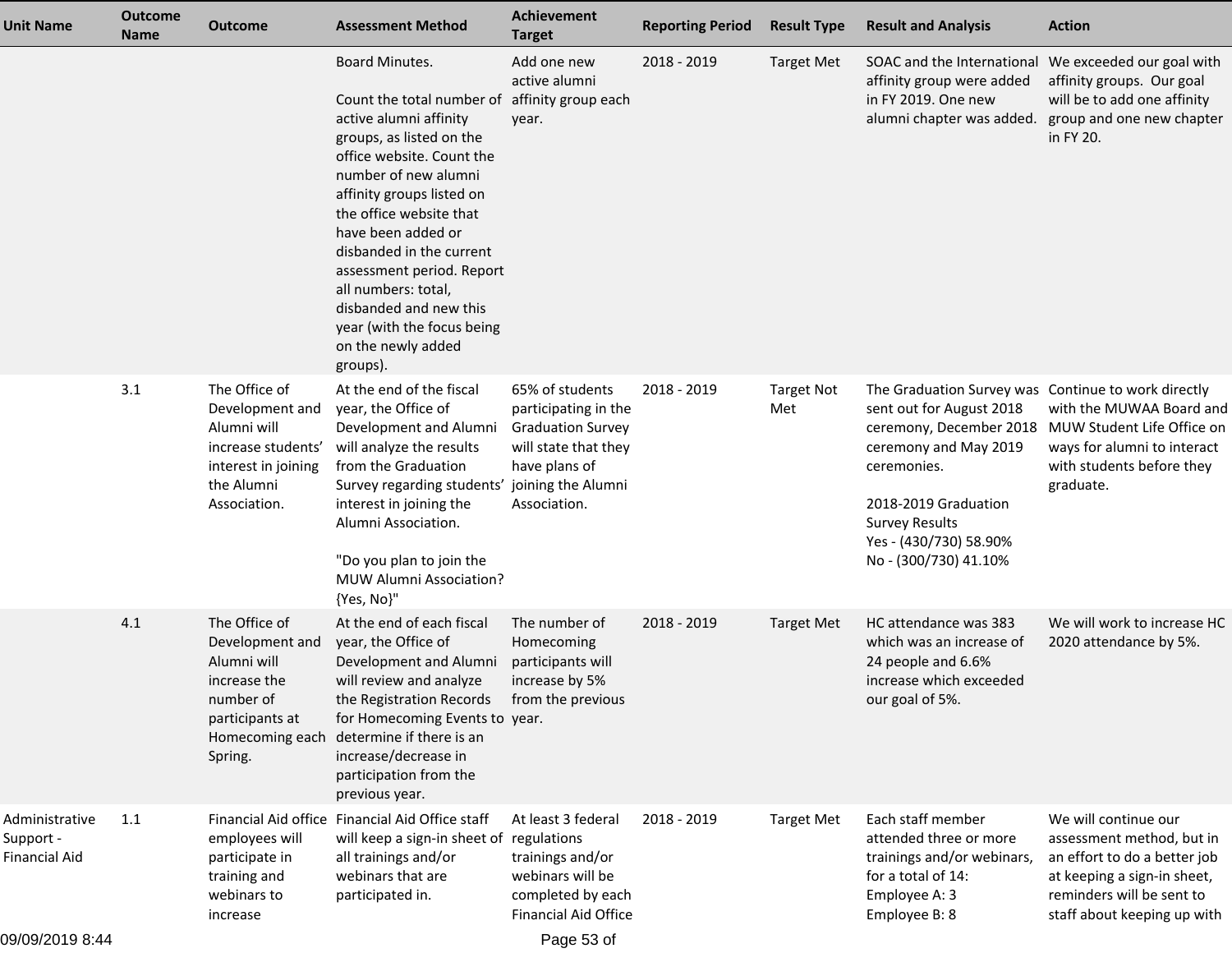| <b>Unit Name</b>                                    | <b>Outcome</b><br><b>Name</b> | <b>Outcome</b>                                                                                                                                                                   | <b>Assessment Method</b>                                                                                                                                                                                                                                                  | Achievement<br><b>Target</b>                                                                                                                                     | <b>Reporting Period</b> | <b>Result Type</b> | <b>Result and Analysis</b>                                                                                                                                                          | <b>Action</b>                                                                                                                                                                                                                          |
|-----------------------------------------------------|-------------------------------|----------------------------------------------------------------------------------------------------------------------------------------------------------------------------------|---------------------------------------------------------------------------------------------------------------------------------------------------------------------------------------------------------------------------------------------------------------------------|------------------------------------------------------------------------------------------------------------------------------------------------------------------|-------------------------|--------------------|-------------------------------------------------------------------------------------------------------------------------------------------------------------------------------------|----------------------------------------------------------------------------------------------------------------------------------------------------------------------------------------------------------------------------------------|
| Administrative<br>Support -<br><b>Financial Aid</b> | 1.1                           | understanding in<br>federal<br>regulations.                                                                                                                                      | Financial Aid Office staff<br>will keep a sign-in sheet of<br>all trainings and/or<br>webinars that are<br>participated in.                                                                                                                                               | staff member.                                                                                                                                                    | 2018 - 2019             | <b>Target Met</b>  | Employee C: 3<br>Two employees left the<br>Financial Aid office during<br>the 2018-2019 year.                                                                                       | which webinars and<br>trainings that were<br>attended.                                                                                                                                                                                 |
|                                                     | 1.2                           | employees will<br>participate in<br>leadership<br>trainings and<br>webinars to<br>promote personal<br>growth.                                                                    | Financial Aid Office Financial Aid Office staff<br>will keep a sign-in sheet of leadership<br>all trainings and/or<br>webinars that are<br>participated in.                                                                                                               | At least 2<br>trainings and/or<br>webinars will be<br>completed by each<br><b>Financial Aid Office</b><br>staff member.                                          | 2018 - 2019             | Inconclusive       | Employee A: 3<br>Employee B: 0<br>Employee C: 0<br>Due to staff turnover,<br>employees were unable to<br>find time to complete any<br>personal growth webinars<br>and/or trainings. | Financial Aid Office staff<br>will keep a sign-in sheet of<br>all trainings and/or<br>webinars that are<br>participated in.                                                                                                            |
|                                                     | 2.1                           | The Financial Aid<br>Office will provide<br>information<br>regarding<br>Satisfactory<br><b>Academic Progress</b><br>(SAP) to students<br>to assist in<br>improving<br>retention. | The Financial Aid Office<br>will check SAP standings<br>after each payment period list will return in<br>by comparing student SAP<br>standings from the<br>previous semester.                                                                                             | 10% of students on 2018 - 2019<br>the SAP warning<br>good SAP standing<br>within one<br>semester.                                                                |                         | <b>Target Met</b>  | 11.4% of students on the<br>SAP warning list will return<br>in good SAP standing within each payment period by<br>one semester.                                                     | The Financial Aid Office will<br>check SAP standings after<br>comparing student SAP<br>standings from the previous<br>semester. 10% of students<br>on the SAP warning list will<br>return in good SAP standing<br>within one semester. |
|                                                     | 2.2                           | The Financial Aid<br>Office will provide<br>information to<br>students of<br>policies, student<br>deadlines, and<br>disbursement<br>dates.                                       | The Financial Aid Office<br>will analyze the results of<br>the Graduation Survey at<br>the end of every academic will state that they<br>year.<br>"Were you aware of the<br>financial aid policies,<br>student deadlines, and<br>disbursement dates? {Yes, dates.<br>No}" | 80% of students<br>participating in the<br><b>Graduation Survey</b><br>were aware of the<br>financial aid<br>policies, student<br>deadlines, and<br>disbursement | 2018 - 2019             | <b>Target Met</b>  | 2018-2019 Graduation<br>Survey<br>Yes - (639/719) 88.87%<br>No - (80/719) 11.13%                                                                                                    | We will continue to use the<br><b>Graduation Survey to</b><br>analyze if students were<br>aware of financial aid<br>policies, student deadlines,<br>and disbursement dates.                                                            |
| Administrative<br>Support - Human<br>Resources      | 1.1                           | Human Resources<br>will assist units in<br>advertising<br>positions through<br>the most cost-<br>means possible<br>focusing on<br>diverse hires.                                 | At the end of the fiscal<br>year, Human Resources<br>will review and evaluate<br>the data from diverse<br>hires' applications,<br>effective, efficient regarding diversity ads.<br>"How did you hear about<br>this position?"                                             | 75% of diverse<br>hires will select a<br>diverse advertising<br>method on how<br>they heard about<br>the position.                                               | 2018 - 2019             | Inconclusive       | Not measurable with the<br>current system.                                                                                                                                          | Work with applicant<br>tracking system team to<br>create a usable report.                                                                                                                                                              |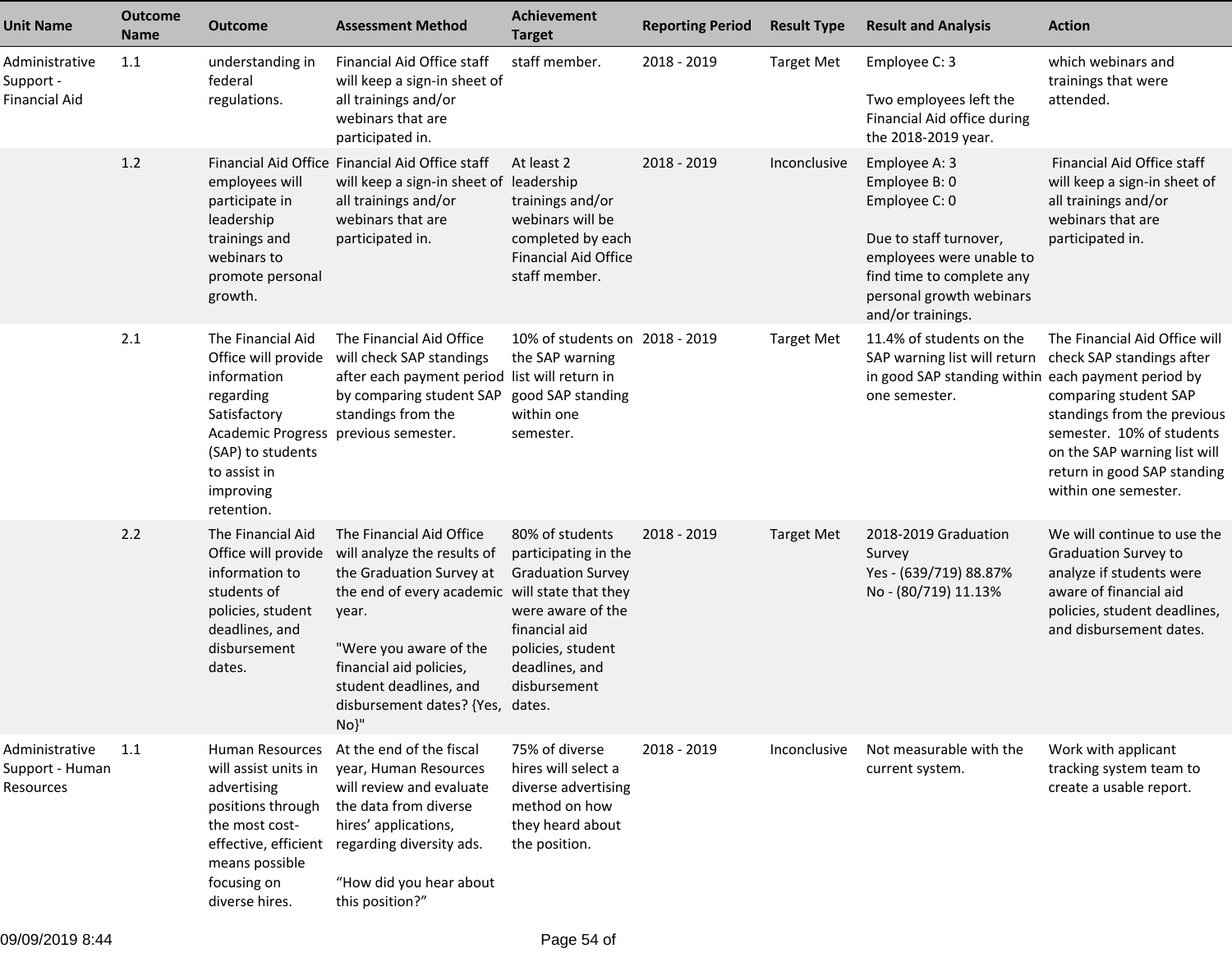| <b>Unit Name</b> | <b>Outcome</b><br><b>Name</b> | <b>Outcome</b>                                                                                                                                                                            | <b>Assessment Method</b>                                                                                                                                                                                                                                                                                                          | <b>Achievement</b><br><b>Target</b>                                                                                                  | <b>Reporting Period</b> | <b>Result Type</b>       | <b>Result and Analysis</b>                                                                                                                                                                                                                                                                                                                                | <b>Action</b>                                                                                                                                                                                |
|------------------|-------------------------------|-------------------------------------------------------------------------------------------------------------------------------------------------------------------------------------------|-----------------------------------------------------------------------------------------------------------------------------------------------------------------------------------------------------------------------------------------------------------------------------------------------------------------------------------|--------------------------------------------------------------------------------------------------------------------------------------|-------------------------|--------------------------|-----------------------------------------------------------------------------------------------------------------------------------------------------------------------------------------------------------------------------------------------------------------------------------------------------------------------------------------------------------|----------------------------------------------------------------------------------------------------------------------------------------------------------------------------------------------|
|                  | 2.1                           | will ensure that all<br>regular, benefits-<br>eligible, temporary<br>and adjunct<br>employees are<br>provided with<br>access to Code of<br>Conduct training.                              | Human Resources At the end of the fiscal<br>year, Human Resources<br>will compare the Current<br>Employee List with the<br><b>Work Place Answers</b><br>Enrollees Report to ensure<br>that all required<br>employees have been<br>provided with access to<br>Code of Conduct training.                                            | 100% of current<br>employees will be<br>provided with<br>access to Code of<br>Conduct training.                                      | 2018 - 2019             | Inconclusive             | The Code of Conduct<br>contract expired October<br>2018 and types of new<br>training are being<br>evaluated due to turnover<br>in the Director's position.<br>(06/12/2019)                                                                                                                                                                                | To procure a university wide<br>training and learning<br>management system.                                                                                                                  |
|                  | 2.2                           | Human Resources<br>will ensure that all<br>regular, benefits-<br>eligible,<br>temporary, and<br>are provided with<br>access to Title IX<br>training as new<br>hires and every 4<br>years. | At the end of the fiscal<br>year, Human Resources<br>will compare the Current<br>Employee List with the<br><b>Work Place Answers</b><br>adjunct employees Enrollees Report for<br>continuing employees to<br>ensure that every four<br>years all required<br>employees have been<br>provided with access to<br>Title IX training. | 100% of current<br>employees will be<br>provided with<br>access to Title IX<br>training every four<br>years upon hiring.             | 2018 - 2019             | Inconclusive             | The Workplace Answers<br>contract expired October<br>2018 and types of new<br>training are being<br>evaluated due to turnover<br>in the Director's postion                                                                                                                                                                                                | To procure a university wide<br>training and learning<br>management system.                                                                                                                  |
|                  |                               |                                                                                                                                                                                           | At the end of the fiscal<br>year, Human Resources<br>will compare the Current<br>Employee List with the<br><b>Work Place Answers</b><br>Enrollees Report for new<br>hires to ensure that all<br>required employees have<br>been provided with access<br>to Title IX training.                                                     | 100% of new<br>employees will be<br>provided with<br>access to Title IX<br>training upon hire.                                       | 2018 - 2019             | Inconclusive             | The Title IX contract<br>expired October 2018 and<br>types of new training are<br>being evaluated due to<br>turnover in the Director's<br>postion                                                                                                                                                                                                         | To procure a university wide<br>training and learning<br>management system.                                                                                                                  |
|                  | 3.1                           | Human Resources<br>will continue to<br>seek ways to<br>provide the most<br>efficient use of<br>for biweekly<br>payroll processes.                                                         | At the end of the fiscal<br>year, Human Resources<br>will analyze the processing will be cut from<br>time for biweekly payroll<br>utilizing the dates on the<br>resources and time Direct Deposit Payroll<br><b>Transaction Forms</b><br>provided to University<br>Accounting.                                                    | Biweekly payroll<br>processing time<br>two and a half days<br>to one and a half<br>days on average<br>throughout the<br>fiscal year. | 2018 - 2019             | <b>Target Not</b><br>Met | It is taking 2.5 days to<br>process biweekly payroll.<br>HR created a time entry<br>time sheet for biweekly<br>non-exempt benefits<br>eligible employees that<br>created more efficiency;<br>however, the number of<br>this type of employee has<br>increased on the biweekly<br>payroll by 44%. We<br>continue to provide<br>training to individuals and | To keep biweekly payroll<br>processing time to no more<br>than 2.5 days as more<br>biweekly non-exempt<br>benefits eligible employees<br>are moved the biweekly<br>payroll due to attrition. |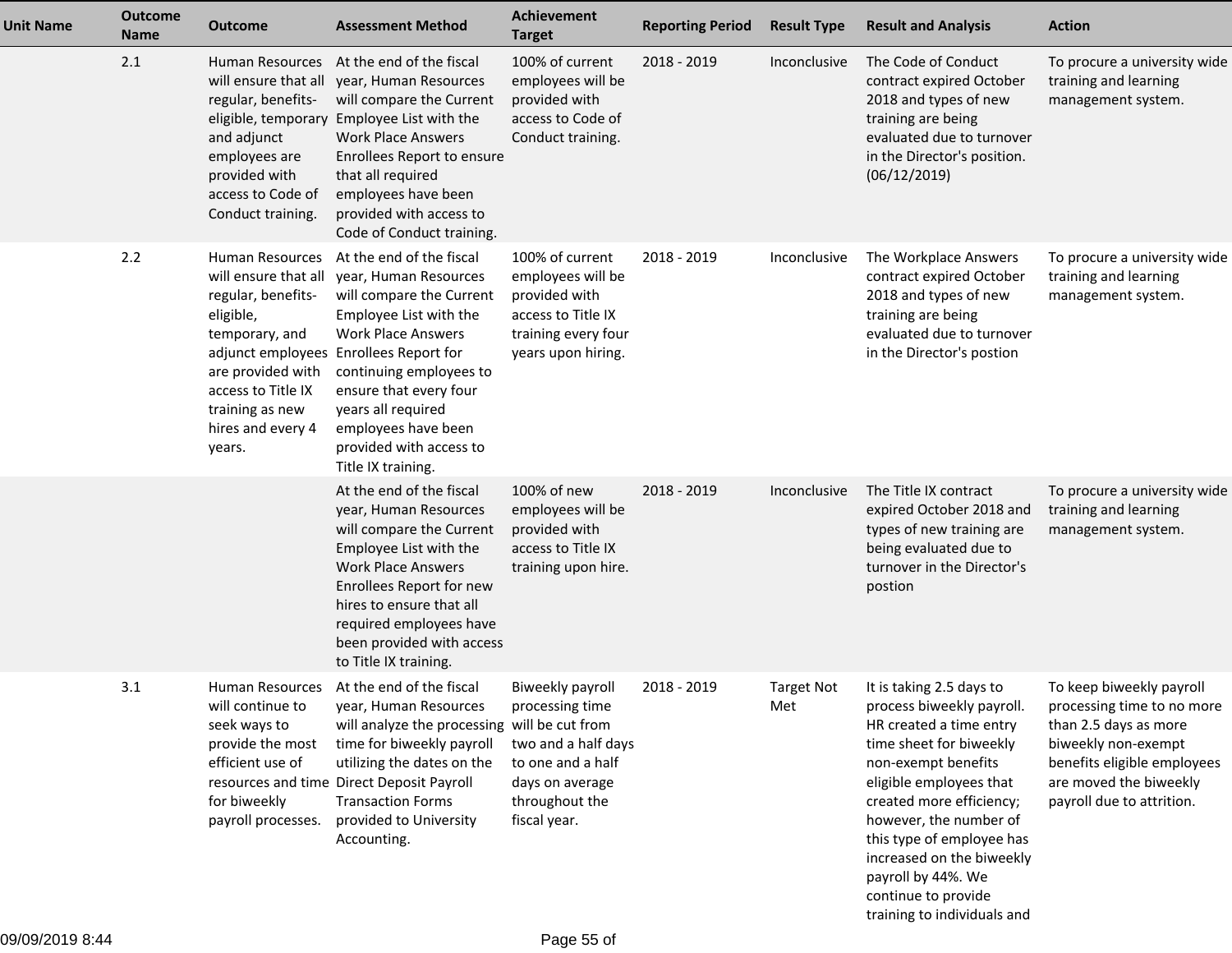| <b>Unit Name</b>                                      | <b>Outcome</b><br><b>Name</b> | <b>Outcome</b>                                                                                                                                                          | <b>Assessment Method</b>                                                                                                                                                                                                                                                       | Achievement<br><b>Target</b>                                                                                                                                                   | <b>Reporting Period</b> | <b>Result Type</b>       | <b>Result and Analysis</b>                                                                                                                                                                                                                                                                                                                                                                                                                                                                                                                                                                                                                                                                                                                                                                                                                                                      | <b>Action</b>                                                                                                                                                                                            |
|-------------------------------------------------------|-------------------------------|-------------------------------------------------------------------------------------------------------------------------------------------------------------------------|--------------------------------------------------------------------------------------------------------------------------------------------------------------------------------------------------------------------------------------------------------------------------------|--------------------------------------------------------------------------------------------------------------------------------------------------------------------------------|-------------------------|--------------------------|---------------------------------------------------------------------------------------------------------------------------------------------------------------------------------------------------------------------------------------------------------------------------------------------------------------------------------------------------------------------------------------------------------------------------------------------------------------------------------------------------------------------------------------------------------------------------------------------------------------------------------------------------------------------------------------------------------------------------------------------------------------------------------------------------------------------------------------------------------------------------------|----------------------------------------------------------------------------------------------------------------------------------------------------------------------------------------------------------|
|                                                       | 3.1                           | Human Resources<br>will continue to<br>seek ways to<br>provide the most<br>efficient use of<br>for biweekly<br>payroll processes.                                       | At the end of the fiscal<br>year, Human Resources<br>will analyze the processing will be cut from<br>time for biweekly payroll<br>utilizing the dates on the<br>resources and time Direct Deposit Payroll<br><b>Transaction Forms</b><br>provided to University<br>Accounting. | Biweekly payroll<br>processing time<br>two and a half days<br>to one and a half<br>days on average<br>throughout the<br>fiscal year.                                           | 2018 - 2019             | <b>Target Not</b><br>Met | departments. The process<br>is more efficient but has<br>not reduced the number of<br>days to complete payroll<br>due to the increase in<br>employees.                                                                                                                                                                                                                                                                                                                                                                                                                                                                                                                                                                                                                                                                                                                          | To keep biweekly payroll<br>processing time to no more<br>than 2.5 days as more<br>biweekly non-exempt<br>benefits eligible employees<br>are moved the biweekly<br>payroll due to attrition.             |
| Administrative<br>Support -<br>Information<br>Systems | 1.1                           | Deliver<br>information<br>technology<br>products and<br>services that meet<br>the needs of the<br>university to<br>achieve a high<br>level of customer<br>satisfaction. | Information Systems will<br>analyze the results of the<br>Faculty/Staff Technology<br>Survey at the end of the<br>fiscal year to determine<br>their level of satisfaction.                                                                                                     | 80% of staff<br>participating in the<br>Faculty/Staff<br><b>Technology Survey</b><br>will give an overall<br>satisfied rating for<br>the Information<br>Systems<br>department. | 2018 - 2019             | <b>Target Met</b>        | The Faculty/Staff<br>Technology Survey ran<br>from February 25 through<br>March 8, 2019. Of the 294<br>enrollments, 165<br>responded to the survey -<br>56.12% participation rate<br>(Last Year: 40.11%)<br>Faculty - (91/162) 56.17% -<br>Last Year: 69.08% Staff -<br>(71/162) 43.83% - Last<br>Year: 30.92%<br>"Rate your satisfaction<br>level with the services<br>provided by the<br>Department of Information<br>Systems (supports<br>administrative systems<br>such as Ellucian's Banner,<br>Canvas, and other smaller<br>information systems)."<br>Very Satisfied - (81/163)<br>49.69%<br>Satisfied - (68/163) 41.72%<br>Total - (149/163) 91.41% -<br>Last Year: 88.43%<br>*** Up three percent!<br>Neutral - (14/163) 8.59% -<br>Last Year: 10.20%<br>***Decrease!<br>Dissatisfied - (0/163) 0% -<br>Last Year: 1.36%<br>***Decrease!<br>Very Dissatisfied - (0/163) | <b>Information Systems</b><br>commits to providing<br>modern and integrated<br>systems and support<br>focused on the end-user<br>experience in an effort to<br>increase efficiency and<br>effectiveness. |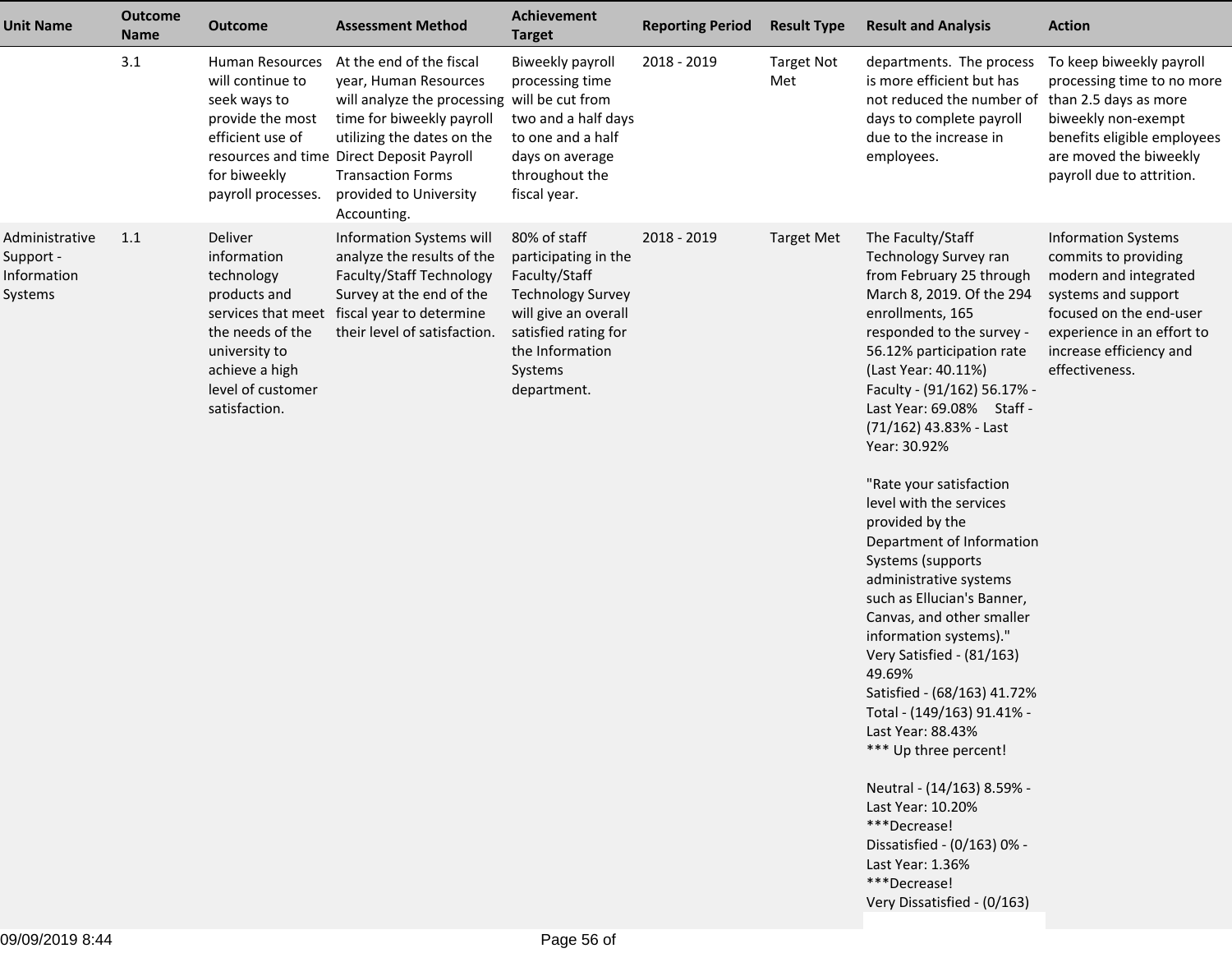| <b>Unit Name</b>                                      | <b>Outcome</b><br><b>Name</b> | <b>Outcome</b>                                                                                                                                                          | <b>Assessment Method</b>                                                                                                                                                                                                                            | Achievement<br><b>Target</b>                                                                                                                                                                                    | <b>Reporting Period</b> | <b>Result Type</b>       | <b>Result and Analysis</b>                                                                                                                                                                                                                                                                                        | <b>Action</b>                                                                                                                                                                                                                                                                                                                                                           |
|-------------------------------------------------------|-------------------------------|-------------------------------------------------------------------------------------------------------------------------------------------------------------------------|-----------------------------------------------------------------------------------------------------------------------------------------------------------------------------------------------------------------------------------------------------|-----------------------------------------------------------------------------------------------------------------------------------------------------------------------------------------------------------------|-------------------------|--------------------------|-------------------------------------------------------------------------------------------------------------------------------------------------------------------------------------------------------------------------------------------------------------------------------------------------------------------|-------------------------------------------------------------------------------------------------------------------------------------------------------------------------------------------------------------------------------------------------------------------------------------------------------------------------------------------------------------------------|
| Administrative<br>Support -<br>Information<br>Systems | 1.1                           | Deliver<br>information<br>technology<br>products and<br>services that meet<br>the needs of the<br>university to<br>achieve a high<br>level of customer<br>satisfaction. | Information Systems will<br>analyze the results of the<br>Faculty/Staff Technology<br>Survey at the end of the<br>fiscal year to determine<br>their level of satisfaction.                                                                          | 80% of staff<br>participating in the<br>Faculty/Staff<br><b>Technology Survey</b><br>will give an overall<br>satisfied rating for<br>the Information<br>Systems<br>department.                                  | 2018 - 2019             | <b>Target Met</b>        | 0% - Last Year: Same                                                                                                                                                                                                                                                                                              | <b>Information Systems</b><br>commits to providing<br>modern and integrated<br>systems and support<br>focused on the end-user<br>experience in an effort to<br>increase efficiency and<br>effectiveness.                                                                                                                                                                |
|                                                       | $1.2$                         | Enable<br>communication<br>and collaboration<br>among<br>information<br>systems<br>professionals and<br>users of<br>information<br>technology at the<br>university.     | At the end of the fiscal<br>year, Information Systems Systems will offer<br>will review the Training<br>Sessions Records to<br>determine that at least<br>one Banner training<br>session was offered to<br>staff and/or faculty during<br>the year. | Information<br>at least one Banner<br>training session<br>throughout the<br>year to staff and/or<br>faculty as refresher<br>sessions or new<br>updates.                                                         | 2018 - 2019             | <b>Target Met</b>        | <b>Information Systems</b><br>collaborated with multiple<br>departments to offer face<br>to face Banner 9 training to<br>cross-functional staff<br>during the month of<br>October 2018 in<br>preparation of the<br>impending Banner 9<br>rollout.                                                                 | Information Systems will<br>continue to provide training<br>opportunities throughout<br>the fiscal year to improve<br>end-user satisfaction and<br>efficiency.                                                                                                                                                                                                          |
|                                                       | 1.3                           | Enable<br>communication<br>and collaboration<br>among<br>information<br>systems<br>professionals and<br>users of<br>information<br>technology at the<br>state level.    | Information Systems will<br>review the Participation<br>Log of the Mississippi<br><b>Banner Users Group</b><br>meetings at the end of the Users Group<br>fiscal year to determine<br>the percentage of<br>meetings attended by the<br>staff member. | One Information<br>Systems staff will<br>attend 80% of the<br>Mississippi Banner<br>meetings.                                                                                                                   | 2018 - 2019             | <b>Target Met</b>        | Mississippi Banner Users<br>Group conference was held continue to attend the<br>on September 8 - 11, 2018.<br>A staff member was<br>present which results in a<br>83.3% attendance.                                                                                                                               | A staff member will<br>meetings for purposes of<br>engagement and<br>professional development.                                                                                                                                                                                                                                                                          |
|                                                       | 2.1                           | Deliver<br>information<br>technology<br>products and<br>services that meet<br>the needs of the<br>students to<br>achieve a high<br>level of customer<br>satisfaction.   | Information Systems will<br>analyze the results of the<br><b>Student Technology</b><br>Survey at the end of the<br>fiscal year to determine<br>their level of satisfaction.                                                                         | 80% of students<br>participating in the<br>Student<br><b>Technology Survey</b><br>will give an overall<br>satisfied rating<br>with the services<br>offered through<br>the Information<br>Systems<br>department. | 2018 - 2019             | <b>Target Not</b><br>Met | The Student Technology<br>Survey was released in<br>March 2019. Of the 2602<br>enrollments, 1789<br>responded to the survey -<br>68.75% participation rate<br>(last year's participation<br>rate: 50.65%).<br>The Student Technology<br>Survey reported out the<br>following satisfaction<br>ratings for services | Information Systems will<br>seek to streamline access to<br>systems, while providing<br>more modern and<br>integrated self-service<br>applications. Information<br>Systems will provide video<br>training for students to help<br>enhance and simplify the<br>user experience.<br>Information Systems will<br>take measures to promote<br>the availability of open labs |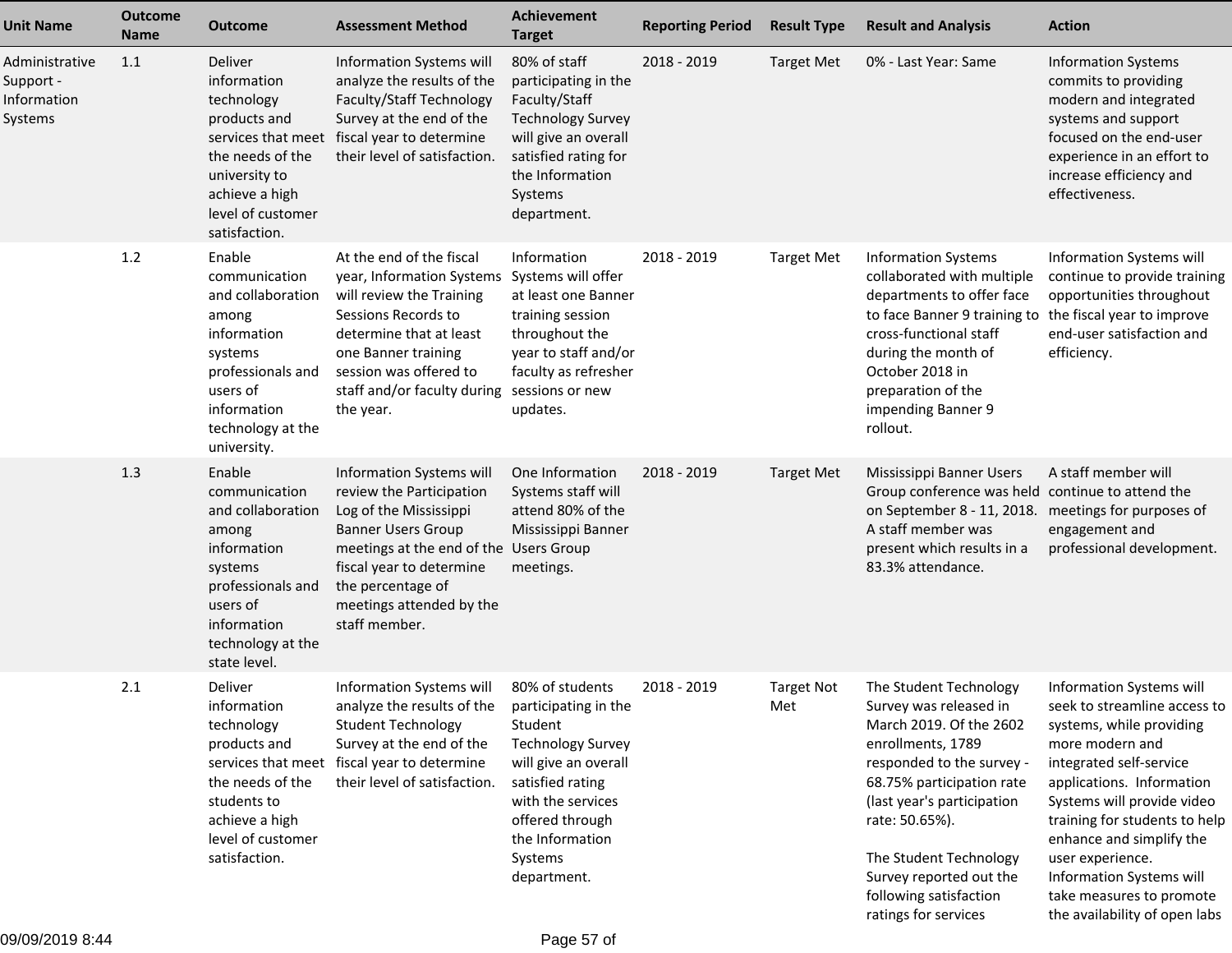| <b>Unit Name</b> | <b>Outcome</b><br><b>Name</b> | <b>Outcome</b>                                                                                                                                  | <b>Assessment Method</b>                                                                                                                                                                       | <b>Achievement</b><br><b>Target</b>                                                                                                                                                                             | <b>Reporting Period</b> | <b>Result Type</b>       | <b>Result and Analysis</b>                                                                                                                                                                                                                                                                                                                                                                                                                                                                                                                                                                                                                                                                                                                                                                                                                                                                                   | <b>Action</b>                                 |
|------------------|-------------------------------|-------------------------------------------------------------------------------------------------------------------------------------------------|------------------------------------------------------------------------------------------------------------------------------------------------------------------------------------------------|-----------------------------------------------------------------------------------------------------------------------------------------------------------------------------------------------------------------|-------------------------|--------------------------|--------------------------------------------------------------------------------------------------------------------------------------------------------------------------------------------------------------------------------------------------------------------------------------------------------------------------------------------------------------------------------------------------------------------------------------------------------------------------------------------------------------------------------------------------------------------------------------------------------------------------------------------------------------------------------------------------------------------------------------------------------------------------------------------------------------------------------------------------------------------------------------------------------------|-----------------------------------------------|
|                  | 2.1                           | Deliver<br>information<br>technology<br>products and<br>the needs of the<br>students to<br>achieve a high<br>level of customer<br>satisfaction. | Information Systems will<br>analyze the results of the<br><b>Student Technology</b><br>Survey at the end of the<br>services that meet fiscal year to determine<br>their level of satisfaction. | 80% of students<br>participating in the<br>Student<br><b>Technology Survey</b><br>will give an overall<br>satisfied rating<br>with the services<br>offered through<br>the Information<br>Systems<br>department. | 2018 - 2019             | <b>Target Not</b><br>Met | provided by the<br><b>Information Systems</b><br>department.<br>*For the computer lab<br>hours, Canvas, Portal, and<br>Banner Web, those<br>students' responses that<br>were "Not Applicable"<br>were taken out of the total<br>number of responses<br>amount.<br>McDevitt Computer Lab<br>Hours<br>Very Satisfied - (548/1240)<br>$= 44.19%$<br>Satisfied - (329/1240) =<br>26.53%<br>Total - (877/1240) =<br>70.72% - Last Year: 72.54<br>Canvas<br>Very Satisfied - (848/1731)<br>$= 48.99%$<br>Satisfied - (631/1731) =<br>36.45%<br>Total - (1479/1731) =<br>85.44% - Last Year: 88.86<br>Portal<br>Very Satisfied - (742/1681)<br>$= 44.14%$<br>Satisfied - (582/1681) =<br>34.62%<br>Total - (1324/1681) =<br>78.76% - Last Year: 80.86<br><b>Banner Web</b><br>Very Satisfied - (723/1702)<br>$= 42.48%$<br>Satisfied - (611/1702) =<br>35.89%<br>Total - (1334/1702) =<br>78.37% - Last Year: 82.92 | and technical assistance in<br>McDevitt Labs. |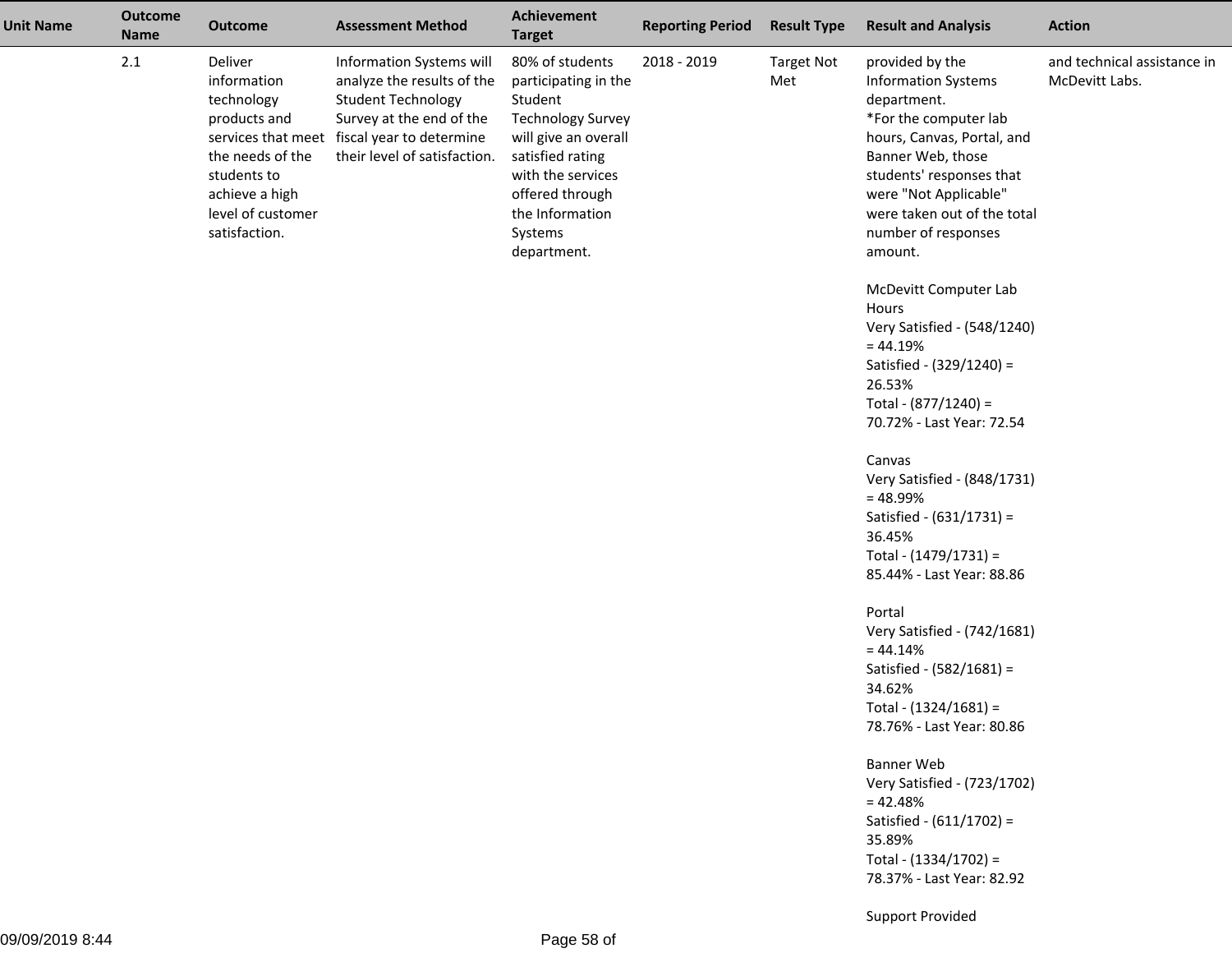| <b>Unit Name</b>                                                                  | <b>Outcome</b><br><b>Name</b> | <b>Outcome</b>                                                                                                                                                                                                     | <b>Assessment Method</b>                                                                                                                                                                                                                                                         | Achievement<br><b>Target</b>                                                                                                                                                                                    | <b>Reporting Period</b> | <b>Result Type</b>       | <b>Result and Analysis</b>                                                                                                                                                                                                                                                                                                                                                                              | <b>Action</b>                                                                                                                                                                                                                                                                                                                                                                                 |
|-----------------------------------------------------------------------------------|-------------------------------|--------------------------------------------------------------------------------------------------------------------------------------------------------------------------------------------------------------------|----------------------------------------------------------------------------------------------------------------------------------------------------------------------------------------------------------------------------------------------------------------------------------|-----------------------------------------------------------------------------------------------------------------------------------------------------------------------------------------------------------------|-------------------------|--------------------------|---------------------------------------------------------------------------------------------------------------------------------------------------------------------------------------------------------------------------------------------------------------------------------------------------------------------------------------------------------------------------------------------------------|-----------------------------------------------------------------------------------------------------------------------------------------------------------------------------------------------------------------------------------------------------------------------------------------------------------------------------------------------------------------------------------------------|
|                                                                                   | 2.1                           | Deliver<br>information<br>technology<br>products and<br>services that meet<br>the needs of the<br>students to<br>achieve a high<br>level of customer<br>satisfaction.                                              | Information Systems will<br>analyze the results of the<br><b>Student Technology</b><br>Survey at the end of the<br>fiscal year to determine<br>their level of satisfaction.                                                                                                      | 80% of students<br>participating in the<br>Student<br><b>Technology Survey</b><br>will give an overall<br>satisfied rating<br>with the services<br>offered through<br>the Information<br>Systems<br>department. | 2018 - 2019             | <b>Target Not</b><br>Met | Very Satisfied - (605/1654)<br>36.58%<br>Satisfied - (660/1654)<br>39.90%<br>Total - (1265/1654) 76.48% integrated self-service<br>- Last Year: 78.32<br><b>Total Overall Satisfaction</b><br>Average - (70.72+85.44+78.<br>$76+78.37+76.48)/5 =$<br>77.95%<br>Last Year: 80.7%                                                                                                                         | Information Systems will<br>seek to streamline access to<br>systems, while providing<br>more modern and<br>applications. Information<br>Systems will provide video<br>training for students to help<br>enhance and simplify the<br>user experience.<br>Information Systems will<br>take measures to promote<br>the availability of open labs<br>and technical assistance in<br>McDevitt Labs. |
| Administrative<br>Support -<br><b>Institutional</b><br>Research and<br>Assessment | 1.1                           | Institutional<br>Research and<br>Assessment will<br>assist with<br>promoting strong<br>academic advising,<br>mentorship, and<br>other student-<br>centered support<br>services to<br>promote student<br>retention. | Institutional Research and 65% overall<br>Assessment will<br>administer the annual<br><b>Graduation Survey to</b><br>assess student satisfaction<br>with support services that<br>promote student<br>retention.                                                                  | response rate for<br>the annual<br>Graduation Survey.                                                                                                                                                           | 2018 - 2019             | <b>Target Met</b>        | 6/2019 - The survey was<br>administered to students<br>who graduated in the<br>Summer 2018, Fall 2018,<br>and Spring 2019 semesters.<br>There were 752<br>respondents from the 962<br>students who received the<br>on-line survey. This<br>resulted in a 78.17%<br>response rate. This<br>exceeded our target rate of<br>65%.<br>The 78% participation rate<br>this year is up from last<br>year's 70%. | Continue assessment.                                                                                                                                                                                                                                                                                                                                                                          |
|                                                                                   | $1.2$                         | Institutional<br>Research and<br>Assessment will<br>encourage staff to<br>present pertinent<br>data/information<br>to appropriate<br>campus groups.                                                                | Staff will be asked to<br>present survey results and Institutional<br>other essential<br>information throughout<br>the year to groups, such as conduct four data<br>PIE Council. Institutional<br><b>Research and Assessment</b><br>will keep a record of<br>presentations made. | The Office of<br>Research and<br>Assessment will<br>presentations to<br>campus groups<br>each fiscal year.                                                                                                      | 2018 - 2019             | <b>Target Met</b>        | <b>Graduation Survey 2017-</b><br>2018 Results - Employee B<br>to PIE Council in September with different campus<br>2018<br><b>Enrollment Report -</b><br>Employee A to PIE Council<br>in September 2018<br>Faculty & Staff Satisfaction<br>Survey Report - Employee B<br>to PIE Council in February<br>2019<br><b>Staff Satisfaction Survey</b><br>Report - Employee B to                              | Office staff will continue to<br>share pertinent information<br>groups. This past year, we<br>shared information with<br><b>Enrollment Management</b><br>Council and Staff Council.                                                                                                                                                                                                           |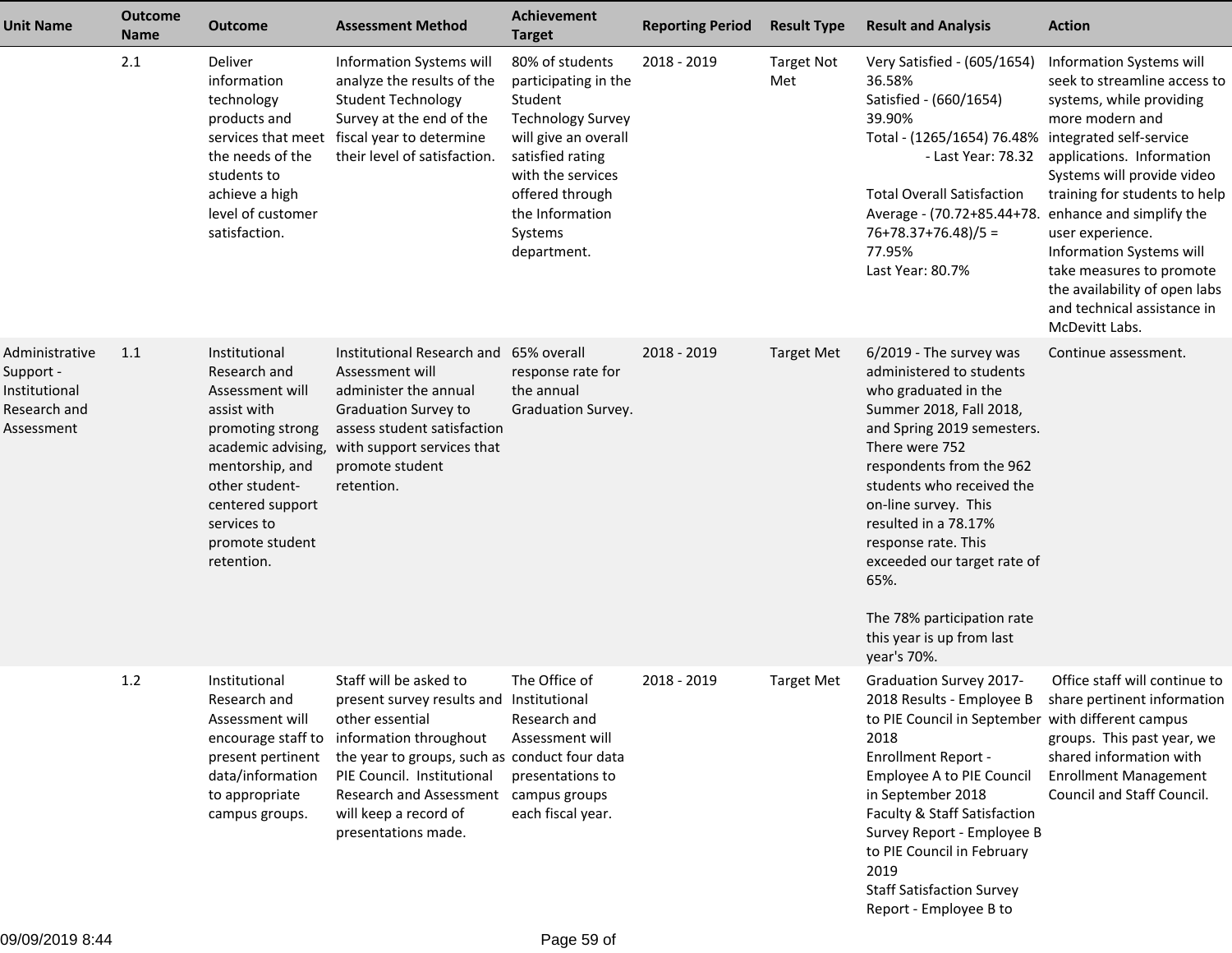| <b>Unit Name</b>                                                                                                   | <b>Outcome</b><br><b>Name</b> | <b>Outcome</b>                                                                                                                                      | <b>Assessment Method</b>                                                                                                                                                                                                                                                         | <b>Achievement</b><br><b>Target</b>                                                                        | <b>Reporting Period</b> | <b>Result Type</b> | <b>Result and Analysis</b>                                                                                                                                                                                                                                                                                                      | <b>Action</b>                                                                                                                                                                                                                                                                                                 |
|--------------------------------------------------------------------------------------------------------------------|-------------------------------|-----------------------------------------------------------------------------------------------------------------------------------------------------|----------------------------------------------------------------------------------------------------------------------------------------------------------------------------------------------------------------------------------------------------------------------------------|------------------------------------------------------------------------------------------------------------|-------------------------|--------------------|---------------------------------------------------------------------------------------------------------------------------------------------------------------------------------------------------------------------------------------------------------------------------------------------------------------------------------|---------------------------------------------------------------------------------------------------------------------------------------------------------------------------------------------------------------------------------------------------------------------------------------------------------------|
|                                                                                                                    | 1.2                           | Institutional<br>Research and<br>Assessment will<br>encourage staff to<br>present pertinent<br>data/information<br>to appropriate<br>campus groups. | Staff will be asked to<br>present survey results and Institutional<br>other essential<br>information throughout<br>the year to groups, such as conduct four data<br>PIE Council. Institutional<br><b>Research and Assessment</b><br>will keep a record of<br>presentations made. | The Office of<br>Research and<br>Assessment will<br>presentations to<br>campus groups<br>each fiscal year. | 2018 - 2019             | <b>Target Met</b>  | Staff Council in March 2019 Office staff will continue to<br><b>Census Date Movement</b><br>Discussion - Employee A to<br><b>Enrollment Management</b><br>Council in February 2019<br>Assessment Information<br>Session at Fall Convocation<br>- August 2018                                                                    | share pertinent information<br>with different campus<br>groups. This past year, we<br>shared information with<br><b>Enrollment Management</b><br>Council and Staff Council.                                                                                                                                   |
|                                                                                                                    | 2.1                           | Institutional<br>Research and<br>Assessment will<br>provide<br>information to<br>business processes<br>among staff.                                 | Institutional Research and 30% overall<br>Assessment will<br>administer the annual<br>Staff Satisfaction Survey to Satisfaction Survey.<br>assess staff satisfaction<br>enhance university with specific university<br>processes, such as<br>planning/budgeting.                 | response rate for<br>the annual Staff                                                                      | 2018 - 2019             | <b>Target Met</b>  | January-February 2019:<br>There were 86 respondents Assessment Office will<br>from the 188 staff who<br>received the on-line survey.<br>This resulted in a 45.74%<br>response rate. This<br>exceeded our target rate of results with university<br>30%.<br>This 46% participation rate<br>is up 2% from last year's<br>results. | The Institutional Research &<br>continue to annually<br>administer the online Staff<br>Satisfaction Survey. We will<br>also continue to share these<br>administration and PIE<br>Council so that<br>improvements can be made<br>to business processes.                                                        |
|                                                                                                                    | 2.2                           | Institutional<br>Research and<br>Assessment will<br>provide<br>information to<br>enhance university<br>business processes<br>among faculty.         | Institutional Research and 25% overall<br>Assessment will<br>administer the annual<br>Faculty Satisfaction Survey Satisfaction Survey.<br>to assess faculty<br>satisfaction with specific<br>university processes, such<br>as planning/budgeting.                                | response rate for<br>the annual Faculty                                                                    | 2018 - 2019             | <b>Target Met</b>  | January-February 2019:<br>There were 109<br>respondents from the 168<br>faculty who received the<br>on-line survey. This<br>resulted in a 64.88%<br>response rate. This<br>exceeded our target rate of<br>25%.<br>This 65% participation rate<br>is down from last year's<br>73%.                                               | The Institutional Research &<br>Assessment Office will<br>continue to annually<br>administer the online<br>Faculty Satisfaction Survey.<br>We will also continue to<br>share these results with<br>university administration<br>and PIE Council so that<br>improvements can be made<br>to business processes. |
| Administrative<br>Support -<br>Outsourced<br>Enterprises<br>(bookstore, food<br>service, facilities<br>management) | 1.1                           | <b>Facilities</b><br>Management<br>Work Orders will<br>be addressed in a<br>completed to the<br>requestor's<br>satisfaction.                        | At the end of the fiscal<br>year, Outsourced<br>Enterprises will review the Orders will have a<br>work order completion<br>timely manner and rate in the work order<br>system.                                                                                                   | Facilities<br>Management Work<br>completion ratio of<br>95%.                                               | 2018 - 2019             | <b>Target Met</b>  | Facilities has met this<br>target by achieving a 99<br>percent completion ratio                                                                                                                                                                                                                                                 | Due to the current director<br>and assessment coordinator<br>of Outsourced Enterprises<br>retiring this Fiscal Year, the<br>Actions will be continued<br>unless the Cabinet<br>Member/Supervisor makes<br>a recommendation for any<br>changes.                                                                |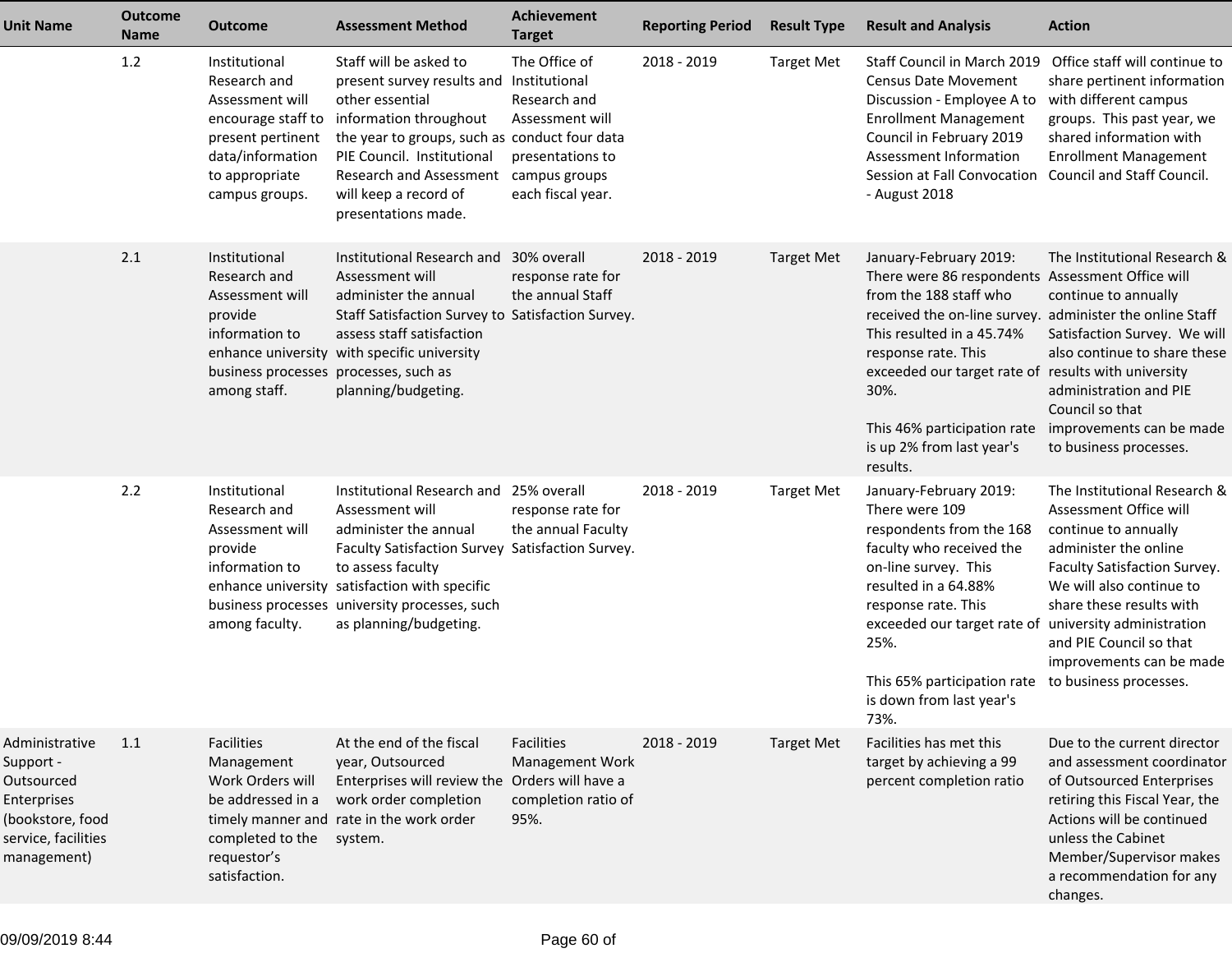| <b>Unit Name</b> | <b>Outcome</b><br>Name | <b>Outcome</b>                                                                                 | <b>Assessment Method</b>                                                                                                                                                                                                              | <b>Achievement</b><br><b>Target</b>                                                                                                                        | <b>Reporting Period</b> | <b>Result Type</b>       | <b>Result and Analysis</b>                                                             | <b>Action</b>                                                                                                                                                                                                                                  |
|------------------|------------------------|------------------------------------------------------------------------------------------------|---------------------------------------------------------------------------------------------------------------------------------------------------------------------------------------------------------------------------------------|------------------------------------------------------------------------------------------------------------------------------------------------------------|-------------------------|--------------------------|----------------------------------------------------------------------------------------|------------------------------------------------------------------------------------------------------------------------------------------------------------------------------------------------------------------------------------------------|
|                  | 1.2                    | Food Service will<br>increase catering<br>and door sales.                                      | At the end of the fiscal<br>year, Outsourced<br>Enterprises will review the by 8% from the<br>Catering and Door Sales as fiscal year.<br>submitted by monthly<br>statements from Food<br>Service.                                     | Catering and Door<br>Sales will increase                                                                                                                   | 2018 - 2019             | Inconclusive             | Catering Sales for months<br>to compare were up 10.5%.<br>Door Sales were down<br>8.5% | Due to the current director<br>and assessment coordinator<br>of Outsourced Enterprises<br>retiring this Fiscal Year, the<br>Actions will be continued<br>unless the Cabinet<br>Member/Supervisor makes<br>a recommendation for any<br>changes. |
|                  | 1.3                    | increase the sales<br>items.                                                                   | The Bookstore will At the end of the fiscal<br>year, Outsourced<br>of non-text/sundry Enterprises will review the to less expensive<br>sales on non-text/sundry<br>items as submitted by<br>monthly statements from<br>the Bookstore. | As text book sales<br>continue to fall due<br>choices, sales of<br>non-text/sundry<br>items will increase<br>by 10% from the<br>previous fiscal<br>year.   | 2018 - 2019             | <b>Target Not</b><br>Met | <b>General Merchandise sales</b><br>were down for year                                 | Due to the current director<br>and assessment coordinator<br>of Outsourced Enterprises<br>retiring this Fiscal Year, the<br>Actions will be continued<br>unless the Cabinet<br>Member/Supervisor makes<br>a recommendation for any<br>changes. |
|                  | 2.1                    | Food Service will<br>improve its overall<br>function to<br>increase customer<br>satisfaction.  | At the end of the fiscal<br>year, Outsourced<br>Enterprises will review the 75% overall<br>overall satisfaction score<br>documented by Sodexo's<br>annual Customer Survey.                                                            | Food Service will<br>score at least a<br>satisfaction score<br>on Sodexo's annual<br>Consumer<br>Satisfaction Survey<br>completed by the<br>MUW community. | 2018 - 2019             | Inconclusive             | Survey was not done this<br>year.                                                      | Due to the current director<br>and assessment coordinator<br>of Outsourced Enterprises<br>retiring this Fiscal Year, the<br>Actions will be continued<br>unless the Cabinet<br>Member/Supervisor makes<br>a recommendation for any<br>changes. |
|                  | 2.2                    | Bookstore will<br>improve its overall<br>function to<br>increase customer<br>satisfaction.     | At the end of the fiscal<br>year, Outsourced<br>Enterprises will review the earn at least a 95%<br>bookstore's overall<br>satisfaction score<br>documented by the<br>annual Barnes & Noble<br>survey.                                 | Each fiscal year,<br>the Bookstore will<br>overall satisfaction<br>score on the<br>Barnes & Noble<br>Survey.                                               | 2018 - 2019             | <b>Target Not</b><br>Met | No Results were given                                                                  | Due to the current director<br>and assessment coordinator<br>of Outsourced Enterprises<br>retiring this Fiscal Year, the<br>Actions will be continued<br>unless the Cabinet<br>Member/Supervisor makes<br>a recommendation for any<br>changes. |
|                  | 2.3                    | Food Service and<br><b>Facilities</b><br>Management will<br>enhance their<br>safety practices. | At the end of each fiscal<br>year, Outsourced<br>Enterprises will review the earn a 90% or<br>annual Food Safety Audit<br>score from the audit<br>conducted on Food<br>Service.                                                       | Each fiscal year,<br>Food Service will<br>higher score on<br>Sodexo's annual<br>Food Safety Audit<br>on safety practices<br>in their accounts.             | 2018 - 2019             | <b>Target Met</b>        | Both Audits were passed                                                                | Due to the current director<br>and assessment coordinator<br>of Outsourced Enterprises<br>retiring this Fiscal Year, the<br>Actions will be continued<br>unless the Cabinet<br>Member/Supervisor makes<br>a recommendation for any<br>changes. |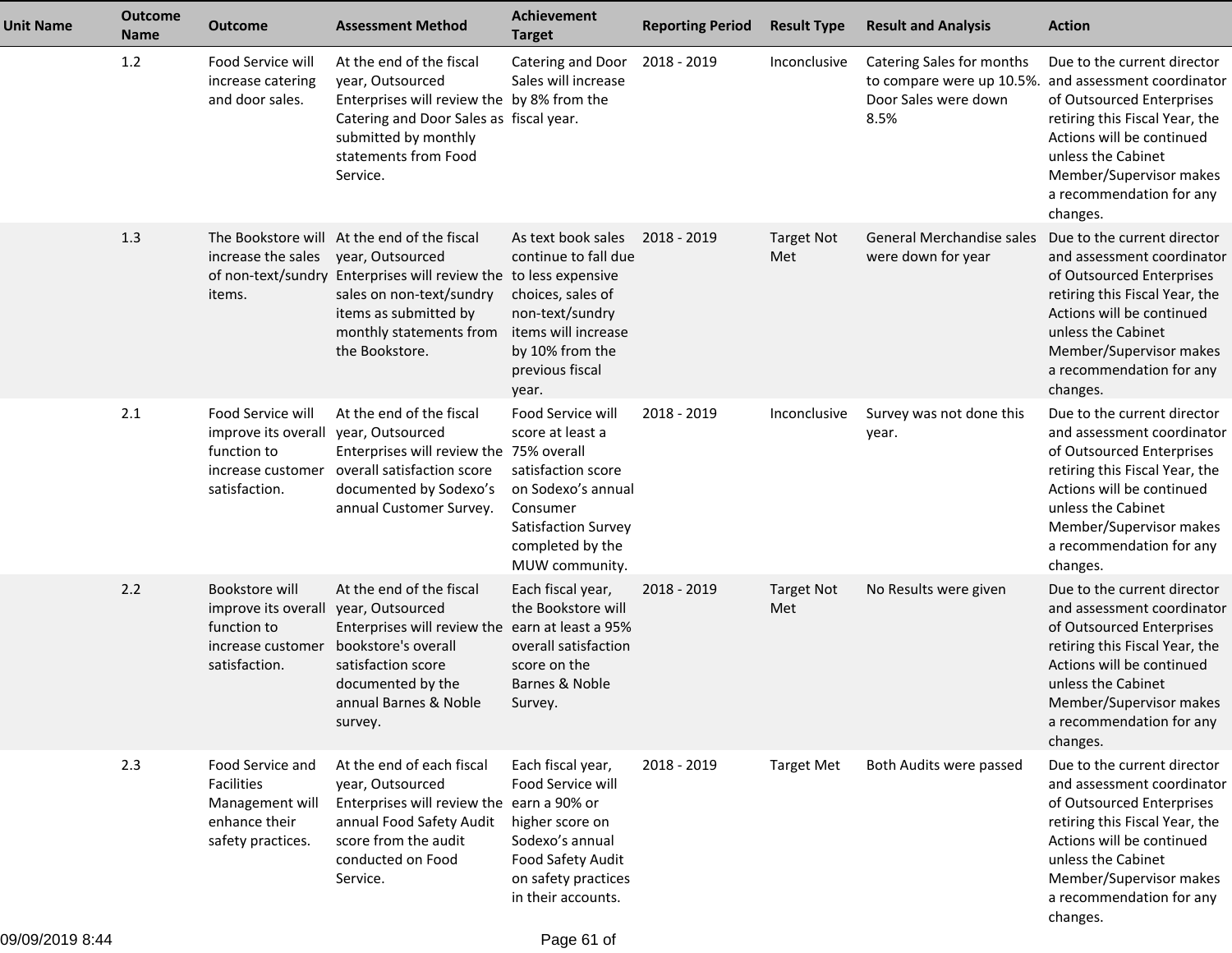| <b>Unit Name</b>                              | <b>Outcome</b><br><b>Name</b> | Outcome                                                        | <b>Assessment Method</b>                                                                                                                                                                                                                                                                                                                          | <b>Achievement</b><br><b>Target</b>                                                                                                             | <b>Reporting Period</b> | <b>Result Type</b>       | <b>Result and Analysis</b>                                                                                                                                                                                                               | <b>Action</b>                                                                                                                                                                                                                                                 |
|-----------------------------------------------|-------------------------------|----------------------------------------------------------------|---------------------------------------------------------------------------------------------------------------------------------------------------------------------------------------------------------------------------------------------------------------------------------------------------------------------------------------------------|-------------------------------------------------------------------------------------------------------------------------------------------------|-------------------------|--------------------------|------------------------------------------------------------------------------------------------------------------------------------------------------------------------------------------------------------------------------------------|---------------------------------------------------------------------------------------------------------------------------------------------------------------------------------------------------------------------------------------------------------------|
|                                               |                               |                                                                | At the end of each fiscal<br>year, Outsourced<br>Enterprises will review the earn a 90% or<br>annual Physical Safety<br>Audit score from the audit Sodexo's annual<br>conducted on Food<br>Service.                                                                                                                                               | Each fiscal year,<br>Food Service will<br>higher score on<br><b>Physical Safety</b><br>Audit score on<br>safety practices in<br>their accounts. | 2018 - 2019             | <b>Target Met</b>        | Both Audits were passed                                                                                                                                                                                                                  | Due to the current director<br>and assessment coordinator<br>of Outsourced Enterprises<br>retiring this Fiscal Year, the<br>Actions will be continued<br>unless the Cabinet<br>Member/Supervisor makes<br>a recommendation for any<br>changes.                |
|                                               |                               |                                                                | At the end of the fiscal<br>year, Outsourced<br>Enterprises will review the will be conducted<br>annual Safety Training<br>Sessions Log from the<br>facilities management<br>outsourced company to<br>determine if the<br>achievement target was<br>met.                                                                                          | At least 12 safety<br>training sessions<br>over the fiscal year<br>to facilities<br>management<br>employees.                                    | 2018 - 2019             | <b>Target Met</b>        | 12 Safety Trainings Dones                                                                                                                                                                                                                | Due to the current director<br>and assessment coordinator<br>of Outsourced Enterprises<br>retiring this Fiscal Year, the<br>Actions will be continued<br>unless the Cabinet<br>Member/Supervisor makes<br>a recommendation for any<br>changes.                |
|                                               | 2.4                           | Food Services will<br>increase the<br>services to<br>students. | At the end of the fiscal<br>year, Outsourced<br>effectiveness of its Enterprises will review the will answer "good"<br>Graduation Survey results or "excellent"<br>regarding the<br>effectiveness of food<br>service on campus.<br>"Rate MUW's<br>effectiveness in providing:<br>Food service on campus<br>{Excellent, Good, Fair,<br>Poor, N/A}" | 55% of Graduation 2018 - 2019<br>Survey participants<br>regarding the<br>effectiveness of<br>food service on<br>campus.                         |                         | <b>Target Met</b>        | 2018-2019 Graduation<br>Survey Results:<br>Excellent - (262/725) -<br>36.14%<br>Good - (165/725) - 22.76%<br>Total - (427/725) - 59.39%<br>Fair - (75/725) - 10.34%<br>Poor - (44/725) - 6.07%<br>Not Applicable - (179/725) -<br>24.69% | Due to the current director<br>and assessment coordinator<br>of Outsourced Enterprises<br>retiring this Fiscal Year, the<br>Actions will be continued<br>unless the Cabinet<br>Member/Supervisor makes<br>a recommendation for any<br>changes.                |
| Administrative<br>Support -<br>Plymouth Bluff | 1.1                           | offer public<br>cultural and<br>educational<br>programming.    | Plymouth Bluff will At the end of the fiscal<br>year, Plymouth Bluff will quarter, public<br>review program<br>documents (mailings,<br>Facebook posts, news<br>releases, and attendance<br>records) to determine if<br>achievement target was<br>met.                                                                                             | At least once per<br>cultural and/or<br>educational<br>programming will<br>be offered at no<br>cost for<br>attendance.                          | 2018 - 2019             | Inconclusive             | No Sunday at Bluff<br>12 different groups used<br>the facilities at no Charge.<br>4 Groups had guided tours                                                                                                                              | Due to the current director<br>Programs done in 2018-19. and assessment coordinator<br>of Plymouth Bluff retiring<br>this Fiscal Year, the Actions<br>will be continued unless the<br>Cabinet Member/Supervisor<br>makes a recommendation<br>for any changes. |
|                                               | 1.2                           | make use of Social<br>Media, such as<br>Facebook, to           | Plymouth Bluff will At the end of the fiscal<br>year, Plymouth Bluff will<br>review updates to its<br>Facebook pages to ensure with different                                                                                                                                                                                                     | Plymouth Bluff will 2018 - 2019<br>update both of its<br>Facebook pages                                                                         |                         | <b>Target Not</b><br>Met | Updates to Facebook Pages Due to the current director<br>have been done 7 times<br>last year<br>https://www.facebook.com this Fiscal Year, the Actions                                                                                   | and assessment coordinator<br>of Plymouth Bluff retiring                                                                                                                                                                                                      |
| 09/09/2019 8:44                               |                               |                                                                |                                                                                                                                                                                                                                                                                                                                                   | Page 62 of                                                                                                                                      |                         |                          |                                                                                                                                                                                                                                          |                                                                                                                                                                                                                                                               |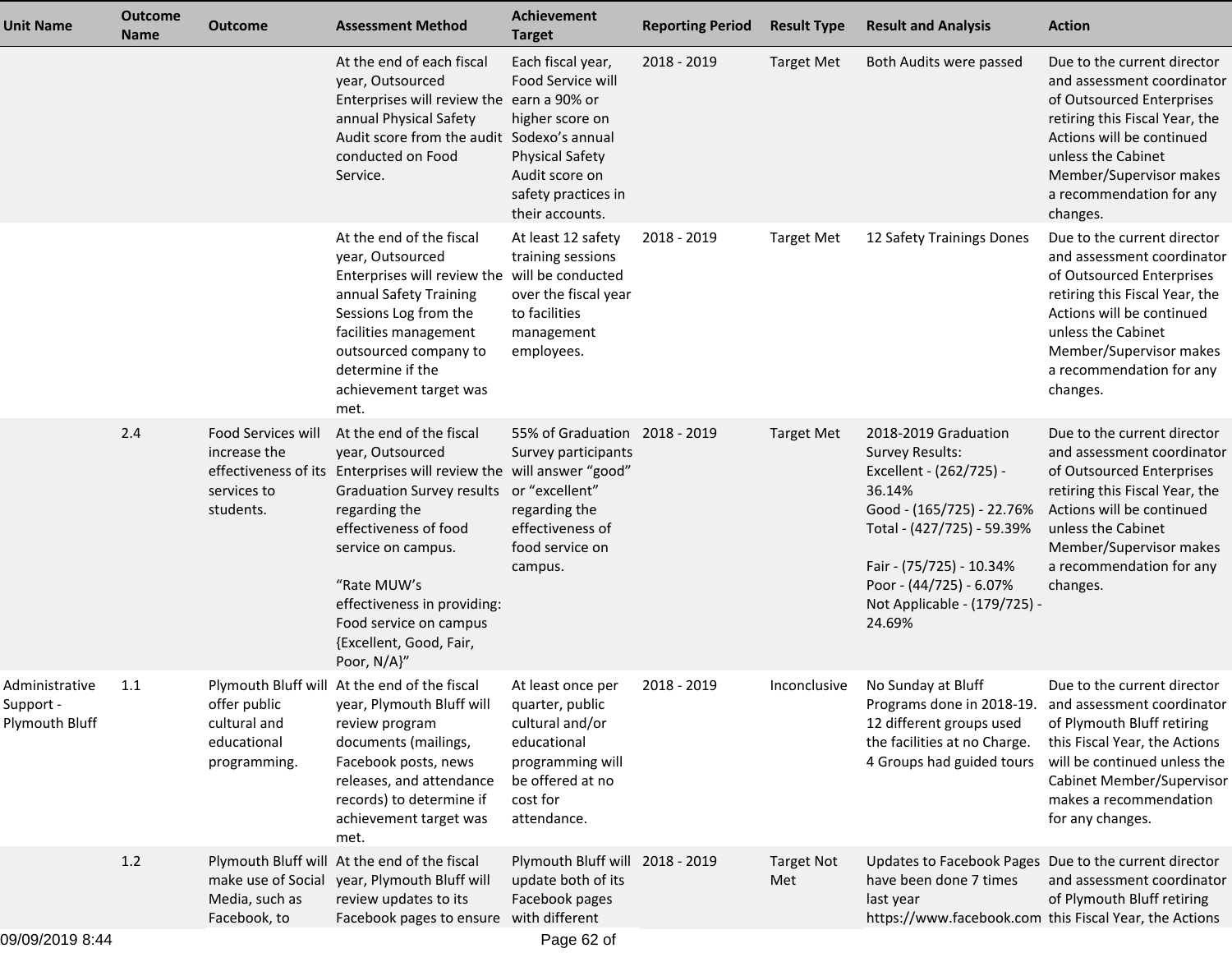| <b>Unit Name</b> | <b>Outcome</b><br><b>Name</b> | <b>Outcome</b>                                                                                                                             | <b>Assessment Method</b>                                                                                                                                                  | <b>Achievement</b><br><b>Target</b>                                                                                                                                                           | <b>Reporting Period</b> | <b>Result Type</b>       | <b>Result and Analysis</b>                                                                                                                                                                                                                                                                                                                                                                                                                        | <b>Action</b>                                                                                                                                                                                                                                                 |
|------------------|-------------------------------|--------------------------------------------------------------------------------------------------------------------------------------------|---------------------------------------------------------------------------------------------------------------------------------------------------------------------------|-----------------------------------------------------------------------------------------------------------------------------------------------------------------------------------------------|-------------------------|--------------------------|---------------------------------------------------------------------------------------------------------------------------------------------------------------------------------------------------------------------------------------------------------------------------------------------------------------------------------------------------------------------------------------------------------------------------------------------------|---------------------------------------------------------------------------------------------------------------------------------------------------------------------------------------------------------------------------------------------------------------|
|                  | 1.2                           | promote<br>programming and<br>other uses at<br>Plymouth Bluff.                                                                             | that program promotion is posts, both<br>being utilized through<br>social media.                                                                                          | internally and<br>externally, at least<br>2 times per month<br>throughout the<br>fiscal year.                                                                                                 | 2018 - 2019             | <b>Target Not</b><br>Met | bluff                                                                                                                                                                                                                                                                                                                                                                                                                                             | will be continued unless the<br><b>Cabinet Member/Supervisor</b><br>makes a recommendation<br>for any changes                                                                                                                                                 |
|                  | 1.3                           | maintain its 4+                                                                                                                            | Plymouth Bluff will At the end of the fiscal<br>year, Plymouth Bluff will<br>miles trail system. review the Trail System's<br>monthly inspection<br>reports.              | 12 Monthly Trail<br>System Inspections<br>will be completed<br>each fiscal year,<br>including corrective<br>actions.                                                                          | 2018 - 2019             | Inconclusive             | The Trails are inspected<br>with regularity and<br>corrections made when<br>found or reported at an<br>appropriate time<br>depending on weather<br>conditions. The Trail<br>system was heavily<br>damaged due to storms<br>and floods. The Bluff trail<br>was restored in April 2019<br>the River trail still needs<br>lots of work since it was<br>completely flooded.<br>Inspections have been<br>suspended since January<br>2019. (06/24/2019) | Due to the current director<br>and assessment coordinator<br>of Plymouth Bluff retiring<br>this Fiscal Year, the Actions<br>will be continued unless the<br>Cabinet Member/Supervisor<br>makes a recommendation<br>for any changes                            |
|                  | 1.4                           | do presentations<br>and make the<br>groups such as the documented<br>Boy Scouts and<br>other educational<br>organizations at no<br>charge. | Plymouth Bluff will At the end of the fiscal<br>year, Plymouth Bluff will<br>review monthly reports to<br>facility available to determine the number of<br>presentations. | At least 12 times<br>each fiscal year,<br>Plymouth Bluff will<br>do presentations<br>about the facility<br>and the<br>surrounding area<br>to school groups<br>and others when<br>appropriate. | 2018 - 2019             | Inconclusive             | 10 Groups have used the<br>Facility<br>MUW Classes met 6 times<br>during the 2018-19 plus the this Fiscal Year, the Actions<br>facility was used by MTSU,<br>Starkville Middle School,<br>Victory Christian Academy,<br>Project YES,                                                                                                                                                                                                              | Due to the current director<br>and assessment coordinator<br>of Plymouth Bluff retiring<br>will be continued unless the<br>Cabinet Member/Supervisor<br>makes a recommendation<br>for any changes                                                             |
|                  |                               |                                                                                                                                            | At the end of the fiscal<br>year, Plymouth Bluff will<br>review monthly reports to<br>determine the number of<br>weekly visits.                                           | Plymouth Bluff will 2018 - 2019<br>average 50 visits<br>per week by people<br>walking the<br>grounds and trails.                                                                              |                         | <b>Target Met</b>        | This has occurred. Please                                                                                                                                                                                                                                                                                                                                                                                                                         | Due to the current director<br>see related documentation. and assessment coordinator<br>of Plymouth Bluff retiring<br>this Fiscal Year, the Actions<br>will be continued unless the<br>Cabinet Member/Supervisor<br>makes a recommendation<br>for any changes |
|                  | 2.1                           | invite the MSU                                                                                                                             | Plymouth Bluff will At the end of the fiscal<br>year, Plymouth Bluff will<br>Project YES (Youth review the meetings log to Plymouth Bluff                                 | At least 10 Project<br>YES meetings at                                                                                                                                                        | 2018 - 2019             | <b>Target Not</b><br>Met | Project Yes used the facility<br>in July 2018.                                                                                                                                                                                                                                                                                                                                                                                                    | Due to the current director<br>and assessment coordinator<br>of Plymouth Bluff retiring                                                                                                                                                                       |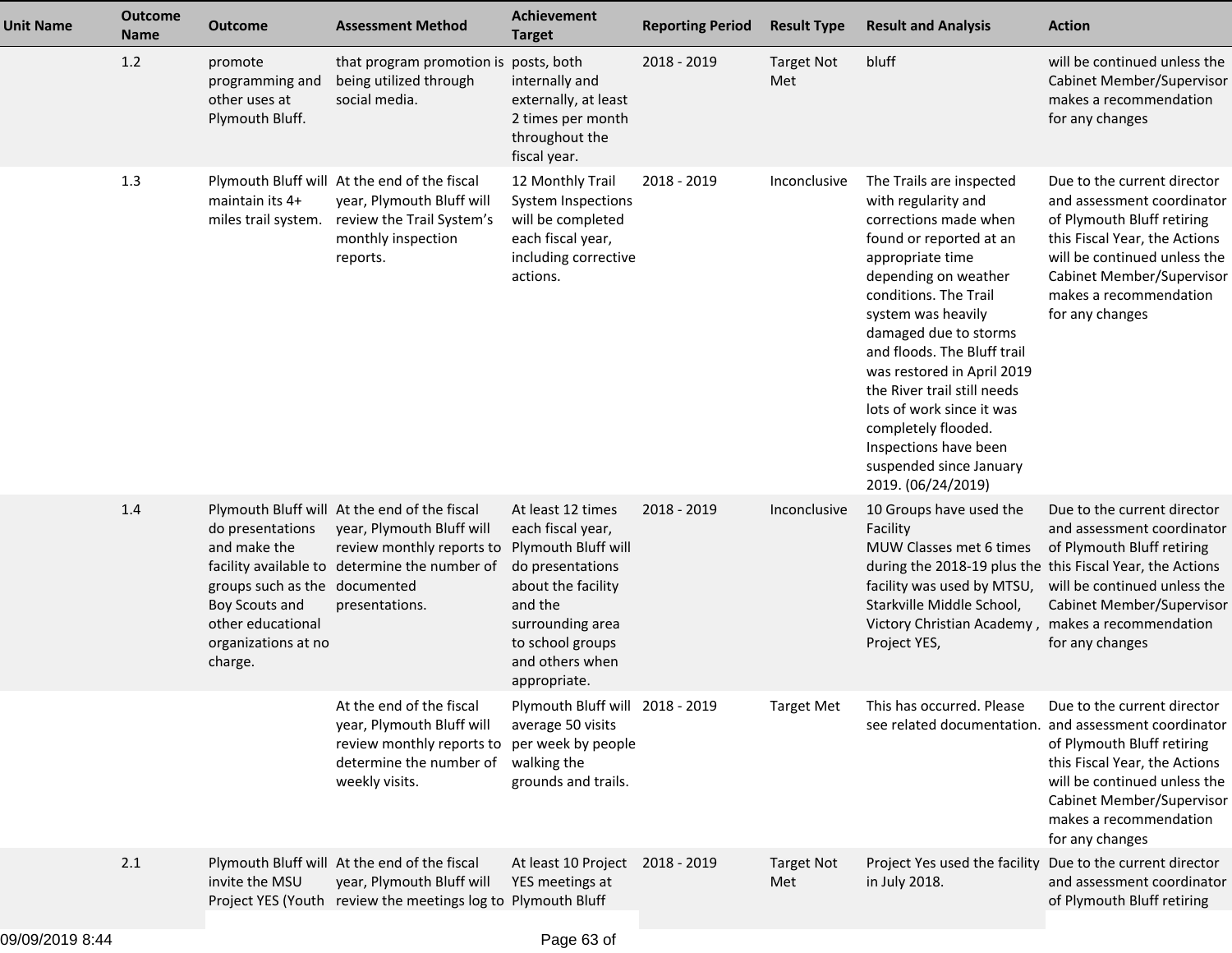| <b>Unit Name</b>                                 | <b>Outcome</b><br><b>Name</b> | <b>Outcome</b>                                                                                                                     | <b>Assessment Method</b>                                                                                                                                                                                                                                                                  | Achievement<br><b>Target</b>                                                                                                            | <b>Reporting Period</b> | <b>Result Type</b>       | <b>Result and Analysis</b>                                                                                                                                                                                                                                                                                                                             | <b>Action</b>                                                                                                                                                                                                                      |
|--------------------------------------------------|-------------------------------|------------------------------------------------------------------------------------------------------------------------------------|-------------------------------------------------------------------------------------------------------------------------------------------------------------------------------------------------------------------------------------------------------------------------------------------|-----------------------------------------------------------------------------------------------------------------------------------------|-------------------------|--------------------------|--------------------------------------------------------------------------------------------------------------------------------------------------------------------------------------------------------------------------------------------------------------------------------------------------------------------------------------------------------|------------------------------------------------------------------------------------------------------------------------------------------------------------------------------------------------------------------------------------|
|                                                  | 2.1                           | Environmental<br>Science) to<br>continue to use<br>the facility each<br>fiscal year.                                               | determine if Project YES<br>held at least 10 meetings.                                                                                                                                                                                                                                    | Center each fiscal<br>year.                                                                                                             | 2018 - 2019             | <b>Target Not</b><br>Met | Project Yes used the facility this Fiscal Year, the Actions<br>in July 2018.                                                                                                                                                                                                                                                                           | will be continued unless the<br>Cabinet Member/Supervisor<br>makes a recommendation<br>for any changes                                                                                                                             |
|                                                  | 2.2                           | Enrichment<br>Program) to use<br>the facility.                                                                                     | Plymouth Bluff will At the end of the fiscal<br>invite the LEP (Life year, Plymouth Bluff will<br>review the meetings log to attended by the<br>determine if the Director<br>of Plymouth Bluff<br>attended at least 2 LEP<br>meetings.                                                    | At least 2 LEP<br>meetings will be<br>Director of<br>Plymouth Bluff<br>each fiscal year.                                                | 2018 - 2019             | Inconclusive             | LEP was discontinued                                                                                                                                                                                                                                                                                                                                   | Due to the current director<br>and assessment coordinator<br>of Plymouth Bluff retiring<br>this Fiscal Year, the Cabinet<br>Member/Supervisor will<br>need to address this<br>outcome's future, since the<br>LEP was discontinued. |
|                                                  |                               |                                                                                                                                    | At the end of the fiscal<br>year, Plymouth Bluff will<br>review the meetings log to<br>determine if the LEP held<br>at least 2 class meetings.                                                                                                                                            | At least 2 LEP class 2018 - 2019<br>meetings at<br><b>Plymouth Bluff</b><br>Center each fiscal<br>year.                                 |                         | Inconclusive             | LEP was discontinued by<br><b>MUW</b>                                                                                                                                                                                                                                                                                                                  | Due to the current director<br>and assessment coordinator<br>of Plymouth Bluff retiring<br>this Fiscal Year, the Cabinet<br>Member/Supervisor will<br>need to address this<br>outcome's future, since the<br>LEP was discontinued. |
|                                                  | 2.3                           | Plymouth Bluff will At the end of the<br>invite the MUW<br>Science and Math<br>the facility for                                    | academic year, Plymouth<br>Bluff will review the<br>Department to use meetings log to determine meetings each<br>if the Science and Math<br>class/lab meetings. Department and all areas<br>of Student Engagement<br>and Learning held at least<br>8 class/lab meetings,<br>collectively. | Plymouth Bluff will 2018 - 2019<br>host at least 8<br>MUW class/lab<br>academic year.                                                   |                         | <b>Target Not</b><br>Met | Only 4 meetings<br>documented but believe<br>there was more                                                                                                                                                                                                                                                                                            | Due to the current director<br>and assessment coordinator<br>of Plymouth Bluff retiring<br>this Fiscal Year, the Actions<br>will be continued unless the<br>Cabinet Member/Supervisor<br>makes a recommendation<br>for any changes |
| Administrative<br>Support - Police<br>Department | 1.1                           | The Police<br>Department will<br>promote<br>awareness of its<br>employees and<br>responsibilities<br>throughout the<br>university. | The Police Department<br>will track<br>interactions/meetings<br>with student organizations organizations<br>(including Student<br><b>Government Association)</b><br>throughout the fiscal year<br>via a logbook.                                                                          | 5% increase in<br>interactions/meeti<br>ngs with student<br>(including Student<br>Government<br>Association) from<br>the previous year. | 2018 - 2019             | Inconclusive             | for documenting the MUW this target measure for the<br>PD's interactions/meetings outcome.<br>with student organizations.<br>The PD documented all<br>meetings and<br>presentations with campus<br>organizations. PD did meet<br>with approximately 22<br>different campus<br>organizations. the PD was<br>able to provide<br>departmental updates and |                                                                                                                                                                                                                                    |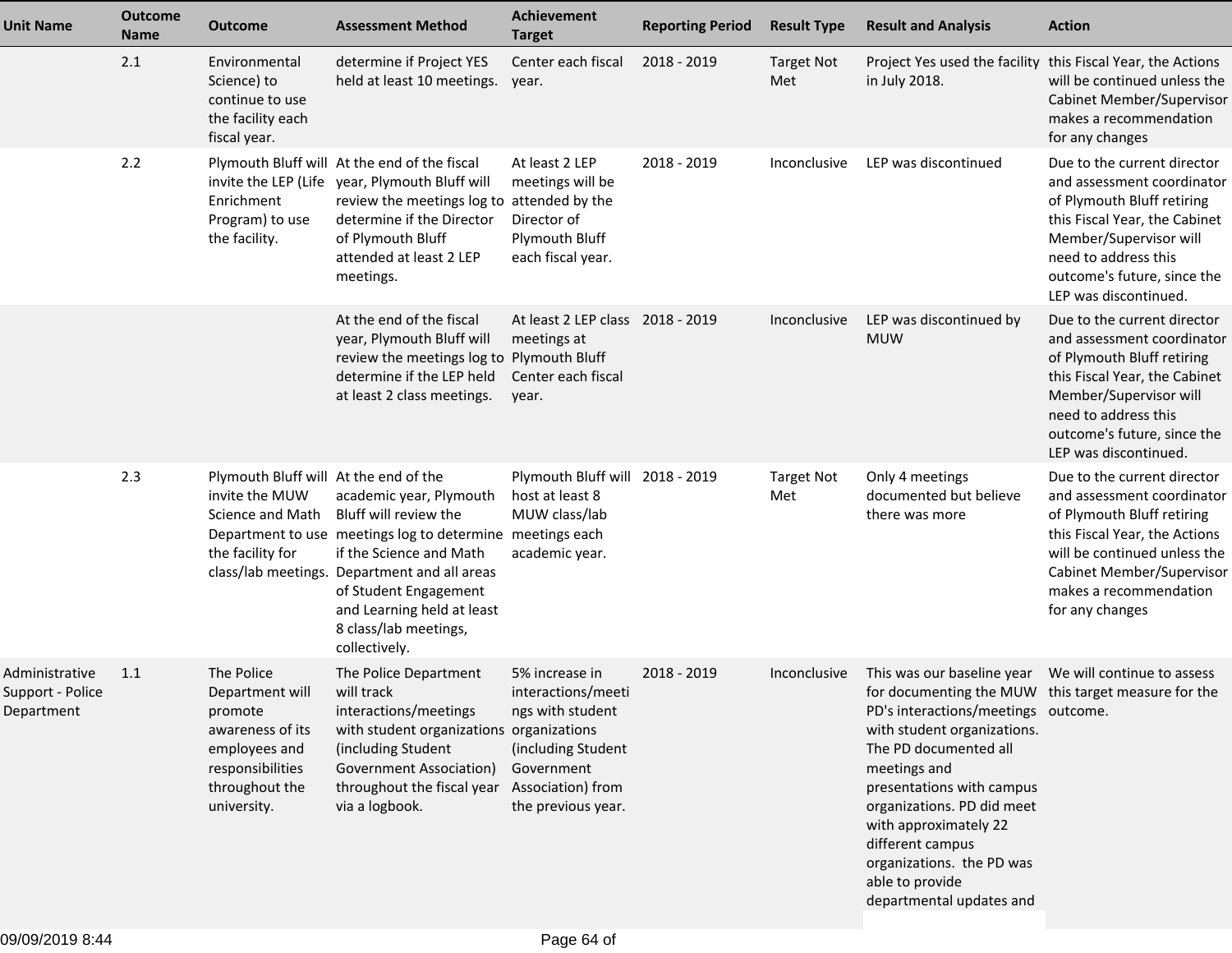| <b>Unit Name</b>                                 | <b>Outcome</b><br>Name | <b>Outcome</b>                                                                                                                           | <b>Assessment Method</b>                                                                                                                                                                                  | <b>Achievement</b><br><b>Target</b>                                                                                                     | <b>Reporting Period</b> | <b>Result Type</b>       | <b>Result and Analysis</b>                                                                                                                                                                                                                                                                             | <b>Action</b>                                                                                                                                                                                                                                                                                                                                                                                                                                                           |
|--------------------------------------------------|------------------------|------------------------------------------------------------------------------------------------------------------------------------------|-----------------------------------------------------------------------------------------------------------------------------------------------------------------------------------------------------------|-----------------------------------------------------------------------------------------------------------------------------------------|-------------------------|--------------------------|--------------------------------------------------------------------------------------------------------------------------------------------------------------------------------------------------------------------------------------------------------------------------------------------------------|-------------------------------------------------------------------------------------------------------------------------------------------------------------------------------------------------------------------------------------------------------------------------------------------------------------------------------------------------------------------------------------------------------------------------------------------------------------------------|
| Administrative<br>Support - Police<br>Department | 1.1                    | The Police<br>Department will<br>promote<br>awareness of its<br>employees and<br>responsibilities<br>throughout the<br>university.       | The Police Department<br>will track<br>interactions/meetings<br>with student organizations organizations<br>(including Student<br>Government Association)<br>throughout the fiscal year<br>via a logbook. | 5% increase in<br>interactions/meeti<br>ngs with student<br>(including Student<br>Government<br>Association) from<br>the previous year. | 2018 - 2019             | Inconclusive             | information in reference to<br>personal and campus<br>safety.                                                                                                                                                                                                                                          | We will continue to assess<br>this target measure for the<br>outcome.                                                                                                                                                                                                                                                                                                                                                                                                   |
|                                                  | 1.2                    | The Police<br>Department will<br>promote<br>reciprocal trust<br>between the<br>university<br>community and<br>the Police<br>Department.  | The Police Department<br>will track complaints filed<br>against the department at<br>the end of the fiscal year<br>via a logbook.                                                                         | 5% decrease in<br>complaints<br>submitted against<br>the police<br>department from<br>the previous year.                                | 2018 - 2019             | <b>Target Met</b>        | The MUW PD received no<br>formal complaints on any<br>of the department's staff<br>members. The PD will<br>continue to maintain a<br>logbook, documenting all<br>formal complaints brought<br>against department staff<br>members.                                                                     | The MUW PD received no<br>formal complaints on any of<br>the PD Staff members. The<br>department head will<br>continue to maintain a<br>logbook for any complaints<br>filed against PD Staff<br>members.                                                                                                                                                                                                                                                                |
|                                                  | 2.1                    | The Police<br>Department will<br>make an effort to<br>provide a safe<br>environment for<br>faculty, staff,<br>students, and<br>visitors. | The Police Department<br>will analyze the number of filed offense<br>filed offense reports from<br>the crime log annually.                                                                                | 5% decrease in<br>reports annually<br>within MUW from<br>the previous year.                                                             | 2018 - 2019             | <b>Target Met</b>        | The MUW PD filed 154<br>incident reports, this is a<br>decrease from 175 filed the<br>previous year - 12%<br>decrease.                                                                                                                                                                                 | Officers will continue to<br>actively patrol and maintain<br>visibility on campus. By<br>taking a proactive approach<br>and maintaining high<br>visibility, this will help to<br>reduce the amount of<br>criminal activity that occurs<br>on campus.                                                                                                                                                                                                                    |
|                                                  | 2.2                    | The Police<br>Department will<br>make an effort to<br>broaden the<br>communication<br>among outside<br>agencies to<br>promote safety.    | The Police Department<br>will evaluate the number<br>of Memorandum of<br>Understandings (MOUs)<br>distributed to the outside<br>agencies.                                                                 | The Police<br>Department will<br>secure at least one<br>new partnership<br>agency outside of<br>MUW each fiscal<br>year.                | 2018 - 2019             | <b>Target Not</b><br>Met | Memorandum of<br>Understandings were not<br>created with E911 and<br>Columbus Fire and Rescue.<br>The MUW Chief of Police<br>was informed by officials<br>from each of these<br>agencies that MOUs are<br>not needed when<br>assistance is requested by<br>the MUW Police<br>Department or university. | The MUW Police<br>Department will continue to<br>maintain a good working<br>relationship with E911 and<br>Columbus Fire and Rescue.<br>Since we have obtained all<br>of the MOUs in community,<br>we would like to change this<br>achievement target to state<br>that "The Police<br>Department will maintain<br>open communications<br>through meetings year-<br>round with all of the MOU<br>partners by holding 10<br>meetings collectively across<br>the agencies." |
| Administrative<br>Support -<br>09/09/2019 8:44   | 1.1                    | Provide ongoing<br>purchasing, p-card, year, Resources                                                                                   | At the end of the fiscal                                                                                                                                                                                  | Train/assist<br>employees in the<br>Page 65 of                                                                                          | 2018 - 2019             | <b>Target Met</b>        | We kept an ongoing list of<br>employees who came to                                                                                                                                                                                                                                                    | We will make a bigger effort<br>to document each training                                                                                                                                                                                                                                                                                                                                                                                                               |
|                                                  |                        |                                                                                                                                          |                                                                                                                                                                                                           |                                                                                                                                         |                         |                          |                                                                                                                                                                                                                                                                                                        |                                                                                                                                                                                                                                                                                                                                                                                                                                                                         |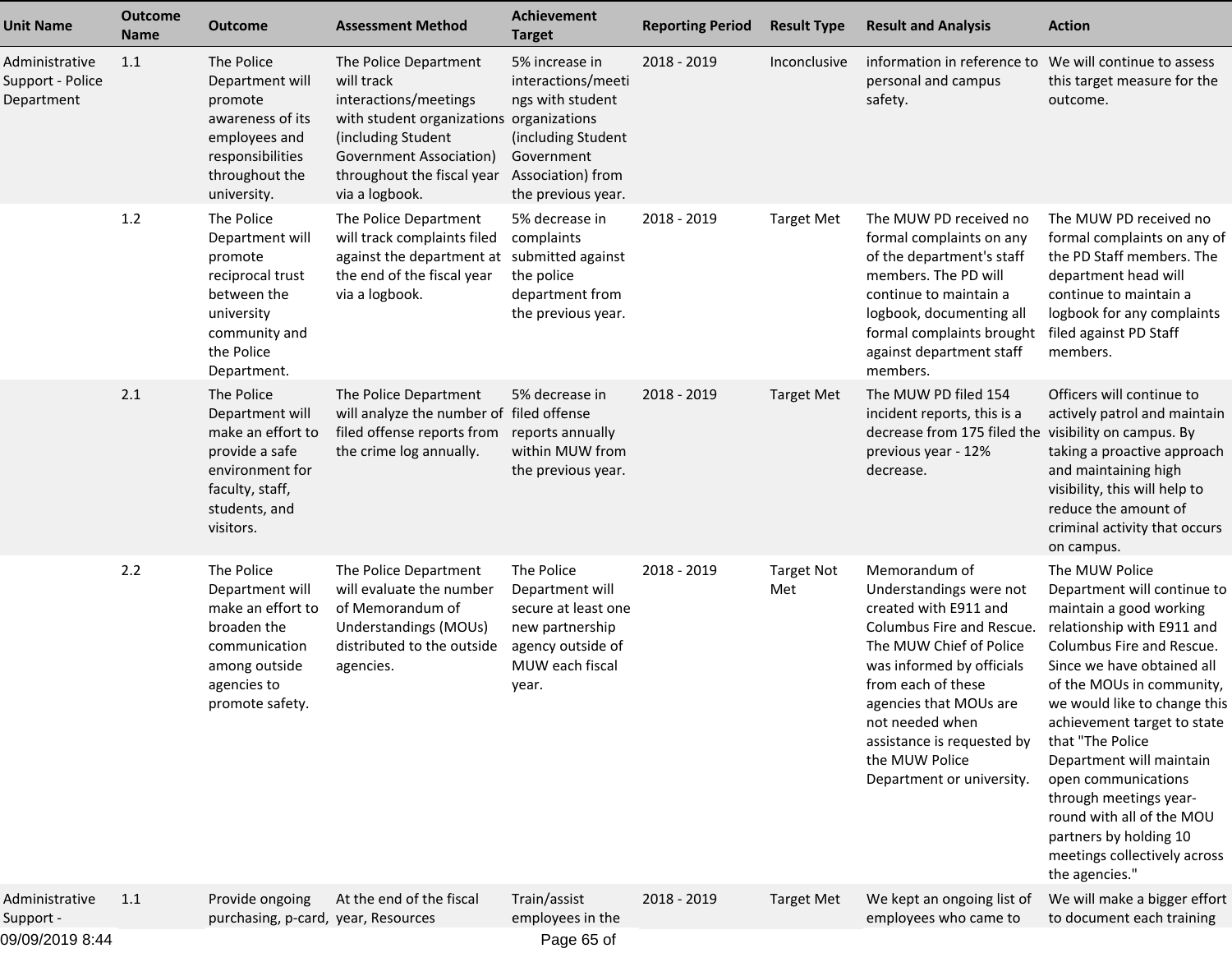| <b>Unit Name</b>                                      | <b>Outcome</b><br><b>Name</b> | <b>Outcome</b>                                                                                                                    | <b>Assessment Method</b>                                                                                                                                                                                                                         | <b>Achievement</b><br><b>Target</b>                                                                                      | <b>Reporting Period</b> | <b>Result Type</b> | <b>Result and Analysis</b>                                                                                                                                                                                                                                              | <b>Action</b>                                                                                                                                                                |
|-------------------------------------------------------|-------------------------------|-----------------------------------------------------------------------------------------------------------------------------------|--------------------------------------------------------------------------------------------------------------------------------------------------------------------------------------------------------------------------------------------------|--------------------------------------------------------------------------------------------------------------------------|-------------------------|--------------------|-------------------------------------------------------------------------------------------------------------------------------------------------------------------------------------------------------------------------------------------------------------------------|------------------------------------------------------------------------------------------------------------------------------------------------------------------------------|
| Resources<br>Management                               | 1.1                           | property & Virtual<br><b>EMS</b> training as<br>needed to all<br>departments.                                                     | Management will review<br>the Training Sessions Log<br>to determine if there was<br>an increase by 5% of<br>employees who received<br>purchasing training.                                                                                       | area of purchasing<br>by an increase of<br>5%.                                                                           | 2018 - 2019             | <b>Target Met</b>  | our office to receive<br>training. We believe there<br>was an increase in the<br>amount of employees who<br>received training on<br>purchasing.                                                                                                                         | so that we can accurately<br>keep up with the necessary<br>information.                                                                                                      |
|                                                       | 1.2                           | transaction<br>the need for small<br>dollar purchase<br>orders.                                                                   | Reduce purchasing At the end of the fiscal<br>year, Resources<br>volume. Eliminate Management will review<br>the Purchase Orders<br>Report to determine an<br>increase/decrease in the<br>number of purchase<br>orders.                          | Reduce the<br>number of<br>purchase orders<br>printed each year<br>by 5%.                                                | 2018 - 2019             | Inconclusive       | We believe that the<br>training provided from our<br>office has been effective in<br>increasing smaller<br>transactions on P-cards and increase/decrease in the<br>larger transactions on<br>Purchase Orders but we do<br>not have data stored to<br>support this.      | We will find a way to track<br>the necessary data so that<br>we can support whether or<br>not there had been an<br>number of purchase orders.                                |
|                                                       | 2.1                           | Ensure that all<br>student packages<br>are delivered in a<br>timely manner.                                                       | At the end of the fiscal<br>year, Resources<br>Management will review<br>the Delivery Report to<br>determine the percentage<br>of packages that were<br>delivered the same or next<br>day.                                                       | Deliver 95% of the<br>packages on time.                                                                                  | 2018 - 2019             | Inconclusive       | <b>Resources Management</b><br>has worked diligently to<br>ensure that all assets are<br>properly maintained. By<br>use of Asset Works, we<br>have been able to<br>consistently make<br>necessary changes to<br>property information which<br>has helped us stay ahead. | We will continue to stay on<br>top of maintaining all assets<br>with the use of Asset Works.                                                                                 |
|                                                       | 2.2                           | Offer virtual EMS<br>training to all<br>student<br>organizations.                                                                 | At the end of the fiscal<br>year, Resources<br>Management will review<br>the Training Sessions Log<br>to determine if there was<br>an increase of 5% of<br>members from all student<br>organizations as a whole<br>who received EMS<br>training. | Participation of all<br>student<br>organizations'<br>members that<br>reserve facilities<br>will increase by 5%.          | 2018 - 2019             | Inconclusive       | Student services are still<br>engaging in their own<br>procedures to process<br>student event reservations.                                                                                                                                                             | I would like to receive<br>reports from Student<br>Services who manage<br>student groups in order to<br>ensure that reservations are<br>being put in the system<br>properly. |
| Administrative<br>Support -<br>Systems and<br>Network | 1.1                           | Systems &<br>Network will<br>perform annual<br>audit of user<br>account access<br>against HR e-mail<br>non-employment<br>notices. | Systems & Network will<br>verify Active Directory<br>(AD) services account<br>status is disabled for<br>unemployed users.                                                                                                                        | 100% of AD<br>services account<br>access is disabled<br>for non-employed<br>user accounts<br>without emeritus<br>status. | 2018 - 2019             | <b>Target Met</b>  | Per HR e-mail non-<br>employment notice<br>validations, audit of user<br>account deactivation<br>(without emeritus status)<br>resulted in 48 out of 48<br>(100%) accounts<br>deactivated.                                                                               | Systems & Networks<br>continues to verify and<br>audit AD account access<br>against HR e-mail non-<br>employment notices.                                                    |
|                                                       | 1.2                           | Systems &                                                                                                                         | Throughout the fiscal                                                                                                                                                                                                                            | Consistent                                                                                                               | 2018 - 2019             | <b>Target Met</b>  | Based on In/Out Traffic                                                                                                                                                                                                                                                 | Systems & Networks will                                                                                                                                                      |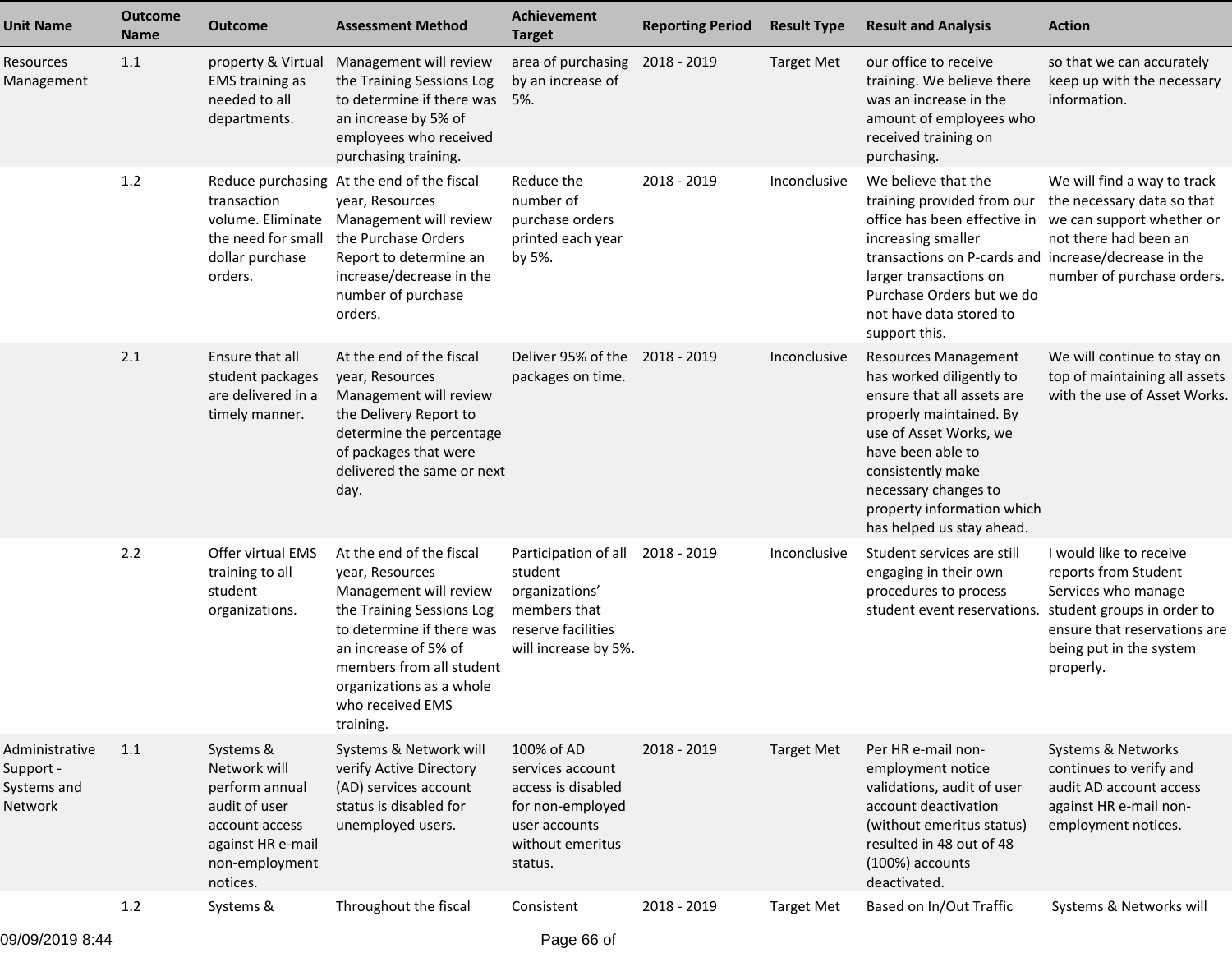| <b>Unit Name</b> | <b>Outcome</b><br><b>Name</b> | Outcome                                                                                                                                           | <b>Assessment Method</b>                                                                                                                                                                                                                                                                                 | <b>Achievement</b><br><b>Target</b>                                                                                                                                                                           | <b>Reporting Period</b> | <b>Result Type</b>       | <b>Result and Analysis</b>                                                                                                                                                                                                                                                                                                                                                                                                                                                                                                                                   | <b>Action</b>                                                                                                               |
|------------------|-------------------------------|---------------------------------------------------------------------------------------------------------------------------------------------------|----------------------------------------------------------------------------------------------------------------------------------------------------------------------------------------------------------------------------------------------------------------------------------------------------------|---------------------------------------------------------------------------------------------------------------------------------------------------------------------------------------------------------------|-------------------------|--------------------------|--------------------------------------------------------------------------------------------------------------------------------------------------------------------------------------------------------------------------------------------------------------------------------------------------------------------------------------------------------------------------------------------------------------------------------------------------------------------------------------------------------------------------------------------------------------|-----------------------------------------------------------------------------------------------------------------------------|
|                  | 1.2                           | Network will<br>evaluate and<br>optimize Internet<br>bandwidth to<br>support advancing<br>business processes<br>and the campus<br>infrastructure. | year, IT staff will monitor<br>Internet gateway router<br>bandwidth speeds to<br>determine circuit<br>bandwidth usage.                                                                                                                                                                                   | bandwidth values<br>less than 50% of<br>total available<br>Internet circuit<br>bandwidth<br>throughout the<br>fiscal year.                                                                                    | 2018 - 2019             | <b>Target Met</b>        | Utilization analysis of<br>bandwidth transmitted<br>between 01/01/2019-<br>06/30/2019, average<br>bandwidth utilization<br>reported below 300Mbps<br>(30%) of available 1Gbps<br>Internet circuit. In/Out<br><b>Bits/Traffic Utilization</b><br>graphs are included to<br>show reported results.                                                                                                                                                                                                                                                             | continue to monitor<br>bandwidth utilization.                                                                               |
|                  | 1.3                           | Systems &<br>Network will<br>assess and<br>monitor campus<br>training videos as<br>needed.                                                        | Throughout the fiscal<br>year, Systems & Network<br>will work with user<br>departments to develop<br>needs and provide task-specific online<br>training videos. At the end<br>of the fiscal year, Systems<br>& Network will review the<br>number of new online<br>training videos provided<br>for users. | Provide 2 new<br>online training<br>videos for users.                                                                                                                                                         | 2018 - 2019             | <b>Target Met</b>        | Systems & Networks<br>provided multiple online<br>training videos and<br>documentation for<br>respective users.                                                                                                                                                                                                                                                                                                                                                                                                                                              | Systems & Networks will<br>continue to provide training<br>videos and/or<br>documentation to<br>respective users as needed. |
|                  | 2.1                           | Systems &<br>Network will look<br>for possible ways<br>to provide high<br>levels of student<br>satisfaction.                                      | Systems & Network will<br>analyze the results of the<br><b>Student Technology</b><br>survey at the end of the<br>fiscal year to determine<br>their level of satisfaction.                                                                                                                                | 75% of students<br>participating in the<br>Student<br><b>Technology Survey</b><br>will give an overall<br>satisfied rating<br>with the services<br>offered through<br>the Systems &<br>Network<br>department. | 2018 - 2019             | <b>Target Not</b><br>Met | The Student Technology<br>Survey was released in<br>March 2019. Of the 2602<br>enrollments, 1789<br>responded to the survey -<br>68.75% participation rate<br>(last year's participation<br>rate: 50.65%).<br>The Student Technology<br>Survey reported out the<br>following satisfaction<br>ratings for services<br>provided by the Systems<br>and Network department.<br>*For the Office 365,<br>GoogleDocs, Portal, and<br>WiFi, those students'<br>responses that were "Not<br>Applicable" were taken out<br>of the total number of<br>responses amount. | Systems & Networks will<br>continue to look for possible<br>ways to provide high levels<br>of student satisfaction.         |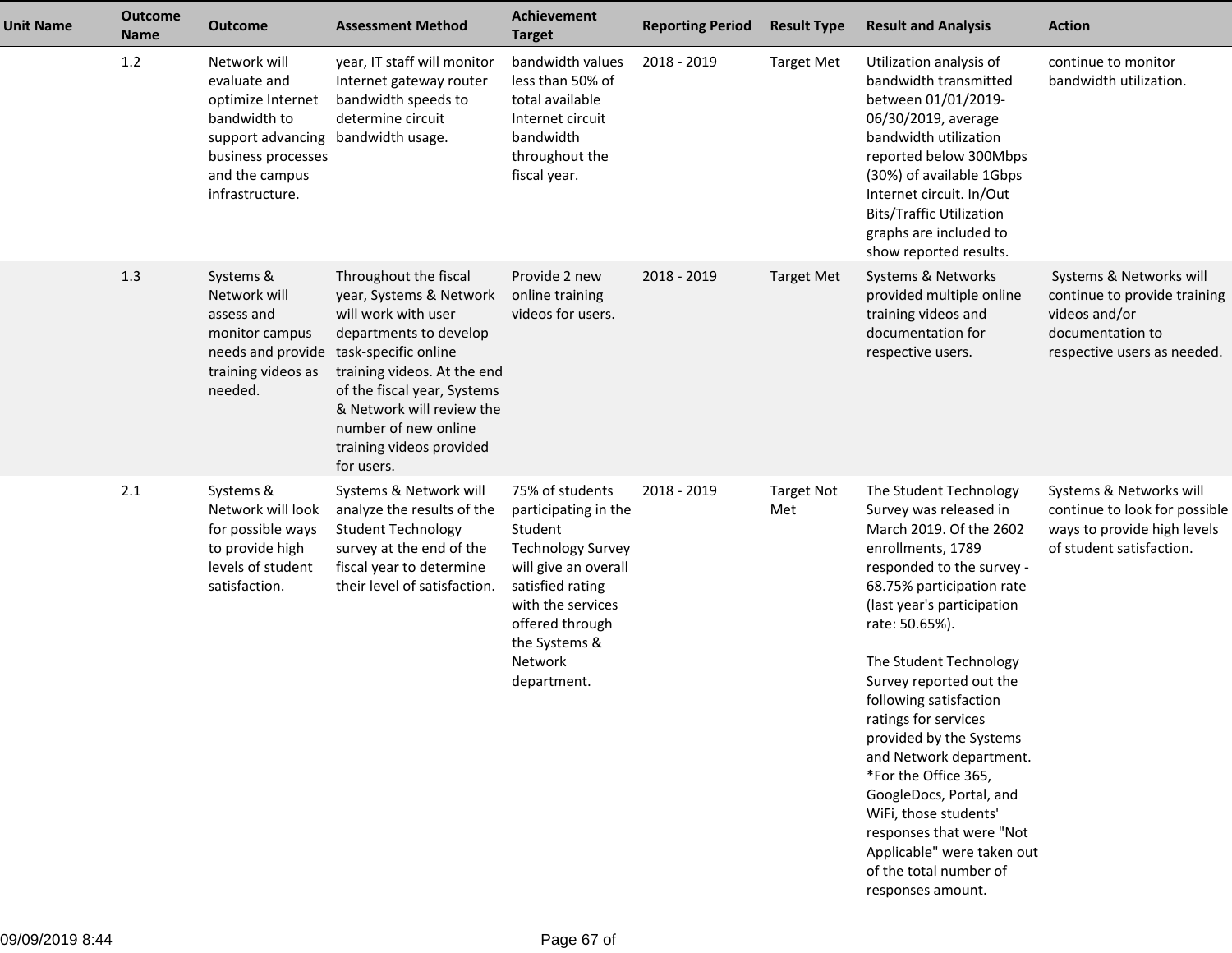| <b>Unit Name</b> | <b>Outcome</b><br><b>Name</b> | <b>Outcome</b>                                                                                               | <b>Assessment Method</b>                                                                                                                                                  | <b>Achievement</b><br><b>Target</b>                                                                                                                                                                           | <b>Reporting Period</b> | <b>Result Type</b>       | <b>Result and Analysis</b>                                                                                                                                                                                                                                                                                                                                                                                                                                                                                                                                                                                                                                                                                                                                                                                                                                            | <b>Action</b>                                                                                                       |
|------------------|-------------------------------|--------------------------------------------------------------------------------------------------------------|---------------------------------------------------------------------------------------------------------------------------------------------------------------------------|---------------------------------------------------------------------------------------------------------------------------------------------------------------------------------------------------------------|-------------------------|--------------------------|-----------------------------------------------------------------------------------------------------------------------------------------------------------------------------------------------------------------------------------------------------------------------------------------------------------------------------------------------------------------------------------------------------------------------------------------------------------------------------------------------------------------------------------------------------------------------------------------------------------------------------------------------------------------------------------------------------------------------------------------------------------------------------------------------------------------------------------------------------------------------|---------------------------------------------------------------------------------------------------------------------|
|                  | 2.1                           | Systems &<br>Network will look<br>for possible ways<br>to provide high<br>levels of student<br>satisfaction. | Systems & Network will<br>analyze the results of the<br><b>Student Technology</b><br>survey at the end of the<br>fiscal year to determine<br>their level of satisfaction. | 75% of students<br>participating in the<br>Student<br><b>Technology Survey</b><br>will give an overall<br>satisfied rating<br>with the services<br>offered through<br>the Systems &<br>Network<br>department. | 2018 - 2019             | <b>Target Not</b><br>Met | Systems & Networks<br>analyzed a Student<br>Technology survey to<br>determine satisfaction<br>levels in respective areas of<br>IT. Individual category and<br>overall satisfaction ratings<br>are below:<br>Office 365:<br>Very Satisfied (765/1529)<br>50.03%<br>Satisfied (468/1529)<br>30.61%<br><b>Satisfaction Rating</b><br>(1233/1529) 80.64% - Last<br>Year: 81.69<br>GoogleDocs:<br>Very Satisfied (710/1500)<br>47.33%<br>Satisfied (476/1500)<br>31.73%<br><b>Satisfaction Rating</b><br>(1186/1500) 79.06% - Last<br>Year: 81.16<br>Portal:<br>Very Satisfied (742/1681)<br>44.14%<br>Satisfied (582/1681)<br>34.62%<br><b>Satisfaction Rating</b><br>(1324/1681) 78.76% - Last<br>Year: 80.85<br>WiFi:<br>Very Satisfied (483/1369)<br>35.28%<br>Satisfied (371/1369)<br>27.10%<br><b>Satisfaction Rating</b><br>(854/1369) 62.38% - Last<br>Year: 63.26 | Systems & Networks will<br>continue to look for possible<br>ways to provide high levels<br>of student satisfaction. |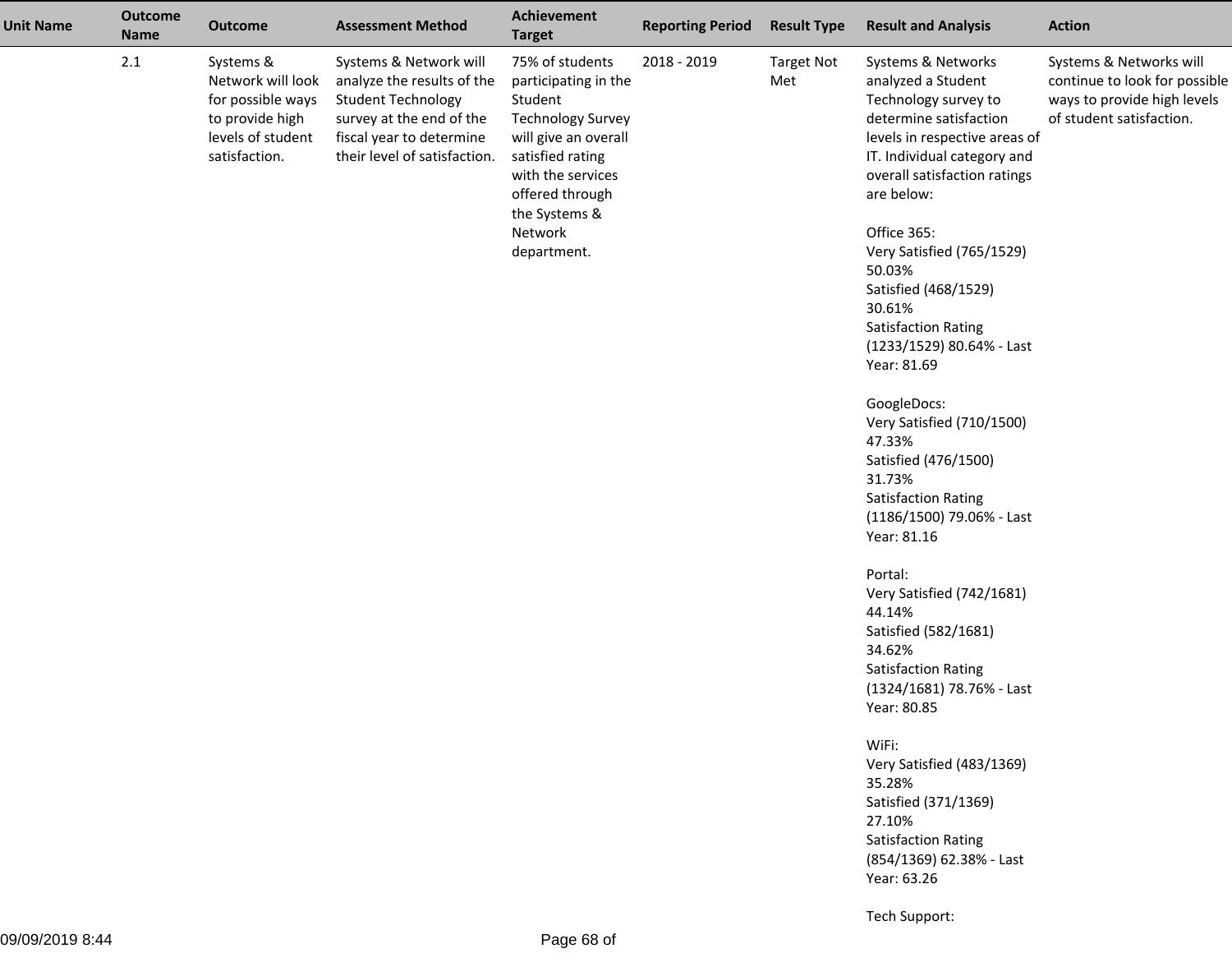| <b>Unit Name</b>                                               | <b>Outcome</b><br><b>Name</b> | <b>Outcome</b>                                                                                                                                                                                                                       | <b>Assessment Method</b>                                                                                                                                                                                              | Achievement<br><b>Target</b>                                                                                                                                                                                                                                     | <b>Reporting Period</b> | <b>Result Type</b>       | <b>Result and Analysis</b>                                                                                                                                                                                                                               | <b>Action</b>                                                                                                       |
|----------------------------------------------------------------|-------------------------------|--------------------------------------------------------------------------------------------------------------------------------------------------------------------------------------------------------------------------------------|-----------------------------------------------------------------------------------------------------------------------------------------------------------------------------------------------------------------------|------------------------------------------------------------------------------------------------------------------------------------------------------------------------------------------------------------------------------------------------------------------|-------------------------|--------------------------|----------------------------------------------------------------------------------------------------------------------------------------------------------------------------------------------------------------------------------------------------------|---------------------------------------------------------------------------------------------------------------------|
|                                                                | 2.1                           | Systems &<br>Network will look<br>for possible ways<br>to provide high<br>levels of student<br>satisfaction.                                                                                                                         | Systems & Network will<br>analyze the results of the<br><b>Student Technology</b><br>survey at the end of the<br>fiscal year to determine<br>their level of satisfaction.                                             | 75% of students<br>participating in the<br>Student<br><b>Technology Survey</b><br>will give an overall<br>satisfied rating<br>with the services<br>offered through<br>the Systems &<br>Network<br>department.                                                    | 2018 - 2019             | <b>Target Not</b><br>Met | Very Satisfied (398/988)<br>40.28%<br>Satisfied (253/988) 25.61%<br><b>Satisfaction Rating</b><br>(651/988) 65.89% - Last<br>Year: 68.83<br><b>Overall Satisfaction Rating</b><br>(80.64+79.06+78.76+62.38<br>$+65.89$ )/5 = 73.35%<br>Last Year: 75.16% | Systems & Networks will<br>continue to look for possible<br>ways to provide high levels<br>of student satisfaction. |
| Administrative<br>Support -<br>University<br><b>Accounting</b> | 1.1                           | Provide ongoing<br>budget training to<br>all Budget<br>Managers and<br>Administrative<br>Assistants to<br>ensure that they<br>are well-equipped<br>to have a clear<br>understanding of<br>the budget(s)<br>under their<br>authority. | University Accounting will<br>keep an attendance<br>record of all budget<br>training sessions and<br>review the record to<br>determine if achievement<br>target was met.                                              | University<br>Accounting will<br>provide one budget<br>training session per<br>year for budget<br>managers and<br>administrative<br>assistants, one in<br>the Fall semester.<br>Also, the<br>department will<br>provide<br>individualized<br>training as needed. | 2018 - 2019             | <b>Target Met</b>        | Two group budget training<br>sessions we held. The<br>sessions were on<br>November 30, 2018 and<br>December 3, 2018.                                                                                                                                     | We'll continue with the<br>same assessment for next<br>year.                                                        |
|                                                                | 1.2                           | the University's<br>Travel Policy and<br>Procedures to<br>ensure that State<br>being followed and and Procedures.<br>reimbursement<br>requests are not<br>delayed due to<br>improper<br>submission.                                  | Provide training on Conduct a survey of<br>faculty and staff to<br>determine whether they<br>have a clear<br>understanding of the<br>Travel Policies are University's Travel Policies Travel Policy and               | 90% of the survey<br>participants will<br>have a clear<br>understanding of<br>the University's<br>Procedures.                                                                                                                                                    | 2018 - 2019             | <b>Target Met</b>        | At least 90% of the survey<br>participants have a clear<br>understanding of the<br>University's Travel Policy<br>and Procedures. See<br>supporting documentation.                                                                                        | We will continue to use this<br>assessment method.                                                                  |
|                                                                | 1.3                           | Reduce the<br>number of<br>outstanding<br>purchase orders<br>that roll over at<br>the end of each<br>fiscal year.                                                                                                                    | At the end of the fiscal<br>year the Open<br>Encumbrance Report will<br>be ran to determine dollar the dollar values<br>values of open<br>encumbrances rolling<br>over. When assessing the<br>report, the Director of | The dollar values of 2018 - 2019<br>purchase orders<br>will be 3% less than<br>from the previous<br>fiscal year.                                                                                                                                                 |                         | <b>Target Not</b><br>Met | Comparing FY18 to FY17,<br>the target has not been<br>met. Information for FY19<br>is already available,<br>however, the results will<br>not be reported until next<br>year. Significant<br>improvement is expected                                      | We plan to continue with<br>this assessment method.                                                                 |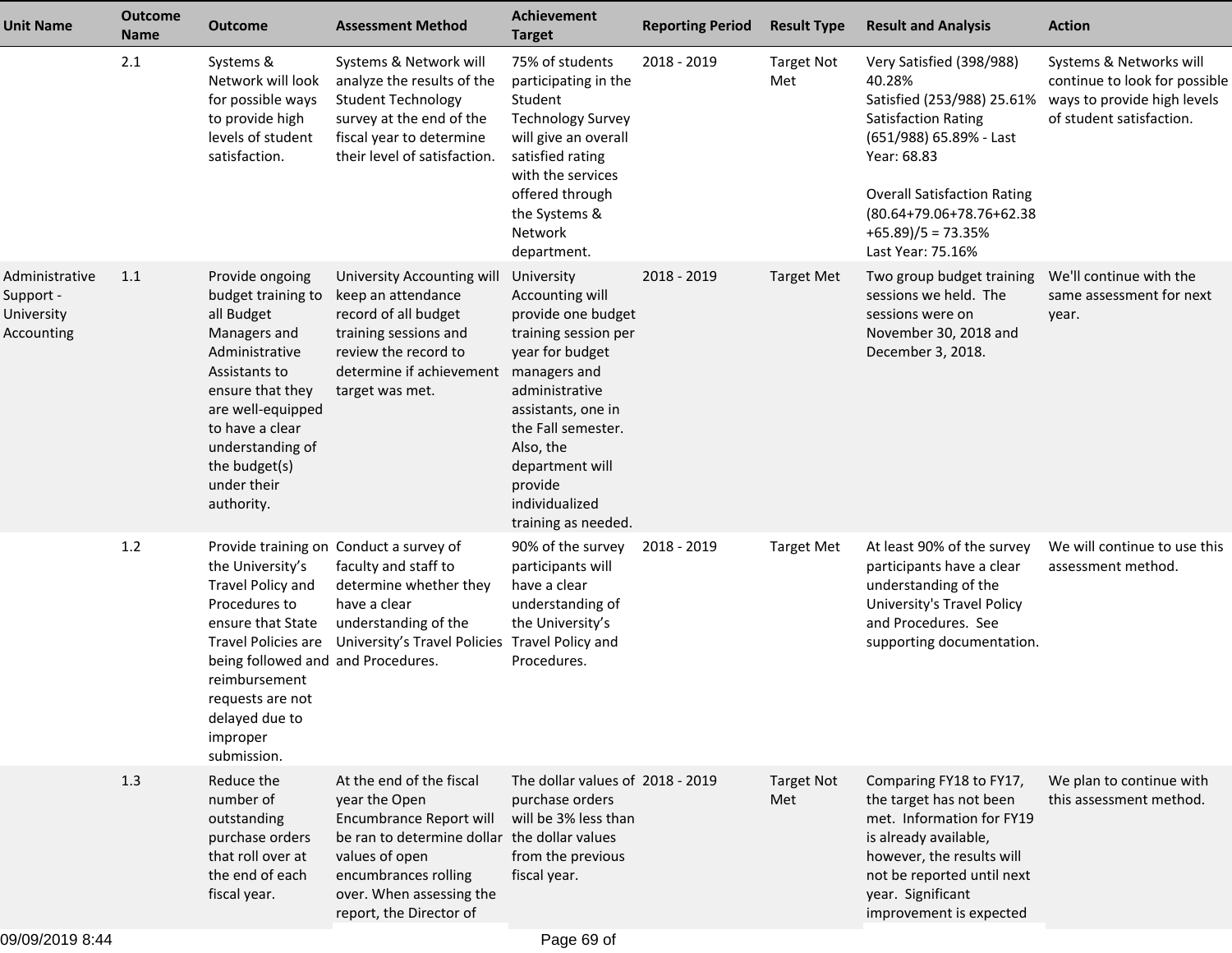| <b>Unit Name</b>                                       | <b>Outcome</b><br><b>Name</b> | <b>Outcome</b>                                                                                                                                                                                                                                                                   | <b>Assessment Method</b>                                                                                                                                                                                                                                                                                           | <b>Achievement</b><br><b>Target</b>                                                                           | <b>Reporting Period</b> | <b>Result Type</b>       | <b>Result and Analysis</b>                                                                                     | <b>Action</b>                                                                                                                                                                                                                                                                                                                               |
|--------------------------------------------------------|-------------------------------|----------------------------------------------------------------------------------------------------------------------------------------------------------------------------------------------------------------------------------------------------------------------------------|--------------------------------------------------------------------------------------------------------------------------------------------------------------------------------------------------------------------------------------------------------------------------------------------------------------------|---------------------------------------------------------------------------------------------------------------|-------------------------|--------------------------|----------------------------------------------------------------------------------------------------------------|---------------------------------------------------------------------------------------------------------------------------------------------------------------------------------------------------------------------------------------------------------------------------------------------------------------------------------------------|
|                                                        | 1.3                           | Reduce the<br>number of<br>outstanding<br>purchase orders<br>that roll over at<br>the end of each<br>fiscal year.                                                                                                                                                                | University Accounting will<br>bear in mind any<br>extenuating circumstances will be 3% less than<br>that follow outstanding<br>purchases orders as<br>necessary.                                                                                                                                                   | The dollar values of 2018 - 2019<br>purchase orders<br>the dollar values<br>from the previous<br>fiscal year. |                         | <b>Target Not</b><br>Met | for FY19.<br>FY 17 \$358,825.39<br>FY18 \$376,478.21                                                           | We plan to continue with<br>this assessment method.                                                                                                                                                                                                                                                                                         |
|                                                        | 2.1                           | takes to process a<br>Request for<br><b>Reversal of Fees</b><br>Reversal of Fees<br>the process.                                                                                                                                                                                 | Reduce the time it Keep a spreadsheet that<br>accounts for all Account<br>Inquiries that logs the type Request will be<br>and time of submissions<br>with a Request for and the date of process<br>completions. Original files less.<br>Form to streamline will be held in the office of<br>University Accounting. | At least 85% of the 2018 - 2019<br><b>Reversal for Fees</b><br>processed in 5<br>business days or             |                         | <b>Target Not</b><br>Met | Target was not met<br>because data collection did<br>occur.                                                    | We may want to revise this<br>assessment measure.                                                                                                                                                                                                                                                                                           |
| Administrative<br>Support -<br>University<br>Relations | 1.1                           | Increase web<br>traffic to the<br>university's<br>homepage and<br>social media<br>accounts by<br>developing<br>web/digital<br>presence (via<br>announcements,<br>web/press<br>releases, videos)<br>that encourage<br>interaction with<br>students, faculty,<br>staff and alumni. | At the end of the fiscal<br>year, University Relations<br>will utilize Google<br>Analytics to track<br>awareness and traffic to<br>digital media presence<br>and compare the results<br>to the previous fiscal<br>year's data to determine<br>an increase/decrease in<br>web traffic.                              | 10% increase in<br>web traffic from<br>the previous fiscal<br>year.                                           | 2018 - 2019             | <b>Target Not</b><br>Met | Web Page Views +1.93;<br>Sessions +2.61; users +8.73                                                           | While the website is up in<br>all three metrics, achieving<br>10 percent growth year over<br>year may be less achievable<br>as the site design matures.<br>We have been more<br>aggressive with our social<br>media marketing<br>approaches, as well as email<br>marketing, which is also<br>reflected in the numbers of<br>users being up. |
|                                                        |                               |                                                                                                                                                                                                                                                                                  | At the end of the fiscal<br>year, University Relations<br>will utilize social media<br>analytics to track<br>awareness and traffic to<br>digital media presence<br>and compare the results<br>to the previous fiscal<br>year's data to determine<br>an increase/decrease in<br>social media traffic.               | 15% increase in<br>social media traffic<br>from the previous<br>fiscal year.                                  | 2018 - 2019             | <b>Target Met</b>        | Social Media: Facebook +10 TheBlueForYou campaign<br>percent, Twitter +11<br>percent, Instagram +18<br>percent | launched January 1, 2019,<br>had a reach of 280,000 in<br>reach and over 1 million<br>impressions by April 30,<br>2019. The campaign has<br>been successful. University<br>Relations will continue to<br>assess these results along<br>with social media analytics<br>to get trending data for<br>future use.                               |
|                                                        | 1.2                           | Increase alumni                                                                                                                                                                                                                                                                  | At the end of the fiscal                                                                                                                                                                                                                                                                                           | 65% of Alumni                                                                                                 | 2018 - 2019             | <b>Target Not</b>        | 2019 MUW Alumni Survey                                                                                         | Results were reviewed and                                                                                                                                                                                                                                                                                                                   |
|                                                        |                               |                                                                                                                                                                                                                                                                                  |                                                                                                                                                                                                                                                                                                                    |                                                                                                               |                         |                          |                                                                                                                |                                                                                                                                                                                                                                                                                                                                             |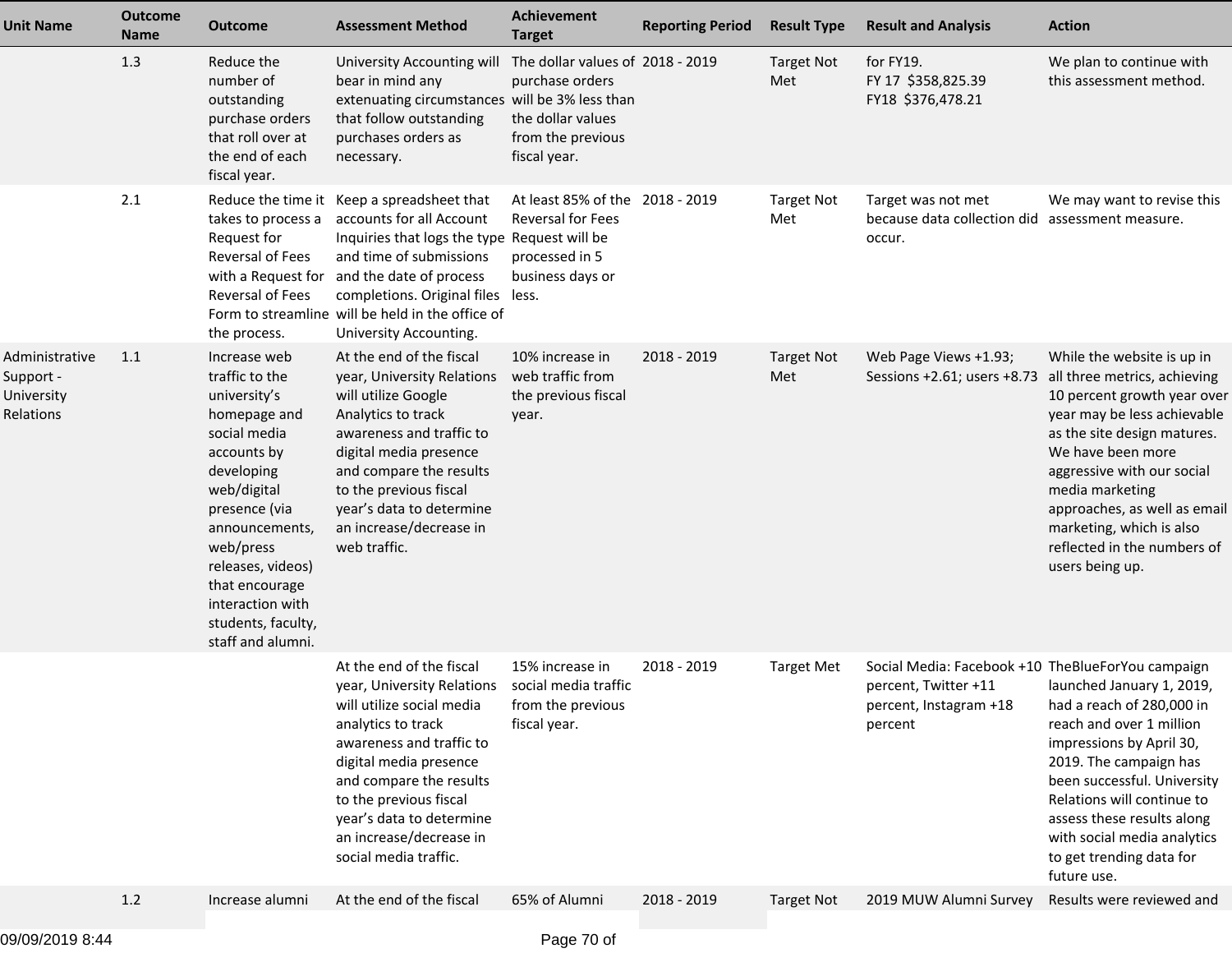| <b>Unit Name</b> | <b>Outcome</b><br><b>Name</b> | Outcome                                                                                                                                                                                                                                                                                    | <b>Assessment Method</b>                                                                                                                                                                                                                                                                                                                                                                                                                                                                                                                                                                                                                   | Achievement<br><b>Target</b>                                                                                                                                                                                                   | <b>Reporting Period</b> | <b>Result Type</b> | <b>Result and Analysis</b>                                                                                                                                                                                                                                                                                                                                          | <b>Action</b>                                                                                                                                                                                                                                                                                                                                |
|------------------|-------------------------------|--------------------------------------------------------------------------------------------------------------------------------------------------------------------------------------------------------------------------------------------------------------------------------------------|--------------------------------------------------------------------------------------------------------------------------------------------------------------------------------------------------------------------------------------------------------------------------------------------------------------------------------------------------------------------------------------------------------------------------------------------------------------------------------------------------------------------------------------------------------------------------------------------------------------------------------------------|--------------------------------------------------------------------------------------------------------------------------------------------------------------------------------------------------------------------------------|-------------------------|--------------------|---------------------------------------------------------------------------------------------------------------------------------------------------------------------------------------------------------------------------------------------------------------------------------------------------------------------------------------------------------------------|----------------------------------------------------------------------------------------------------------------------------------------------------------------------------------------------------------------------------------------------------------------------------------------------------------------------------------------------|
|                  | 1.2                           | donations, as well<br>as that of friends<br>of the University,<br>by highlighting<br>stories about<br>students, faculty,<br>staff and alumni<br>and promoting an<br>understanding of<br>the University's<br>programs and<br>offerings in Visions<br>magazine, which is<br>peer recognized. | year in which the survey is Survey participants 2018 - 2019<br>offered, University<br>Relations will review and<br>analyze the Alumni Survey that Visions<br>results to determine if<br>achievement target was<br>met. The Alumni Survey is University's<br>offered every three years<br>in the Spring. The last<br>Survey was offered in<br>Spring of 2016.<br>"Please rate the following<br>statements according to<br>their accuracy: Visions<br>increases my awareness of<br>the University's programs<br>and offerings and<br>encourages me to give to<br>the University. {Strongly<br>Agree, Agree, Disagree,<br>Strongly Disagree}" | will either "agree"<br>or "strongly agree"<br>increases their<br>awareness of the<br>programs and<br>offerings and<br>encourages them<br>to give to the<br>University.                                                         |                         | Met                | Results (distributed every<br>three years)<br>Strongly Agree (69/230)<br>30%<br>Agree (76/230) 33.04%<br>Total (145/230) 63.04%<br>Disagree (17/230) 7.39%<br>Strongly Disagree (9/230)<br>3.91%<br>Not Applicable (59/230)<br>25.65%                                                                                                                               | analyzed in Spring of 2019.<br>The next Alumni Survey will<br>be offered in 2022, so we<br>will collect and analyze data<br>from alumni about Visions<br>and its effectiveness in the<br>Spring 2022 survey.                                                                                                                                 |
|                  | 2.1                           | Increase strategic<br>placement of<br>national, regional<br>and local media<br>outlets, including<br>radio spots,<br>television spots,<br>newspapers,<br>magazines and<br>billboards (budget<br>permitting).                                                                               | At the end of the fiscal<br>year, University Relations<br>advertisements via will review the collected<br>data on its national,<br>regional and local media<br>outlets and compare it to<br>the previous fiscal year's<br>data to determine an<br>increase/decrease in<br>advertisements.                                                                                                                                                                                                                                                                                                                                                  | 5% increase in<br>advertisements<br>among national,<br>regional and local<br>media outlets from<br>the previous fiscal<br>year (budget<br>permitting).                                                                         | 2018 - 2019             | <b>Target Met</b>  | There was an increase in<br>the amount of advertising<br>dollars spent via national,<br>regional and local outlets,<br>including radio spots,<br>newspapers, magazines,<br>billboards (static and<br>digital) and social media<br>platforms (Facebook and<br>Google). \$75,731 was spent various social media<br>in 2018-2019 compared to<br>\$73,177 in 2017-2018. | University Relations had ad<br>placements and marketing<br>pieces in national, regional<br>and local media outlets.<br>Also, at the suggestion of<br>Ruffalo Noel Levitz, there<br>was an intentional shift to<br>allocate more dollars<br>toward marketing through<br>platforms.                                                            |
|                  | 2.2                           | Increase<br>awareness of<br>programs and<br>offerings among<br>faculty and staff to Survey's results to<br>encourage on-<br>campus<br>engagement<br>through internal<br>newsletter, web<br>and social media                                                                                | At the end of the fiscal<br>year, University Relations<br>will review and analyze<br>the Faculty Satisfaction<br>determine if achievement<br>target was met.<br>"Please rate the following<br>statement according to its<br>accuracy: University                                                                                                                                                                                                                                                                                                                                                                                           | 75% of Faculty<br>Satisfaction Survey<br>participants will<br>either "agree" or<br>"strongly agree"<br>that University<br>Relations' internal<br>newsletters, web<br>and social media<br>postings and media<br>boards increase | 2018 - 2019             | <b>Target Met</b>  | 2019 Faculty Satisfaction<br><b>Survey Results:</b><br>Strongly Agree - (44/105)<br>41.90%<br>Agree - (50/105) 47.62%<br>Total - (94/105) 89.52%<br>Disagree - (8/105) 7.62%<br>Strongly Disagree - (1/105)<br>0.95%<br>Not Applicable - (2/105)                                                                                                                    | Based on the data gathered<br>this fiscal year, University<br>Relations will continue to<br>assess these results to get<br>trending data for future use<br>to determine if a new target<br>should be put into place.<br><b>Following Campus Listening</b><br>Sessions held last year, the<br>internal Fac/Staff survey<br>was moved to being |